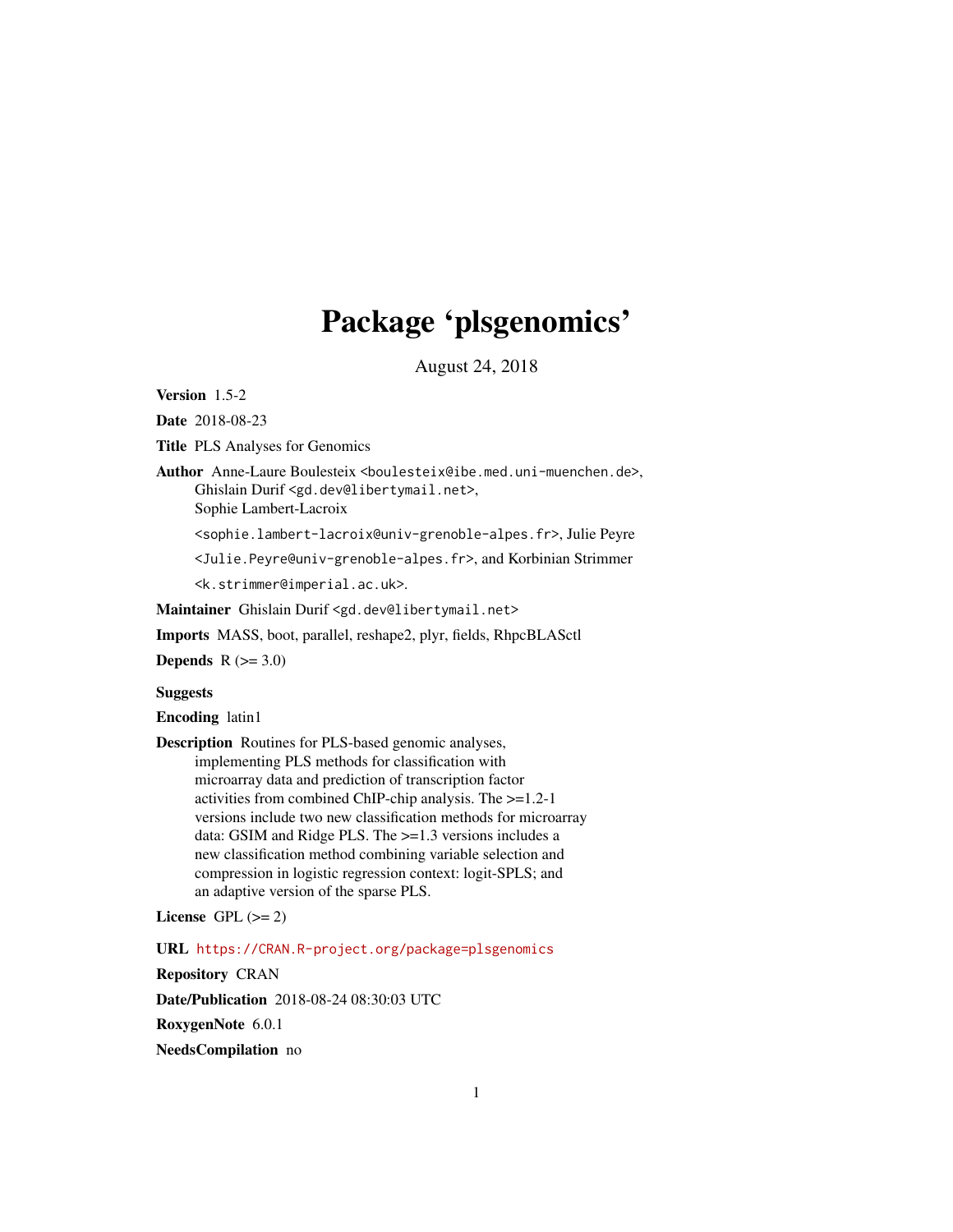# <span id="page-1-0"></span>R topics documented:

|                                                                                                           | $\overline{2}$ |
|-----------------------------------------------------------------------------------------------------------|----------------|
| Ecoli $\ldots$ .                                                                                          | $\overline{4}$ |
| $\sin \dots \dots$                                                                                        | 5              |
| $gsim.cv \dots$                                                                                           | $\overline{7}$ |
| leukemia                                                                                                  | 8              |
|                                                                                                           | 10             |
|                                                                                                           | 13             |
| $logit. splits. stab \ldots \ldots \ldots \ldots \ldots \ldots \ldots \ldots \ldots \ldots \ldots \ldots$ | 16             |
|                                                                                                           | 19             |
|                                                                                                           | 20             |
|                                                                                                           | 22             |
| mrpls                                                                                                     | 23             |
|                                                                                                           | 25             |
|                                                                                                           | 27             |
|                                                                                                           | 30             |
|                                                                                                           | 33             |
|                                                                                                           | 37             |
|                                                                                                           | 39             |
|                                                                                                           | 40             |
|                                                                                                           | 42             |
|                                                                                                           | 44             |
|                                                                                                           | 45             |
| rpls                                                                                                      | 46             |
|                                                                                                           | 48             |
|                                                                                                           | 50             |
|                                                                                                           | 52             |
|                                                                                                           | 55             |
|                                                                                                           | 57             |
|                                                                                                           | 61             |
| $spls.stab$                                                                                               | 63             |
|                                                                                                           | 66             |
|                                                                                                           | 68             |
|                                                                                                           | 69             |
|                                                                                                           | 71             |
| $\mathbf{1}$ $\mathbf{1}$ $\mathbf{1}$                                                                    | 73             |
|                                                                                                           |                |
|                                                                                                           | 76             |

# **Index**

|--|

Gene expression data from Alon et al. (1999)

# **Description**

Gene expression data (2000 genes for 62 samples) from the microarray experiments of Colon tissue samples of Alon et al. (1999).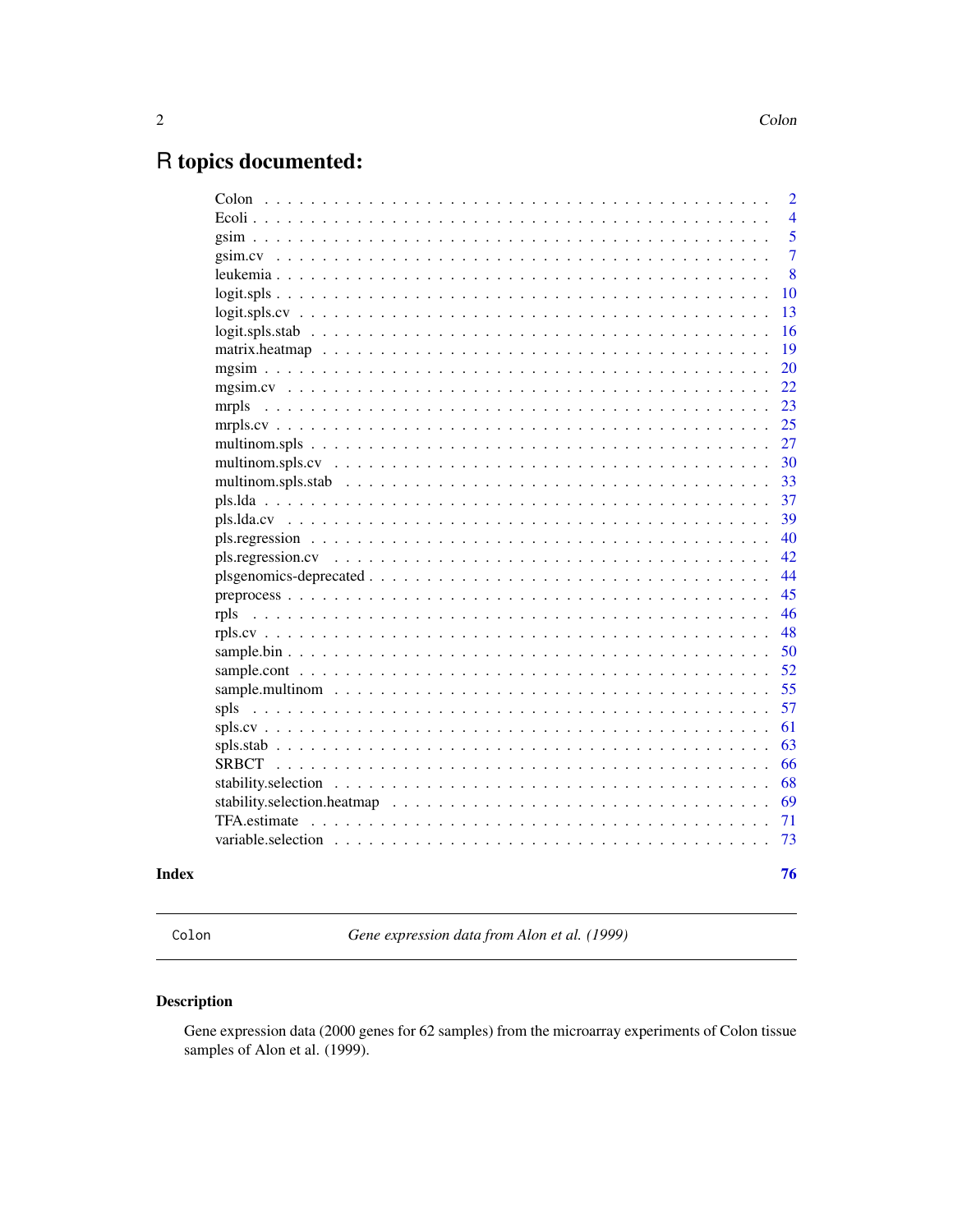#### Colon 3

# Usage

data(Colon)

# Details

This data set contains 62 samples with 2000 genes: 40 tumor tissues, coded 2 and 22 normal tissues, coded 1.

#### Value

A list with the following elements:

| X          | a ( $62 \times 2000$ ) matrix giving the expression levels of 2000 genes for the 62 Colon<br>tissue samples. Each row corresponds to a patient, each column to a gene. |
|------------|------------------------------------------------------------------------------------------------------------------------------------------------------------------------|
| Y          | a numeric vector of length 62 giving the type of tissue sample (tumor or normal).                                                                                      |
| gene.names | a vector containing the names of the 2000 genes for the gene expression matrix                                                                                         |

# Source

The data are described in Alon et al. (1999) and can be freely downloaded from [http://microarray](http://microarray.princeton.edu/oncology/affydata/index.html). [princeton.edu/oncology/affydata/index.html](http://microarray.princeton.edu/oncology/affydata/index.html).

# References

Alon, U. and Barkai, N. and Notterman, D.A. and Gish, K. and Ybarra, S. and Mack, D. and Levine, A.J. (1999). Broad patterns of gene expression revealed by clustering analysis of tumor and normal colon tissues probed by oligonucleotide arrays, Proc. Natl. Acad. Sci. USA,96(12), 6745–6750.

```
# load plsgenomics library
library(plsgenomics)
# load data set
data(Colon)
# how many samples and how many genes ?
dim(Colon$X)
# how many samples of class 1 and 2 respectively ?
sum(Colon$Y==1)
sum(Colon$Y==2)
```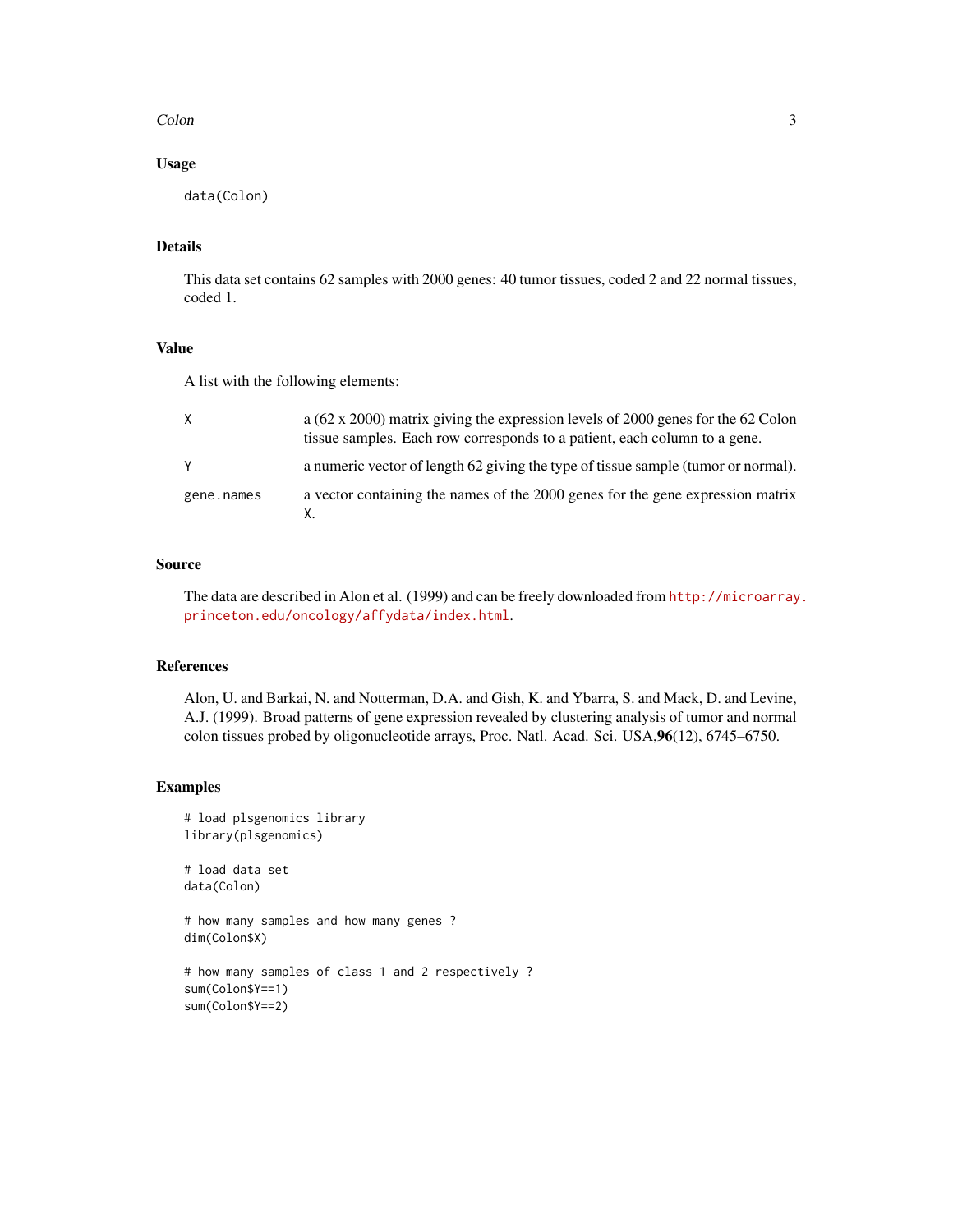#### <span id="page-3-0"></span>**Description**

Gene expression data obtained during Escherichia coli carbon source transition and connectivity data from the RegulonDB data base (Salgado et al., 2001). The experiments and data sets are described in Kao et al. (2003).

#### Usage

```
data(Ecoli)
```
#### Value

A list with the following components:

| CONNECdata | a (100 x 16) matrix containing the connectivity data for 100 genes and 16 reg-<br>ulators. The data are coded as $1$ (positive interaction), $0$ (no interaction) and $-1$<br>(negative interaction). |
|------------|-------------------------------------------------------------------------------------------------------------------------------------------------------------------------------------------------------|
| GEdata     | a (100 x 23) matrix containing gene expression data for 100 genes and 23 sam-<br>ples corresponding to differents times during carbon source transition.                                              |
| timepoint  | a numeric vector of length 23 containing the time points (in hours) for the 23<br>samples.                                                                                                            |

# Source

The data are described in Kao et al. (2004) and can be freely downloaded from [http://www.seas.](http://www.seas.ucla.edu/~liaoj/downloads.html) [ucla.edu/~liaoj/downloads.html](http://www.seas.ucla.edu/~liaoj/downloads.html).

#### References

K. Kao, Y.-L. Yang, R. Boscolo, C. Sabatti, V. Roychowdhury and J. C. Liao (2004). Transcriptomebased determination of multiple transcription regulator activities in Escherichia coli by using network component analysis, PNAS 101, 641–646.

H. Salgado, A. Santos-Zavaleta, S. Gama-Castro, D. Millan-Zarate, E. Diaz-Peredo, F. Sanchez-Solano, E. Perez-Rueda, C. Bonavides-Martinez and J. Collado-Vides (2001). RegulonDB (version 3.2): transcriptional regulation and operon organization in Escherichia coli K-12, Nucleic Acids Research 29, 72–74.

```
# load plsgenomics library
library(plsgenomics)
# load data set
data(Ecoli)
```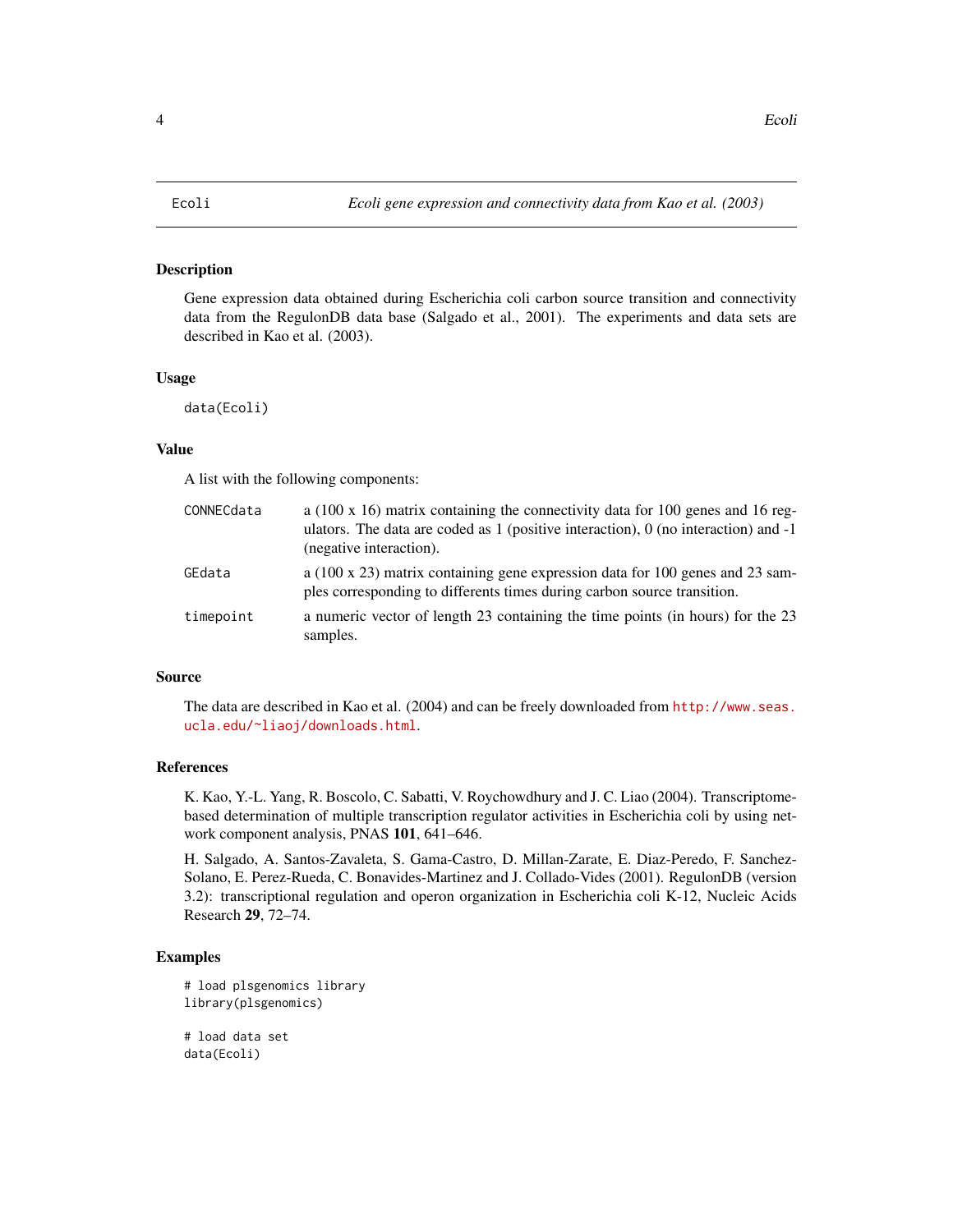<span id="page-4-0"></span>gsim 5

# how many genes and how many transcription factors ? dim(Ecoli\$CONNECdata)

#### <span id="page-4-1"></span>gsim *GSIM for binary data*

# Description

The function gsim performs prediction using Lambert-Lacroix and Peyre's GSIM algorithm.

# Usage

gsim(Xtrain, Ytrain, Xtest=NULL, Lambda, hA, hB=NULL, NbIterMax=50)

#### Arguments

| Xtrain    | a (ntrain x p) data matrix of predictors. Xtrain must be a matrix. Each row<br>corresponds to an observation and each column to a predictor variable.                                                                                                                   |
|-----------|-------------------------------------------------------------------------------------------------------------------------------------------------------------------------------------------------------------------------------------------------------------------------|
| Ytrain    | a ntrain vector of responses. Ytrain must be a vector. Ytrain is a $\{1,2\}$ -valued<br>vector and contains the response variable for each observation.                                                                                                                 |
| Xtest     | a (ntest x p) matrix containing the predictors for the test data set. X test may also<br>be a vector of length p (corresponding to only one test observation). If Xtest<br>is not equal to NULL, then the prediction step is made for these new predictor<br>variables. |
| Lambda    | a positive real value. Lambda is the ridge regularization parameter.                                                                                                                                                                                                    |
| hA        | a strictly positive real value. hA is the bandwidth for GSIM step A.                                                                                                                                                                                                    |
| hB        | a strictly positive real value. hB is the bandwidth for GSIM step B. if hB is equal<br>to NULL, then hB value is chosen using a plug-in method.                                                                                                                         |
| NbIterMax | a positive integer. Not term axis the maximal number of iterations in the Newton-<br>Rapson parts.                                                                                                                                                                      |

# Details

The columns of the data matrices Xtrain and Xtest may not be standardized, since standardizing is performed by the function gsim as a preliminary step before the algorithm is run.

The procedure described in Lambert-Lacroix and Peyre (2005) is used to estimate the projection direction beta. When Xtest is not equal to NULL, the procedure predicts the labels for these new predictor variables.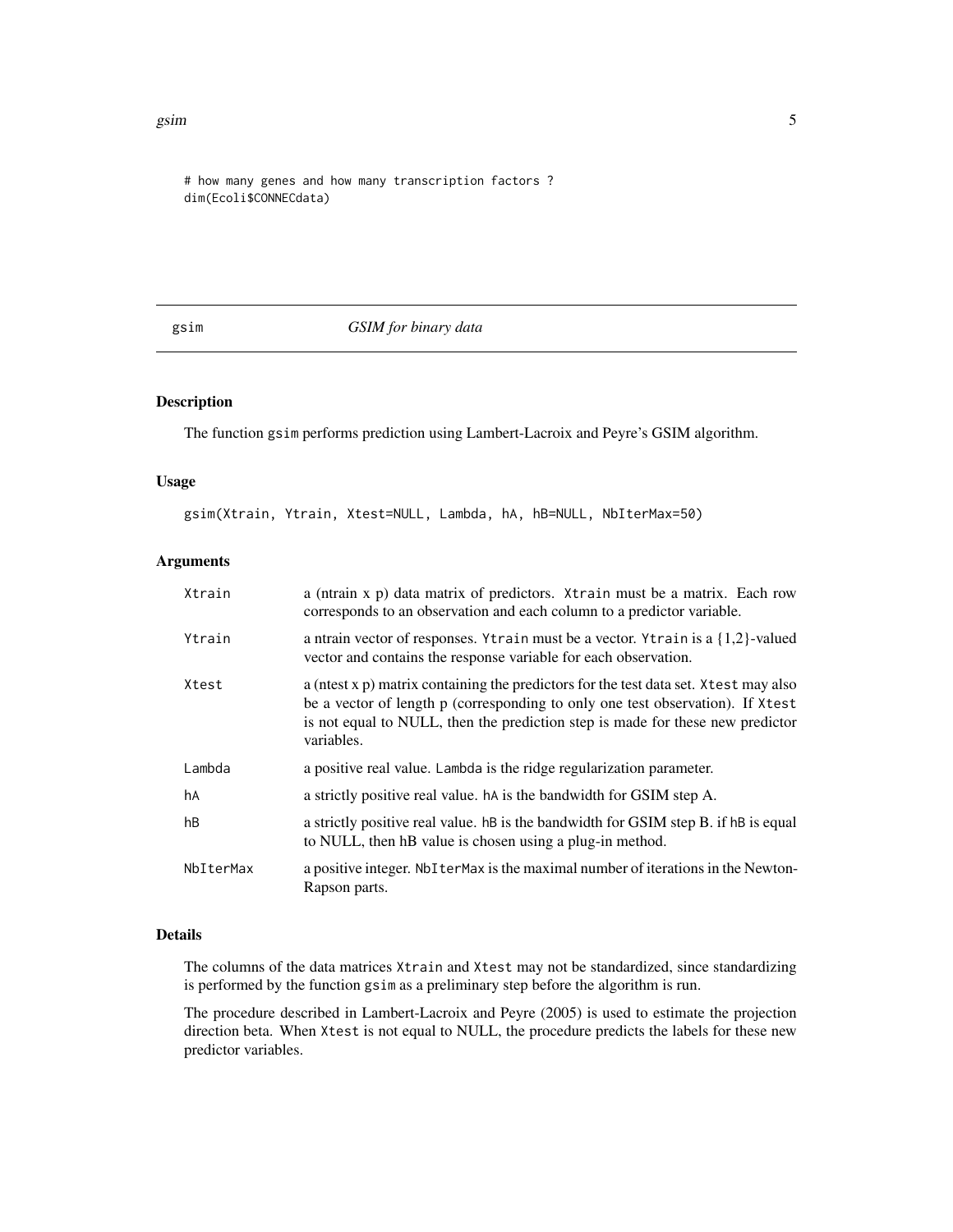# Value

A list with the following components:

| Ytest      | the net vector containing the predicted labels for the observations from Xtest.                                                                   |
|------------|---------------------------------------------------------------------------------------------------------------------------------------------------|
| beta       | the p vector giving the projection direction estimated.                                                                                           |
| hB         | the value of hB used in step B of GSIM (value given by the user or estimated by<br>plug-in if the argument value was equal to NULL)               |
| DeletedCol | the vector containing the column number of Xtrain when the variance of the<br>corresponding predictor variable is null. Otherwise DeletedCol=NULL |
| Cvg        | the 0-1 value indicating convergence of the algorithm (1 for convergence, 0 oth-<br>erwise).                                                      |

# Author(s)

Sophie Lambert-Lacroix (<http://membres-timc.imag.fr/Sophie.Lambert/>) and Julie Peyre (<http://www-lmc.imag.fr/lmc-sms/Julie.Peyre/>).

# References

S. Lambert-Lacroix, J. Peyre . (2006) Local likelyhood regression in generalized linear single-index models with applications to microarrays data. Computational Statistics and Data Analysis, vol 51, n 3, 2091-2113.

#### See Also

[gsim.cv](#page-6-1), [mgsim](#page-19-1), [mgsim.cv](#page-21-1).

```
# load plsgenomics library
library(plsgenomics)
# load Colon data
data(Colon)
IndexLearn <- c(sample(which(Colon$Y==2),12),sample(which(Colon$Y==1),8))
Xtrain <- Colon$X[IndexLearn,]
Ytrain <- Colon$Y[IndexLearn]
Xtest <- Colon$X[-IndexLearn,]
# preprocess data
resP <- preprocess(Xtrain= Xtrain, Xtest=Xtest,Threshold = c(100,16000),Filtering=c(5,500),
log10.scale=TRUE,row.stand=TRUE)
# perform prediction by GSIM
res <- gsim(Xtrain=resP$pXtrain,Ytrain= Ytrain,Xtest=resP$pXtest,Lambda=10,hA=50,hB=NULL)
```

```
res$Cvg
sum(res$Ytest!=Colon$Y[-IndexLearn])
```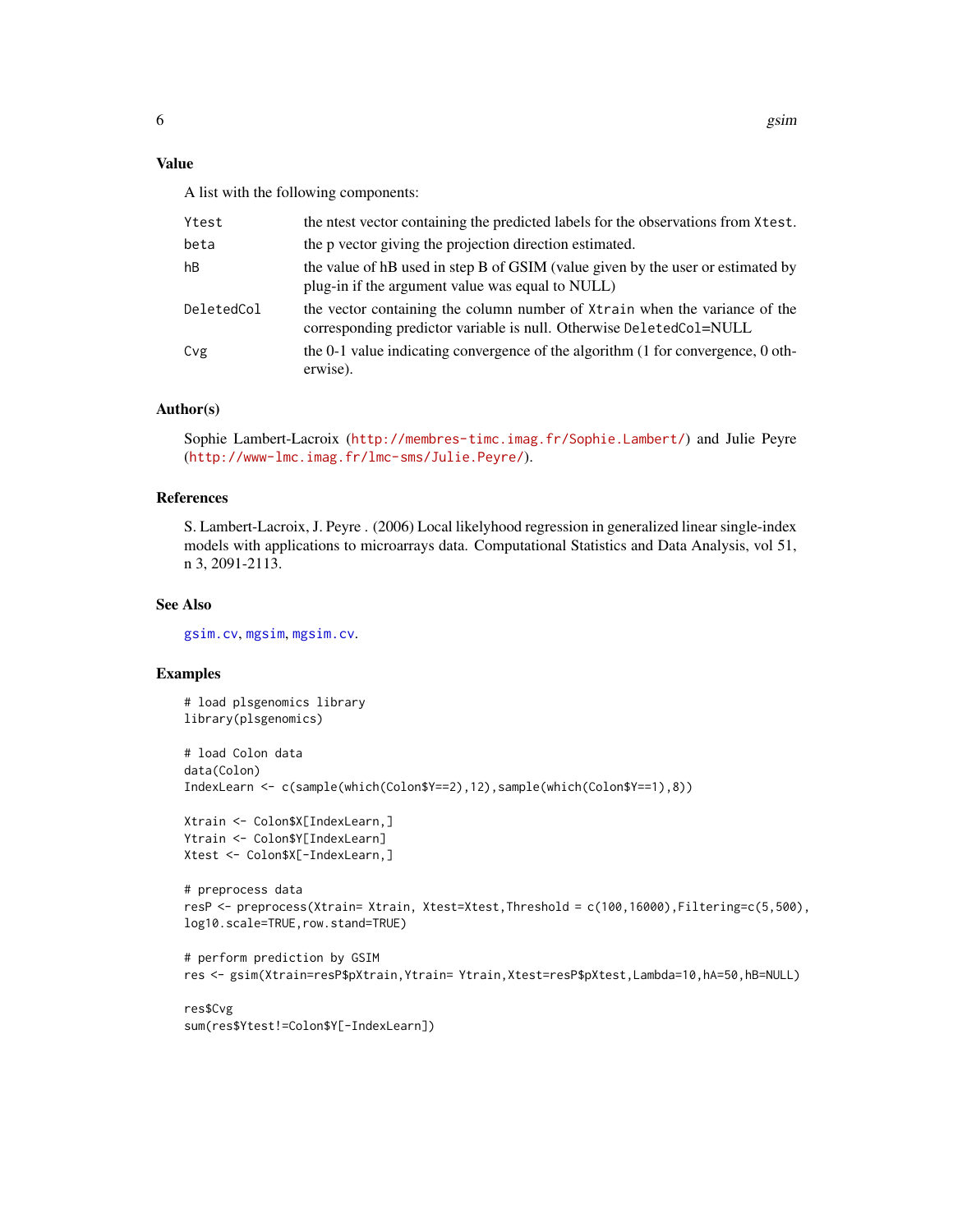<span id="page-6-1"></span><span id="page-6-0"></span>gsim.cv *Determination of the ridge regularization parameter and the bandwidth to be used for classification with GSIM for binary data*

# Description

The function gsim.cv determines the best ridge regularization parameter and bandwidth to be used for classification with GSIM as described in Lambert-Lacroix and Peyre (2005).

#### Usage

gsim.cv(Xtrain, Ytrain,LambdaRange,hARange,hB=NULL, NbIterMax=50)

#### Arguments

| Xtrain      | a (ntrain x p) data matrix of predictors. Xtrain must be a matrix. Each row<br>corresponds to an observation and each column to a predictor variable.   |
|-------------|---------------------------------------------------------------------------------------------------------------------------------------------------------|
| Ytrain      | a ntrain vector of responses. Ytrain must be a vector. Ytrain is a $\{1,2\}$ -valued<br>vector and contains the response variable for each observation. |
| LambdaRange | the vector of positive real value from which the best ridge regularization param-<br>eter has to be chosen by cross-validation.                         |
| hARange     | the vector of strictly positive real value from which the best bandwidth has to be<br>chosen by cross-validation for GSIM step A.                       |
| hB          | a strictly positive real value. hB is the bandwidth for GSIM step B. if hB is equal<br>to NULL, then hB value is chosen using a plug-in method.         |
| NbIterMax   | a positive integer. Not term axis the maximal number of iterations in the Newton-<br>Rapson parts.                                                      |

#### Details

The cross-validation procedure described in Lambert-Lacroix and Peyre (2005) is used to determine the best ridge regularization parameter and bandwidth to be used for classification with GSIM for binary data (for categorical data see [mgsim](#page-19-1) and [mgsim.cv](#page-21-1)). At each cross-validation run, Xtrain is split into a pseudo training set (ntrain - 1 samples) and a pseudo test set (1 sample) and the classification error rate is determined for each value of ridge regularization parameter and bandwidth. Finally, the function gsim.cv returns the values of the ridge regularization parameter and bandwidth for which the mean classification error rate is minimal.

#### Value

A list with the following components:

| Lambda | the optimal regularization parameter. |
|--------|---------------------------------------|
| hA     | the optimal bandwidth parameter.      |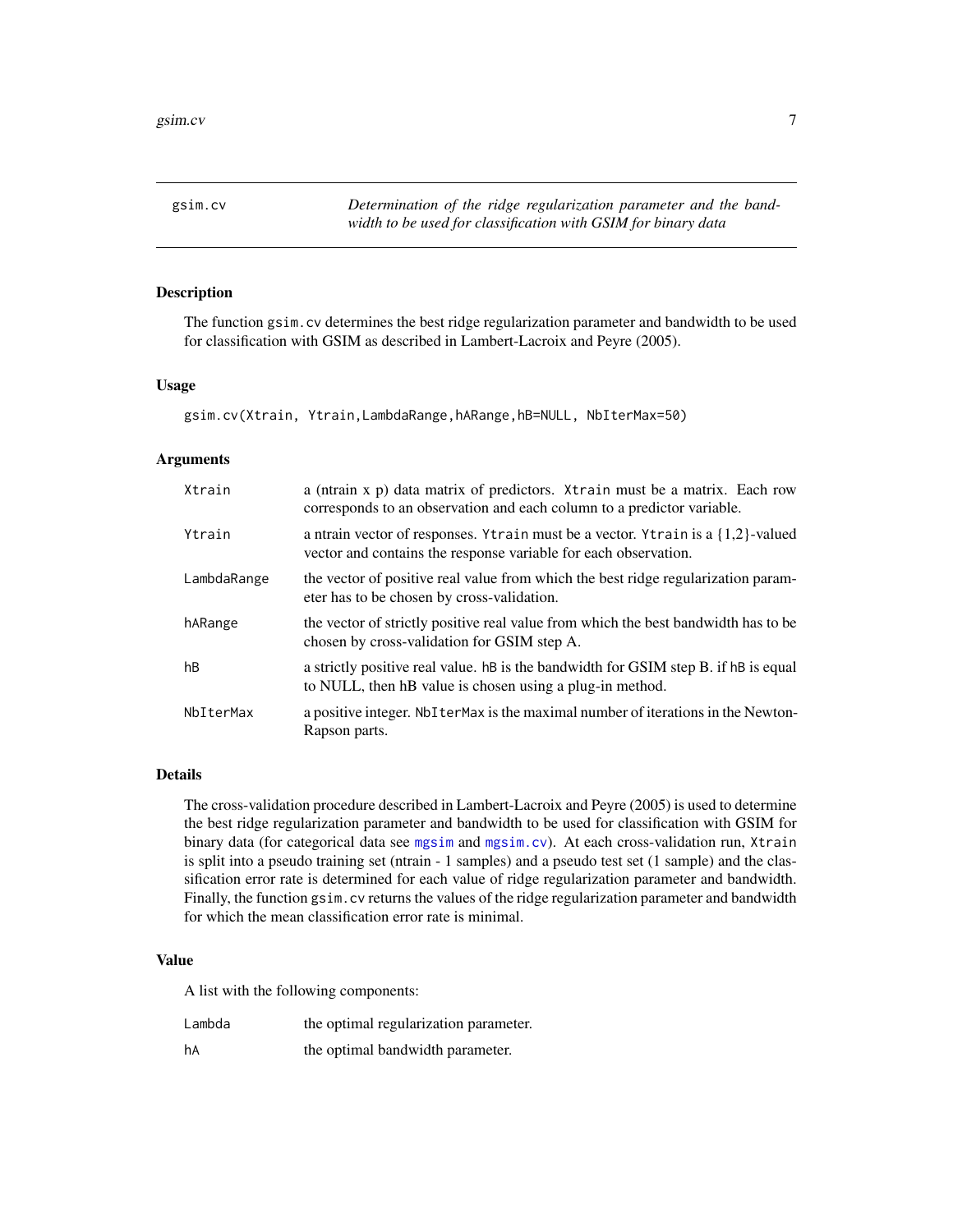#### <span id="page-7-0"></span>Author(s)

Sophie Lambert-Lacroix (<http://membres-timc.imag.fr/Sophie.Lambert/>) and Julie Peyre (<http://www-lmc.imag.fr/lmc-sms/Julie.Peyre/>).

#### References

S. Lambert-Lacroix, J. Peyre . (2006) Local likelyhood regression in generalized linear single-index models with applications to microarrays data. Computational Statistics and Data Analysis, vol 51, n 3, 2091-2113.

# See Also

[mgsim](#page-19-1), [gsim](#page-4-1), [gsim.cv](#page-6-1).

# Examples

```
## Not run:
## between 5~15 seconds
# load plsgenomics library
library(plsgenomics)
# load Colon data
data(Colon)
IndexLearn <- c(sample(which(Colon$Y==2),12),sample(which(Colon$Y==1),8))
Xtrain <- Colon$X[IndexLearn,]
Ytrain <- Colon$Y[IndexLearn]
Xtest <- Colon$X[-IndexLearn,]
# preprocess data
resP <- preprocess(Xtrain= Xtrain, Xtest=Xtest,Threshold = c(100,16000),Filtering=c(5,500),
log10.scale=TRUE,row.stand=TRUE)
# Determine optimum h and lambda
hl <- gsim.cv(Xtrain=resP$pXtrain,Ytrain=Ytrain,hARange=c(7,20),LambdaRange=c(0.1,1),hB=NULL)
# perform prediction by GSIM
res <- gsim(Xtrain=resP$pXtrain,Ytrain=Ytrain,Xtest=resP$pXtest,Lambda=hl$Lambda,hA=hl$hA,hB=NULL)
res$Cvg
sum(res$Ytest!=Colon$Y[-IndexLearn])
## End(Not run)
```
leukemia *Gene expression data from Golub et al. (1999)*

#### Description

Gene expression data (3051 genes and 38 tumor mRNA samples) from the leukemia microarray study of Golub et al. (1999).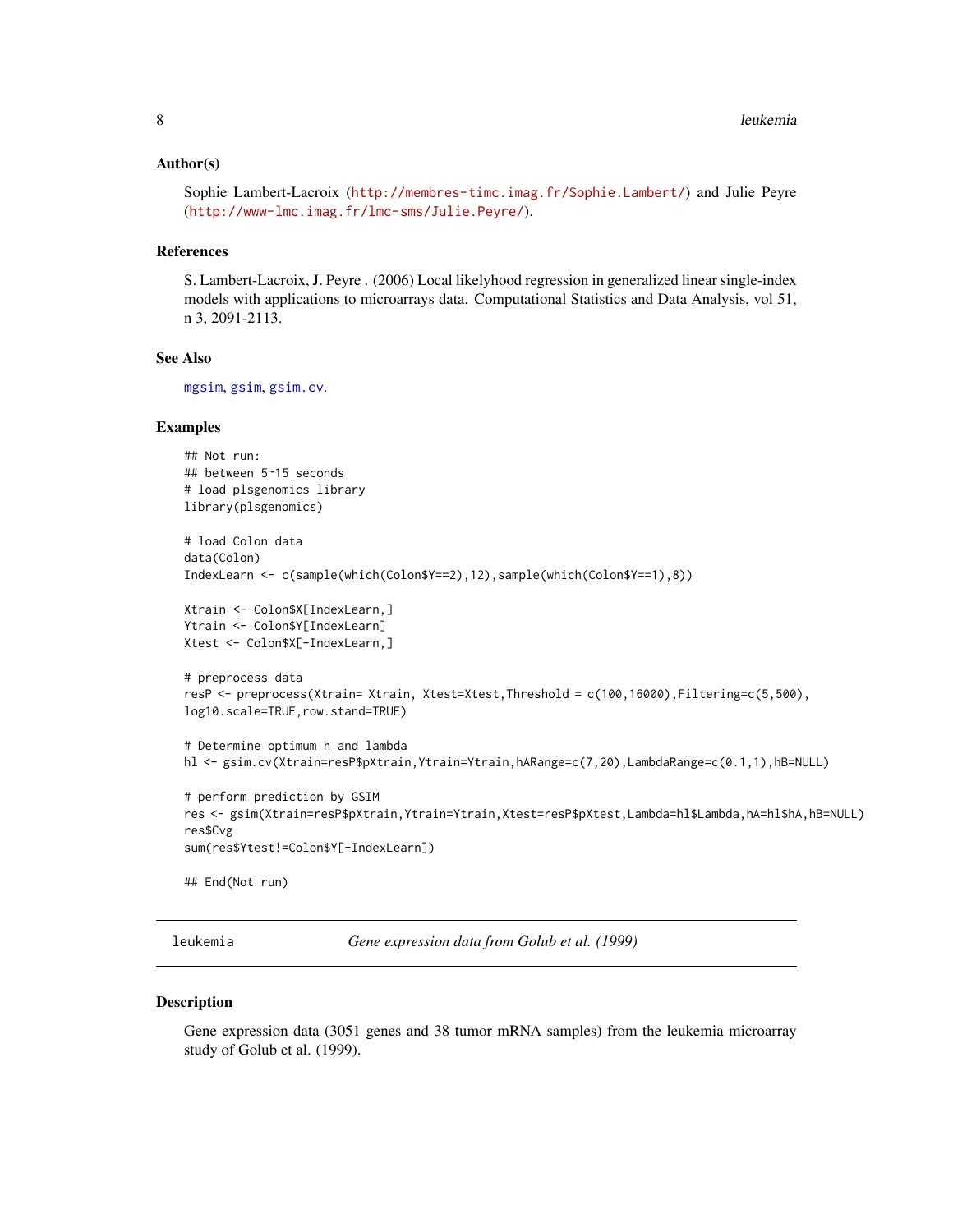#### leukemia 9

# Usage

```
data(leukemia)
```
# Value

A list with the following elements:

| X.         | a (38 x 3051) matrix giving the expression levels of 3051 genes for 38 leukemia<br>patients. Each row corresponds to a patient, each column to a gene.                      |
|------------|-----------------------------------------------------------------------------------------------------------------------------------------------------------------------------|
| γ          | a numeric vector of length 38 giving the cancer class of each patient.                                                                                                      |
| gene.names | a matrix containing the names of the 3051 genes for the gene expression matrix<br>X. The three columns correspond to the gene 'index', 'ID', and 'Name', respec-<br>tively. |

#### Source

The dataset was taken from the R package multtest. The data are described in Golub et al. (1999) and can be freely downloaded from [http://www.broadinstitute.org/cgi-bin/cancer/publica](http://www.broadinstitute.org/cgi-bin/cancer/publications/pub_paper.cgi?paper_id=43)tions/ [pub\\_paper.cgi?paper\\_id=43](http://www.broadinstitute.org/cgi-bin/cancer/publications/pub_paper.cgi?paper_id=43).

#### References

S. Dudoit, J. Fridlyand and T. P. Speed (2002). Comparison of discrimination methods for the classification of tumors using gene expression data, Journal of the American Statistical Association 97, 77–87.

Golub et al. (1999). Molecular classification of cancer: class discovery and class prediction by gene expression monitoring, Science 286, 531–537.

```
# load plsgenomics library
library(plsgenomics)
# load data set
data(leukemia)
# how many samples and how many genes ?
dim(leukemia$X)
# how many samples of class 1 and 2, respectively ?
sum(leukemia$Y==1)
sum(leukemia$Y==2)
```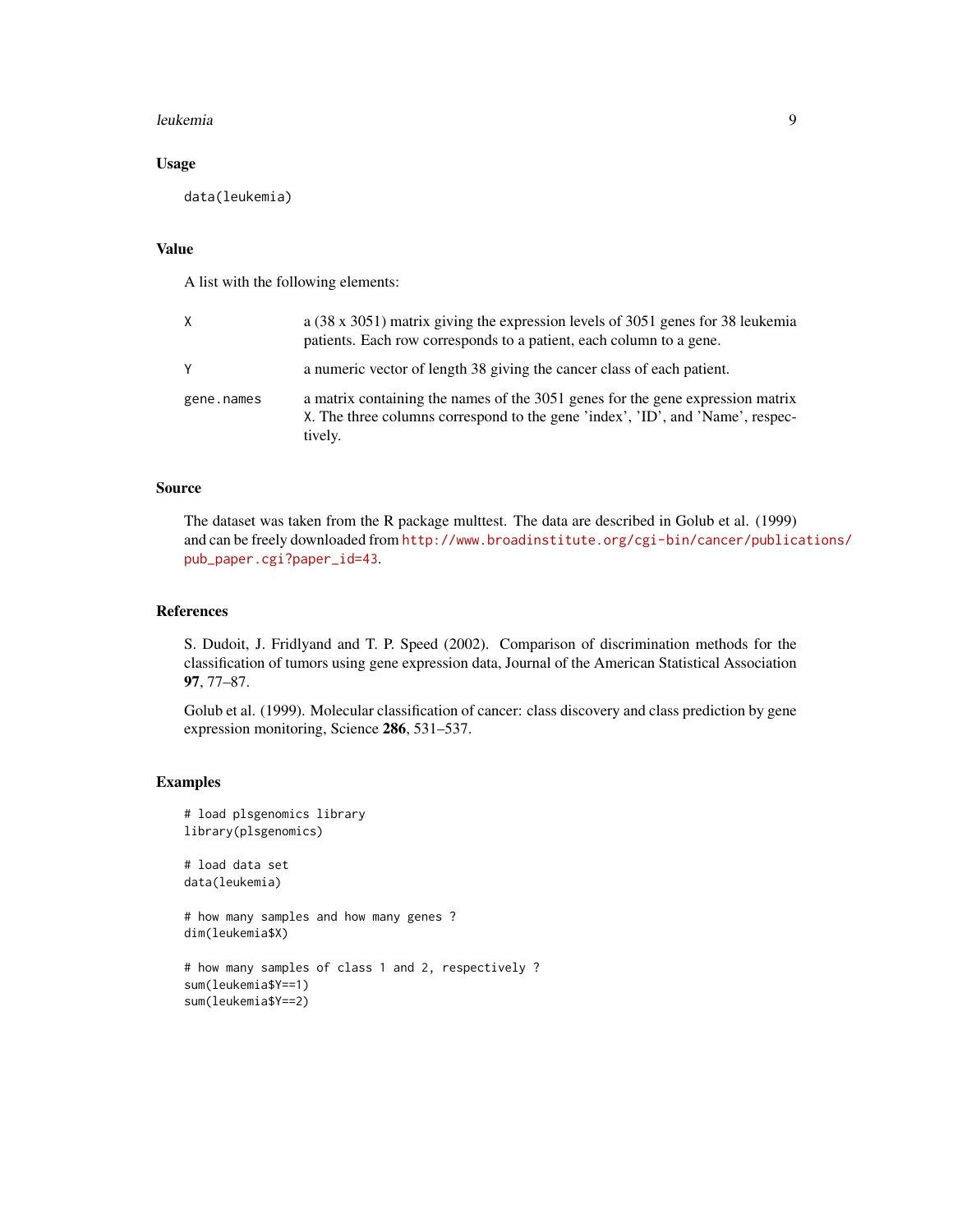<span id="page-9-1"></span><span id="page-9-0"></span>logit.spls *Classification procedure for binary response based on a logistic model, solved by a combination of the Ridge Iteratively Reweighted Least Squares (RIRLS) algorithm and the Adaptive Sparse PLS (SPLS) regression*

#### Description

The function logit.spls performs compression and variable selection in the context of binary classification (with possible prediction) using Durif et al. (2017) algorithm based on Ridge IRLS and sparse PLS.

# Usage

```
logit.spls(Xtrain, Ytrain, lambda.ridge, lambda.l1, ncomp, Xtest = NULL,
  adapt = TRUE, maxIter = 100, svd.decompose = TRUE, center.X = TRUE,
  scale.X = FALSE, weighted.center = TRUE)
```
# Arguments

| Xtrain        | a (ntrain x p) data matrix of predictor values. Xtrain must be a matrix. Each<br>row corresponds to an observation and each column to a predictor variable.                                                                            |
|---------------|----------------------------------------------------------------------------------------------------------------------------------------------------------------------------------------------------------------------------------------|
| Ytrain        | a (ntrain) vector of (continuous) responses. Ytrain must be a vector or a one<br>column matrix, and contains the response variable for each observation. Ytrain<br>should take values in $\{0,1\}$ .                                   |
| lambda.ridge  | a positive real value. lambda. ridge is the Ridge regularization parameter for<br>the RIRLS algorithm (see details).                                                                                                                   |
| lambda.11     | a positive real value, in $[0,1]$ . Lambda. 11 is the sparse penalty parameter for the<br>dimension reduction step by sparse PLS (see details).                                                                                        |
| ncomp         | a positive integer. ncomp is the number of PLS components. If ncomp=0, then the<br>Ridge regression is performed without any dimension reduction (no SPLS step).                                                                       |
| Xtest         | a (ntest x p) matrix containing the predictor values for the test data set. Xtest<br>may also be a vector of length p (corresponding to only one test observation).<br>Default value is NULL, meaning that no prediction is performed. |
| adapt         | a boolean value, indicating whether the sparse PLS selection step sould be adap-<br>tive or not (see details).                                                                                                                         |
| maxIter       | a positive integer. maxIter is the maximal number of iterations in the Newton-<br>Raphson parts in the RIRLS algorithm (see details).                                                                                                  |
| svd.decompose | a boolean parameter. svd. decompose indicates wether or not the predictor ma-<br>trix Xtrain should be decomposed by SVD (singular values decomposition) for<br>the RIRLS step (see details).                                          |
| center.X      | a boolean value indicating whether the data matrices Xtrain and Xtest (if pro-<br>vided) should be centered or not.                                                                                                                    |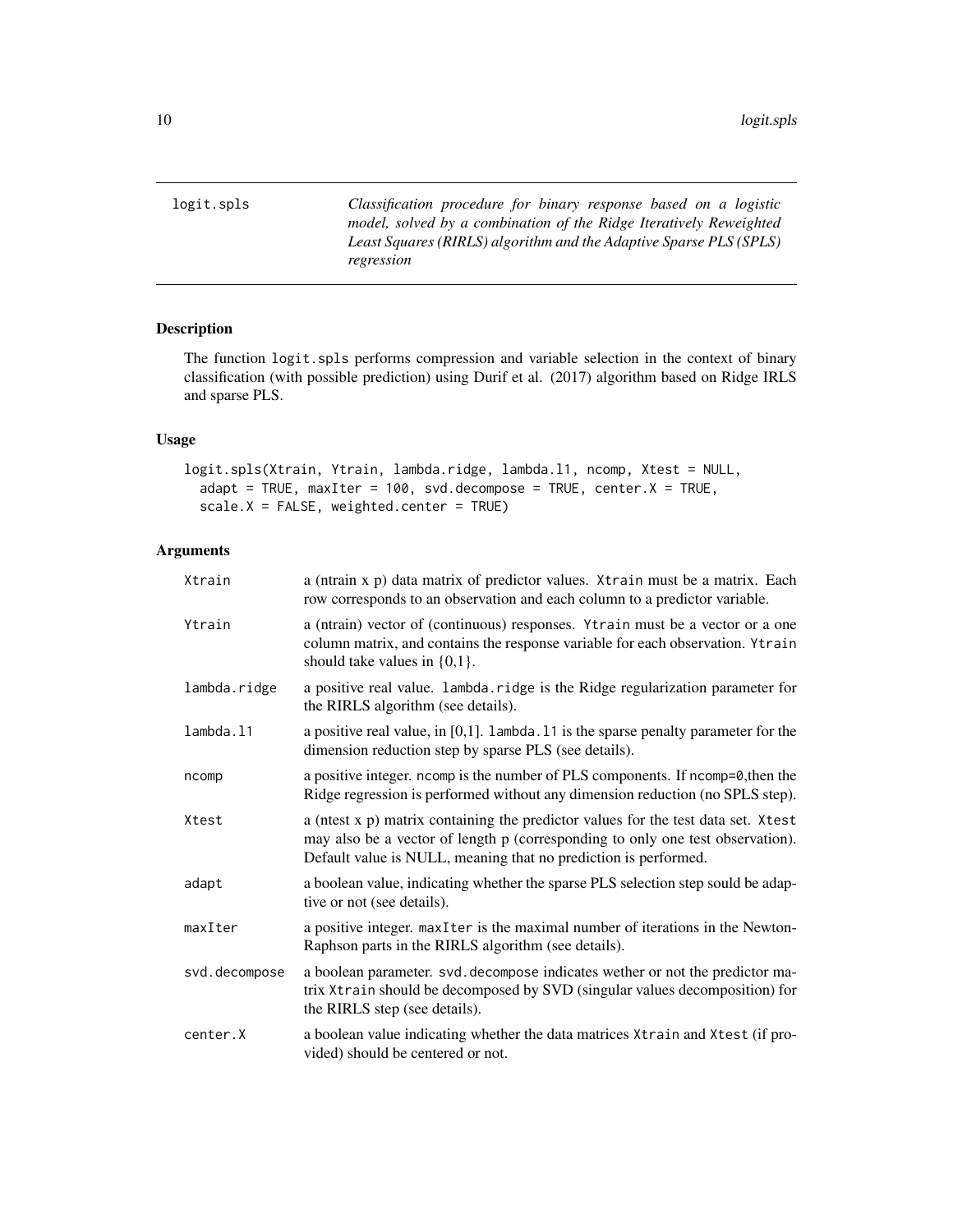#### logit.spls 11

weighted.center

a boolean value indicating whether the centering should take into account the weighted l2 metric or not in the SPLS step.

# Details

The columns of the data matrices Xtrain and Xtest may not be standardized, since standardizing can be performed by the function logit.spls as a preliminary step.

The procedure described in Durif et al. (2017) is used to compute latent sparse components that are used in a logistic regression model. In addition, when a matrix Xtest is supplied, the procedure predicts the response associated to these new values of the predictors.

# Value

An object of class logit.spls with the following attributes

| Coefficients | the $(p+1)$ vector containing the linear coefficients associated to the predictors<br>and intercept in the logistic model explaining the response Y.                                             |
|--------------|--------------------------------------------------------------------------------------------------------------------------------------------------------------------------------------------------|
| hatY         | the (ntrain) vector containing the estimated response value on the train set Xtrain.                                                                                                             |
| hatYtest     | the (ntest) vector containing the predicted labels for the observations from Xtest<br>(if provided).                                                                                             |
| DeletedCol   | the vector containing the indexes of columns with null variance in Xtrain that<br>were skipped in the procedure.                                                                                 |
| A            | the active set of predictors selected by the procedures. A is a subset of 1:p.                                                                                                                   |
| Anames       | Vector of selected predictor names, i.e. the names of the columns from Xtrain<br>that are in A.                                                                                                  |
| converged    | $a\{0,1\}$ value indicating whether the RIRLS algorithm did converge in less than<br>maxIter iterations or not.                                                                                  |
| X.score      | a (n x ncomp) matrix being the observations coordinates or scores in the new<br>component basis produced by the SPLS step (sparse PLS). Each column t.k of<br>X. score is a SPLS component.      |
| X.weight     | a (p x ncomp) matrix being the coefficients of predictors in each components<br>produced by sparse PLS. Each column w.k of $X$ . weight verifies $t.k = X$ train x<br>w.k (as a matrix product). |
| Xtrain       | the design matrix.                                                                                                                                                                               |
| sXtrain      | the scaled predictor matrix.                                                                                                                                                                     |
| Ytrain       | the response observations.                                                                                                                                                                       |
| sPseudoVar   | the scaled pseudo-response produced by the RIRLS algorithm.                                                                                                                                      |
| lambda.ridge | the Ridge hyper-parameter used to fit the model.                                                                                                                                                 |
| lambda.11    | the sparse hyper-parameter used to fit the model.                                                                                                                                                |
| ncomp        | the number of components used to fit the model.                                                                                                                                                  |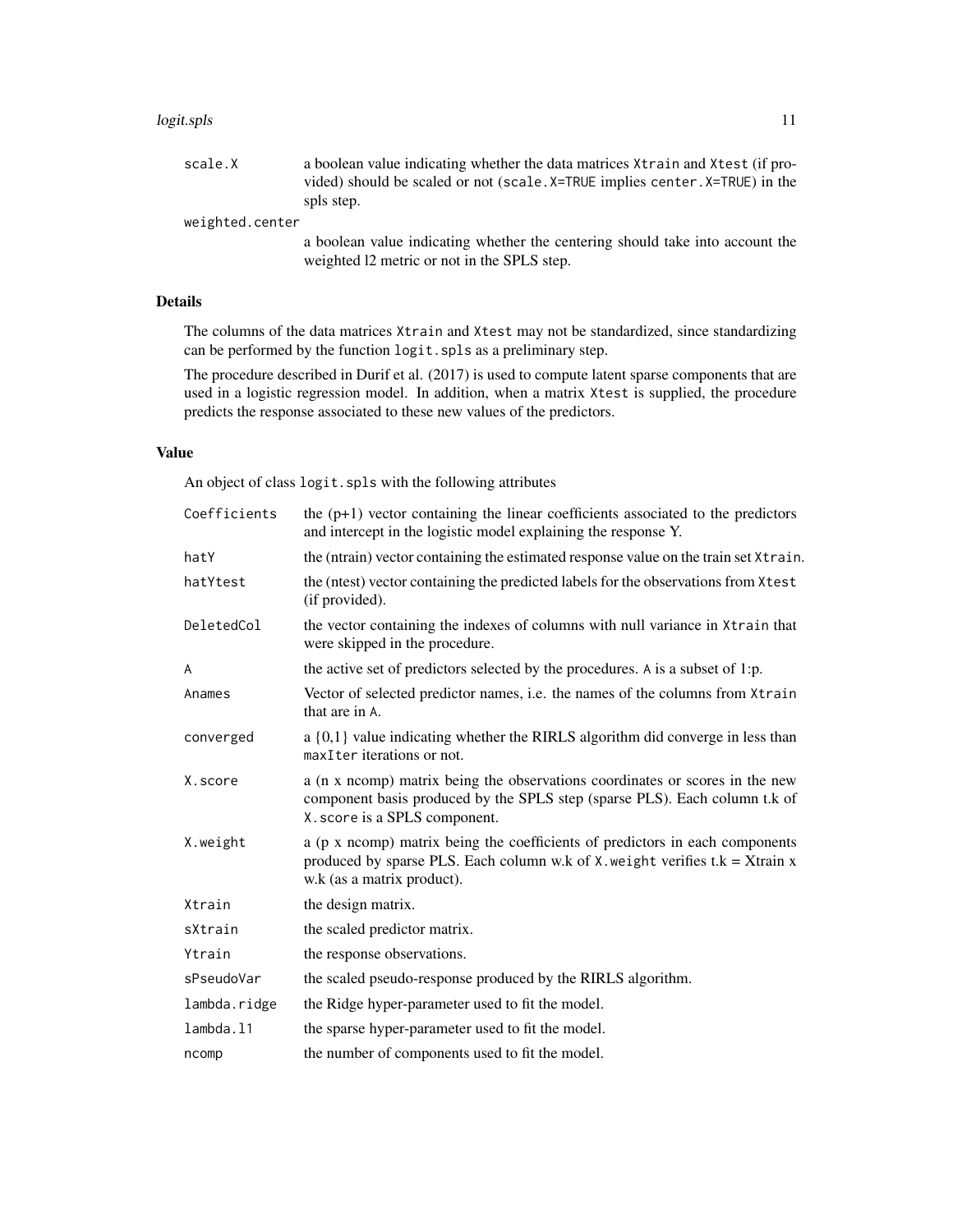| V          | the (ntrain x ntrain) matrix used to weight the metric in the sparse PLS step. V<br>is the inverse of the covariance matrix of the pseudo-response produced by the<br>RIRLS step. |
|------------|-----------------------------------------------------------------------------------------------------------------------------------------------------------------------------------|
| proba      | the (ntrain) vector of estimated probabilities for the observations in code Xtrain,<br>that are used to estimate the hat Y labels.                                                |
| proba.test | the (nest) vector of predicted probabilities for the new observations in Xtest,<br>that are used to predict the hat Y test labels.                                                |

#### Author(s)

Ghislain Durif (<http://thoth.inrialpes.fr/people/gdurif/>).

#### References

Durif G., Modolo L., Michaelsson J., Mold J. E., Lambert-Lacroix S., Picard F. (2017). High Dimensional Classification with combined Adaptive Sparse PLS and Logistic Regression, (in prep), available on (<http://arxiv.org/abs/1502.05933>).

# See Also

[spls](#page-56-1), [logit.spls.cv](#page-12-1)

```
## Not run:
### load plsgenomics library
library(plsgenomics)
### generating data
n < -100p <- 100
sample1 <- sample.bin(n=n, p=p, kstar=20, lstar=2,
                      beta.min=0.25, beta.max=0.75,
                      mean.H=0.2, sigma.H=10, sigma.F=5)
X <- sample1$X
Y <- sample1$Y
### splitting between learning and testing set
index.train <- sort(sample(1:n, size=round(0.7*n)))
index.test <- (1:n)[-index.train]
Xtrain <- X[index.train,]
Ytrain <- Y[index.train,]
Xtest <- X[index.test,]
Ytest <- Y[index.test,]
### fitting the model, and predicting new observations
model1 <- logit.spls(Xtrain=Xtrain, Ytrain=Ytrain, lambda.ridge=2,
                     lambda.l1=0.5, ncomp=2, Xtest=Xtest, adapt=TRUE,
                     maxIter=100, svd.decompose=TRUE)
```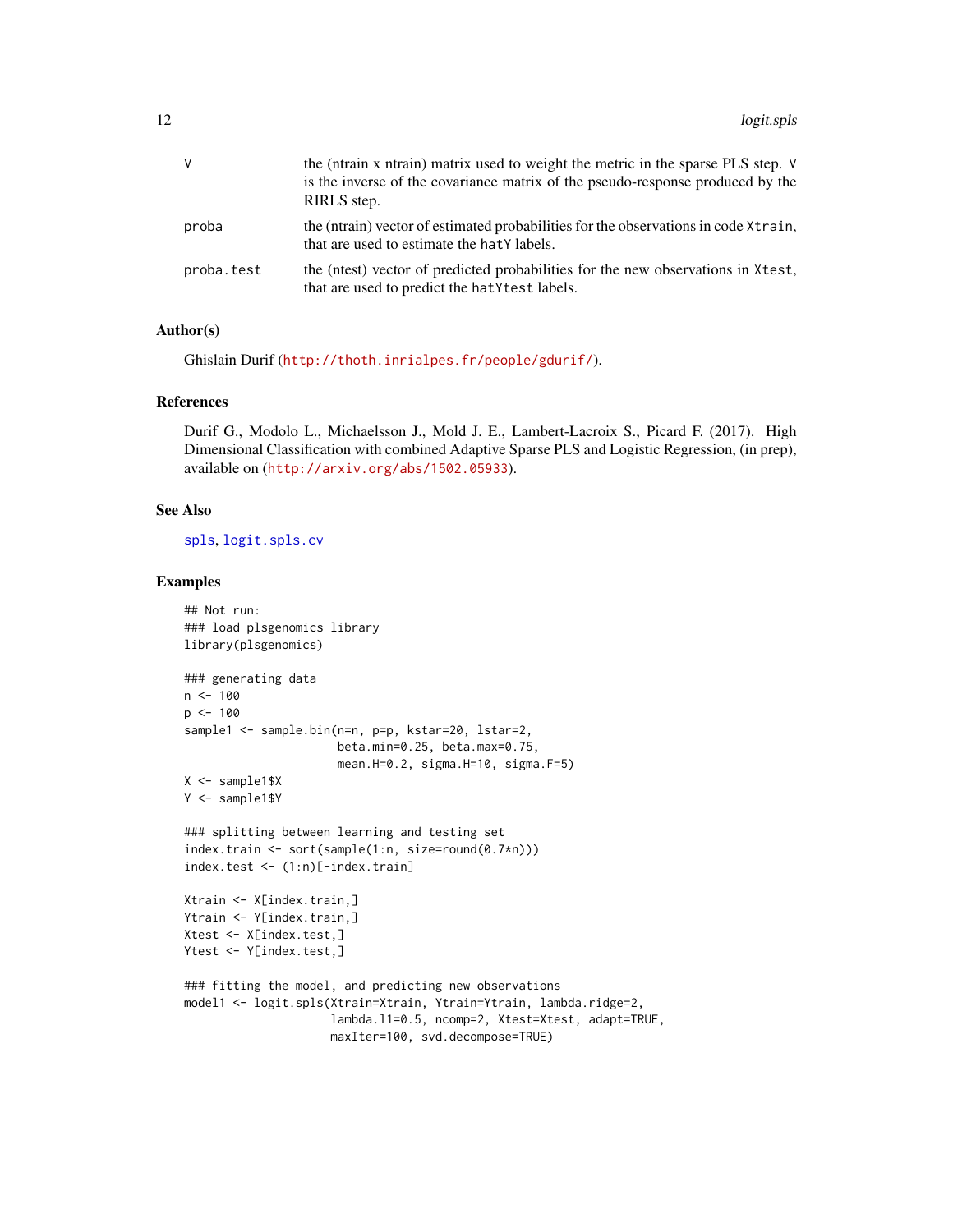# <span id="page-12-0"></span>logit.spls.cv 13

```
str(model1)
### prediction error rate
sum(model1$hatYtest!=Ytest) / length(index.test)
## End(Not run)
```
<span id="page-12-1"></span>logit.spls.cv *Cross-validation procedure to calibrate the parameters (ncomp, lambda.l1, lambda.ridge) for the LOGIT-SPLS method*

# Description

The function logit.spls.cv chooses the optimal values for the hyper-parameter of the logit.spls procedure, by minimizing the averaged error of prediction over the hyper-parameter grid, using Durif et al. (2017) LOGIT-SPLS algorithm.

# Usage

```
logit.spls.cv(X, Y, lambda.ridge.range, lambda.l1.range, ncomp.range,
  adapt = TRUE, maxIter = 100, svd.decompose = TRUE,return.grid = FALSE, ncores = 1, nfolds = 10, nrun = 1,
  center.X = TRUE, scale.X = FALSE, weighted.center = TRUE, seed = NULL,
  verbose = TRUE)
```
# Arguments

| $\mathsf{X}$       | $a$ (n x p) data matrix of predictors. X must be a matrix. Each row corresponds to<br>an observation and each column to a predictor variable.                                                                            |  |
|--------------------|--------------------------------------------------------------------------------------------------------------------------------------------------------------------------------------------------------------------------|--|
| Y                  | a (n) vector of (continuous) responses. Y must be a vector or a one column<br>matrix. It contains the response variable for each observation. Y should take<br>values in $\{0,1\}$ .                                     |  |
| lambda.ridge.range |                                                                                                                                                                                                                          |  |
|                    | a vector of positive real values. Lambda. ridge is the Ridge regularization pa-<br>rameter for the RIRLS algorithm (see details), the optimal value will be chosen<br>among lambda.ridge.range.                          |  |
| lambda.11.range    |                                                                                                                                                                                                                          |  |
|                    | a vecor of positive real values, in $[0,1]$ . Lambda. 11 is the sparse penalty param-<br>eter for the dimension reduction step by sparse PLS (see details), the optimal<br>value will be chosen among lambda. 11. range. |  |
| ncomp.range        | a vector of positive integers. noomp is the number of PLS components. The<br>optimal value will be chosen among nomp. range.                                                                                             |  |
| adapt              | a boolean value, indicating whether the sparse PLS selection step sould be adap-<br>tive or not (see details).                                                                                                           |  |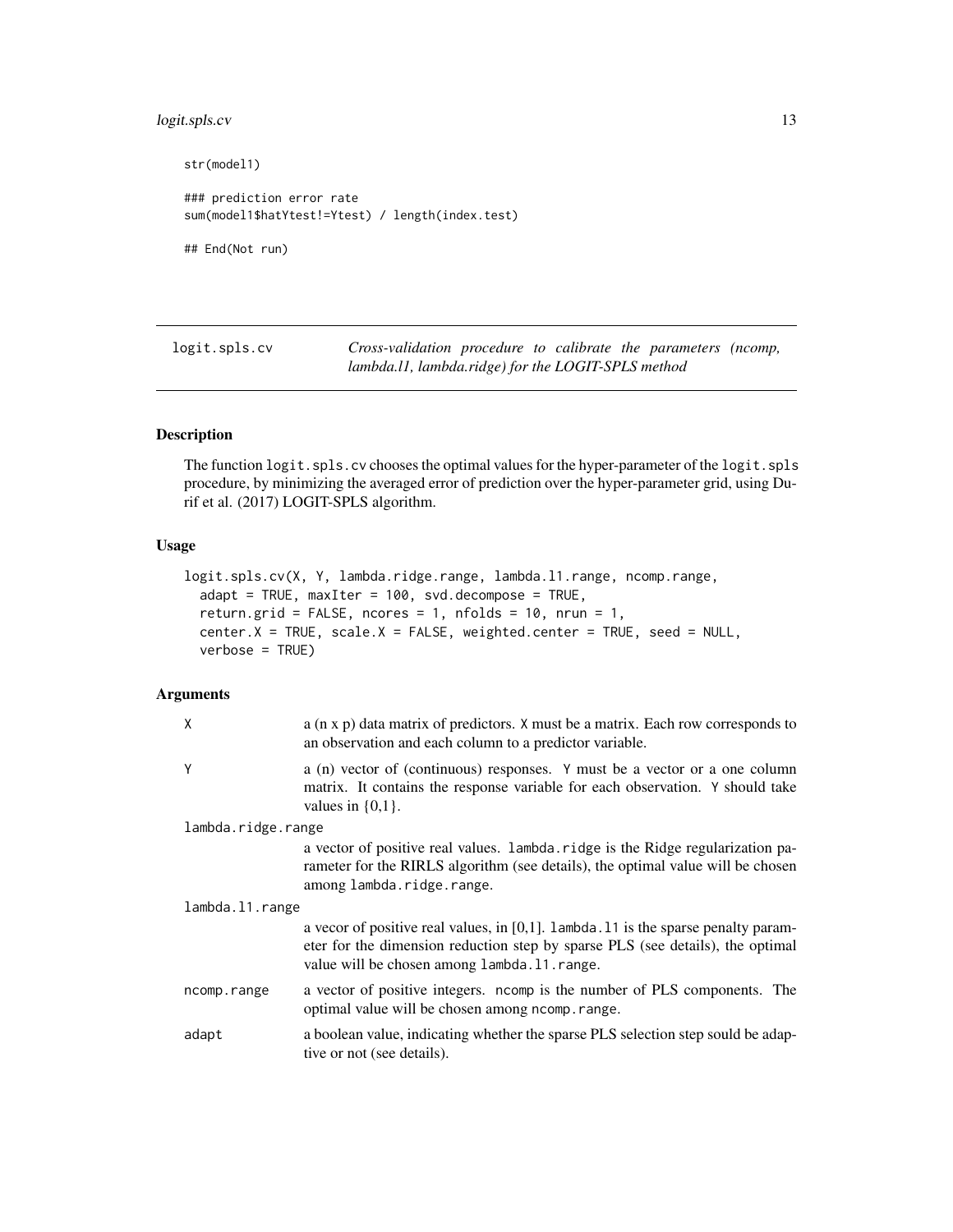| maxIter         | a positive integer, the maximal number of iterations in the RIRLS algorithm (see<br>details).                                                                                                 |
|-----------------|-----------------------------------------------------------------------------------------------------------------------------------------------------------------------------------------------|
| svd.decompose   | a boolean parameter. svd. decompose indicates wether or not the predictor ma-<br>trix Xtrain should be decomposed by SVD (singular values decomposition) for<br>the RIRLS step (see details). |
| return.grid     | a boolean values indicating whether the grid of hyper-parameters values with<br>corresponding mean prediction error rate over the folds should be returned or<br>not.                         |
| ncores          | a positve integer, indicating the number of cores that the cross-validation is al-<br>lowed to use for parallel computation (see details).                                                    |
| nfolds          | a positive integer indicating the number of folds in the K-folds cross-validation<br>procedure, nfolds=n corresponds to the leave-one-out cross-validation, default<br>is $10$ .              |
| nrun            | a positive integer indicating how many times the K-folds cross-validation pro-<br>cedure should be repeated, default is 1.                                                                    |
| center.X        | a boolean value indicating whether the data matrices Xtrain and Xtest (if pro-<br>vided) should be centered or not.                                                                           |
| scale.X         | a boolean value indicating whether the data matrices Xtrain and Xtest (if pro-<br>vided) should be scaled or not (scale. X=TRUE implies center. X=TRUE) in the<br>spls step.                  |
| weighted.center |                                                                                                                                                                                               |
|                 | a boolean value indicating whether the centering should take into account the<br>weighted 12 metric or not in the SPLS step.                                                                  |
| seed            | a positive integer value (default is NULL). If non NULL, the seed for pseudo-<br>random number generation is set accordingly.                                                                 |
| verbose         | a boolean parameter indicating the verbosity.                                                                                                                                                 |
|                 |                                                                                                                                                                                               |

# Details

The columns of the data matrices X may not be standardized, since standardizing is performed by the function logit.spls.cv as a preliminary step.

The procedure is described in Durif et al. (2017). The K-fold cross-validation can be summarize as follow: the train set is partitioned into K folds, for each value of hyper-parameters the model is fit K times, using each fold to compute the prediction error rate, and fitting the model on the remaining observations. The cross-validation procedure returns the optimal hyper-parameters values, meaning the one that minimize the averaged error of prediction averaged over all the folds.

This procedures uses mclapply from the parallel package, available on GNU/Linux and MacOS. Users of Microsoft Windows can refer to the README file in the source to be able to use a mclapply type function.

#### Value

An object of class logit.spls with the following attributes

lambda.ridge.opt

the optimal value in lambda.ridge.range.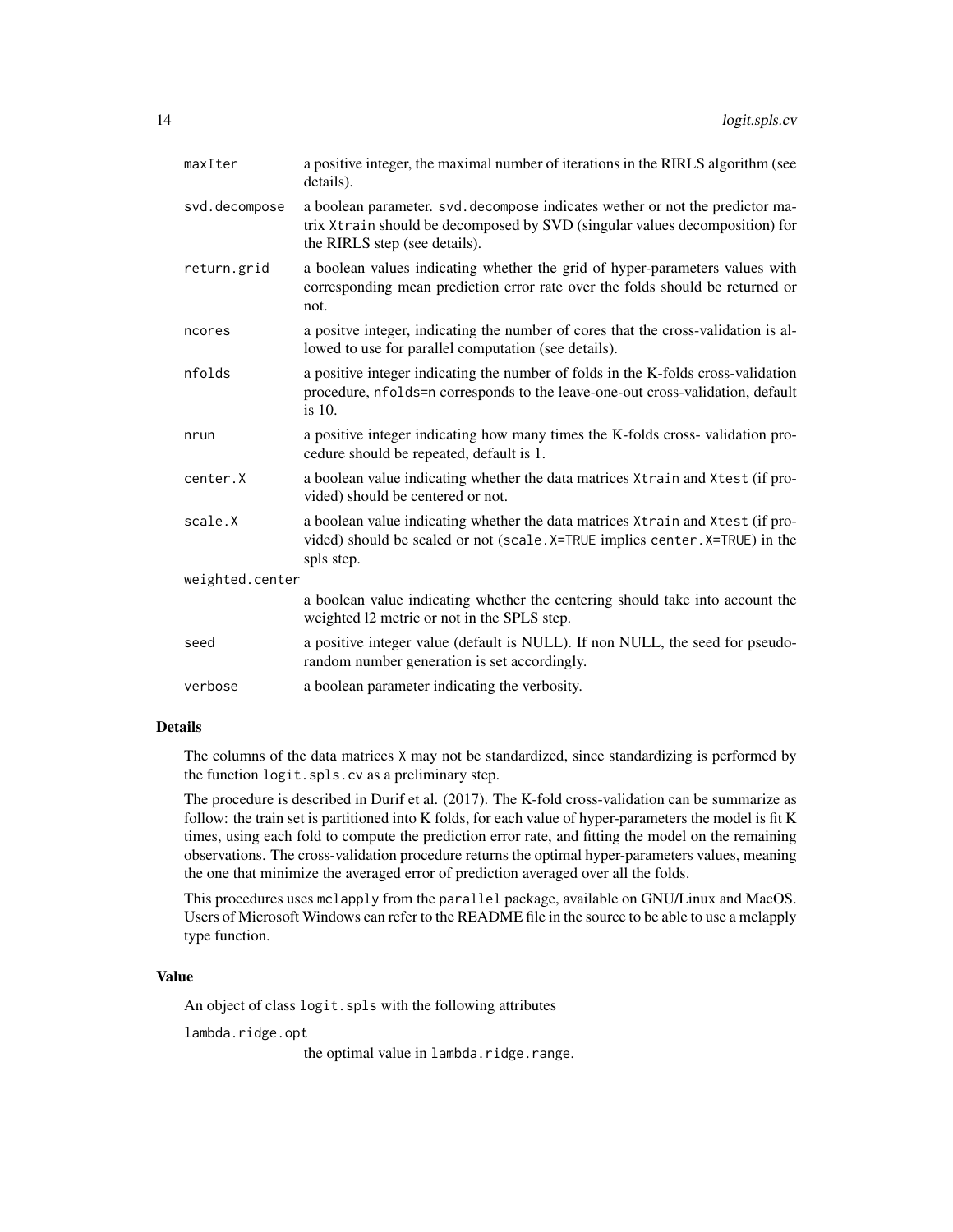# logit.spls.cv 15

| lambda.l1.opt | the optimal value in lambda. 11. range.                                                                                                            |
|---------------|----------------------------------------------------------------------------------------------------------------------------------------------------|
| ncomp.opt     | the optimal value in normp. range.                                                                                                                 |
| conv.per      | the overall percentage of models that converge during the cross-validation pro-<br>cedure.                                                         |
| cv.grid       | the grid of hyper-parameters and corresponding prediction error rate averaged<br>over the folds. cv. grid is NULL if return. grid is set to FALSE. |

# Author(s)

Ghislain Durif (<http://thoth.inrialpes.fr/people/gdurif/>).

#### References

Durif G., Modolo L., Michaelsson J., Mold J. E., Lambert-Lacroix S., Picard F. (2017). High Dimensional Classification with combined Adaptive Sparse PLS and Logistic Regression, (in prep), available on (<http://arxiv.org/abs/1502.05933>).

#### See Also

[logit.spls](#page-9-1), [logit.spls.stab](#page-15-1)

```
## Not run:
### load plsgenomics library
library(plsgenomics)
### generating data
n < -100p <- 100
sample1 <- sample.bin(n=n, p=p, kstar=10, lstar=2,
                      beta.min=0.25, beta.max=0.75, mean.H=0.2,
                      sigma.H=10, sigma.F=5)
X <- sample1$X
Y <- sample1$Y
### hyper-parameters values to test
lambda.l1.range <- seq(0.05,0.95,by=0.1) # between 0 and 1
ncomp.range <- 1:10
# log-linear range between 0.01 a,d 1000 for lambda.ridge.range
logspace <- function( d1, d2, n) exp(log(10)*seq(d1, d2, length.out=n))
lambda.ridge.range <- signif(logspace(d1 <- -2, d2 <- 3, n=21), digits=3)
### tuning the hyper-parameters
cv1 <- logit.spls.cv(X=X, Y=Y, lambda.ridge.range=lambda.ridge.range,
                     lambda.l1.range=lambda.l1.range,
                     ncomp.range=ncomp.range,
                     adapt=TRUE, maxIter=100, svd.decompose=TRUE,
                     return.grid=TRUE, ncores=1, nfolds=10)
```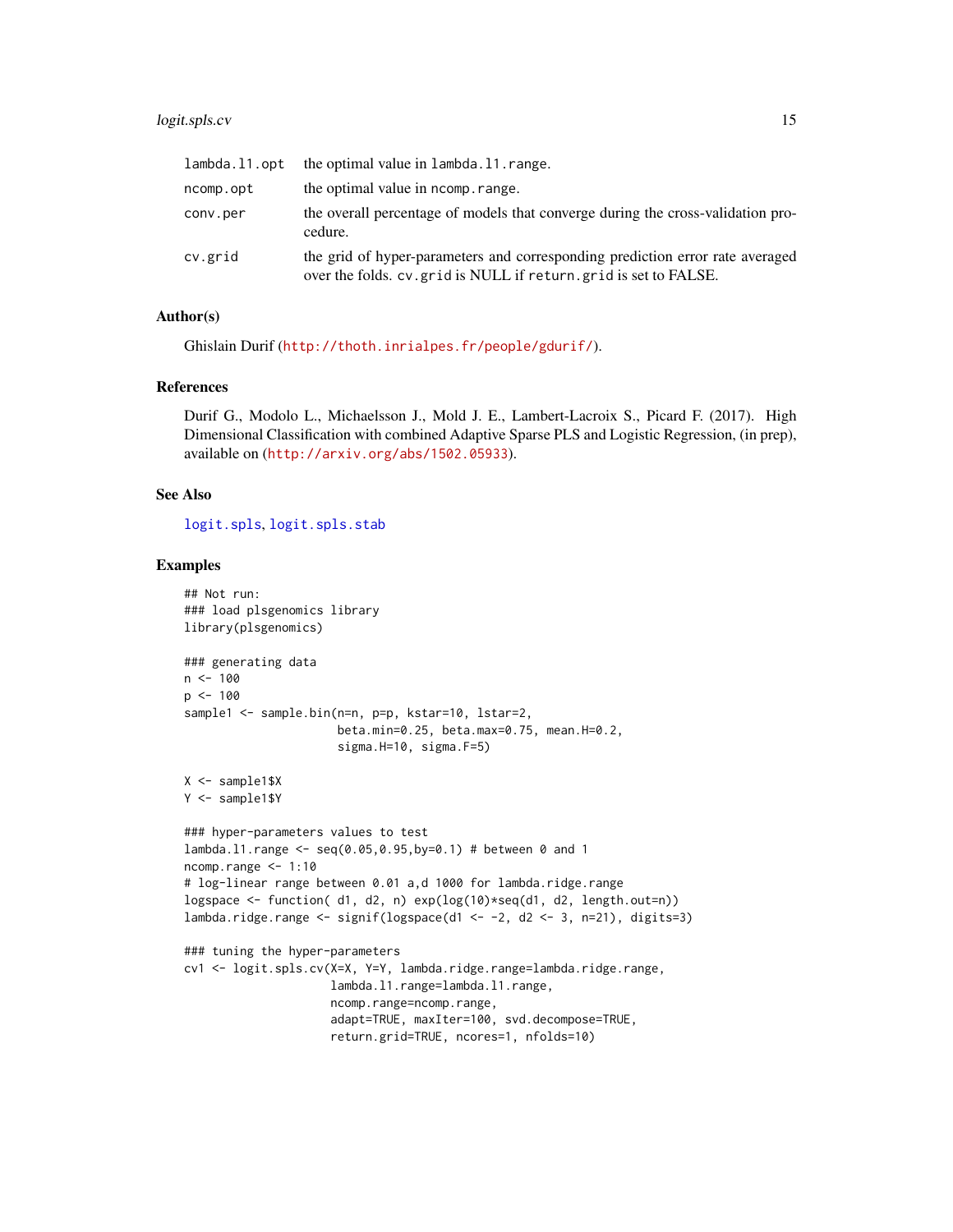<span id="page-15-0"></span>str(cv1)

## End(Not run)

<span id="page-15-1"></span>logit.spls.stab *Stability selection procedure to estimate probabilities of selection of covariates for the LOGIT-SPLS method*

# Description

The function logit.spls.stab train a logit-spls model for each candidate values (ncomp, lambda.l1, lambda.ridge) of hyper-parameters on multiple sub-samplings in the data. The stability selection procedure selects the covariates that are selected by most of the models among the grid of hyper-parameters, following the procedure described in Durif et al. (2017). Candidates values for ncomp, lambda.l1 and lambda.l2 are respectively given by the input arguments ncomp.range, lambda.l1.range and lambda.l2.range.

#### Usage

```
logit.spls.stab(X, Y, lambda.ridge.range, lambda.l1.range, ncomp.range,
  adapt = TRUE, maxIter = 100, svd.decompose = TRUE, ncores = 1,nresamp = 100, center.X = TRUE, scale.X = FALSE,
 weighted.center = TRUE, seed = NULL, verbose = TRUE)
```
# Arguments

| χ                  | $a$ (n x p) data matrix of predictors. X must be a matrix. Each row corresponds to<br>an observation and each column to a predictor variable.                                                                            |
|--------------------|--------------------------------------------------------------------------------------------------------------------------------------------------------------------------------------------------------------------------|
| Υ                  | a (n) vector of (continuous) responses. Y must be a vector or a one column<br>matrix. It contains the response variable for each observation. Y should take<br>values in $\{0,1\}$ .                                     |
| lambda.ridge.range |                                                                                                                                                                                                                          |
|                    | a vector of positive real values. lambda.ridge is the Ridge regularization pa-<br>rameter for the RIRLS algorithm (see details), the optimal value will be chosen<br>among lambda.ridge.range.                           |
| lambda.11.range    |                                                                                                                                                                                                                          |
|                    | a vecor of positive real values, in $[0,1]$ . Lambda. 11 is the sparse penalty param-<br>eter for the dimension reduction step by sparse PLS (see details), the optimal<br>value will be chosen among lambda. 11. range. |
| ncomp.range        | a vector of positive integers. ncomp is the number of PLS components. The<br>optimal value will be chosen among nomp. range.                                                                                             |
| adapt              | a boolean value, indicating whether the sparse PLS selection step sould be adap-<br>tive or not (see details).                                                                                                           |
| maxIter            | a positive integer, the maximal number of iterations in the RIRLS algorithm (see<br>details).                                                                                                                            |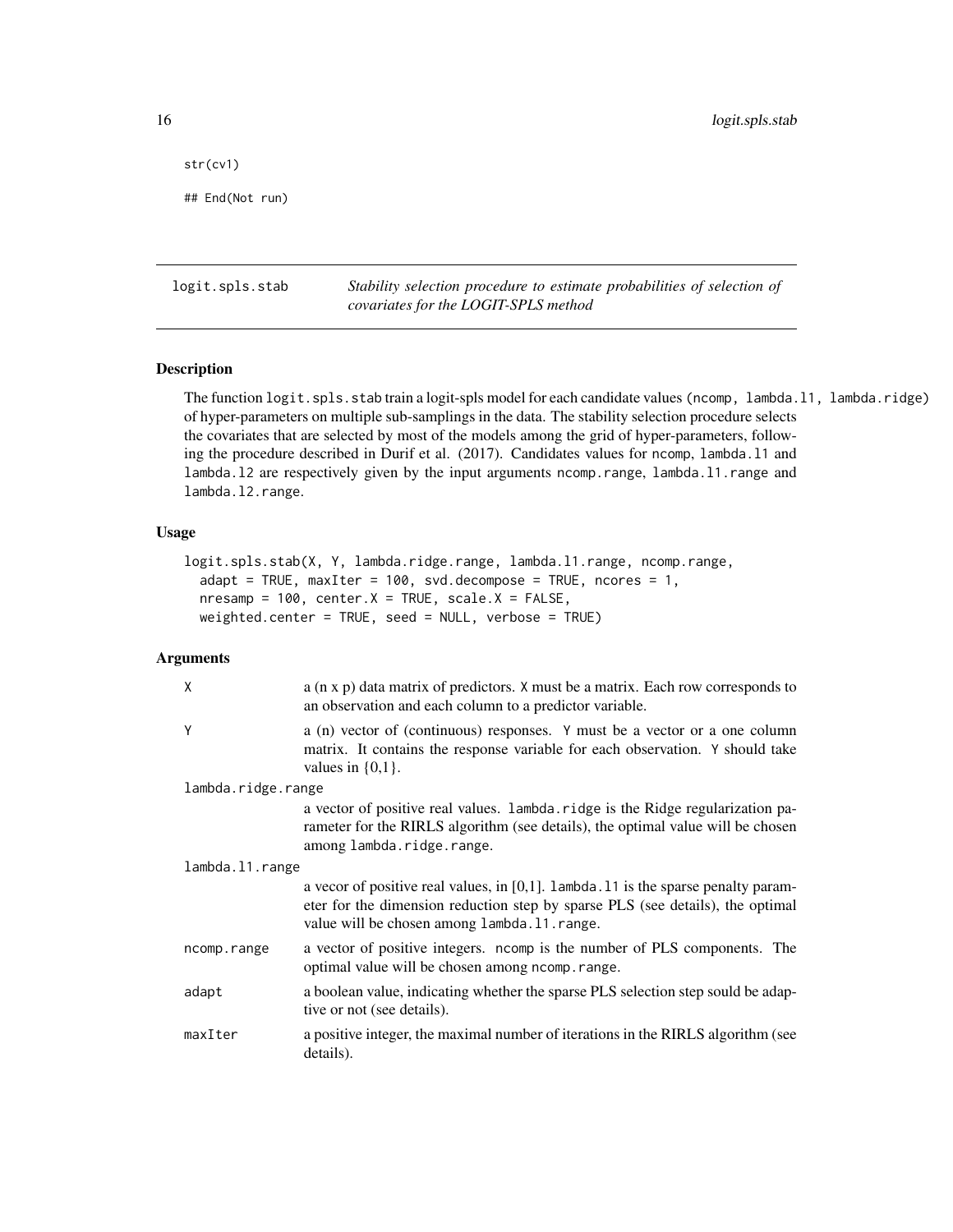| svd.decompose   | a boolean parameter, svd. decompose indicates wether or not the predictor ma-<br>trix Xtrain should be decomposed by SVD (singular values decomposition) for<br>the RIRLS step (see details). |  |
|-----------------|-----------------------------------------------------------------------------------------------------------------------------------------------------------------------------------------------|--|
| ncores          | a positive integer, indicating the number of cores that the cross-validation is al-<br>lowed to use for parallel computation (see details).                                                   |  |
| nresamp         | number of resamplings of the data to estimate the probility of selection for each<br>covariate, default is 100.                                                                               |  |
| center.X        | a boolean value indicating whether the data matrices $X$ train and $X$ test (if pro-<br>vided) should be centered or not.                                                                     |  |
| scale.X         | a boolean value indicating whether the data matrices $X$ train and $X$ test (if pro-<br>vided) should be scaled or not (scale. X=TRUE implies center. X=TRUE) in the<br>spls step.            |  |
| weighted.center |                                                                                                                                                                                               |  |
|                 | a boolean value indicating whether the centering should take into account the<br>weighted 12 metric or not in the SPLS step.                                                                  |  |
| seed            | a positive integer value (default is NULL). If non NULL, the seed for pseudo-<br>random number generation is set accordingly.                                                                 |  |
| verbose         | a boolean parameter indicating the verbosity.                                                                                                                                                 |  |
|                 |                                                                                                                                                                                               |  |

#### Details

The columns of the data matrices X may not be standardized, since standardizing is performed by the function logit.spls.stab as a preliminary step.

The procedure is described in Durif et al. (2017). The stability selection procedure can be summarize as follow (c.f. Meinshausen and Buhlmann, 2010).

(i) For each candidate values (ncomp, lambda.l1, lambda.ridge) of hyper-parameters, a logit-SPLS is trained on nresamp resamplings of the data. Then, for each triplet (ncomp, lambda.l1, lambda.ridge), the probability that a covariate (i.e. a column in X) is selected is computed among the resamplings.

(ii) Eventually, the set of "stable selected" variables corresponds to the set of covariates that were selected by most of the training among the grid of hyper-parameters candidate values.

This function achieves the first step (i) of the stability selection procedure. The second step (ii) is achieved by the function [stability.selection](#page-67-1).

This procedures uses mclapply from the parallel package, available on GNU/Linux and MacOS. Users of Microsoft Windows can refer to the README file in the source to be able to use a mclapply type function.

# Value

An object with the following attributes

| g.Lambda     | A table with values of q.Lambda (c.f. Durif et al. (2017) for the notation),                                                    |
|--------------|---------------------------------------------------------------------------------------------------------------------------------|
|              | being the averaged number of covariates selected among the entire grid of hyper-                                                |
|              | parameters candidates values, for increasing size of hyper-parameter grid.                                                      |
| probs.lambda | A table with estimated probability of selection for each covariates depending on<br>the candidates values for hyper-parameters. |
| p            | An integer values indicating the number of covariates in the model.                                                             |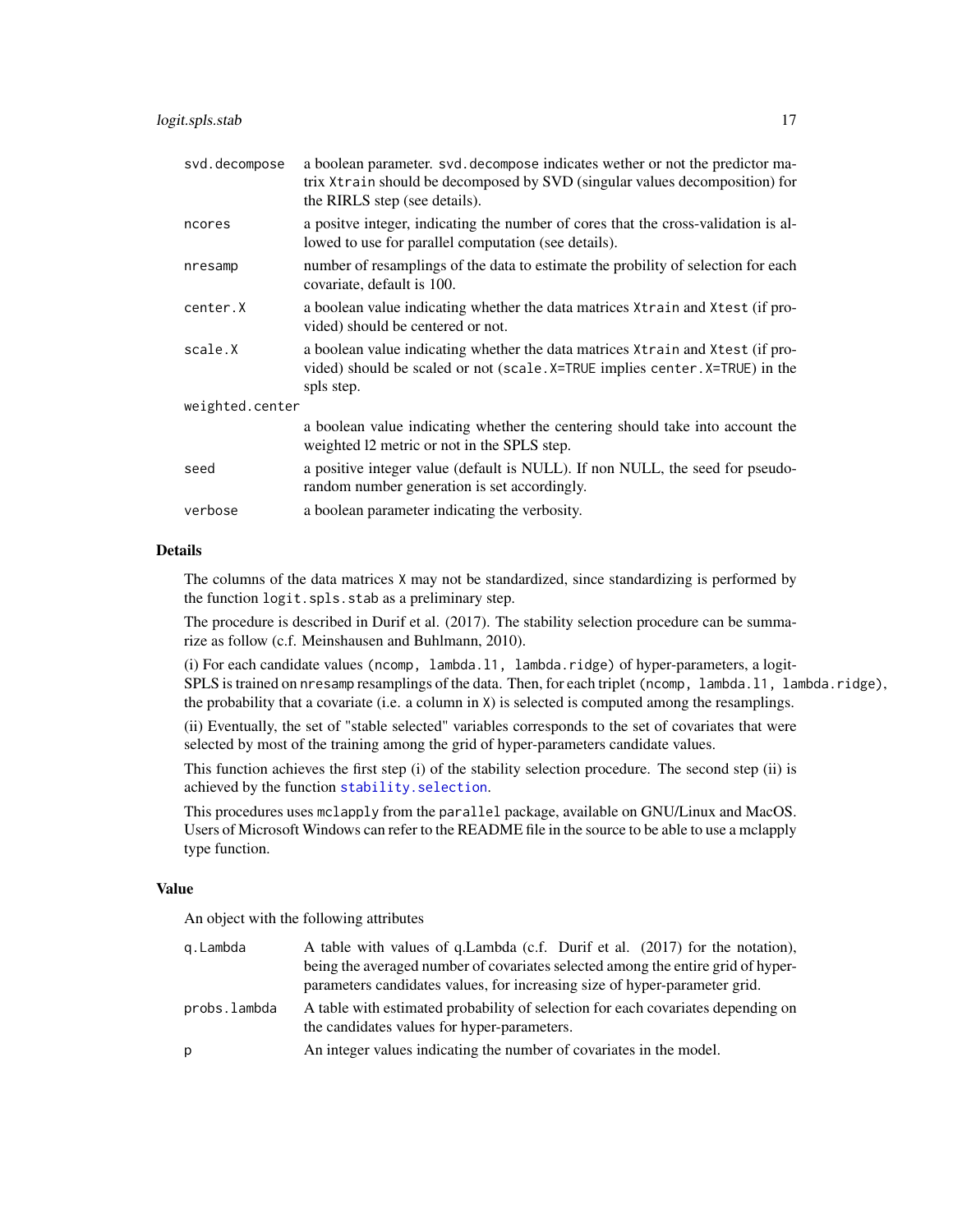#### Author(s)

```
Ghislain Durif (http://thoth.inrialpes.fr/people/gdurif/).
```
#### References

Durif G., Modolo L., Michaelsson J., Mold J. E., Lambert-Lacroix S., Picard F. (2017). High Dimensional Classification with combined Adaptive Sparse PLS and Logistic Regression, (in prep), available on (<http://arxiv.org/abs/1502.05933>).

Meinshausen, N., Buhlmann P. (2010). Stability Selection. Journal of the Royal Statistical Society: Series B (Statistical Methodology) 72, no. 4, 417-473.

#### See Also

[logit.spls](#page-9-1), [stability.selection](#page-67-1), [stability.selection.heatmap](#page-68-1)

#### Examples

```
## Not run:
### load plsgenomics library
library(plsgenomics)
### generating data
n < - 100p \le -100sample1 <- sample.bin(n=n, p=p, kstar=10, lstar=2,
                      beta.min=0.25, beta.max=0.75, mean.H=0.2,
                      sigma.H=10, sigma.F=5)
X <- sample1$X
Y <- sample1$Y
### pertinent covariates id
sample1$sel
### hyper-parameters values to test
lambda.l1.range <- seq(0.05,0.95,by=0.1) # between 0 and 1
ncomp.range <- 1:10
# log-linear range between 0.01 a,d 1000 for lambda.ridge.range
logspace \le function( d1, d2, n) exp(log(10)*seq(d1, d2, length.out=n))lambda.ridge.range <- signif(logspace(d1 <- -2, d2 <- 3, n=21), digits=3)
### tuning the hyper-parameters
stab1 <- logit.spls.stab(X=X, Y=Y, lambda.ridge.range=lambda.ridge.range,
                         lambda.l1.range=lambda.l1.range,
                         ncomp.range=ncomp.range,
                         adapt=TRUE, maxIter=100, svd.decompose=TRUE,
                         ncores=1, nresamp=100)
str(stab1)
```
### heatmap of estimated probabilities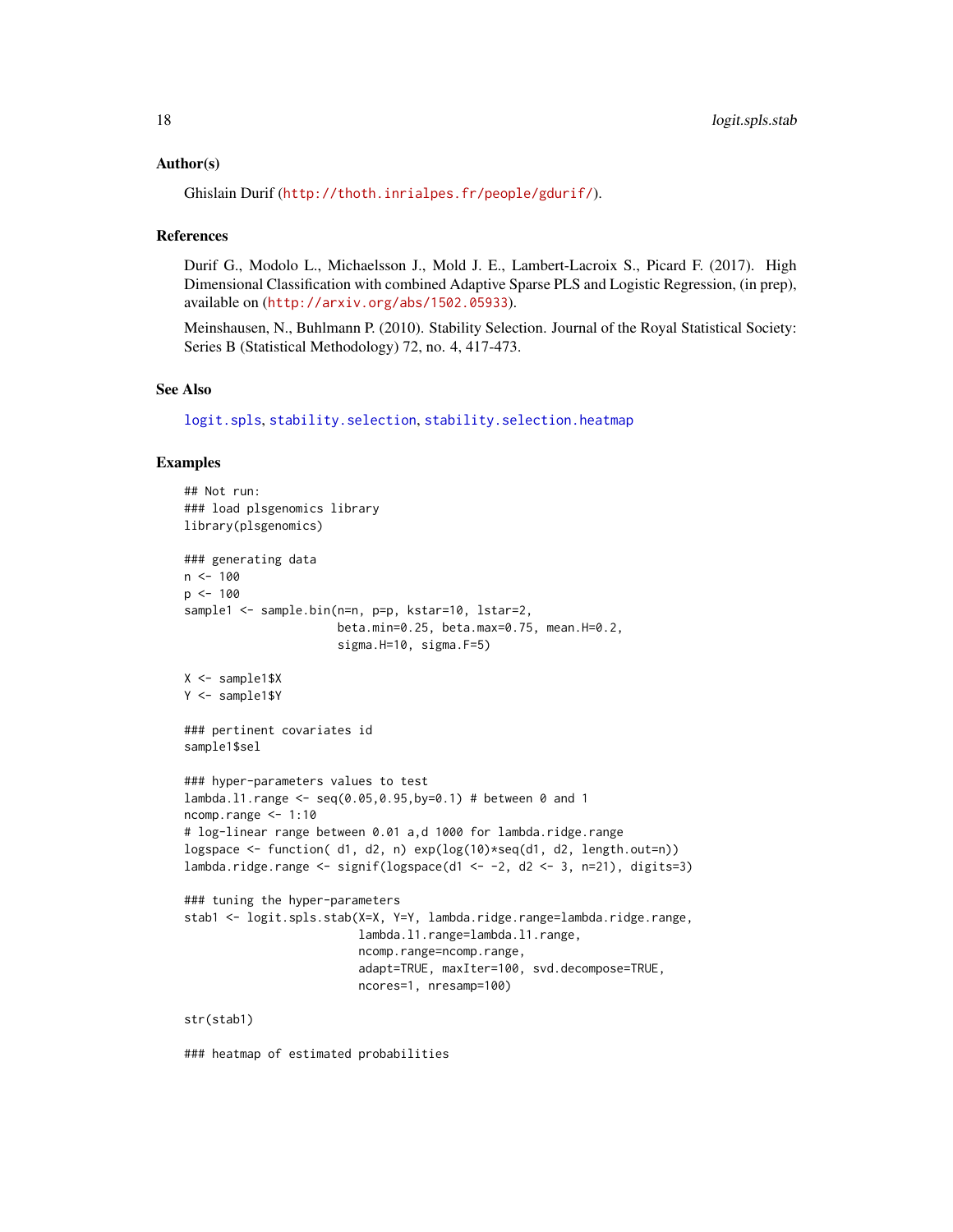# <span id="page-18-0"></span>matrix.heatmap 19

```
stability.selection.heatmap(stab1)
### selected covariates
stability.selection(stab1, piThreshold=0.6, rhoError=10)
## End(Not run)
```
matrix.heatmap *Heatmap visualization for matrix*

# Description

Visualization of matrix entries in heatmap format, the color scale depends on the numerical values.

# Usage

matrix.heatmap(mat, ...)

# Arguments

| mat     | the matrix to visualize                                                |
|---------|------------------------------------------------------------------------|
| $\cdot$ | any argument that could be pass to the functions image, plot or image. |

# Details

The function matrix.heatmap is a wrapper for the function [image.plot](#page-0-0) from the 'fields' package.

#### Value

No return, just plot the heatmap in the current graphic window.

#### Author(s)

Ghislain Durif (<http://thoth.inrialpes.fr/people/gdurif/>).

#### See Also

[logit.spls](#page-9-1), [stability.selection](#page-67-1), [stability.selection.heatmap](#page-68-1)

```
### load plsgenomics library
library(plsgenomics)
```

```
### generate a matrix
A = matrix(runif(10*10), ncol=10)
```

```
### heatmap of estimated probabilities
matrix.heatmap(A)
```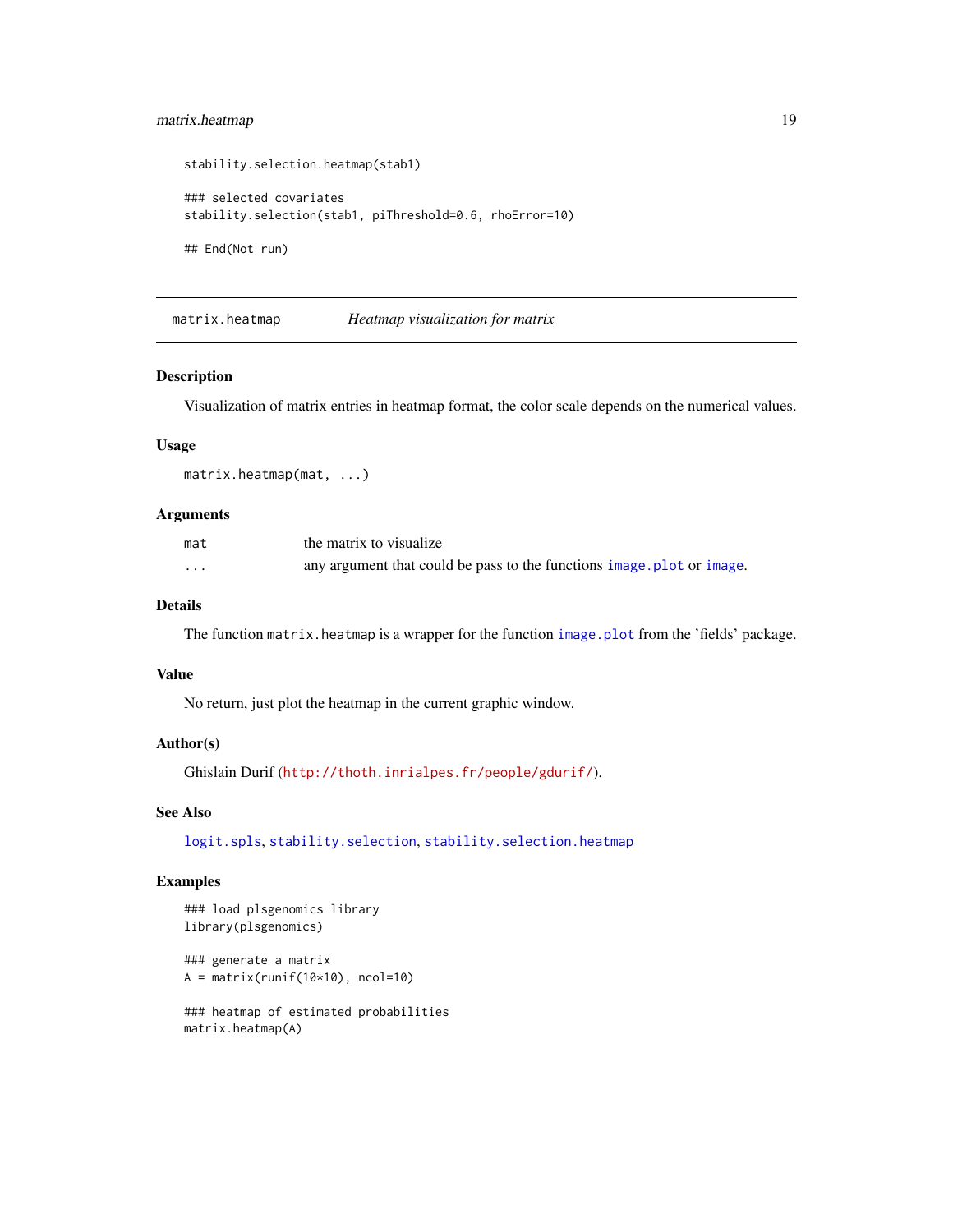#### <span id="page-19-1"></span><span id="page-19-0"></span>Description

The function mgsim performs prediction using Lambert-Lacroix and Peyre's MGSIM algorithm.

# Usage

mgsim(Ytrain,Xtrain,Lambda,h,Xtest=NULL,NbIterMax=50)

#### **Arguments**

| Xtrain    | a (ntrain x p) data matrix of predictors. Xtrain must be a matrix. Each row<br>corresponds to an observation and each column to a predictor variable.                                                                                                                  |
|-----------|------------------------------------------------------------------------------------------------------------------------------------------------------------------------------------------------------------------------------------------------------------------------|
| Ytrain    | a ntrain vector of responses. Ytrain must be a vector. Ytrain is a $\{1,,c+1\}$ -<br>valued vector and contains the response variable for each observation. $c+1$ is the<br>number of classes.                                                                         |
| Xtest     | a (nest x p) matrix containing the predictors for the test data set. X test may also<br>be a vector of length p (corresponding to only one test observation). If Xtest<br>is not equal to NULL, then the prediction step is made for these new predictor<br>variables. |
| Lambda    | a positive real value. Lambda is the ridge regularization parameter.                                                                                                                                                                                                   |
| h         | a strictly positive real value. h is the bandwidth for GSIM step A.                                                                                                                                                                                                    |
| NbIterMax | a positive integer. NbIterMax is the maximal number of iterations in the Newton-<br>Rapson parts.                                                                                                                                                                      |

# Details

The columns of the data matrices Xtrain and Xtest may not be standardized, since standardizing is performed by the function mgsim as a preliminary step before the algorithm is run.

The procedure described in Lambert-Lacroix and Peyre (2005) is used to estimate the c projection directions and the coefficients of the parametric fit obtained after projecting predictor variables onto the estimated directions. When Xtest is not equal to NULL, the procedure predicts the labels for these new predictor variables.

# Value

A list with the following components:

| Ytest        | the nest vector containing the predicted labels for the observations from Xtest.           |  |
|--------------|--------------------------------------------------------------------------------------------|--|
| beta         | the (p x c) matrix containing the c estimated projection directions.                       |  |
| Coefficients | the $(2 \times c)$ matrix containing the coefficients of the parametric fit obtained after |  |
|              | projecting predictor variables onto these estimated directions.                            |  |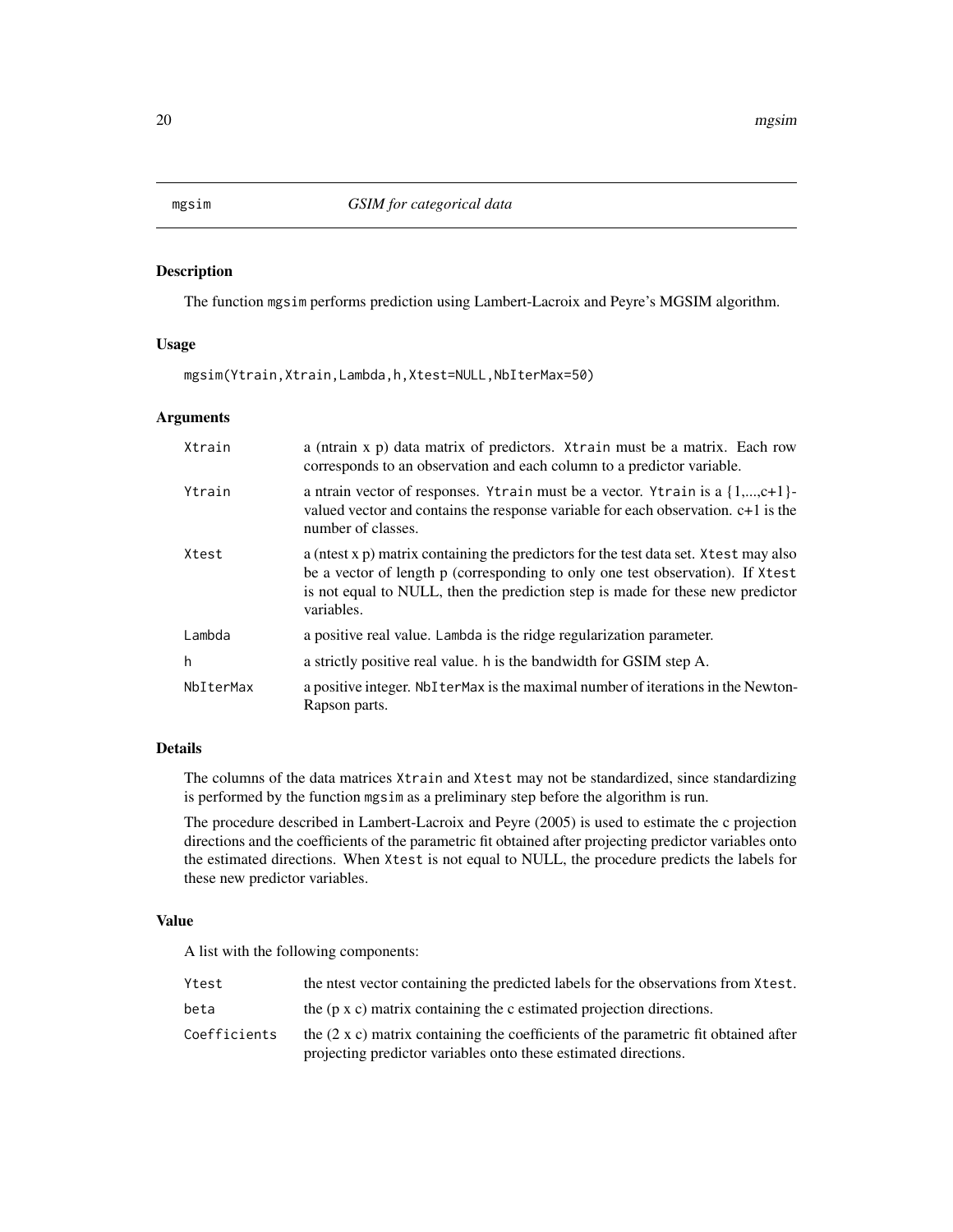#### mgsim 21

| DeletedCol | the vector containing the column number of Xtrain when the variance of the<br>corresponding predictor variable is null. Otherwise DeletedCol=NULL |
|------------|---------------------------------------------------------------------------------------------------------------------------------------------------|
| Cvg        | the 0-1 value indicating convergence of the algorithm (1 for convergence, 0 oth-<br>erwise).                                                      |

#### Author(s)

Sophie Lambert-Lacroix (<http://membres-timc.imag.fr/Sophie.Lambert/>) and Julie Peyre (<http://www-lmc.imag.fr/lmc-sms/Julie.Peyre/>).

#### References

S. Lambert-Lacroix, J. Peyre . (2006) Local likelyhood regression in generalized linear single-index models with applications to microarrays data. Computational Statistics and Data Analysis, vol 51, n 3, 2091-2113.

# See Also

[mgsim.cv](#page-21-1), [gsim](#page-4-1), [gsim.cv](#page-6-1).

```
# load plsgenomics library
library(plsgenomics)
# load SRBCT data
data(SRBCT)
IndexLearn <- c(sample(which(SRBCT$Y==1),10),sample(which(SRBCT$Y==2),4),
sample(which(SRBCT$Y==3),7),sample(which(SRBCT$Y==4),9))
# perform prediction by MGSIM
res <- mgsim(Ytrain=SRBCT$Y[IndexLearn],Xtrain=SRBCT$X[IndexLearn,],Lambda=0.001,h=19,
Xtest=SRBCT$X[-IndexLearn,])
res$Cvg
sum(res$Ytest!=SRBCT$Y[-IndexLearn])
# prediction for another sample
Xnew <- SRBCT$X[83,]
# projection of Xnew onto the c estimated direction
Xproj <- Xnew %*% res$beta
# Compute the linear predictor for each classes expect class 1
eta <- diag(cbind(rep(1,3),t(Xproj)) %*% res$Coefficients)
Ypred <- which.max(c(0,eta))
Ypred
SRBCT$Y[83]
```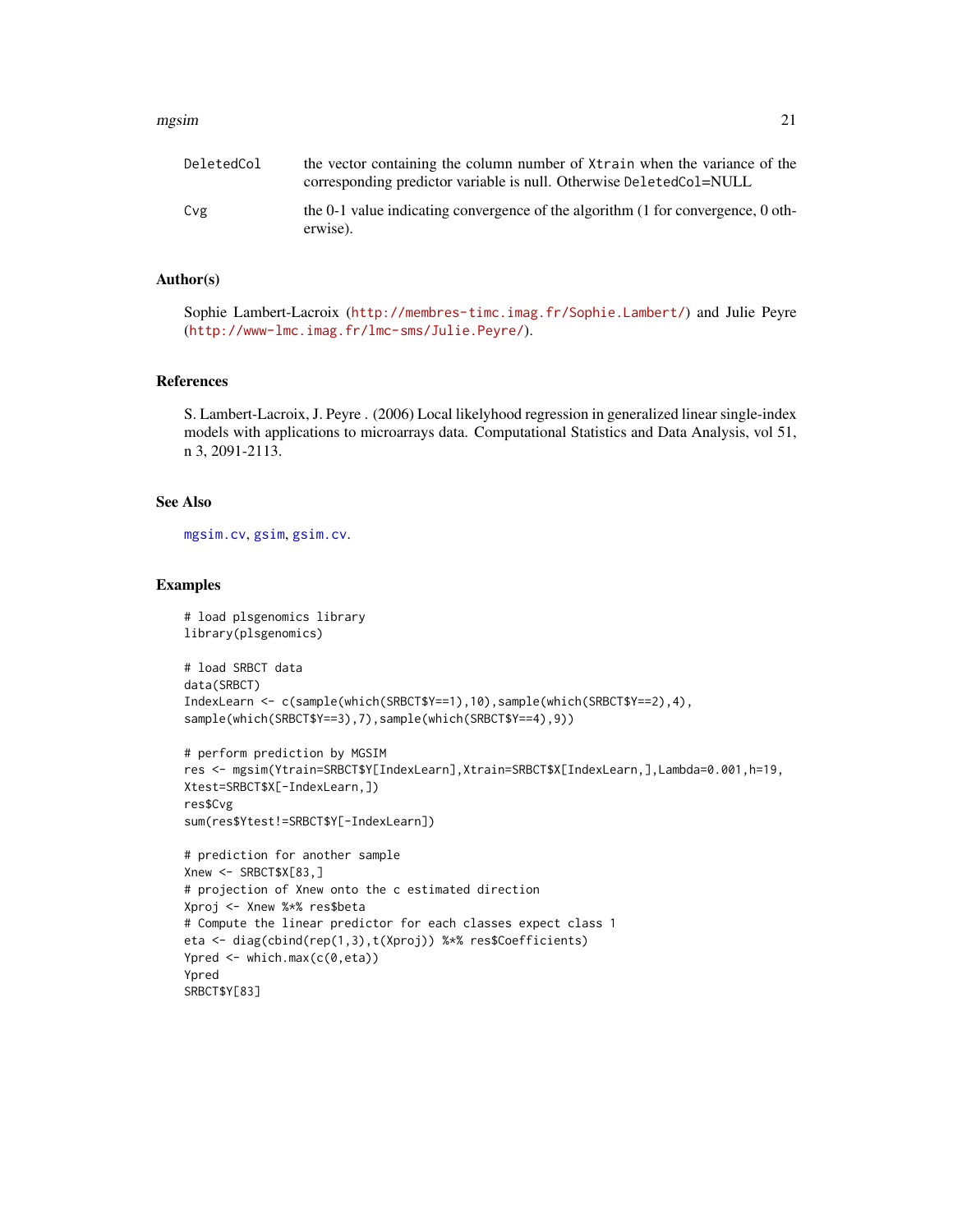<span id="page-21-1"></span><span id="page-21-0"></span>

#### Description

The function mgsim.cv determines the best ridge regularization parameter and bandwidth to be used for classification with MGSIM as described in Lambert-Lacroix and Peyre (2005).

#### Usage

mgsim.cv(Ytrain,Xtrain,LambdaRange,hRange,NbIterMax=50)

# Arguments

| Xtrain      | a (ntrain x p) data matrix of predictors. Xtrain must be a matrix. Each row<br>corresponds to an observation and each column to a predictor variable.                                        |
|-------------|----------------------------------------------------------------------------------------------------------------------------------------------------------------------------------------------|
| Ytrain      | a ntrain vector of responses. Ytrain must be a vector. Ytrain is a $\{1,,c+1\}$ -<br>valued vector and contains the response variable for each observation. c+1 is the<br>number of classes. |
| LambdaRange | the vector of positive real value from which the best ridge regularization param-<br>eter has to be chosen by cross-validation.                                                              |
| hRange      | the vector of strictly positive real value from which the best bandwidth has to be<br>chosen by cross-validation.                                                                            |
| NbIterMax   | a positive integer. Not term axis the maximal number of iterations in the Newton-<br>Rapson parts.                                                                                           |

# Details

The cross-validation procedure described in Lambert-Lacroix and Peyre (2005) is used to determine the best ridge regularization parameter and bandwidth to be used for classification with GSIM for categorical data (for binary data see [gsim](#page-4-1) and [gsim.cv](#page-6-1)). At each cross-validation run, Xtrain is split into a pseudo training set (ntrain-1 samples) and a pseudo test set (1 sample) and the classification error rate is determined for each value of ridge regularization parameter and bandwidth. Finally, the function mgsim.cv returns the values of the ridge regularization parameter and bandwidth for which the mean classification error rate is minimal.

### Value

A list with the following components:

| Lambda | the optimal regularization parameter. |
|--------|---------------------------------------|
| h      | the optimal bandwidth parameter.      |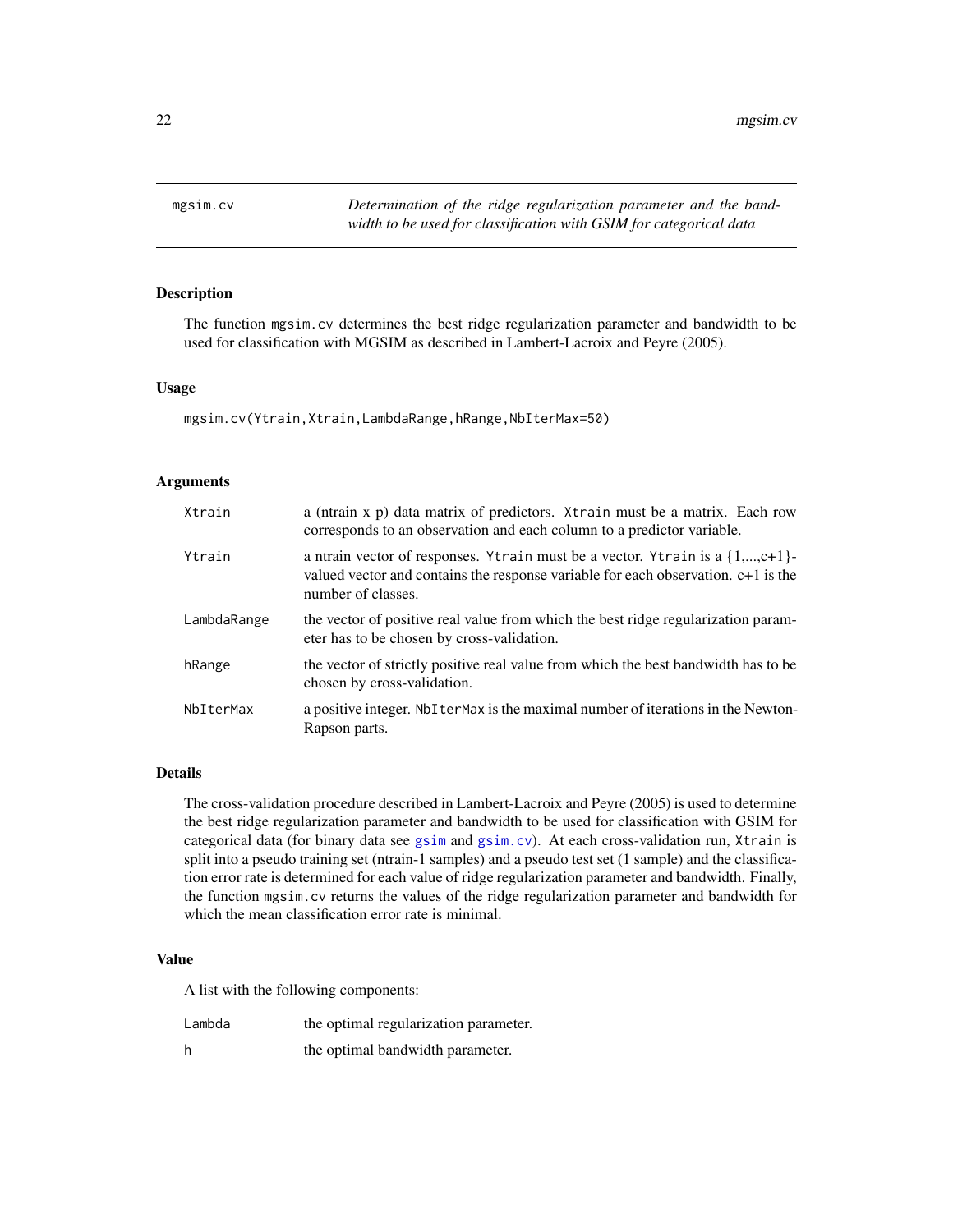#### <span id="page-22-0"></span>mrpls 23

# Author(s)

Sophie Lambert-Lacroix (<http://membres-timc.imag.fr/Sophie.Lambert/>) and Julie Peyre (<http://www-lmc.imag.fr/lmc-sms/Julie.Peyre/>).

#### References

S. Lambert-Lacroix, J. Peyre . (2006) Local likelyhood regression in generalized linear single-index models with applications to microarrays data. Computational Statistics and Data Analysis, vol 51, n 3, 2091-2113.

# See Also

[mgsim](#page-19-1), [gsim](#page-4-1), [gsim.cv](#page-6-1).

# Examples

```
## Not run:
## between 5~15 seconds
# load plsgenomics library
library(plsgenomics)
# load SRBCT data
data(SRBCT)
IndexLearn <- c(sample(which(SRBCT$Y==1),10),sample(which(SRBCT$Y==2),4),
               sample(which(SRBCT$Y==3),7),sample(which(SRBCT$Y==4),9))
### Determine optimum h and lambda
# /!\ take 30 secondes to run
#hl <- mgsim.cv(Ytrain=SRBCT$Y[IndexLearn],Xtrain=SRBCT$X[IndexLearn,],
# LambdaRange=c(0.1),hRange=c(7,20))
### perform prediction by MGSIM
#res <- mgsim(Ytrain=SRBCT$Y[IndexLearn],Xtrain=SRBCT$X[IndexLearn,],Lambda=hl$Lambda,
# h=hl$h,Xtest=SRBCT$X[-IndexLearn,])
#res$Cvg
#sum(res$Ytest!=SRBCT$Y[-IndexLearn])
```
## End(Not run)

<span id="page-22-1"></span>

| ٠ |  |
|---|--|

 $Ridge$  Partial Least Square for categorical data

#### Description

The function mrpls performs prediction using Fort et al. (2005) MRPLS algorithm.

#### Usage

mrpls(Ytrain,Xtrain,Lambda,ncomp,Xtest=NULL,NbIterMax=50)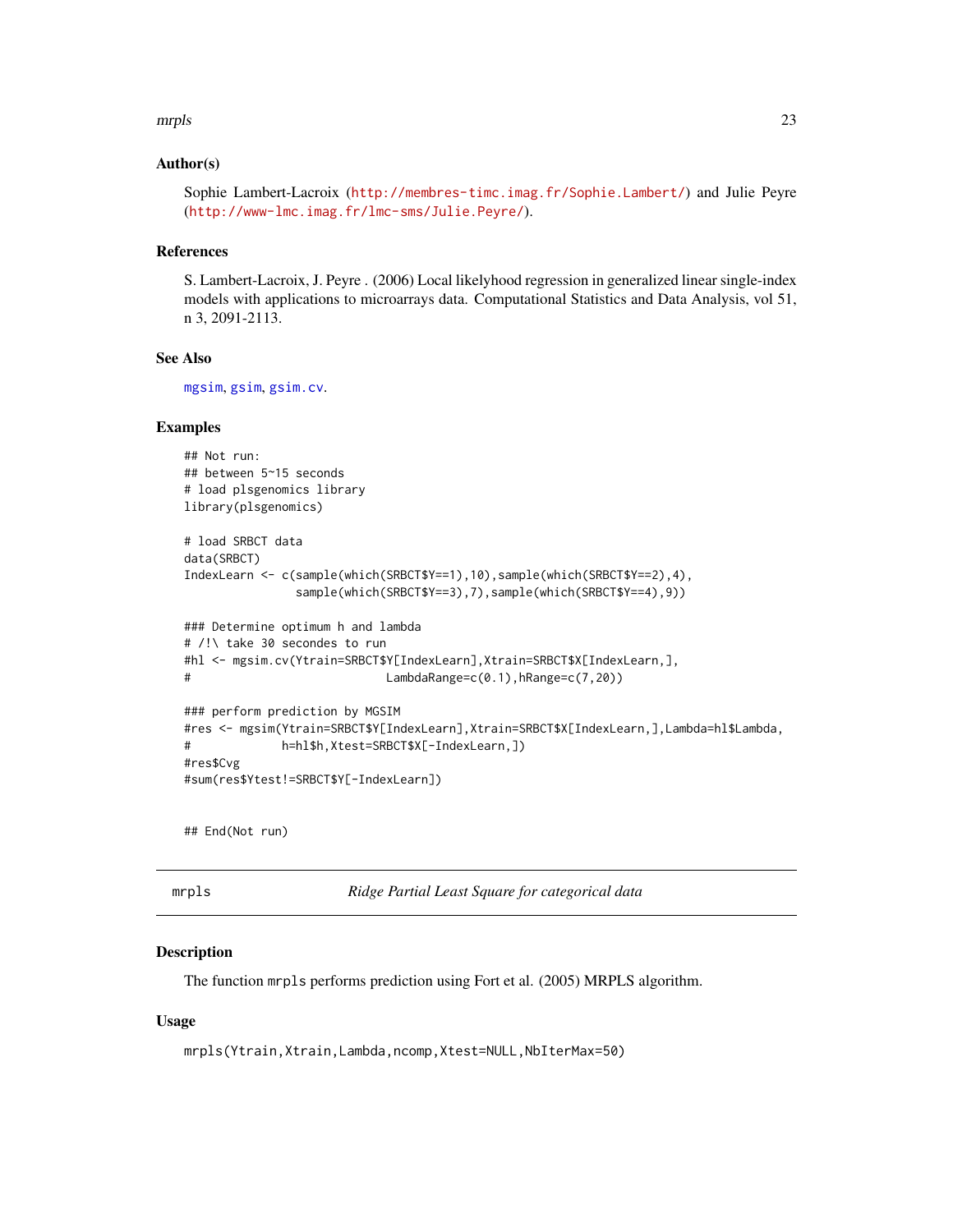# Arguments

| Xtrain    | a (ntrain x p) data matrix of predictors. Xtrain must be a matrix. Each row<br>corresponds to an observation and each column to a predictor variable.                                                                                                                 |
|-----------|-----------------------------------------------------------------------------------------------------------------------------------------------------------------------------------------------------------------------------------------------------------------------|
| Ytrain    | a ntrain vector of responses. Ytrain must be a vector. Ytrain is a $\{0,,c\}$ -<br>valued vector and contains the response variable for each observation. $c+1$ is<br>the number of classes.                                                                          |
| Xtest     | a (nest x p) matrix containing the predictors for the test data set. Xtest may<br>also be a vector of length p (corresponding to only one test observation). If Xtest<br>is not equal to NULL, then the prediction step is made for these new predictor<br>variables. |
| Lambda    | a positive real value. Lambda is the ridge regularization parameter.                                                                                                                                                                                                  |
| ncomp     | a positive integer. ncomp is the number of PLS components. If ncomp=0, then<br>the Ridge regression is performed without reduction dimension.                                                                                                                         |
| NbIterMax | a positive integer. NbIterMax is the maximal number of iterations in the Newton-<br>Rapson parts.                                                                                                                                                                     |

# Details

The columns of the data matrices Xtrain and Xtest may not be standardized, since standardizing is performed by the function mrpls as a preliminary step before the algorithm is run.

The procedure described in Fort et al. (2005) is used to determine latent components to be used for classification and when Xtest is not equal to NULL, the procedure predicts the labels for these new predictor variables.

# Value

A list with the following components:

| Coefficients | the $(p+1)$ x c matrix containing the coefficients weighting the block design ma-<br>trix.                                                                                                 |
|--------------|--------------------------------------------------------------------------------------------------------------------------------------------------------------------------------------------|
| hatY         | the ntrain vector containing the estimated $\{0,\ldots,c\}$ -valued labels for the obser-<br>vations from Xtrain.                                                                          |
| hatYtest     | the ntest vector containing the predicted $\{0,\ldots,c\}$ -valued labels for the observa-<br>tions from Xtest.                                                                            |
| proba        | the ntrain vector containing the estimated probabilities for the observations from<br>Xtrain.                                                                                              |
| proba.test   | the ntest vector containing the predicted probabilities for the observations from<br>Xtest.                                                                                                |
| DeletedCol   | the vector containing the column number of Xtrain when the variance of the<br>corresponding predictor variable is null. Otherwise DeletedCol=NULL                                          |
| hatYtest_k   | If normally is greater than 1, hat Y test_k is a matrix of size nest x normally in such<br>a way that the kth column corresponds to the predicted label obtained with k<br>PLS components. |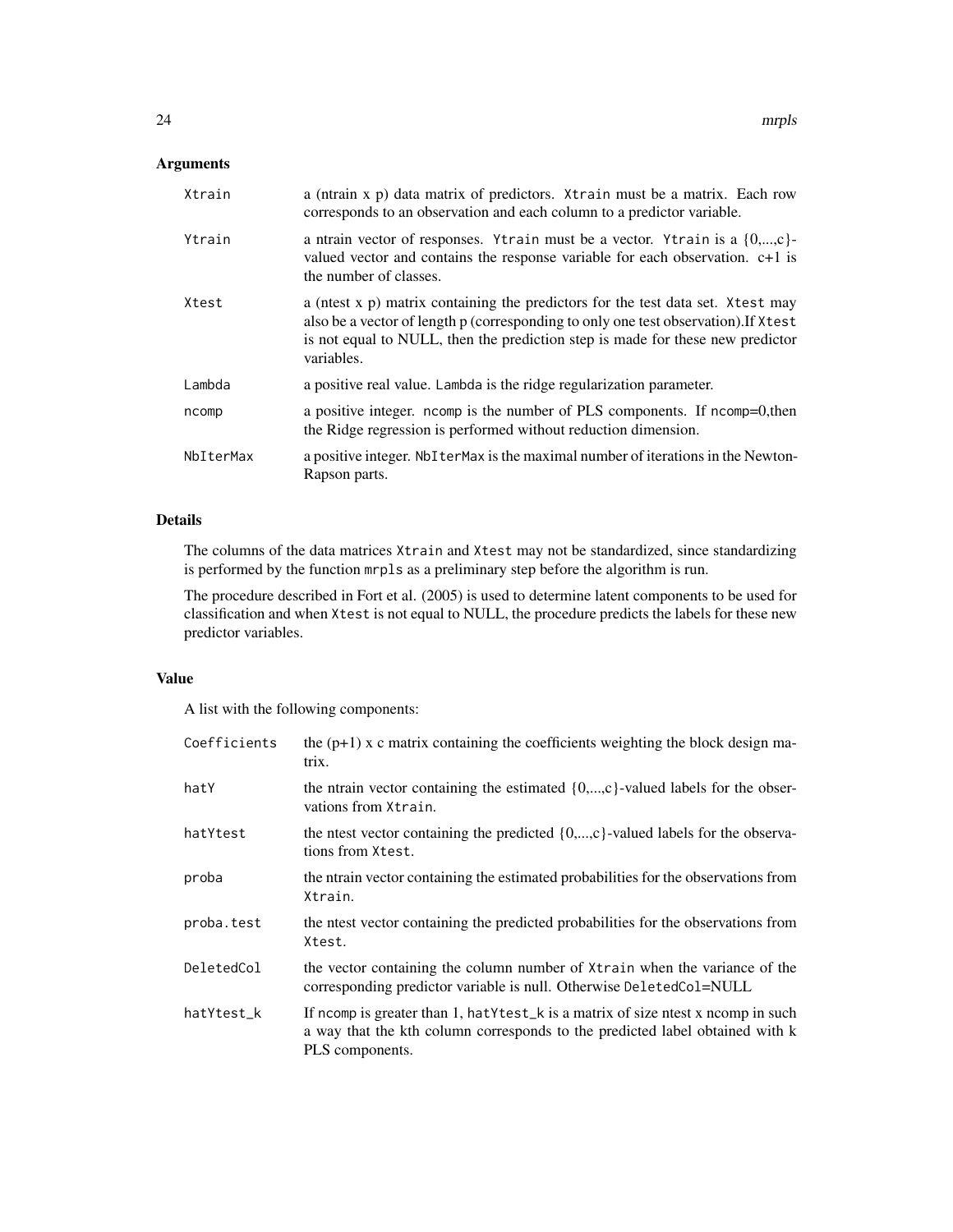#### <span id="page-24-0"></span>mrpls.cv 25

#### Author(s)

Sophie Lambert-Lacroix (<http://membres-timc.imag.fr/Sophie.Lambert/>).

# References

G. Fort, S. Lambert-Lacroix and Julie Peyre (2005). Reduction de dimension dans les modeles lineaires generalises : application a la classification supervisee de donnees issues des biopuces. Journal de la SFDS, tome 146, n1-2, 117-152.

# See Also

[mrpls.cv](#page-24-1), [rpls](#page-45-1), [rpls.cv](#page-47-1).

#### Examples

```
# load plsgenomics library
library(plsgenomics)
# load SRBCT data
data(SRBCT)
IndexLearn <- c(sample(which(SRBCT$Y==1),10),sample(which(SRBCT$Y==2),4),
sample(which(SRBCT$Y==3),7),sample(which(SRBCT$Y==4),9))
# perform prediction by MRPLS
res <- mrpls(Ytrain=SRBCT$Y[IndexLearn]-1,Xtrain=SRBCT$X[IndexLearn,],Lambda=0.001,ncomp=2,
Xtest=SRBCT$X[-IndexLearn,])
sum(res$Ytest!=SRBCT$Y[-IndexLearn]-1)
# prediction for another sample
Xnew <- SRBCT$X[83,]
# Compute the linear predictor for each classes expect class 1
eta <- diag(t(cbind(c(1,Xnew),c(1,Xnew),c(1,Xnew))) %*% res$Coefficients)
```
Ypred  $\leq$  which.max( $c(0,eta)$ ) Ypred+1 SRBCT\$Y[83]

<span id="page-24-1"></span>

mrpls.cv *Determination of the ridge regularization parameter and the number of PLS components to be used for classification with RPLS for categorical data*

#### Description

The function mrpls.cv determines the best ridge regularization parameter and the best number of PLS components to be used for classification for Fort et al. (2005) MRPLS algorithm.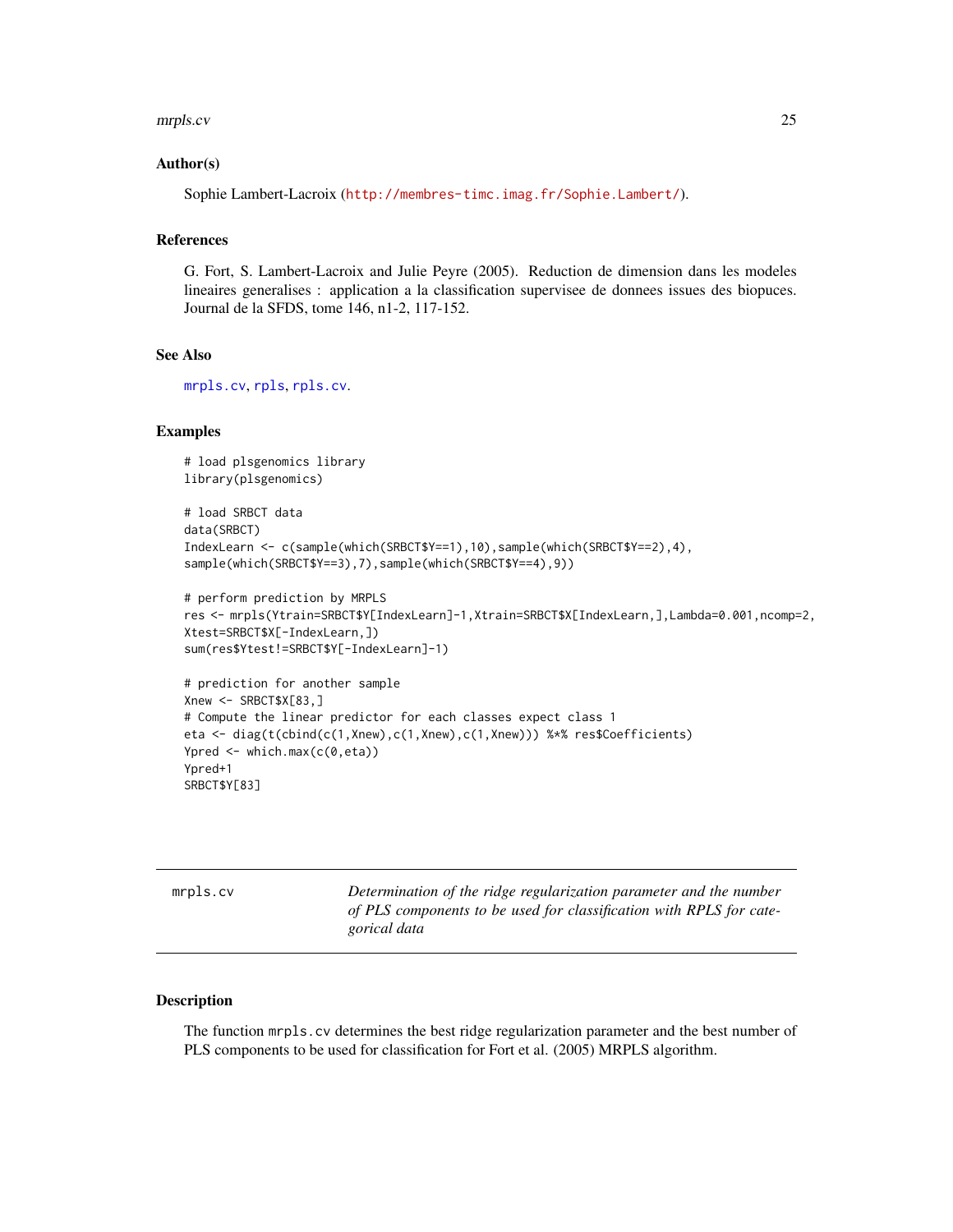#### Usage

```
mrpls.cv(Ytrain, Xtrain, LambdaRange, ncompMax, NbIterMax=50, ncores=1)
```
#### Arguments

| Xtrain      | a (ntrain x p) data matrix of predictors. Xtrain must be a matrix. Each row<br>corresponds to an observation and each column to a predictor variable.                                        |
|-------------|----------------------------------------------------------------------------------------------------------------------------------------------------------------------------------------------|
| Ytrain      | a ntrain vector of responses. Ytrain must be a vector. Ytrain is a $\{0,,c\}$ -<br>valued vector and contains the response variable for each observation. $c+1$ is<br>the number of classes. |
| LambdaRange | the vector of positive real value from which the best ridge regularization param-<br>eter has to be chosen by cross-validation.                                                              |
| ncompMax    | a positive integer. The best number of components is chosen from 1,, ncomp Max.<br>If ncompMax=0, then the Ridge regression is performed without reduction dimen-<br>sion.                   |
| NbIterMax   | a positive integer. NbIterMax is the maximal number of iterations in the Newton-<br>Rapson parts.                                                                                            |
| ncores      | a positive integer. The number of cores to be used for parallel computing (if<br>different from 1)                                                                                           |

# Details

A cross-validation procedure is used to determine the best ridge regularization parameter and number of PLS components to be used for classification with MRPLS for categorical data (for binary data see [rpls](#page-45-1) and [rpls.cv](#page-47-1)). At each cross-validation run, Xtrain is split into a pseudo training set (ntrain-1 samples) and a pseudo test set (1 sample) and the classification error rate is determined for each value of ridge regularization parameter and number of components. Finally, the function mrpls.cv returns the values of the ridge regularization parameter and bandwidth for which the mean classification error rate is minimal.

#### Value

A list with the following components:

| Lambda | the optimal regularization parameter. |
|--------|---------------------------------------|
| ncomp  | the optimal number of PLS components. |

# Author(s)

Sophie Lambert-Lacroix (<http://membres-timc.imag.fr/Sophie.Lambert/>).

# References

G. Fort, S. Lambert-Lacroix and Julie Peyre (2005). Reduction de dimension dans les modeles lineaires generalises : application a la classification supervisee de donnees issues des biopuces. Journal de la SFDS, tome 146, n1-2, 117-152.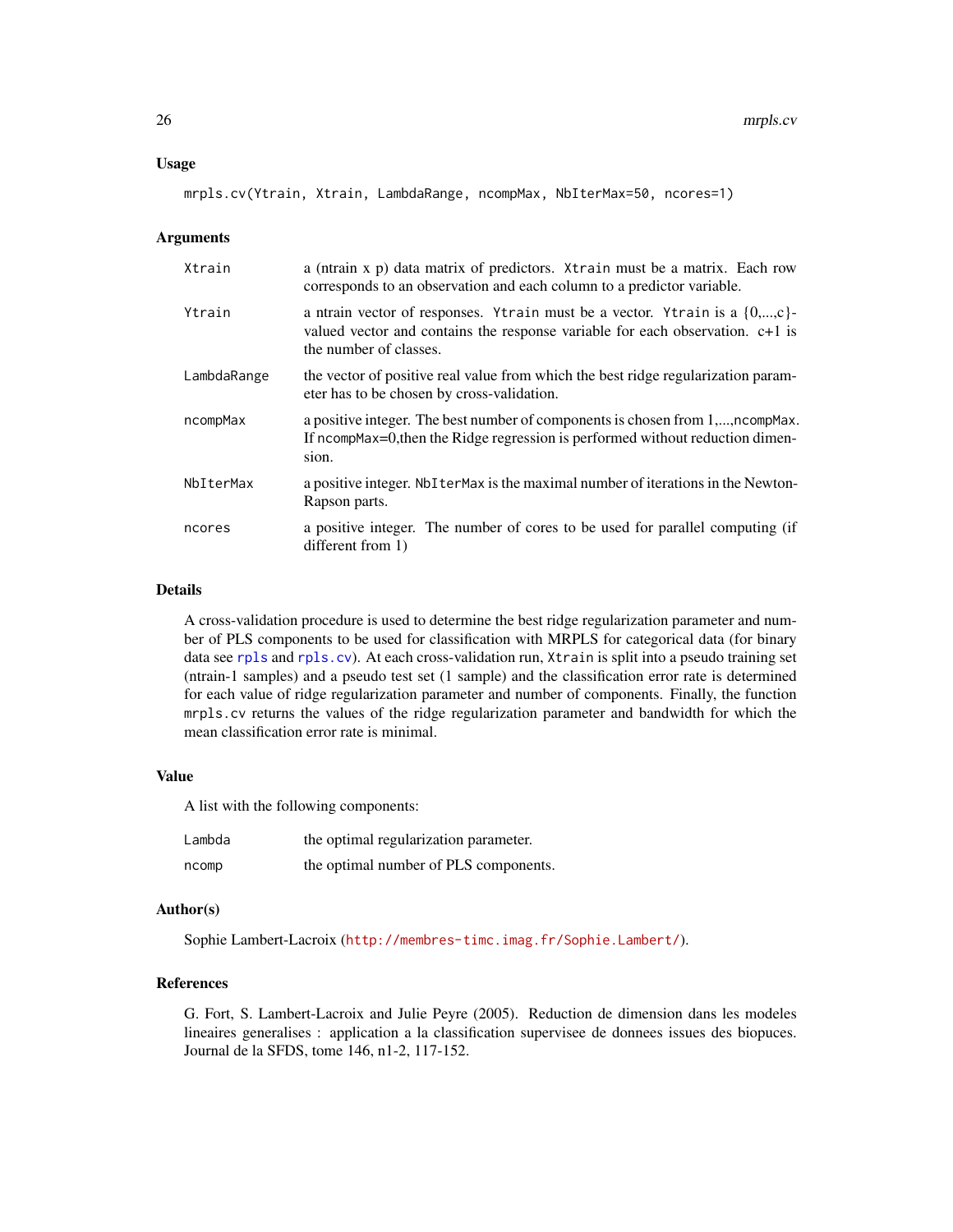# <span id="page-26-0"></span>multinom.spls 27

#### See Also

[mrpls](#page-22-1), [rpls](#page-45-1), [rpls.cv](#page-47-1).

#### Examples

```
## Not run:
## between 5~15 seconds
# load plsgenomics library
library(plsgenomics)
# load SRBCT data
data(SRBCT)
IndexLearn <- c(sample(which(SRBCT$Y==1),10),sample(which(SRBCT$Y==2),4),
sample(which(SRBCT$Y==3),7),sample(which(SRBCT$Y==4),9))
# Determine optimum ncomp and Lambda
nl <- mrpls.cv(Ytrain=SRBCT$Y[IndexLearn]-1,Xtrain=SRBCT$X[IndexLearn,],
LambdaRange=c(0.1,1),ncompMax=3)
# perform prediction by MRPLS
res <- mrpls(Ytrain=SRBCT$Y[IndexLearn]-1,Xtrain=SRBCT$X[IndexLearn,],Lambda=nl$Lambda,
ncomp=nl$ncomp,Xtest=SRBCT$X[-IndexLearn,])
sum(res$Ytest!=SRBCT$Y[-IndexLearn]-1)
## End(Not run)
```
<span id="page-26-1"></span>

| multinom.spls | Classification procedure for multi-label response based on a multino- |
|---------------|-----------------------------------------------------------------------|
|               | mial model, solved by a combination of the multinomial Ridge Itera-   |
|               | tively Reweighted Least Squares (multinom-RIRLS) algorithm and the    |
|               | Adaptive Sparse PLS (SPLS) regression                                 |
|               |                                                                       |

#### Description

The function multinom.spls performs compression and variable selection in the context of multilabel ('nclass'  $> 2$ ) classification (with possible prediction) using Durif et al. (2017) algorithm based on Ridge IRLS and sparse PLS.

#### Usage

```
multinom.spls(Xtrain, Ytrain, lambda.ridge, lambda.l1, ncomp, Xtest = NULL,
  adapt = TRUE, maxIter = 100, svd.decompose = TRUE, center.X = TRUE,
  scale.X = FALSE, weighted.center = TRUE)
```
#### Arguments

| Xtrain | a (ntrain x p) data matrix of predictor values. Xtrain must be a matrix. Each |
|--------|-------------------------------------------------------------------------------|
|        | row corresponds to an observation and each column to a predictor variable.    |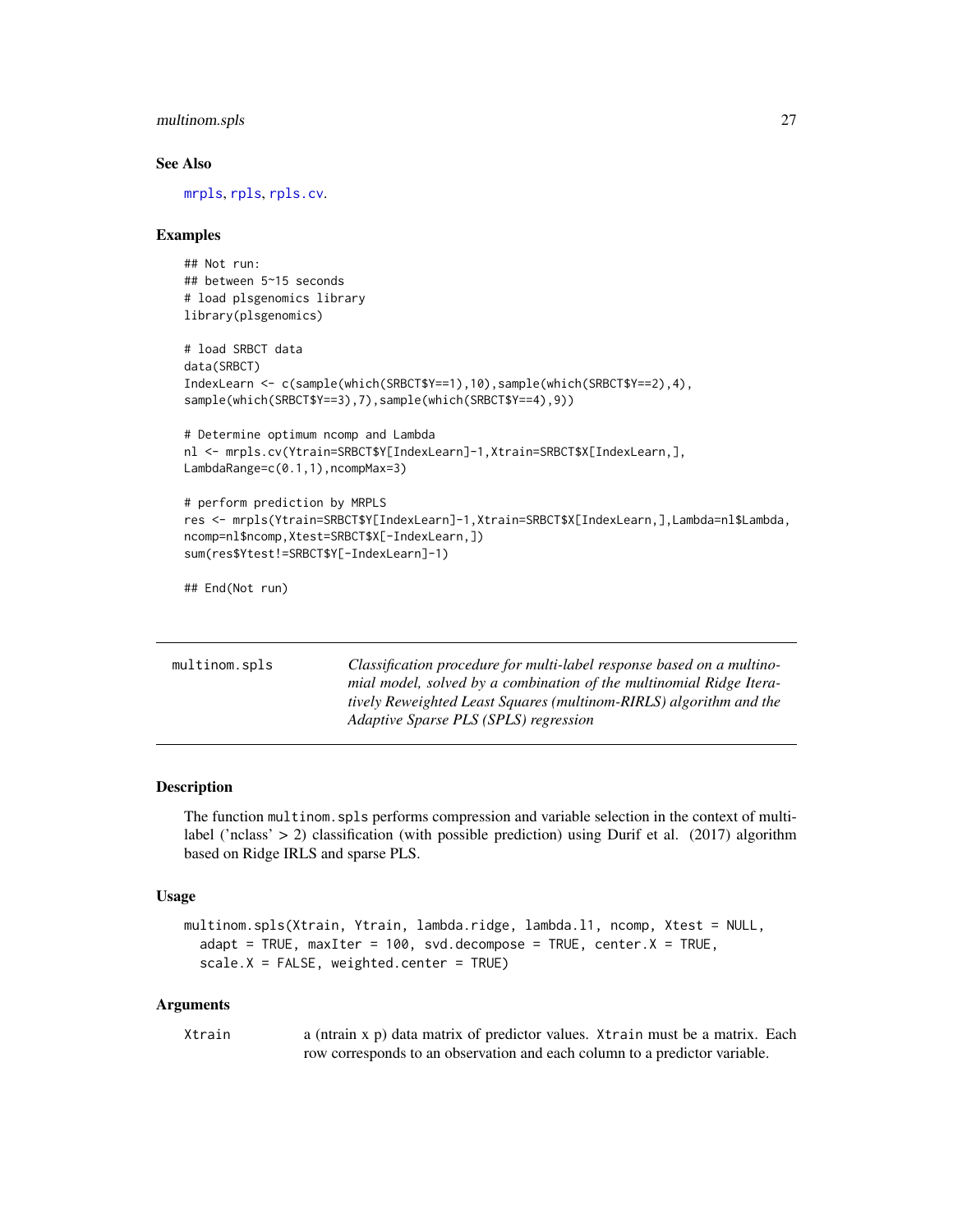| Ytrain          | a (ntrain) vector of (continuous) responses. Ytrain must be a vector or a one<br>column matrix, and contains the response variable for each observation. Ytrain<br>should take values in $\{0, \ldots, \text{nclass-1}\}$ , where nclass is the number of class. |
|-----------------|------------------------------------------------------------------------------------------------------------------------------------------------------------------------------------------------------------------------------------------------------------------|
| lambda.ridge    | a positive real value. lambda.ridge is the Ridge regularization parameter for<br>the RIRLS algorithm (see details).                                                                                                                                              |
| lambda.11       | a positive real value, in $[0,1]$ . Lambda. 11 is the sparse penalty parameter for the<br>dimension reduction step by sparse PLS (see details).                                                                                                                  |
| ncomp           | a positive integer. ncomp is the number of PLS components. If ncomp=0, then the<br>Ridge regression is performed without any dimension reduction (no SPLS step).                                                                                                 |
| Xtest           | a (ntest x p) matrix containing the predictor values for the test data set. Xtest<br>may also be a vector of length p (corresponding to only one test observation).<br>Default value is NULL, meaning that no prediction is performed.                           |
| adapt           | a boolean value, indicating whether the sparse PLS selection step sould be adap-<br>tive or not (see details).                                                                                                                                                   |
| maxIter         | a positive integer. maxIter is the maximal number of iterations in the Newton-<br>Raphson parts in the RIRLS algorithm (see details).                                                                                                                            |
| svd.decompose   | a boolean parameter. svd. decompose indicates wether or not the predictor ma-<br>trix Xtrain should be decomposed by SVD (singular values decomposition) for<br>the RIRLS step (see details).                                                                    |
| center.X        | a boolean value indicating whether the data matrices $X$ train and Xtest (if pro-<br>vided) should be centered or not.                                                                                                                                           |
| scale.X         | a boolean value indicating whether the data matrices Xtrain and Xtest (if pro-<br>vided) should be scaled or not (scale. X=TRUE implies center. X=TRUE) in the<br>spls step.                                                                                     |
| weighted.center |                                                                                                                                                                                                                                                                  |
|                 | a boolean value indicating whether the centering should take into account the<br>weighted 12 metric or not in the SPLS step.                                                                                                                                     |

# Details

The columns of the data matrices Xtrain and Xtest may not be standardized, since standardizing can be performed by the function multinom.spls as a preliminary step.

The procedure described in Durif et al. (2017) is used to compute latent sparse components that are used in a multinomial regression model. In addition, when a matrix Xtest is supplied, the procedure predicts the response associated to these new values of the predictors.

# Value

An object of class multinom.spls with the following attributes

| Coefficients | a $(p+1)$ x (nclass-1) matrix containing the linear coefficients associated to the<br>predictors and intercept in the multinomial model explaining the response Y. |
|--------------|--------------------------------------------------------------------------------------------------------------------------------------------------------------------|
| hatY         | the (ntrain) vector containing the estimated response value on the train set Xtrain.                                                                               |
| hatYtest     | the (ntest) vector containing the predicted labels for the observations from Xtest<br>(if provided).                                                               |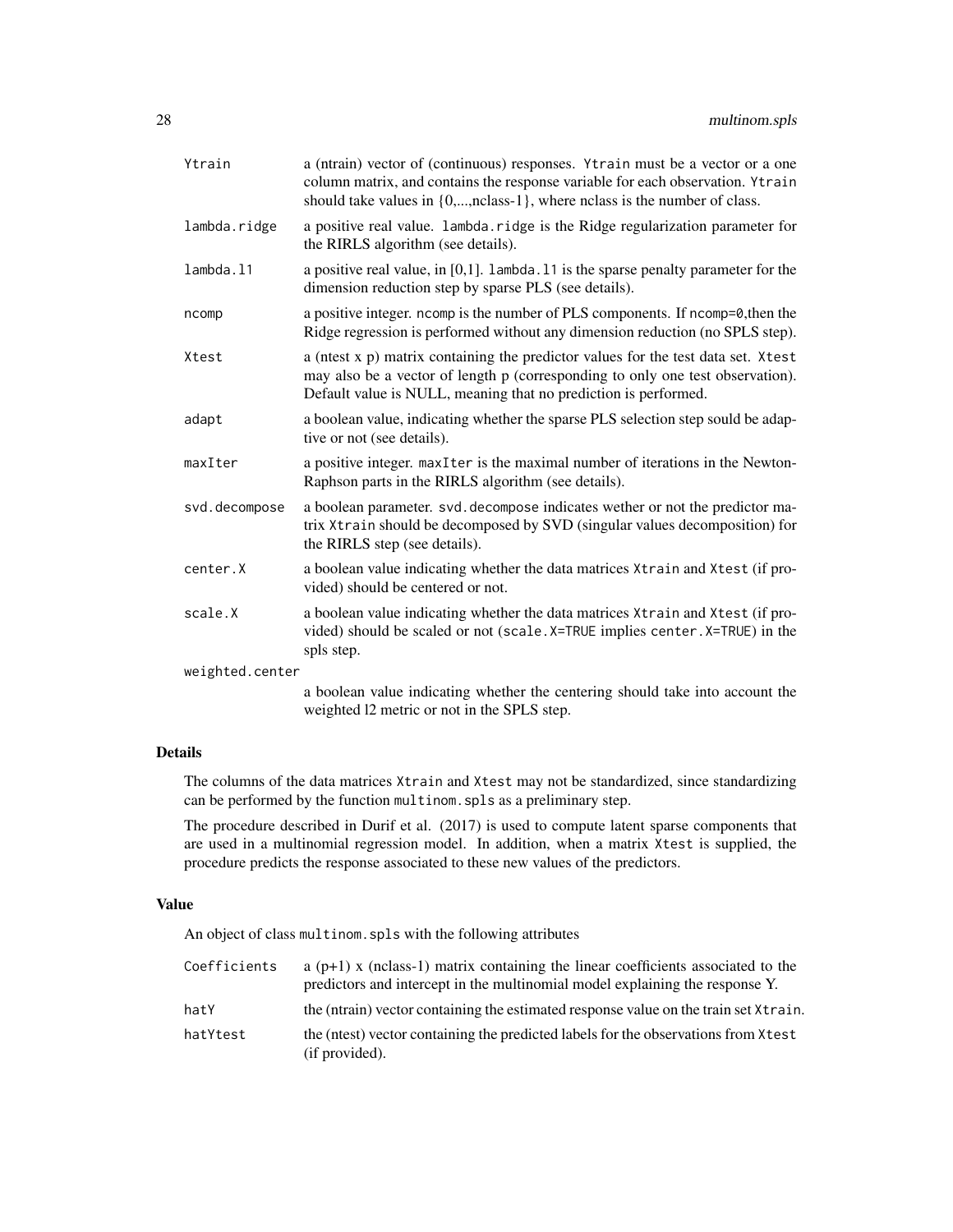| DeletedCol    | the vector containing the indexes of columns with null variance in Xtrain that<br>were skipped in the procedure.                                                                                                                                                                        |
|---------------|-----------------------------------------------------------------------------------------------------------------------------------------------------------------------------------------------------------------------------------------------------------------------------------------|
| A             | a list of size nclass-1 with predictors selected by the procedures for each set of<br>coefficients in the multinomial model (i.e. indexes of the corresponding non null<br>entries in each columns of Coefficients. Each elements of A is a subset of 1:p.                              |
| A.full        | union of elements in A, corresponding to predictors selected in the full model.                                                                                                                                                                                                         |
| Anames        | Vector of selected predictor names, i.e. the names of the columns from Xtrain<br>that are in A. full.                                                                                                                                                                                   |
| converged     | $a\{0,1\}$ value indicating whether the RIRLS algorithm did converge in less than<br>maxIter iterations or not.                                                                                                                                                                         |
| X.score       | list of nclass-1 different (n x ncomp) matrices being the observations coordinates<br>or scores in the new component basis produced for each class in the multinomial<br>model by the SPLS step (sparse PLS), see Durif et al. (2017) for details.                                      |
| X.weight      | list of nclass-1 different (p x ncomp) matrices being the coefficients of predictors<br>in each components produced for each class in the multinomial model by the<br>sparse PLS, see Durif et al. (2017) for details.                                                                  |
| X.score.full  | $a((n \times (nclass-1)) \times ncomp)$ matrix being the observations coordinates or scores<br>in the new component basis produced by the SPLS step (sparse PLS) in the lin-<br>earized multinomial model, see Durif et al. (2017). Each column t.k of X. score<br>is a SPLS component. |
| X.weight.full | a (p x ncomp) matrix being the coefficients of predictors in each components<br>produced by sparse PLS in the linearized multinomial model, see Durif et al.<br>(2017). Each column w.k of X. weight verifies $t.k = X$ train x w.k (as a matrix<br>product).                           |
| lambda.ridge  | the Ridge hyper-parameter used to fit the model.                                                                                                                                                                                                                                        |
| lambda.11     | the sparse hyper-parameter used to fit the model.                                                                                                                                                                                                                                       |
| ncomp         | the number of components used to fit the model.                                                                                                                                                                                                                                         |
| V             | the (ntrain x ntrain) matrix used to weight the metric in the sparse PLS step. V<br>is the inverse of the covariance matrix of the pseudo-response produced by the<br>RIRLS step.                                                                                                       |
| proba         | the (ntrain) vector of estimated probabilities for the observations in code Xtrain,<br>that are used to estimate the hatY labels.                                                                                                                                                       |
| proba.test    | the (ntest) vector of predicted probabilities for the new observations in Xtest,<br>that are used to predict the hatYtest labels.                                                                                                                                                       |

# Author(s)

Ghislain Durif (<http://thoth.inrialpes.fr/people/gdurif/>).

# References

Durif G., Modolo L., Michaelsson J., Mold J. E., Lambert-Lacroix S., Picard F. (2017). High Dimensional Classification with combined Adaptive Sparse PLS and Logistic Regression, (in prep), available on (<http://arxiv.org/abs/1502.05933>).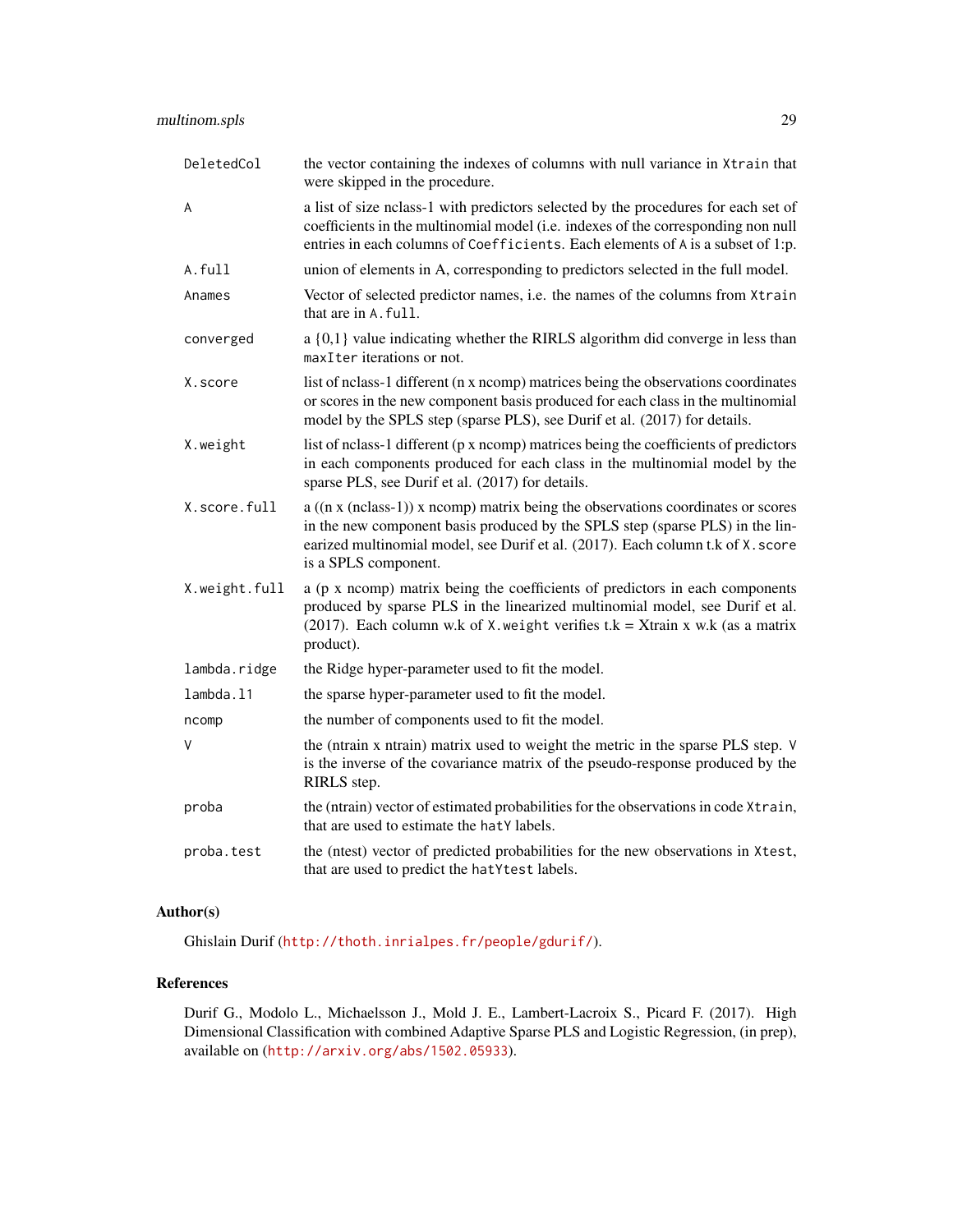#### See Also

[spls](#page-56-1), [logit.spls](#page-9-1), [multinom.spls.cv](#page-29-1)

# Examples

```
## Not run:
### load plsgenomics library
library(plsgenomics)
### generating data
n < - 100p <- 100
nclass <- 3
sample1 <- sample.multinom(n, p, nb.class=nclass, kstar=20, lstar=2,
                           beta.min=0.25, beta.max=0.75,
                           mean.H=0.2, sigma.H=10, sigma.F=5)
X <- sample1$X
Y <- sample1$Y
### splitting between learning and testing set
index.train <- sort(sample(1:n, size=round(0.7*n)))
index.test <- (1:n)[-index.train]
Xtrain <- X[index.train,]
Ytrain <- Y[index.train,]
Xtest <- X[index.test,]
Ytest <- Y[index.test,]
### fitting the model, and predicting new observations
model1 <- multinom.spls(Xtrain=Xtrain, Ytrain=Ytrain, lambda.ridge=2,
                        lambda.l1=0.5, ncomp=2, Xtest=Xtest, adapt=TRUE,
                        maxIter=100, svd.decompose=TRUE)
str(model1)
### prediction error rate
sum(model1$hatYtest!=Ytest) / length(index.test)
## End(Not run)
```
<span id="page-29-1"></span>multinom.spls.cv *Cross-validation procedure to calibrate the parameters (ncomp, lambda.l1, lambda.ridge) for the multinomial-SPLS method*

# Description

The function multinom.spls.cv chooses the optimal values for the hyper-parameter of the multinom.spls procedure, by minimizing the averaged error of prediction over the hyper-parameter grid, using Durif et al. (2017) multinomial-SPLS algorithm.

<span id="page-29-0"></span>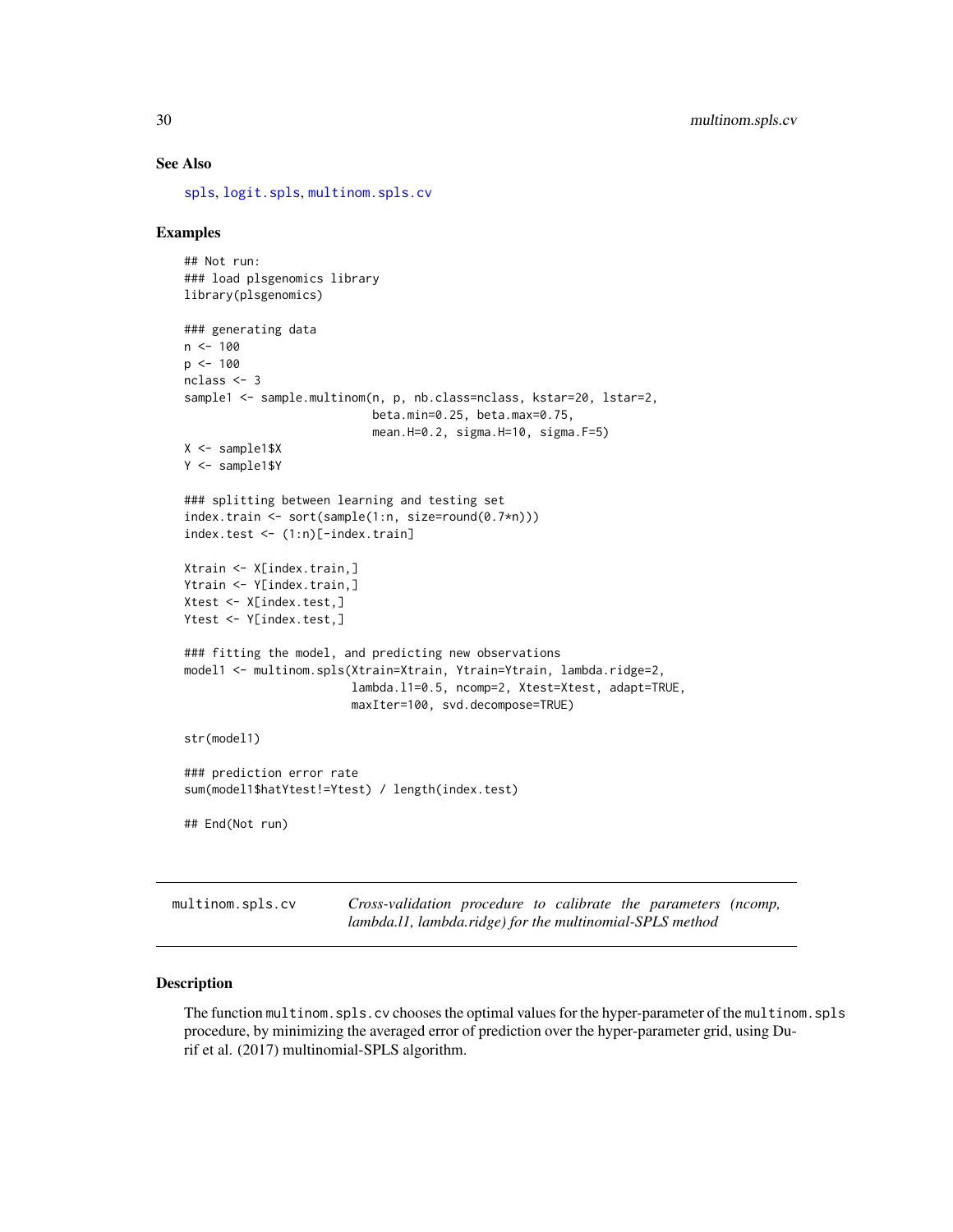# multinom.spls.cv 31

# Usage

```
multinom.spls.cv(X, Y, lambda.ridge.range, lambda.l1.range, ncomp.range,
  adapt = TRUE, maxIter = 100, svd.decompose = TRUE,
  return.grid = FALSE, ncores = 1, nfolds = 10, nrun = 1,
 center.X = TRUE, scale.X = FALSE, weighted.center = TRUE, seed = NULL,
 verbose = TRUE)
```
# Arguments

| χ                  | a (n x p) data matrix of predictors. X must be a matrix. Each row corresponds to<br>an observation and each column to a predictor variable.                                                                                             |
|--------------------|-----------------------------------------------------------------------------------------------------------------------------------------------------------------------------------------------------------------------------------------|
| Υ                  | a (n) vector of (continuous) responses. Y must be a vector or a one column<br>matrix. It contains the response variable for each observation. Y should take<br>values in $\{0, \ldots,$ nclass-1}, where nclass is the number of class. |
| lambda.ridge.range |                                                                                                                                                                                                                                         |
|                    | a vector of positive real values. lambda.ridge is the Ridge regularization pa-<br>rameter for the RIRLS algorithm (see details), the optimal value will be chosen<br>among lambda.ridge.range.                                          |
| lambda.11.range    |                                                                                                                                                                                                                                         |
|                    | a vecor of positive real values, in $[0,1]$ . lambda. 11 is the sparse penalty param-<br>eter for the dimension reduction step by sparse PLS (see details), the optimal<br>value will be chosen among lambda.11.range.                  |
| ncomp.range        | a vector of positive integers. ncomp is the number of PLS components. The<br>optimal value will be chosen among ncomp.range.                                                                                                            |
| adapt              | a boolean value, indicating whether the sparse PLS selection step sould be adap-<br>tive or not (see details).                                                                                                                          |
| maxIter            | a positive integer, the maximal number of iterations in the RIRLS algorithm (see<br>details).                                                                                                                                           |
| svd.decompose      | a boolean parameter. svd. decompose indicates wether or not the predictor ma-<br>trix Xtrain should be decomposed by SVD (singular values decomposition) for<br>the RIRLS step (see details).                                           |
| return.grid        | a boolean values indicating whether the grid of hyper-parameters values with<br>corresponding mean prediction error rate over the folds should be returned or<br>not.                                                                   |
| ncores             | a positve integer, indicating the number of cores that the cross-validation is al-<br>lowed to use for parallel computation (see details).                                                                                              |
| nfolds             | a positive integer indicating the number of folds in the K-folds cross-validation<br>procedure, nfolds=n corresponds to the leave-one-out cross-validation, default<br>is 10.                                                           |
| nrun               | a positive integer indicating how many times the K-folds cross-validation pro-<br>cedure should be repeated, default is 1.                                                                                                              |
| center.X           | a boolean value indicating whether the data matrices Xtrain and Xtest (if pro-<br>vided) should be centered or not.                                                                                                                     |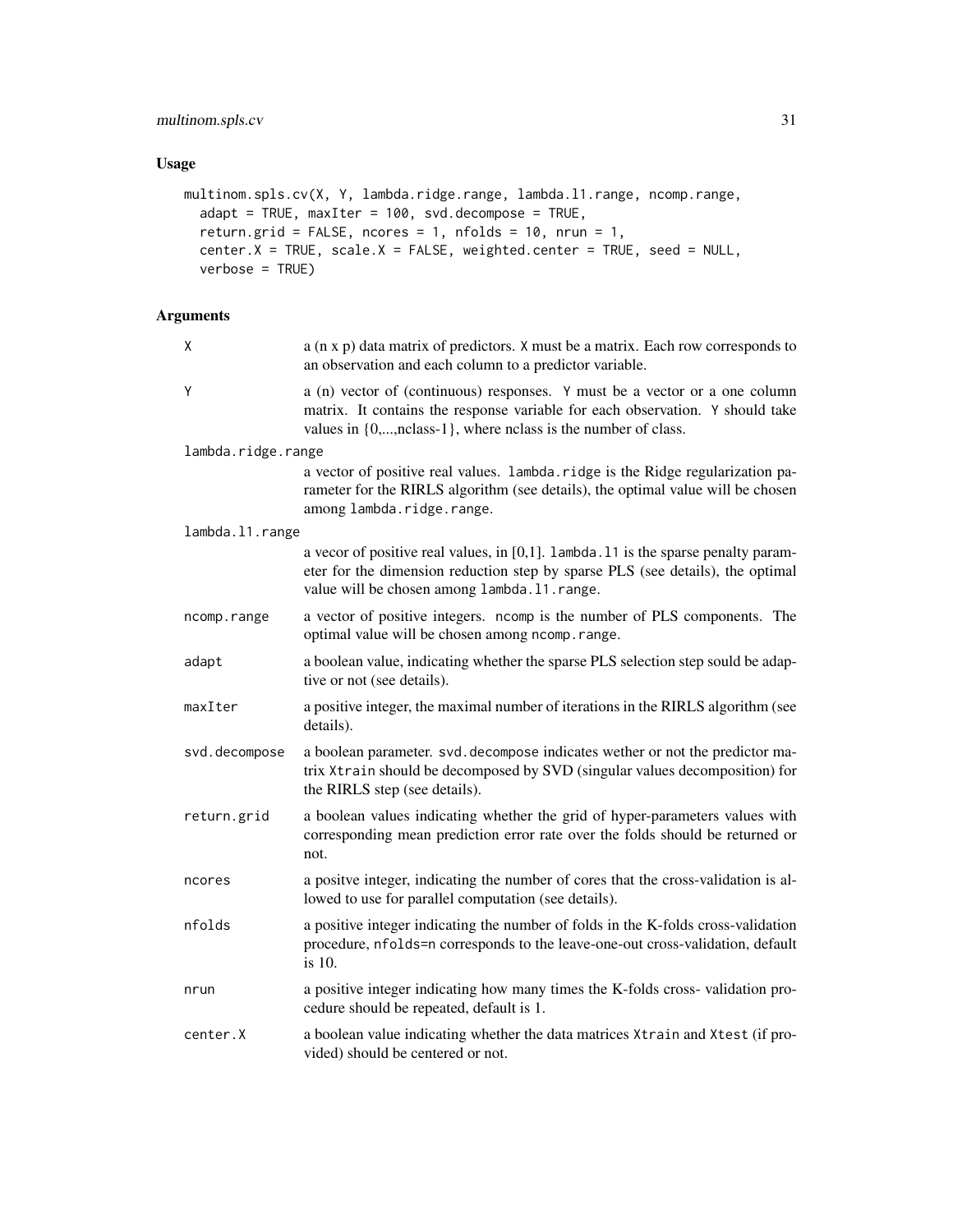| scale.X         | a boolean value indicating whether the data matrices Xtrain and Xtest (if pro-<br>vided) should be scaled or not (scale. X=TRUE implies center. X=TRUE) in the<br>spls step. |
|-----------------|------------------------------------------------------------------------------------------------------------------------------------------------------------------------------|
| weighted.center |                                                                                                                                                                              |
|                 | a boolean value indicating whether the centering should take into account the<br>weighted 12 metric or not in the SPLS step.                                                 |
| seed            | a positive integer value (default is NULL). If non NULL, the seed for pseudo-<br>random number generation is set accordingly.                                                |
| verbose         | a boolean parameter indicating the verbosity.                                                                                                                                |

# Details

The columns of the data matrices X may not be standardized, since standardizing is performed by the function multinom.spls.cv as a preliminary step.

The procedure is described in Durif et al. (2017). The K-fold cross-validation can be summarize as follow: the train set is partitioned into K folds, for each value of hyper-parameters the model is fit K times, using each fold to compute the prediction error rate, and fitting the model on the remaining observations. The cross-validation procedure returns the optimal hyper-parameters values, meaning the one that minimize the averaged error of prediction averaged over all the folds.

This procedures uses mclapply from the parallel package, available on GNU/Linux and MacOS. Users of Microsoft Windows can refer to the README file in the source to be able to use a mclapply type function.

# Value

An object of class multinom.spls with the following attributes

| lambda.ridge.opt |                                                                                                                                                    |  |  |
|------------------|----------------------------------------------------------------------------------------------------------------------------------------------------|--|--|
|                  | the optimal value in lambda.ridge.range.                                                                                                           |  |  |
| lambda.l1.opt    | the optimal value in lambda. 11. range.                                                                                                            |  |  |
| ncomp.opt        | the optimal value in ncomp. range.                                                                                                                 |  |  |
| conv.per         | the overall percentage of models that converge during the cross-validation pro-<br>cedure.                                                         |  |  |
| cv.grid          | the grid of hyper-parameters and corresponding prediction error rate averaged<br>over the folds. cv. grid is NULL if return. grid is set to FALSE. |  |  |

# Author(s)

Ghislain Durif (<http://thoth.inrialpes.fr/people/gdurif/>).

# References

Durif G., Modolo L., Michaelsson J., Mold J. E., Lambert-Lacroix S., Picard F. (2017). High Dimensional Classification with combined Adaptive Sparse PLS and Logistic Regression, (in prep), available on (<http://arxiv.org/abs/1502.05933>).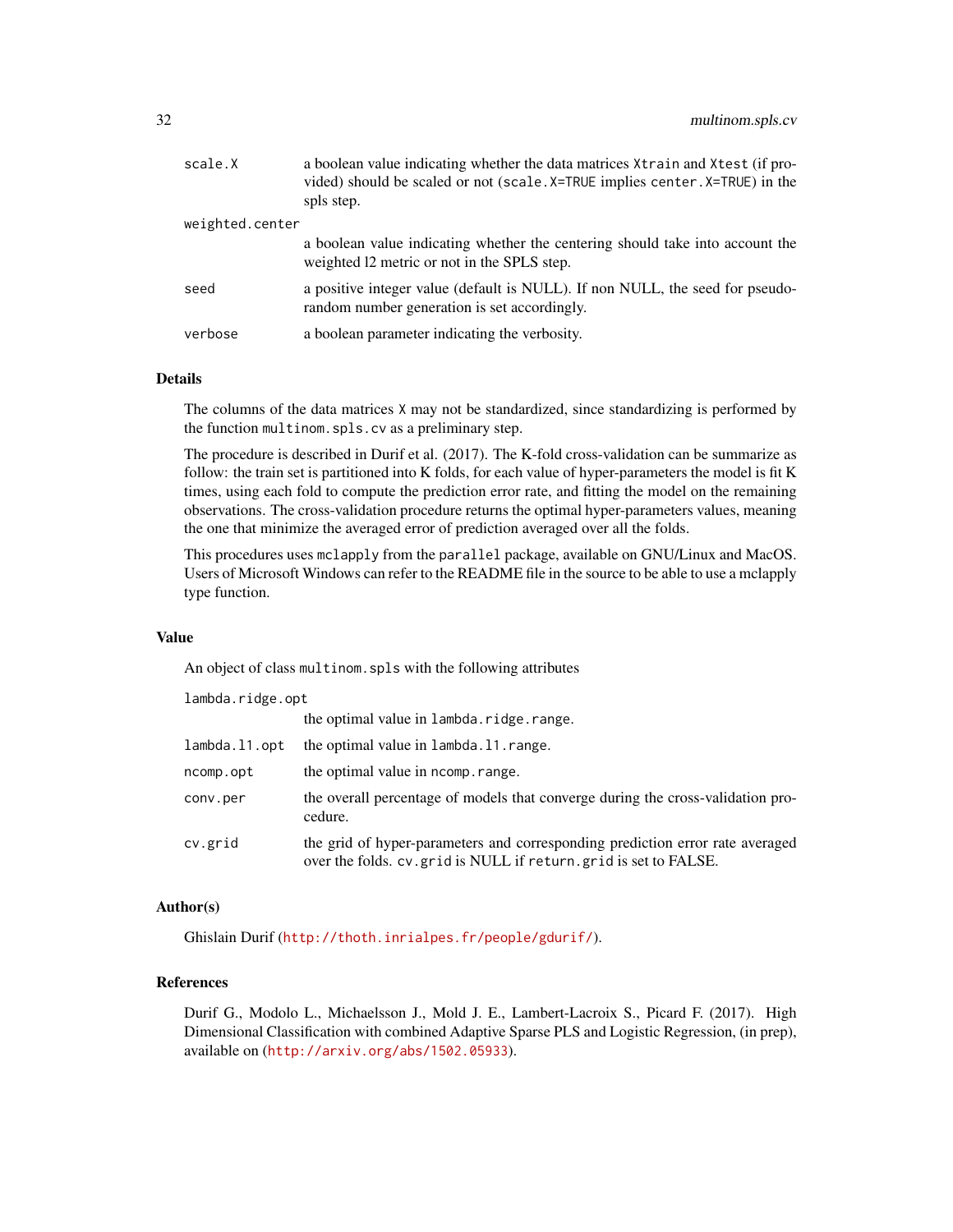```
multinom.spls.stab 33
```
#### See Also

[multinom.spls](#page-26-1), [multinom.spls.stab](#page-32-1)

# Examples

```
## Not run:
 ### load plsgenomics library
 library(plsgenomics)
 ### generating data
 n < - 100p \le -100nclass <- 3
 sample1 <- sample.multinom(n=n, p=p, nb.class=nclass, kstar=10, lstar=2,
                             beta.min=0.25, beta.max=0.75, mean.H=0.2,
                             sigma.H=10, sigma.F=5)
 X <- sample1$X
 Y <- sample1$Y
 ### hyper-parameters values to test
 lambda.l1.range <- seq(0.05,0.95,by=0.1) # between 0 and 1
 ncomp.range <- 1:10
 # log-linear range between 0.01 a,d 1000 for lambda.ridge.range
 logspace <- function( d1, d2, n) exp(log(10)*seq(d1, d2, length.out=n))
 lambda.ridge.range <- signif(logspace(d1 <- -2, d2 <- 3, n=21), digits=3)
 ### tuning the hyper-parameters
 cv1 <- multinom.spls.cv(X=X, Y=Y, lambda.ridge.range=lambda.ridge.range,
                          lambda.l1.range=lambda.l1.range,
                         ncomp.range=ncomp.range,
                          adapt=TRUE, maxIter=100, svd.decompose=TRUE,
                          return.grid=TRUE, ncores=1, nfolds=10)
 str(cv1)
 ## End(Not run)
multinom.spls.stab Stability selection procedure to estimate probabilities of selection of
```
*covariates for the multinomial-SPLS method*

#### <span id="page-32-1"></span>Description

The function multinom.spls.stab train a multinomial-spls model for each candidate values (ncomp, lambda.l1, lambda. of hyper-parameters on multiple sub-samplings in the data. The stability selection procedure selects the covariates that are selected by most of the models among the grid of hyper-parameters, following the procedure described in Durif et al. (2017). Candidates values for ncomp, lambda.l1 and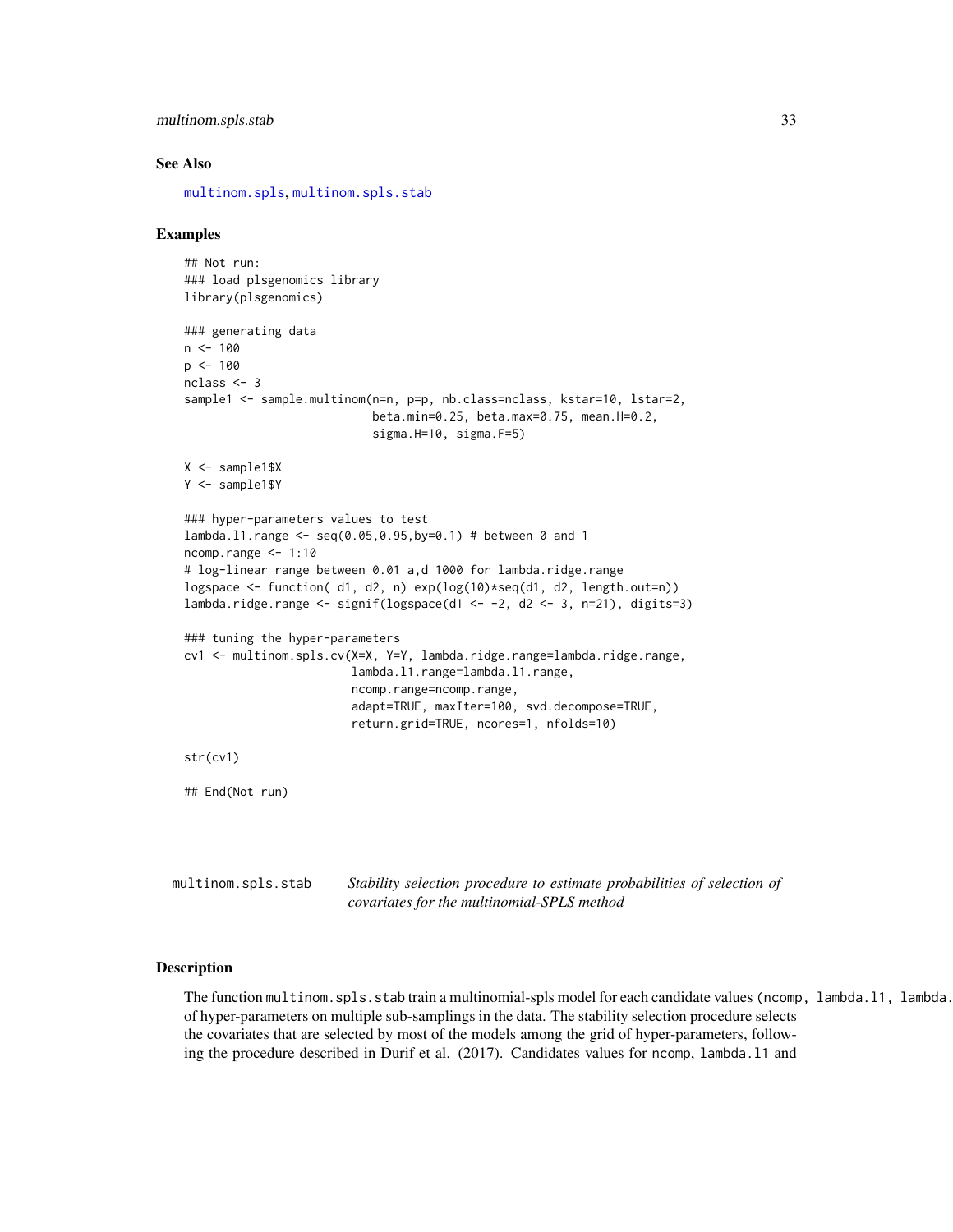lambda.l2 are respectively given by the input arguments ncomp.range, lambda.l1.range and lambda.l2.range.

#### Usage

```
multinom.spls.stab(X, Y, lambda.ridge.range, lambda.l1.range, ncomp.range,
 adapt = TRUE, maxIter = 100, svd.decompose = TRUE, ncores = 1,nresamp = 100, center.X = TRUE, scale.X = FALSE,
 weighted.center = TRUE, seed = NULL, verbose = TRUE)
```
# Arguments

| X                  | a (n x p) data matrix of predictors. X must be a matrix. Each row corresponds to<br>an observation and each column to a predictor variable.                                                                                                      |  |
|--------------------|--------------------------------------------------------------------------------------------------------------------------------------------------------------------------------------------------------------------------------------------------|--|
| Y                  | a (n) vector of (continuous) responses. Y must be a vector or a one column<br>matrix. It contains the response variable for each observation. Y should take<br>values in $\{0, \ldots, \text{nclass-1}\}$ , where nclass is the number of class. |  |
| lambda.ridge.range |                                                                                                                                                                                                                                                  |  |
|                    | a vector of positive real values. lambda.ridge is the Ridge regularization pa-<br>rameter for the RIRLS algorithm (see details), the optimal value will be chosen<br>among lambda.ridge.range.                                                   |  |
| lambda.11.range    |                                                                                                                                                                                                                                                  |  |
|                    | a vecor of positive real values, in $[0,1]$ . Lambda. 11 is the sparse penalty param-<br>eter for the dimension reduction step by sparse PLS (see details), the optimal<br>value will be chosen among lambda.11.range.                           |  |
| ncomp.range        | a vector of positive integers. ncomp is the number of PLS components. The<br>optimal value will be chosen among ncomp.range.                                                                                                                     |  |
| adapt              | a boolean value, indicating whether the sparse PLS selection step sould be adap-<br>tive or not (see details).                                                                                                                                   |  |
| maxIter            | a positive integer, the maximal number of iterations in the RIRLS algorithm (see<br>details).                                                                                                                                                    |  |
| svd.decompose      | a boolean parameter. svd. decompose indicates wether or not the predictor ma-<br>trix Xtrain should be decomposed by SVD (singular values decomposition) for<br>the RIRLS step (see details).                                                    |  |
| ncores             | a positve integer, indicating the number of cores that the cross-validation is al-<br>lowed to use for parallel computation (see details).                                                                                                       |  |
| nresamp            | number of resamplings of the data to estimate the probility of selection for each<br>covariate, default is 100.                                                                                                                                  |  |
| center.X           | a boolean value indicating whether the data matrices Xtrain and Xtest (if pro-<br>vided) should be centered or not.                                                                                                                              |  |
| scale.X            | a boolean value indicating whether the data matrices Xtrain and Xtest (if pro-<br>vided) should be scaled or not (scale. X=TRUE implies center. X=TRUE) in the<br>spls step.                                                                     |  |
| weighted.center    |                                                                                                                                                                                                                                                  |  |
|                    | a boolean value indicating whether the centering should take into account the<br>weighted 12 metric or not in the SPLS step.                                                                                                                     |  |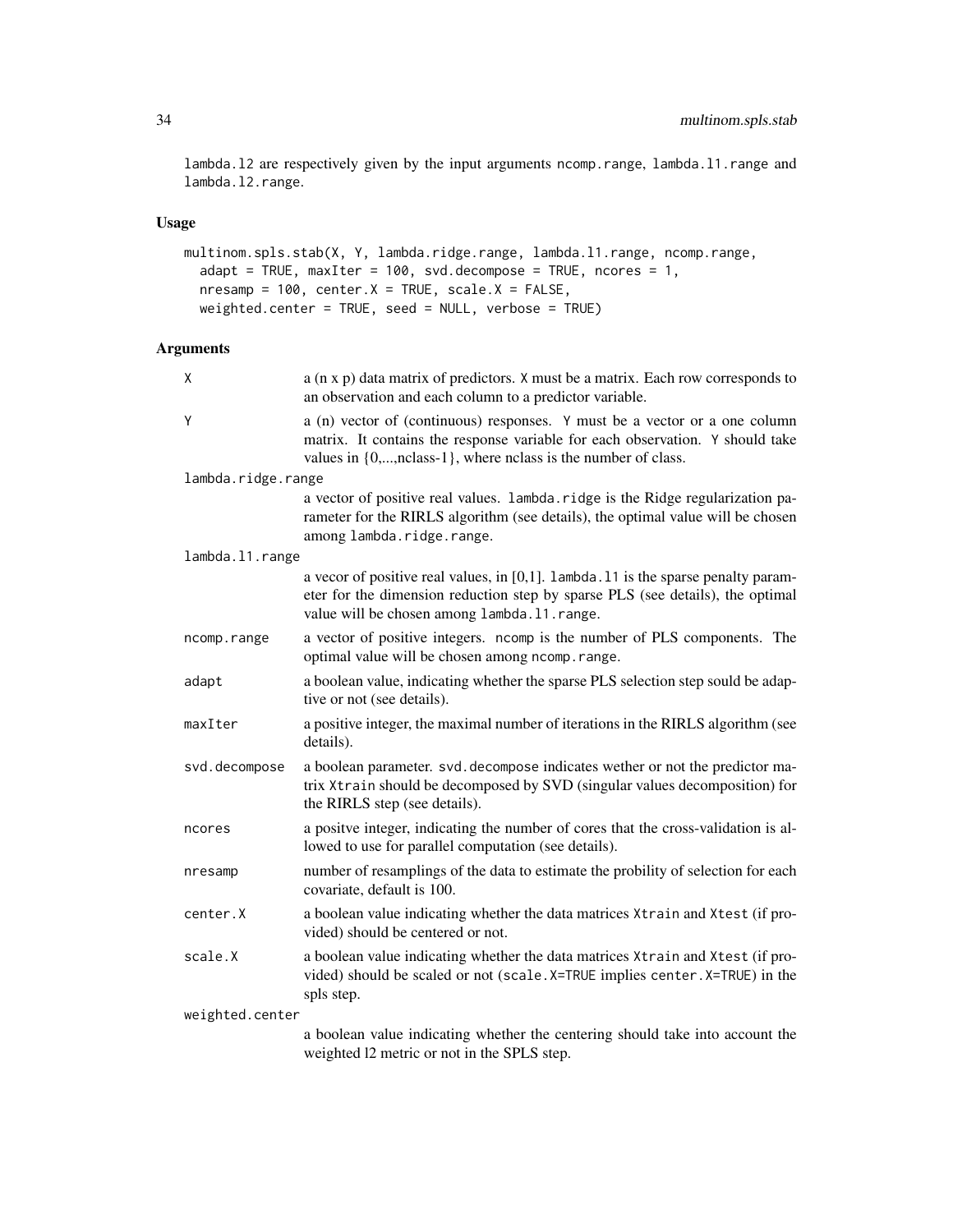| seed    | a positive integer value (default is NULL). If non NULL, the seed for pseudo-<br>random number generation is set accordingly. |
|---------|-------------------------------------------------------------------------------------------------------------------------------|
| verbose | a boolean parameter indicating the verbosity.                                                                                 |

#### Details

The columns of the data matrices X may not be standardized, since standardizing is performed by the function multinom.spls.stab as a preliminary step.

The procedure is described in Durif et al. (2017). The stability selection procedure can be summarize as follow (c.f. Meinshausen and Buhlmann, 2010).

(i) For each candidate values (ncomp, lambda.l1, lambda.ridge) of hyper-parameters, a multinomialspls is trained on nresamp resamplings of the data. Then, for each triplet (ncomp, lambda.l1, lambda.ridge), the probability that a covariate (i.e. a column in X) is selected is computed among the resamplings.

The estimated probabilities can be visualized as a heatmap with the function stability. selection. heatmap.

(ii) Eventually, the set of "stable selected" variables corresponds to the set of covariates that were selected by most of the training among the grid of hyper-parameters candidate values.

This function achieves the first step (i) of the stability selection procedure. The second step (ii) is achieved by the function [stability.selection](#page-67-1)

This procedures uses mclapply from the parallel package, available on GNU/Linux and MacOS. Users of Microsoft Windows can refer to the README file in the source to be able to use a mclapply type function.

#### Value

An object with the following attributes

| g.Lambda     | A table with values of q.Lambda (c.f. Durif et al. (2017) for the notation),<br>being the averaged number of covariates selected among the entire grid of hyper-<br>parameters candidates values, for increasing size of hyper-parameter grid. |
|--------------|------------------------------------------------------------------------------------------------------------------------------------------------------------------------------------------------------------------------------------------------|
| probs.lambda | A table with estimated probability of selection for each covariates depending on<br>the candidates values for hyper-parameters.                                                                                                                |
| p            | An integer values indicating the number of covariates in the model.                                                                                                                                                                            |

#### Author(s)

Ghislain Durif (<http://thoth.inrialpes.fr/people/gdurif/>).

#### References

Durif G., Modolo L., Michaelsson J., Mold J. E., Lambert-Lacroix S., Picard F. (2017). High Dimensional Classification with combined Adaptive Sparse PLS and Logistic Regression, (in prep), available on (<http://arxiv.org/abs/1502.05933>).

Meinshausen, N., Buhlmann P. (2010). Stability Selection. Journal of the Royal Statistical Society: Series B (Statistical Methodology) 72, no. 4, 417-473.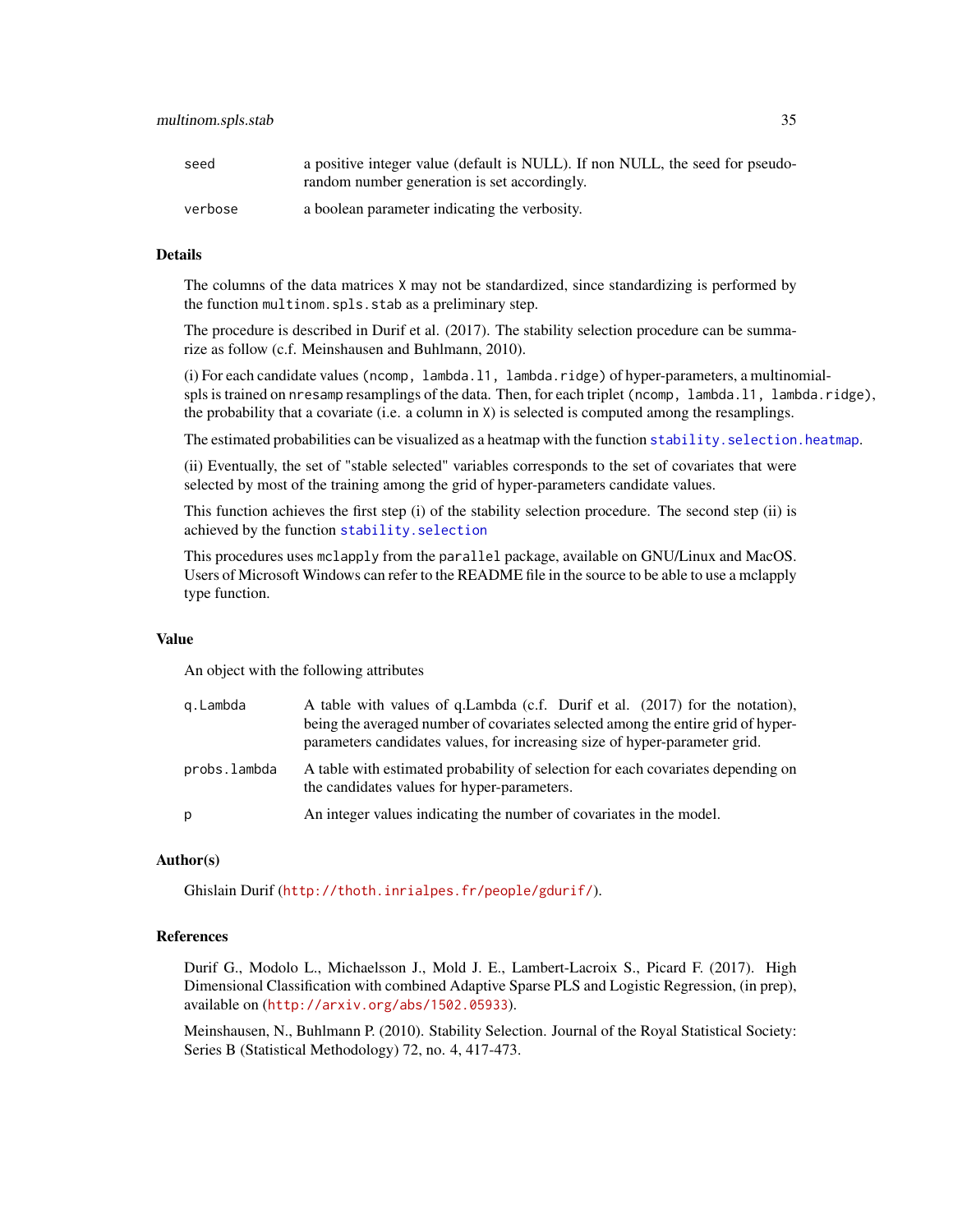# See Also

[multinom.spls](#page-26-1), [stability.selection](#page-67-1), [stability.selection.heatmap](#page-68-1)

# Examples

```
## Not run:
### load plsgenomics library
library(plsgenomics)
### generating data
n <- 100
p <- 100
nclass <- 3
sample1 <- sample.multinom(n, p, nb.class=nclass, kstar=20, lstar=2,
                           beta.min=0.25, beta.max=0.75,
                           mean.H=0.2, sigma.H=10, sigma.F=5)
X <- sample1$X
Y <- sample1$Y
### pertinent covariates id
sample1$sel
### hyper-parameters values to test
lambda.l1.range <- seq(0.05,0.95,by=0.1) # between 0 and 1
ncomp.range <- 1:10
# log-linear range between 0.01 a,d 1000 for lambda.ridge.range
logspace <- function( d1, d2, n) exp(log(10)*seq(d1, d2, length.out=n))
lambda.ridge.range <- signif(logspace(d1 <- -2, d2 <- 3, n=21), digits=3)
### tuning the hyper-parameters
stab1 <- multinom.spls.stab(X=X, Y=Y, lambda.ridge.range=lambda.ridge.range,
                            lambda.l1.range=lambda.l1.range,
                            ncomp.range=ncomp.range,
                            adapt=TRUE, maxIter=100, svd.decompose=TRUE,
                            ncores=1, nresamp=100)
str(stab1)
### heatmap of estimated probabilities
stability.selection.heatmap(stab1)
### selected covariates
stability.selection(stab1, piThreshold=0.6, rhoError=10)
```
## End(Not run)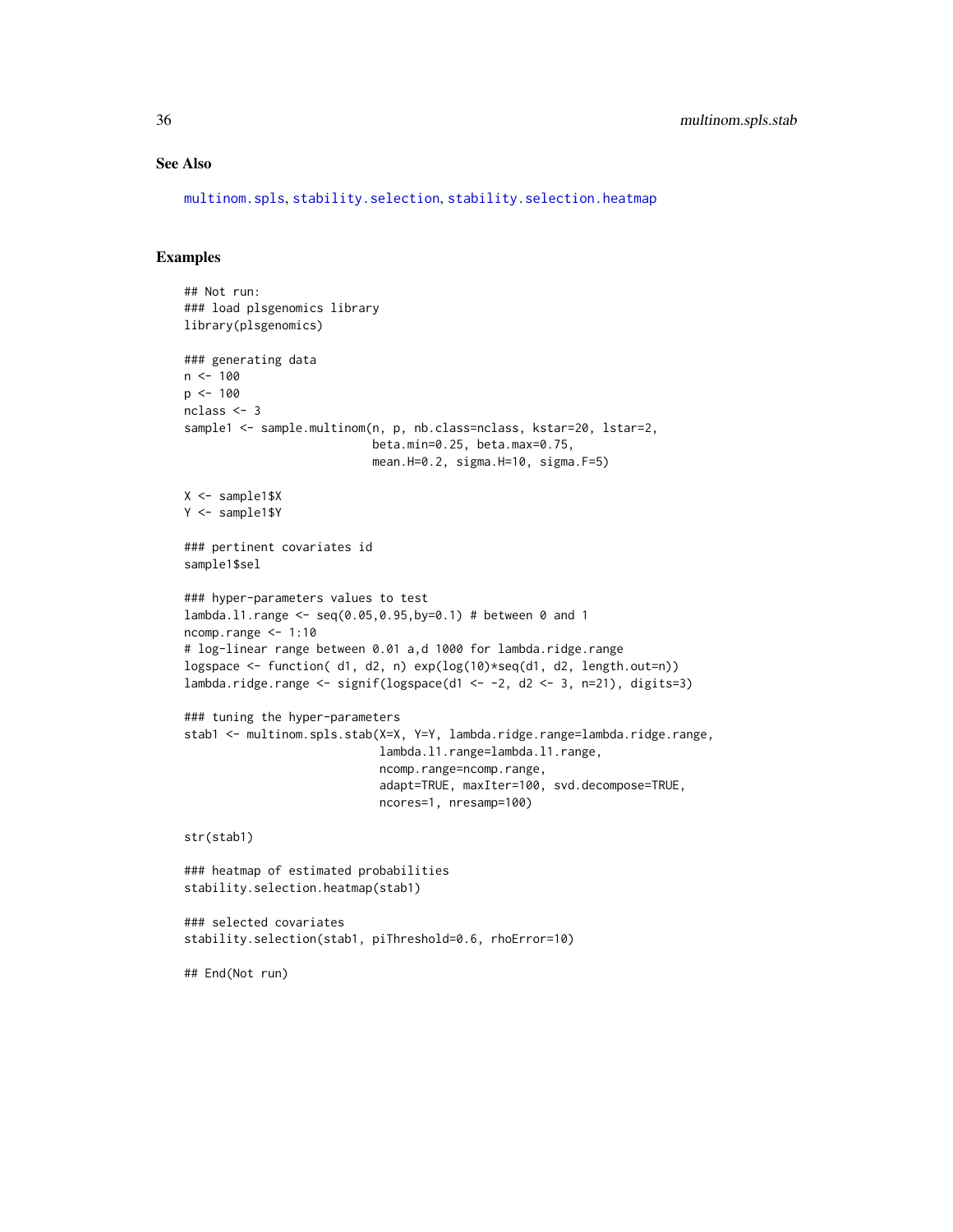<span id="page-36-0"></span>pls.lda *Classification with PLS Dimension Reduction and Linear Discriminant Analysis*

# Description

The function pls.lda performs binary or multicategorical classification using the method described in Boulesteix (2004) which consists in PLS dimension reduction and linear discriminant analysis applied on the PLS components.

#### Usage

pls.lda(Xtrain, Ytrain, Xtest=NULL, ncomp, nruncv=0, alpha=2/3, priors=NULL)

### Arguments

| Xtrain | a (ntrain x p) data matrix containing the predictors for the training data set.<br>Xtrain may be a matrix or a data frame. Each row is an observation and each<br>column is a predictor variable.                                                                                                              |
|--------|----------------------------------------------------------------------------------------------------------------------------------------------------------------------------------------------------------------------------------------------------------------------------------------------------------------|
| Ytrain | a vector of length ntrain giving the classes of the ntrain observations. The classes<br>must be coded as $1,,K$ (K $>=$ 2).                                                                                                                                                                                    |
| Xtest  | a (ntest x p) data matrix containing the predictors for the test data set. Xtest<br>may also be a vector of length p (corresponding to only one test observation). If<br>Xtest=NULL, the training data set is considered as test data set as well.                                                             |
| ncomp  | if nruncv=0, ncomp is the number of latent components to be used for PLS<br>dimension reduction. If nruncv>0, the cross-validation procedure described in<br>Boulesteix (2004) is used to choose the best number of components from the<br>vector of integers noomp or from 1,, noomp if noomp is of length 1. |
| nruncy | the number of cross-validation iterations to be performed for the choice of the<br>number of latent components. If nruncv=0, cross-validation is not performed<br>and nomp latent components are used.                                                                                                         |
| alpha  | the proportion of observations to be included in the training set at each cross-<br>validation iteration.                                                                                                                                                                                                      |
| priors | The class priors to be used for linear discriminant analysis. If unspecified, the<br>class proportions in the training set are used.                                                                                                                                                                           |

# Details

The function pls.lda proceeds as follows to predict the class of the observations from the test data set. First, the SIMPLS algorithm is run on Xtrain and Ytrain to determine the new PLS components based on the training observations only. The new PLS components are then computed for the test data set. Classification is performed by applying classical linear discriminant analysis (LDA) to the new components. Of course, the LDA classifier is built using the training observations only.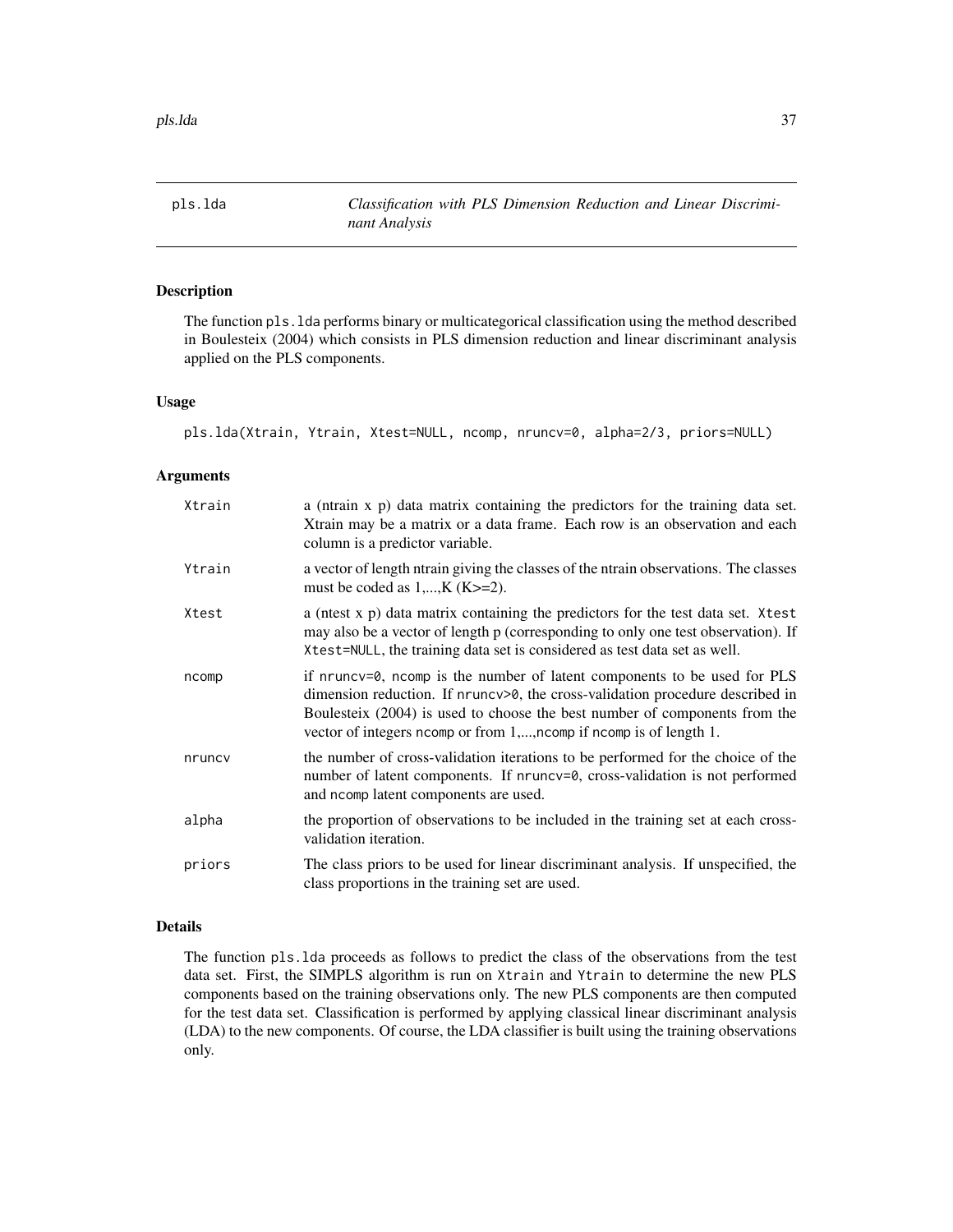A list with the following components:

| predclass    | the vector containing the predicted classes of the neest observations from Xtest.                                 |
|--------------|-------------------------------------------------------------------------------------------------------------------|
| ncomp        | the number of latent components used for classification.                                                          |
| pls.out      | an object containing the results from the call of the pls. regression function<br>(from the plsgenomics package). |
| lda.out      | an object containing the results from the call of the 1da function (from the MASS)<br>package).                   |
| pred.lda.out | an object containing the results from the call of the predict. Ida function (from<br>the MASS package).           |

# Author(s)

Anne-Laure Boulesteix ([http://www.ibe.med.uni-muenchen.de/organisation/mitarbeiter/](http://www.ibe.med.uni-muenchen.de/organisation/mitarbeiter/020_professuren/boulesteix/eng.html) [020\\_professuren/boulesteix/eng.html](http://www.ibe.med.uni-muenchen.de/organisation/mitarbeiter/020_professuren/boulesteix/eng.html))

## References

A. L. Boulesteix (2004). PLS dimension reduction for classification with microarray data, Statistical Applications in Genetics and Molecular Biology 3, Issue 1, Article 33.

A. L. Boulesteix, K. Strimmer (2007). Partial least squares: a versatile tool for the analysis of high-dimensional genomic data. Briefings in Bioinformatics 7:32-44.

S. de Jong (1993). SIMPLS: an alternative approach to partial least squares regression, Chemometrics Intell. Lab. Syst. 18, 251–263.

## See Also

[pls.regression](#page-39-0), [variable.selection](#page-72-0), [pls.lda.cv](#page-38-0).

## Examples

```
# load plsgenomics library
library(plsgenomics)
# load leukemia data
data(leukemia)
# Classify observations 1,2,3 (test set) using observations 4 to 38 (training set),
# with 2 PLS components
pls.lda(Xtrain=leukemia$X[-(1:3),],Ytrain=leukemia$Y[-(1:3)],Xtest=leukemia$X[1:3,],
     ncomp=2,nruncv=0)
```

```
# Classify observations 1,2,3 (test set) using observations 4 to 38 (training set),
# with the best number of components as determined by cross-validation
pls.lda(Xtrain=leukemia$X[-(1:3),],Ytrain=leukemia$Y[-(1:3)],Xtest=leukemia$X[1:3,],
ncomp=1:4,nruncv=20)
```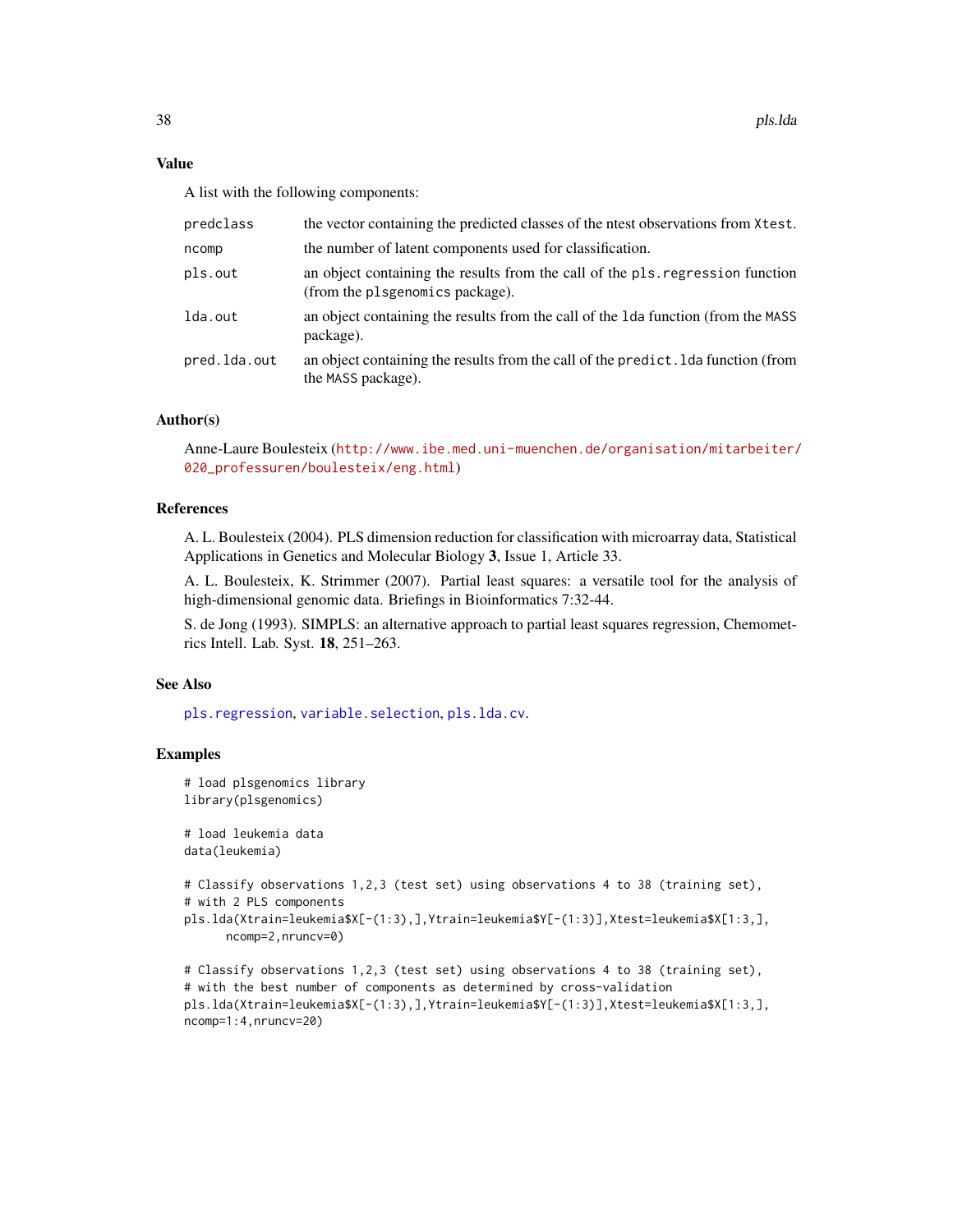<span id="page-38-0"></span>pls.lda.cv *Determination of the number of latent components to be used for classification with PLS and LDA*

### Description

The function pls.lda.cv determines the best number of latent components to be used for classification with PLS dimension reduction and linear discriminant analysis as described in Boulesteix (2004).

### Usage

pls.lda.cv(Xtrain, Ytrain, ncomp, nruncv=20, alpha=2/3, priors=NULL)

#### **Arguments**

| Xtrain | a (ntrain x p) data matrix containing the predictors for the training data set.<br>Xtrain may be a matrix or a data frame. Each row is an observation and each<br>column is a predictor variable.  |
|--------|----------------------------------------------------------------------------------------------------------------------------------------------------------------------------------------------------|
| Ytrain | a vector of length ntrain giving the classes of the ntrain observations. The classes<br>must be coded as $1,,K$ (K $>=$ 2).                                                                        |
| ncomp  | the vector of integers from which the best number of latent components has<br>to be chosen by cross-validation. If nomp is of length 1, the best number of<br>components is chosen from 1,, ncomp. |
| nruncy | the number of cross-validation iterations to be performed for the choice of the<br>number of latent components.                                                                                    |
| alpha  | the proportion of observations to be included in the training set at each cross-<br>validation iteration.                                                                                          |
| priors | The class priors to be used for linear discriminant analysis. If unspecified, the<br>class proportions in the training set are used.                                                               |

## Details

The cross-validation procedure described in Boulesteix (2004) is used to determine the best number of latent components to be used for classification. At each cross-validation run, Xtrain is split into a pseudo training set and a pseudo test set and the classification error rate is determined for each number of latent components. Finally, the function pls.lda.cv returns the number of latent components for which the mean classification rate over the nrun partitions is minimal.

## Value

The number of latent components to be used for classification.

### Author(s)

Anne-Laure Boulesteix ([http://www.ibe.med.uni-muenchen.de/organisation/mitarbeiter/](http://www.ibe.med.uni-muenchen.de/organisation/mitarbeiter/020_professuren/boulesteix/eng.html) [020\\_professuren/boulesteix/eng.html](http://www.ibe.med.uni-muenchen.de/organisation/mitarbeiter/020_professuren/boulesteix/eng.html))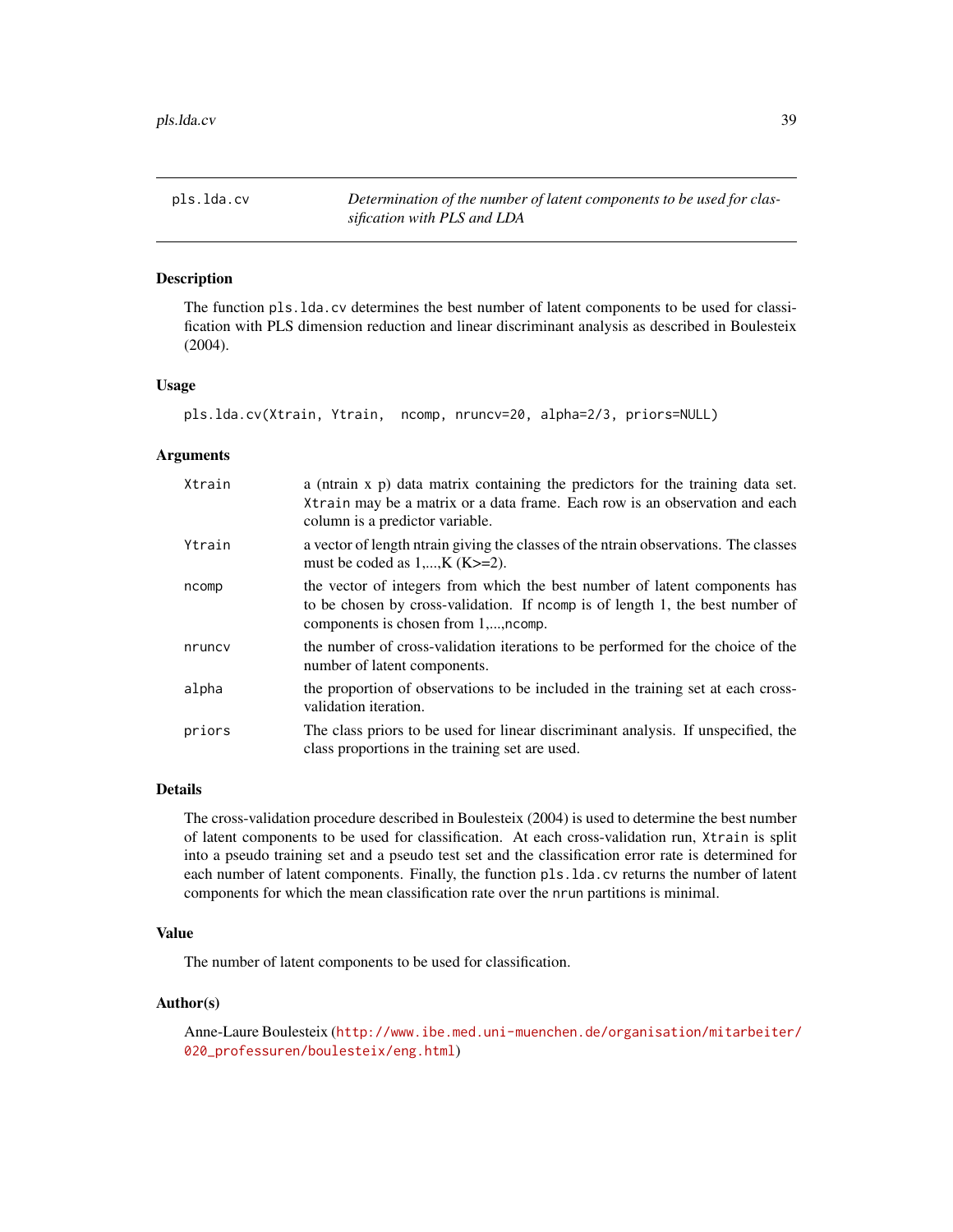#### References

A. L. Boulesteix (2004). PLS dimension reduction for classification with microarray data, Statistical Applications in Genetics and Molecular Biology 3, Issue 1, Article 33.

A. L. Boulesteix, K. Strimmer (2007). Partial least squares: a versatile tool for the analysis of high-dimensional genomic data. Briefings in Bioinformatics 7:32-44.

S. de Jong (1993). SIMPLS: an alternative approach to partial least squares regression, Chemometrics Intell. Lab. Syst. 18, 251–263.

#### See Also

[pls.lda](#page-36-0), [pls.regression.cv](#page-41-0).

#### Examples

```
## Not run:
## between 5~15 seconds
# load plsgenomics library
library(plsgenomics)
# load leukemia data
data(leukemia)
# Determine the best number of components to be used for classification using the
# cross-validation procedure
# choose the best number from 2,3,4
pls.lda.cv(Xtrain=leukemia$X,Ytrain=leukemia$Y,ncomp=2:4,nruncv=20)
# choose the best number from 1,2,3
pls.lda.cv(Xtrain=leukemia$X,Ytrain=leukemia$Y,ncomp=3,nruncv=20)
```
## End(Not run)

<span id="page-39-0"></span>pls.regression *Multivariate Partial Least Squares Regression*

### **Description**

The function pls.regression performs pls multivariate regression (with several response variables and several predictor variables) using de Jong's SIMPLS algorithm. This function is an adaptation of R. Wehrens' code from the package pls.pcr.

## Usage

```
pls.regression(Xtrain, Ytrain, Xtest=NULL, ncomp=NULL, unit.weights=TRUE)
```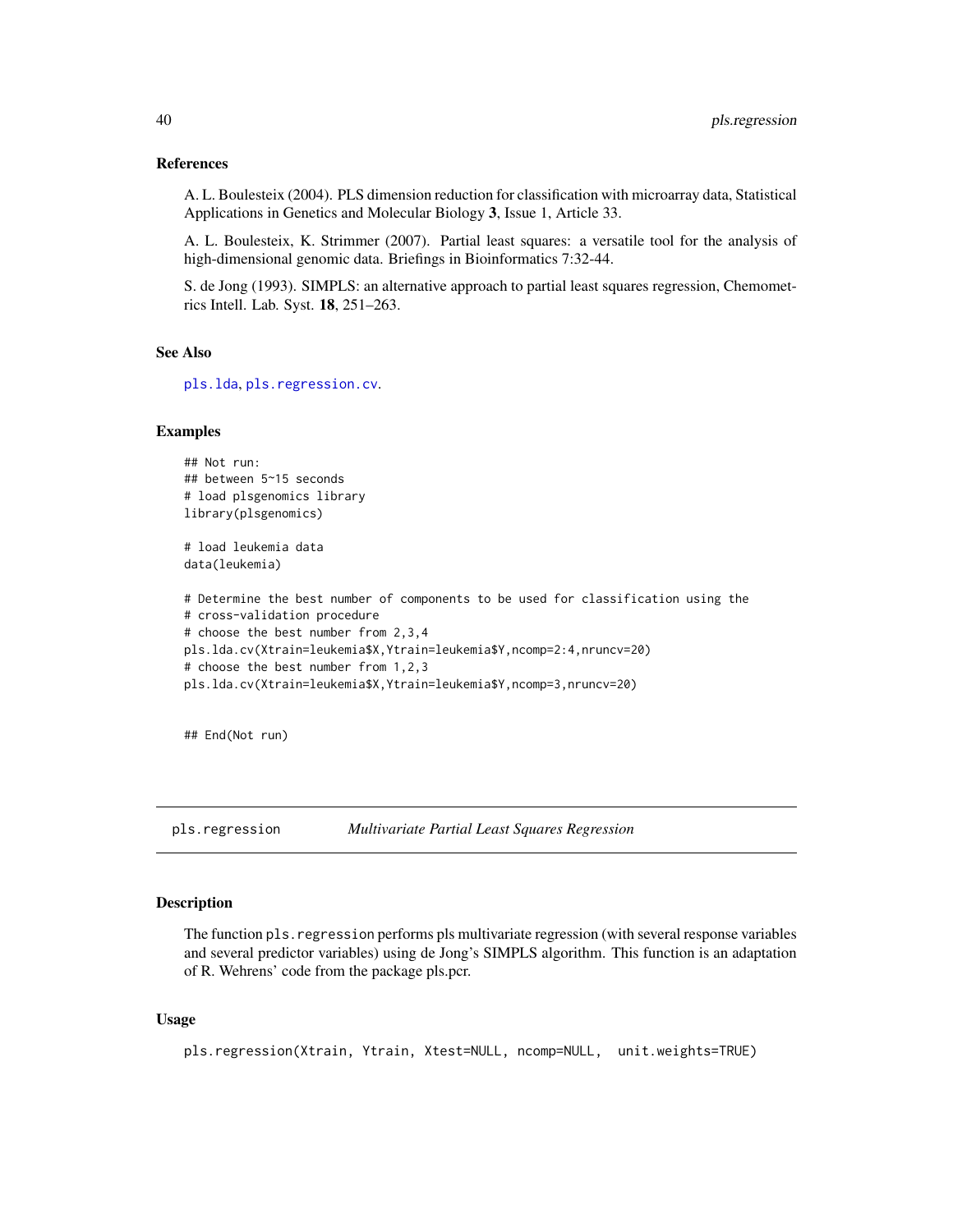# pls.regression 41

# Arguments

| Xtrain       | a (ntrain x p) data matrix of predictors. Xtrain may be a matrix or a data frame.<br>Each row corresponds to an observation and each column to a predictor variable.                                                                                                                                                          |
|--------------|-------------------------------------------------------------------------------------------------------------------------------------------------------------------------------------------------------------------------------------------------------------------------------------------------------------------------------|
| Ytrain       | a (ntrain x m) data matrix of responses. Ytrain may be a vector (if $m=1$ ), a ma-<br>trix or a data frame. If Ytrain is a matrix or a data frame, each row corresponds<br>to an observation and each column to a response variable. If Ytrain is a vector,<br>it contains the unique response variable for each observation. |
| Xtest        | a (nest x p) matrix containing the predictors for the test data set. Xtest may<br>also be a vector of length p (corresponding to only one test observation).                                                                                                                                                                  |
| ncomp        | the number of latent components to be used for regression. If normally is a vec-<br>tor of integers, the regression model is built successively with each number of<br>components. If ncomp=NULL, the maximal number of components min(ntrain,p)<br>is chosen.                                                                |
| unit.weights | if TRUE then the latent components will be constructed from weight vectors that<br>are standardized to length 1, otherwise the weight vectors do not have length 1<br>but the latent components have norm 1.                                                                                                                  |

## Details

The columns of the data matrices Xtrain and Ytrain must not be centered to have mean zero, since centering is performed by the function pls.regression as a preliminary step before the SIMPLS algorithm is run.

In the original definition of SIMPLS by de Jong (1993), the weight vectors have length 1. If the weight vectors are standardized to have length 1, they satisfy a simple optimality criterion (de Jong, 1993). However, it is also usual (and computationally efficient) to standardize the latent components to have length 1.

In contrast to the original version found in the package pls.pcr, the prediction for the observations from Xtest is performed after centering the columns of Xtest by substracting the columns means calculated from Xtrain.

# Value

A list with the following components:

| B     | the $(p \times m \times length(ncomp))$ matrix containing the regression coefficients. Each<br>row corresponds to a predictor variable and each column to a response variable.<br>The third dimension of the matrix B corresponds to the number of PLS compo-<br>nents used to compute the regression coefficients. If no mp has length 1, B is<br>just a (p x m) matrix. |
|-------|---------------------------------------------------------------------------------------------------------------------------------------------------------------------------------------------------------------------------------------------------------------------------------------------------------------------------------------------------------------------------|
| Ypred | the (ntest x m x length(ncomp)) containing the predicted values of the response<br>variables for the observations from Xtest. The third dimension of the matrix<br>Ypred corresponds to the number of PLS components used to compute the re-<br>gression coefficients.                                                                                                    |
| P     | the $(p \times max(ncomp))$ matrix containing the X-loadings.                                                                                                                                                                                                                                                                                                             |
| 0     | the (m x max(ncomp)) matrix containing the Y-loadings.                                                                                                                                                                                                                                                                                                                    |
| Τ     | the ( $ntrain x max(ncomp)$ ) matrix containing the X-scores (latent components)                                                                                                                                                                                                                                                                                          |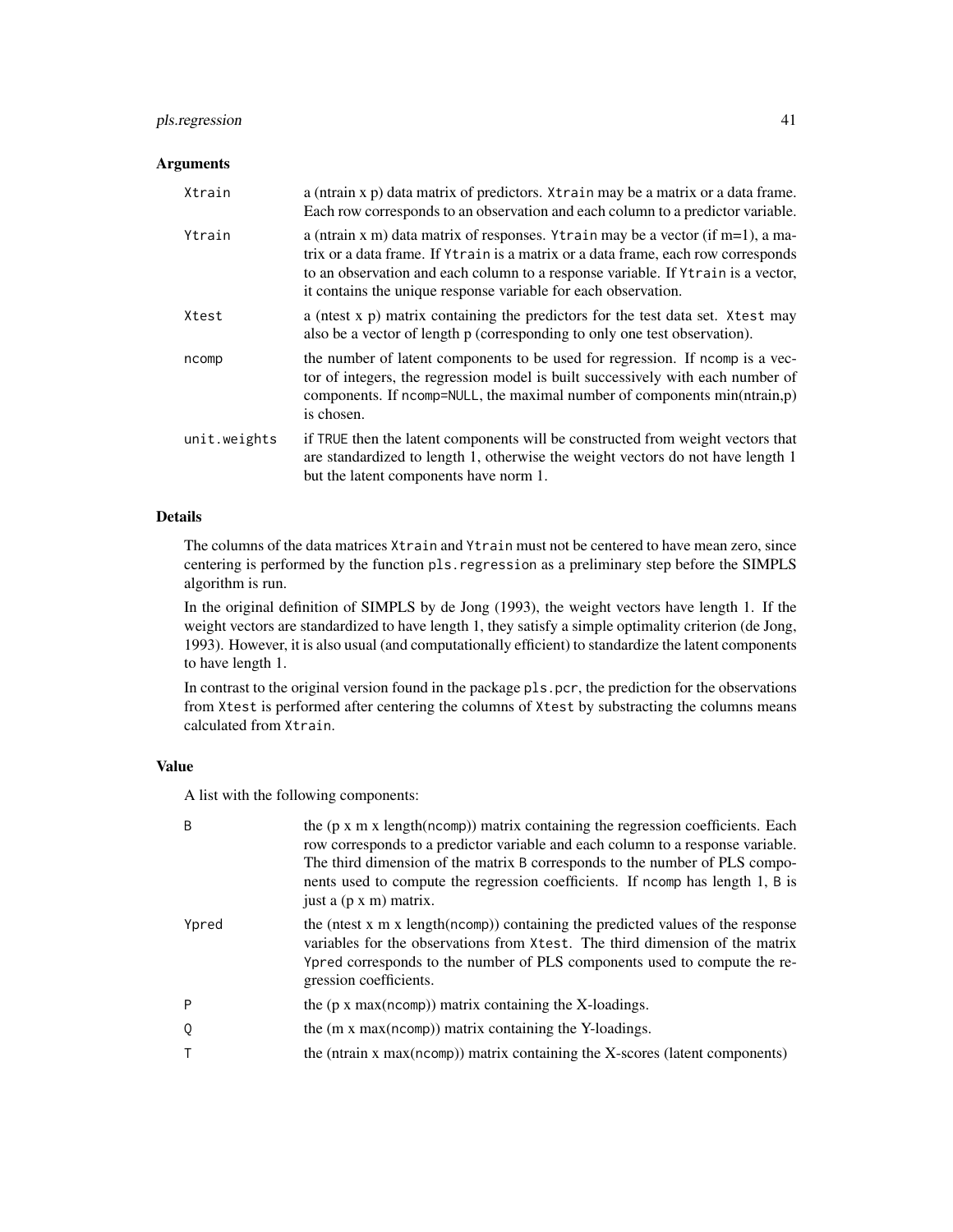42 pls.regression.cv

|       | the $(p \times max(ncomp))$ matrix containing the weights used to construct the latent |
|-------|----------------------------------------------------------------------------------------|
|       | components.                                                                            |
| meanX | the p-vector containing the means of the columns of Xtrain.                            |

## Author(s)

Anne-Laure Boulesteix ([http://www.ibe.med.uni-muenchen.de/organisation/mitarbeiter/](http://www.ibe.med.uni-muenchen.de/organisation/mitarbeiter/020_professuren/boulesteix/eng.html) [020\\_professuren/boulesteix/eng.html](http://www.ibe.med.uni-muenchen.de/organisation/mitarbeiter/020_professuren/boulesteix/eng.html)) and Korbinian Strimmer (<http://strimmerlab.org/>). Adapted in part from pls.pcr code by R. Wehrens (in a former version of the 'pls' package [https:](https://CRAN.R-project.org/package=pls) [//CRAN.R-project.org/package=pls](https://CRAN.R-project.org/package=pls)).

#### References

S. de Jong (1993). SIMPLS: an alternative approach to partial least squares regression, Chemometrics Intell. Lab. Syst. 18, 251–263.

C. J. F. ter Braak and S. de Jong (1993). The objective function of partial least squares regression, Journal of Chemometrics 12, 41–54.

# See Also

[pls.lda](#page-36-0), [TFA.estimate](#page-70-0), [pls.regression.cv](#page-41-0).

#### Examples

```
# load plsgenomics library
library(plsgenomics)
# load the Ecoli data
data(Ecoli)
# perform pls regression
# with unit latent components
pls.regression(Xtrain=Ecoli$CONNECdata,Ytrain=Ecoli$GEdata,Xtest=Ecoli$CONNECdata,
ncomp=1:3,unit.weights=FALSE)
# with unit weight vectors
pls.regression(Xtrain=Ecoli$CONNECdata,Ytrain=Ecoli$GEdata,Xtest=Ecoli$CONNECdata,
```

```
ncomp=1:3,unit.weights=TRUE)
```
<span id="page-41-0"></span>

| pls.regression.cv | Determination of the number of latent components to be used in PLS |
|-------------------|--------------------------------------------------------------------|
|                   | regression                                                         |

# **Description**

The function pls.regression.cv determines the best number of latent components to be used for PLS regression using the cross-validation approach described in Boulesteix and Strimmer (2005).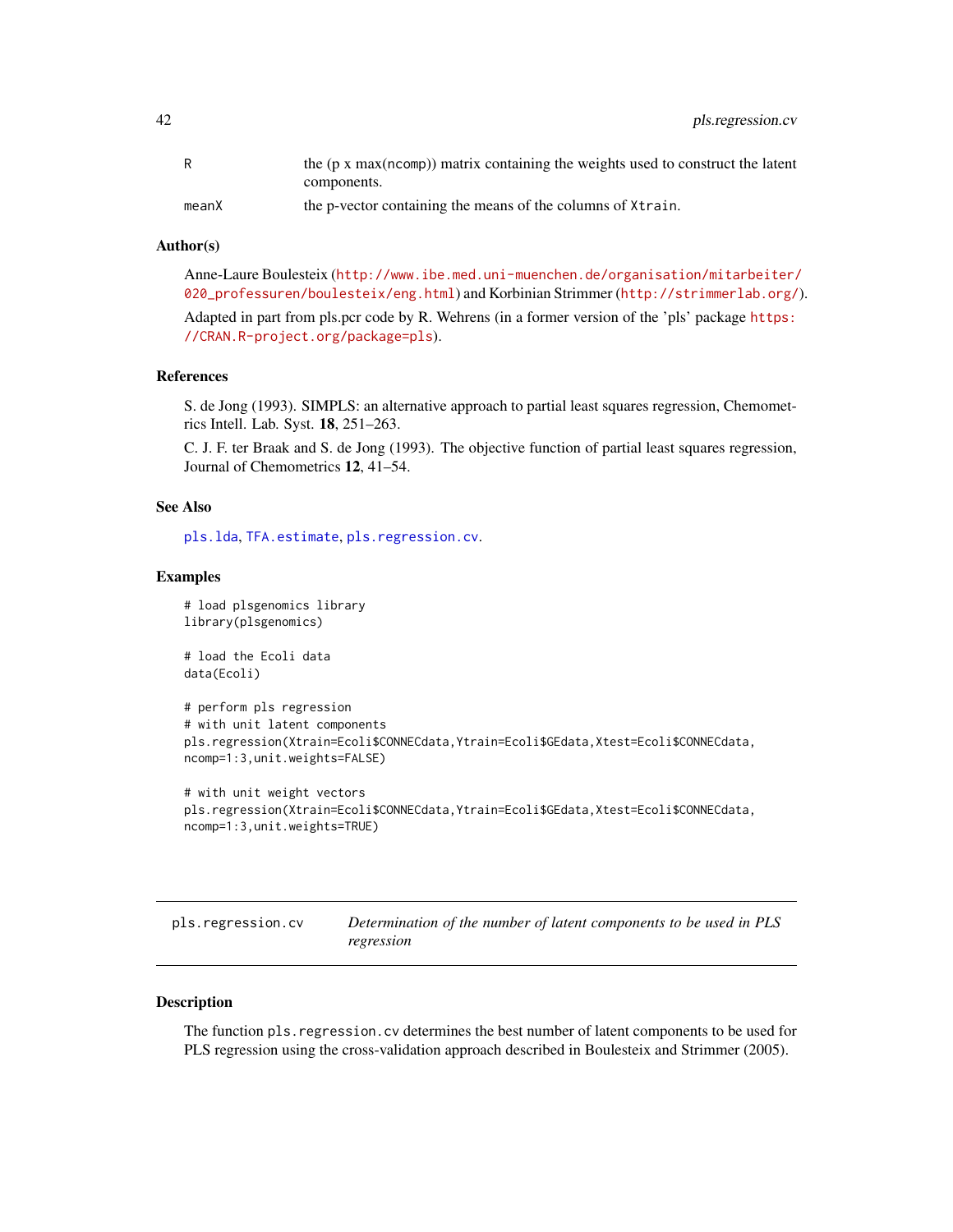## pls.regression.cv 43

### Usage

pls.regression.cv(Xtrain, Ytrain, ncomp, nruncv=20, alpha=2/3)

#### Arguments

| Xtrain | a (ntrain x p) data matrix containing the predictors for the training data set.<br>Xtrain may be a matrix or a data frame. Each row is an observation and each<br>column is a predictor variable.                                                                                                            |
|--------|--------------------------------------------------------------------------------------------------------------------------------------------------------------------------------------------------------------------------------------------------------------------------------------------------------------|
| Ytrain | a (ntrain x m) data matrix of responses. Ytrain may be a vector (if m=1), a<br>matrix or a data frame. If Ytrain is a matrix or a data frame, each row is an<br>observation and each column is a response variable. If Ytrain is a vector, it<br>contains the unique response variable for each observation. |
| ncomp  | the vector of integers from which the best number of latent components has<br>to be chosen by cross-validation. If nomp is of length 1, the best number of<br>components is chosen from 1,, ncomp.                                                                                                           |
| nruncy | the number of cross-validation iterations to be performed for the choice of the<br>number of latent components.                                                                                                                                                                                              |
| alpha  | the proportion of observations to be included in the training set at each cross-<br>validation iteration.                                                                                                                                                                                                    |

## Details

The cross-validation procedure described in Boulesteix and Strimmer (2005) is used to determine the best number of latent components to be used for classification. At each cross-validation run, Xtrain is split into a pseudo training set and a pseudo test set and the squared error is determined for each number of latent components. Finally, the function pls.regression.cv returns the number of latent components for which the mean squared error over the nrun partitions is minimal.

#### Value

The number of latent components to be used in PLS regression, as determined by cross-validation.

#### Author(s)

Anne-Laure Boulesteix ([http://www.ibe.med.uni-muenchen.de/organisation/mitarbeiter/](http://www.ibe.med.uni-muenchen.de/organisation/mitarbeiter/020_professuren/boulesteix/eng.html) [020\\_professuren/boulesteix/eng.html](http://www.ibe.med.uni-muenchen.de/organisation/mitarbeiter/020_professuren/boulesteix/eng.html)) and Korbinian Strimmer (<http://strimmerlab.org/>).

#### References

A. L. Boulesteix and K. Strimmer (2005). Predicting Transcription Factor Activities from Combined Analysis of Microarray and ChIP Data: A Partial Least Squares Approach.

A. L. Boulesteix, K. Strimmer (2007). Partial least squares: a versatile tool for the analysis of high-dimensional genomic data. Briefings in Bioinformatics 7:32-44.

S. de Jong (1993). SIMPLS: an alternative approach to partial least squares regression, Chemometrics Intell. Lab. Syst. 18, 251–263.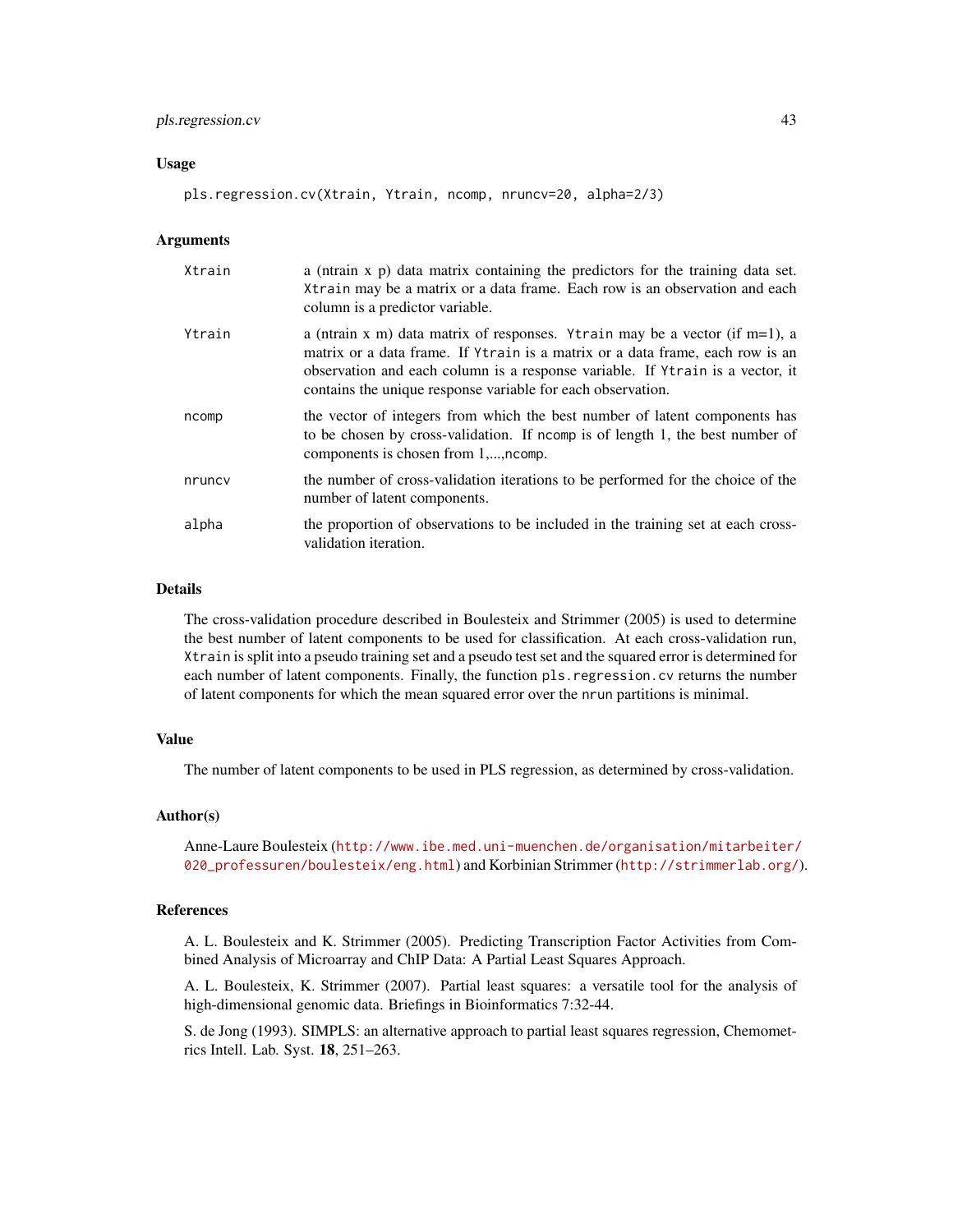# See Also

[pls.regression](#page-39-0), [TFA.estimate](#page-70-0), [pls.lda.cv](#page-38-0).

## Examples

```
## Not run:
## between 5~15 seconds
# load plsgenomics library
library(plsgenomics)
```
# load Ecoli data data(Ecoli)

```
# determine the best number of components for PLS regression using the cross-validation approach
# choose the best number from 1,2,3,4
pls.regression.cv(Xtrain=Ecoli$CONNECdata,Ytrain=Ecoli$GEdata,ncomp=4,nruncv=20)
# choose the best number from 2,3
pls.regression.cv(Xtrain=Ecoli$CONNECdata,Ytrain=Ecoli$GEdata,ncomp=c(2,3),nruncv=20)
```
## End(Not run)

plsgenomics-deprecated

*Deprecated function(s) in the 'plsgenomics' package*

## **Description**

These functions are provided for compatibility with older version of the 'plsgenomics' package. They may eventually be completely removed.

#### Usage

m.rirls.spls(...)

#### Arguments

... Parameters to be passed to the modern version of the function

#### Details

```
rirls.spls is replaced by logit.spls
  rirls.spls.tune is replaced by logit.spls.cv
  rirls.spls.stab is replaced by logit.spls.stab
    m.rirls.spls is replaced by multinom.spls
m.rirls.spls.tune is replaced by multinom.spls.cv
m.rirls.spls.stab is replaced by multinom.spls.stab
      spls.adapt is replaced by spls
  spls.cv
```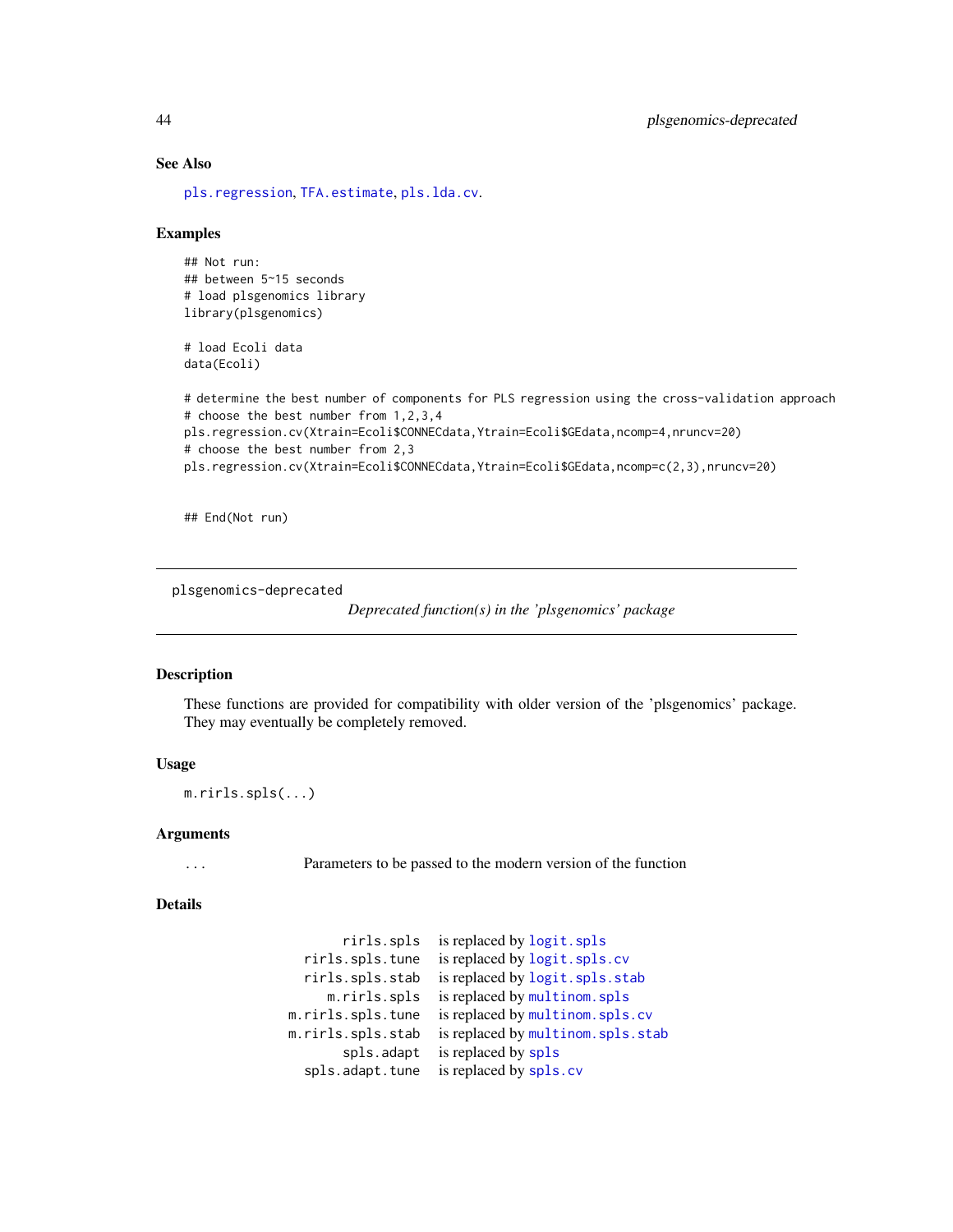# Description

The function preprocess performs a preprocessing of microarray data.

# Usage

```
preprocess(Xtrain, Xtest=NULL, Threshold=c(100, 16000), Filtering=c(5, 500),
log10.scale=TRUE,row.stand=TRUE)
```
# Arguments

| Xtrain      | a (ntrain x p) data matrix of predictors. Xtrain must be a matrix. Each row<br>corresponds to an observation and each column to a predictor variable.                                                                                                                                                                                  |
|-------------|----------------------------------------------------------------------------------------------------------------------------------------------------------------------------------------------------------------------------------------------------------------------------------------------------------------------------------------|
| Xtest       | a (nest x p) matrix containing the predictors for the test data set. Xtest may<br>also be a vector of length p (corresponding to only one test observation).                                                                                                                                                                           |
| Threshold   | a vector of length 2 containing the values (threshmin, threshmax) for threshold-<br>ing data in preprocess. Data is thresholded to value threshmin and ceiled to value<br>threshmax. If Threshold is NULL then no thresholding is done. By default, if<br>the value given for Threshold is not valid, no thresholding is done.         |
| Filtering   | a vector of length 2 containing the values (FiltMin, FiltMax) for filtering genes<br>in preprocess. Genes with $max/min$ \$ $\le$ FiltMin\$ and $(max-min)$ \$ $\le$ FiltMax\$<br>are excluded. If Filtering is NULL then no thresholding is done. By default,<br>if the value given for Filtering is not valid, no filtering is done. |
| log10.scale | a logical value equal to TRUE if a log10-transformation has to be done.                                                                                                                                                                                                                                                                |
| row.stand   | a logical value equal to TRUE if a standardisation in row has to be done.                                                                                                                                                                                                                                                              |

# Details

The pre-processing steps recommended by Dudoit et al. (2002) are performed. The default values are those adapted for Colon data.

#### Value

A list with the following components:

| pXtrain | the (ntrain x p') matrix containing the preprocessed train data.  |
|---------|-------------------------------------------------------------------|
| pXtest  | the (ntest $x p'$ ) matrix containing the preprocessed test data. |

# Author(s)

Sophie Lambert-Lacroix (<http://membres-timc.imag.fr/Sophie.Lambert/>) and Julie Peyre (<http://www-lmc.imag.fr/lmc-sms/Julie.Peyre/>).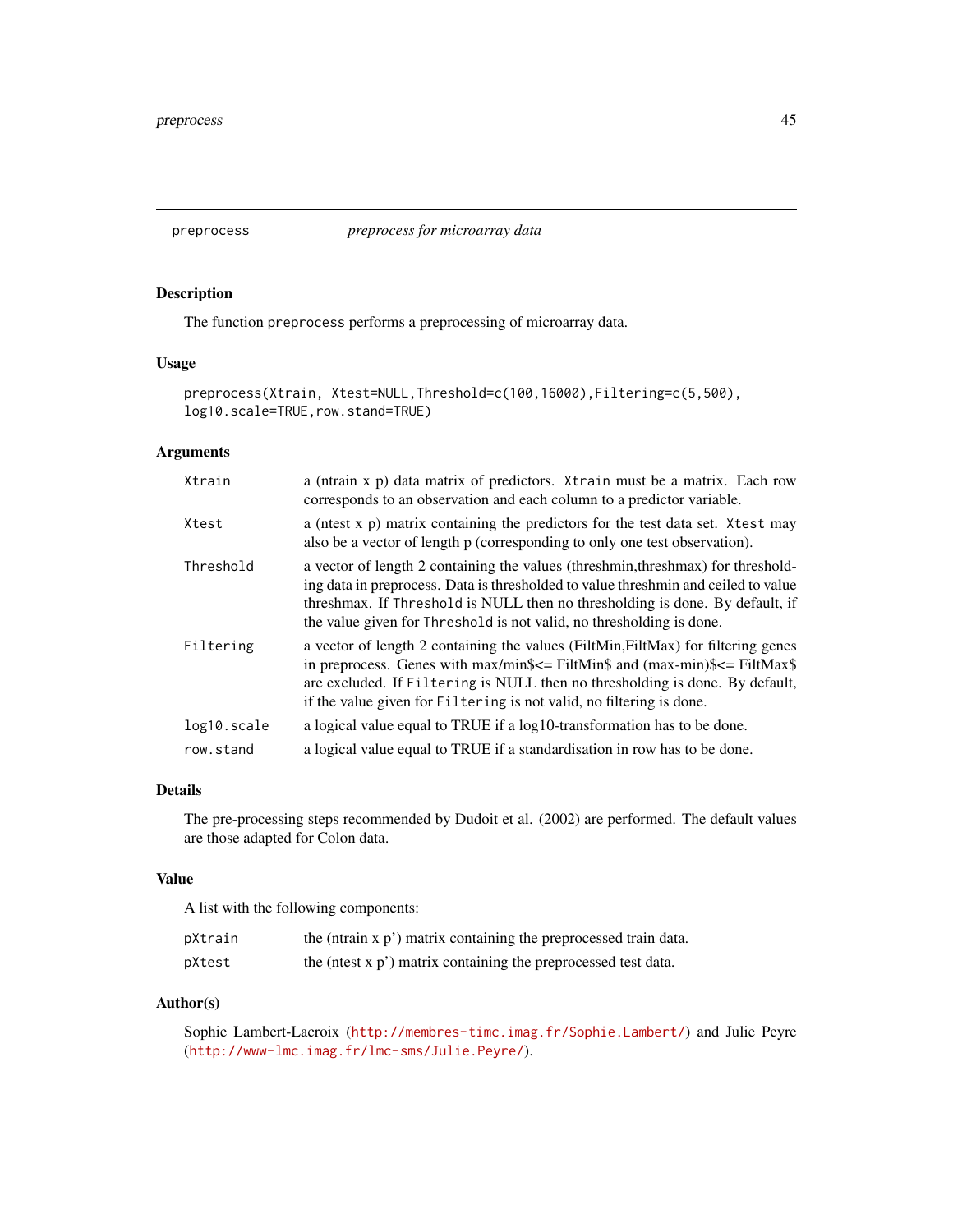# References

Dudoit, S. and Fridlyand, J. and Speed, T. (2002). Comparison of discrimination methods for the classification of tumors using gene expression data, Journal of the American Statistical Association, 97, 77–87.

## Examples

```
# load plsgenomics library
library(plsgenomics)
# load Colon data
data(Colon)
IndexLearn <- c(sample(which(Colon$Y==2),27),sample(which(Colon$Y==1),14))
Xtrain <- Colon$X[IndexLearn,]
Ytrain <- Colon$Y[IndexLearn]
Xtest <- Colon$X[-IndexLearn,]
# preprocess data
resP <- preprocess(Xtrain= Xtrain, Xtest=Xtest,Threshold = c(100,16000),Filtering=c(5,500),
log10.scale=TRUE,row.stand=TRUE)
# how many genes after preprocess ?
dim(resP$pXtrain)[2]
```
<span id="page-45-0"></span>rpls *Ridge Partial Least Square for binary data*

### Description

The function mrpls performs prediction using Fort and Lambert-Lacroix (2005) RPLS algorithm.

## Usage

rpls(Ytrain,Xtrain,Lambda,ncomp,Xtest=NULL,NbIterMax=50)

### Arguments

| Xtrain | a (ntrain x p) data matrix of predictors. Xtrain must be a matrix. Each row<br>corresponds to an observation and each column to a predictor variable.                                                                                                                  |
|--------|------------------------------------------------------------------------------------------------------------------------------------------------------------------------------------------------------------------------------------------------------------------------|
| Ytrain | a ntrain vector of responses. Ytrain must be a vector. Ytrain is a $\{0,1\}$ -valued<br>vector and contains the response variable for each observation.                                                                                                                |
| Xtest  | a (ntest x p) matrix containing the predictors for the test data set. Xtest may<br>also be a vector of length p (corresponding to only one test observation). If Xtest<br>is not equal to NULL, then the prediction step is made for these new predictor<br>variables. |
| Lambda | a positive real value. Lambda is the ridge regularization parameter.                                                                                                                                                                                                   |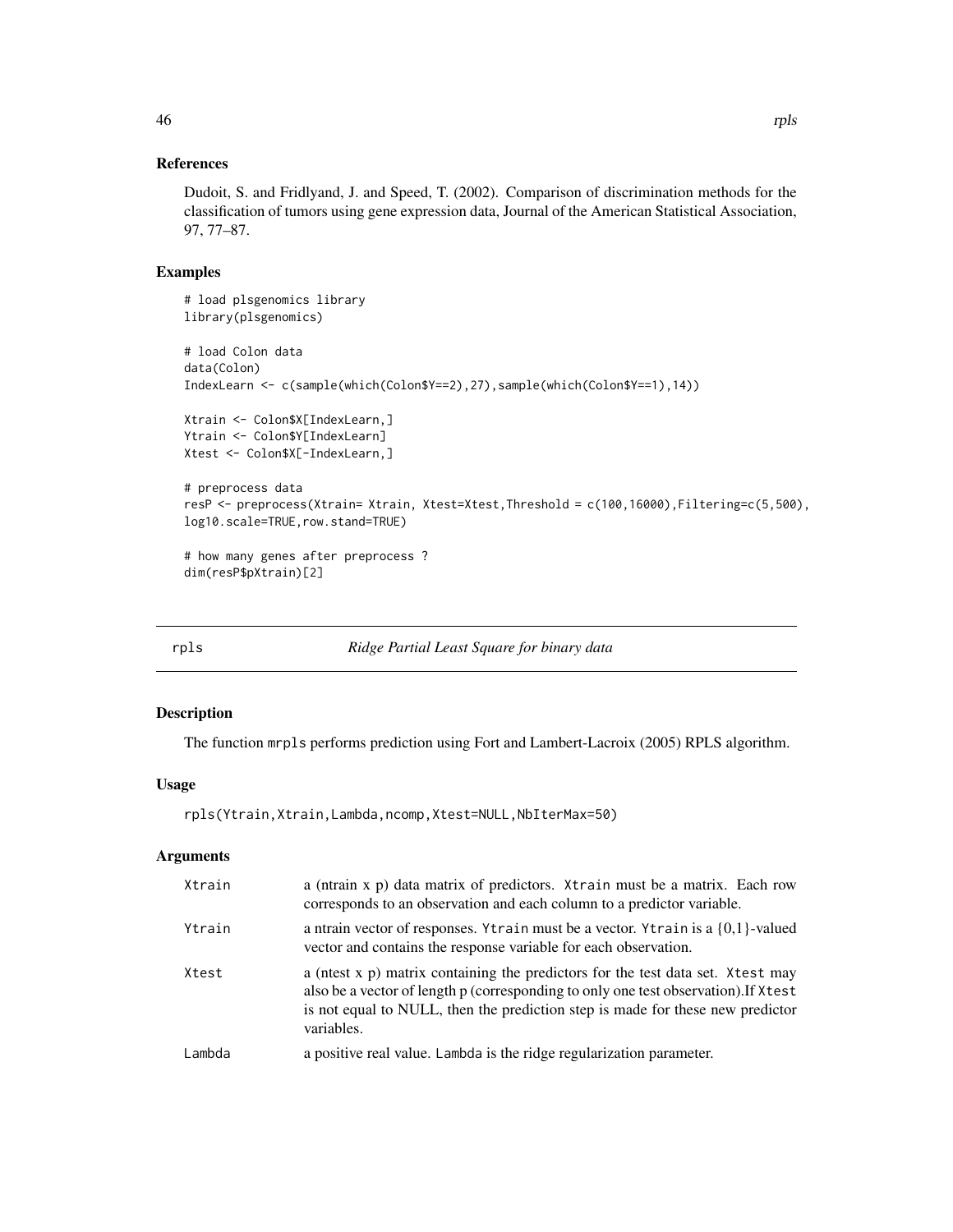# Details

The columns of the data matrices Xtrain and Xtest may not be standardized, since standardizing is performed by the function rpls as a preliminary step before the algorithm is run.

The procedure described in Fort and Lambert-Lacroix (2005) is used to determine latent components to be used for classification and when Xtest is not equal to NULL, the procedure predicts the labels for these new predictor variables.

# Value

A list with the following components:

| Coefficients | the $(p+1)$ vector containing the coefficients weighting the design matrix.                                                                                                                                            |
|--------------|------------------------------------------------------------------------------------------------------------------------------------------------------------------------------------------------------------------------|
| hatY         | the ntrain vector containing the estimated $\{0,1\}$ -valued labels for the observa-<br>tions from Xtrain.                                                                                                             |
| hatYtest     | the net vector containing the predicted $\{0,1\}$ -valued labels for the observations<br>from Xtest.                                                                                                                   |
| proba        | the norm in vector containing the estimated probabilities for the observations from<br>Xtrain.                                                                                                                         |
| proba.test   | the net vector containing the predicted probabilities for the observations from<br>Xtest.                                                                                                                              |
| DeletedCol   | the vector containing the column number of $X$ train when the variance of the<br>corresponding predictor variable is null. Otherwise DeletedCol=NULL                                                                   |
| hatYtest_k   | If norm is greater than 1, hat Y test $\lfloor k \rfloor$ is a $\{0,1\}$ -valued matrix of size nest<br>x norm in such a way that the kth column corresponds to the predicted label<br>obtained with k PLS components. |

## Author(s)

Sophie Lambert-Lacroix (<http://membres-timc.imag.fr/Sophie.Lambert/>).

# References

G. Fort and S. Lambert-Lacroix (2005). Classification using Partial Least Squares with Penalized Logistic Regression, Bioinformatics, vol 21, n 8, 1104-1111.

# See Also

[rpls.cv](#page-47-0), [mrpls](#page-22-0), [mrpls.cv](#page-24-0).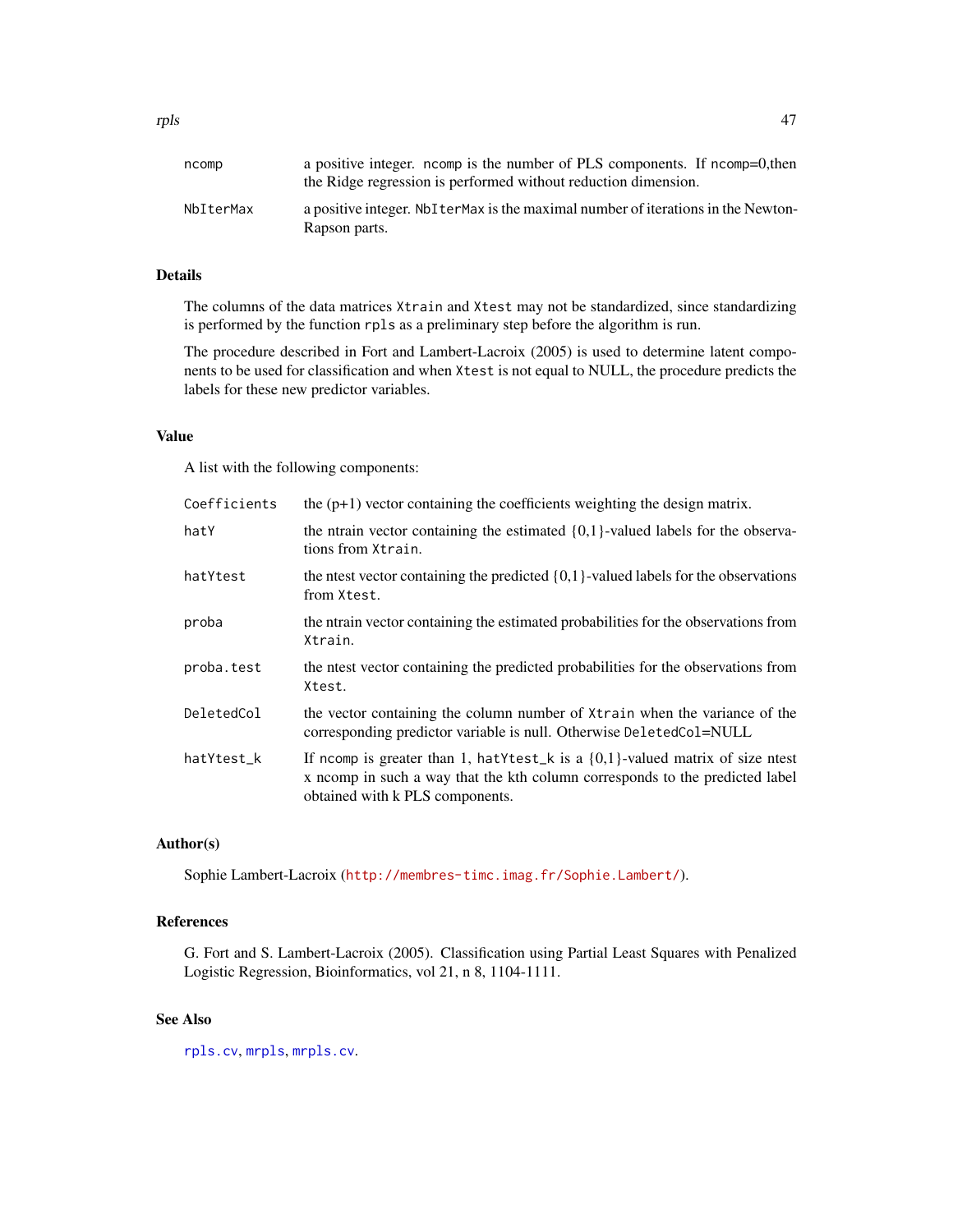## Examples

```
# load plsgenomics library
library(plsgenomics)
# load Colon data
data(Colon)
IndexLearn <- c(sample(which(Colon$Y==2),12),sample(which(Colon$Y==1),8))
# preprocess data
res <- preprocess(Xtrain= Colon$X[IndexLearn,], Xtest=Colon$X[-IndexLearn,],
                    Threshold = c(100, 16000), Filtering = c(5,500),log10.scale=TRUE,row.stand=TRUE)
# the results are given in res$pXtrain and res$pXtest
# perform prediction by RPLS
resrpls <- rpls(Ytrain=Colon$Y[IndexLearn]-1,Xtrain=res$pXtrain,Lambda=0.6,ncomp=1,Xtest=res$pXtest)
resrpls$hatY
sum(resrpls$Ytest!=Colon$Y[-IndexLearn])
# prediction for another sample
Xnew <- res$pXtest[1,]
# Compute the linear predictor for each classes expect class 0
eta <- c(1,Xnew) %*% resrpls$Coefficients
Ypred <- which.max(c(0,eta))
Ypred+1
```
<span id="page-47-0"></span>

| rpls.cv | Determination of the ridge regularization parameter and the number<br>of PLS components to be used for classification with RPLS for binary<br>data |
|---------|----------------------------------------------------------------------------------------------------------------------------------------------------|
|         |                                                                                                                                                    |

# Description

The function rpls.cv determines the best ridge regularization parameter and the best number of PLS components to be used for classification for Fort and Lambert-Lacroix (2005) RPLS algorithm.

#### Usage

```
rpls.cv(Ytrain, Xtrain, LambdaRange, ncompMax, NbIterMax=50, ncores=1)
```
### **Arguments**

| Xtrain | a (ntrain x p) data matrix of predictors. Xtrain must be a matrix. Each row<br>corresponds to an observation and each column to a predictor variable.   |
|--------|---------------------------------------------------------------------------------------------------------------------------------------------------------|
| Ytrain | a ntrain vector of responses. Ytrain must be a vector. Ytrain is a $\{0,1\}$ -valued<br>vector and contains the response variable for each observation. |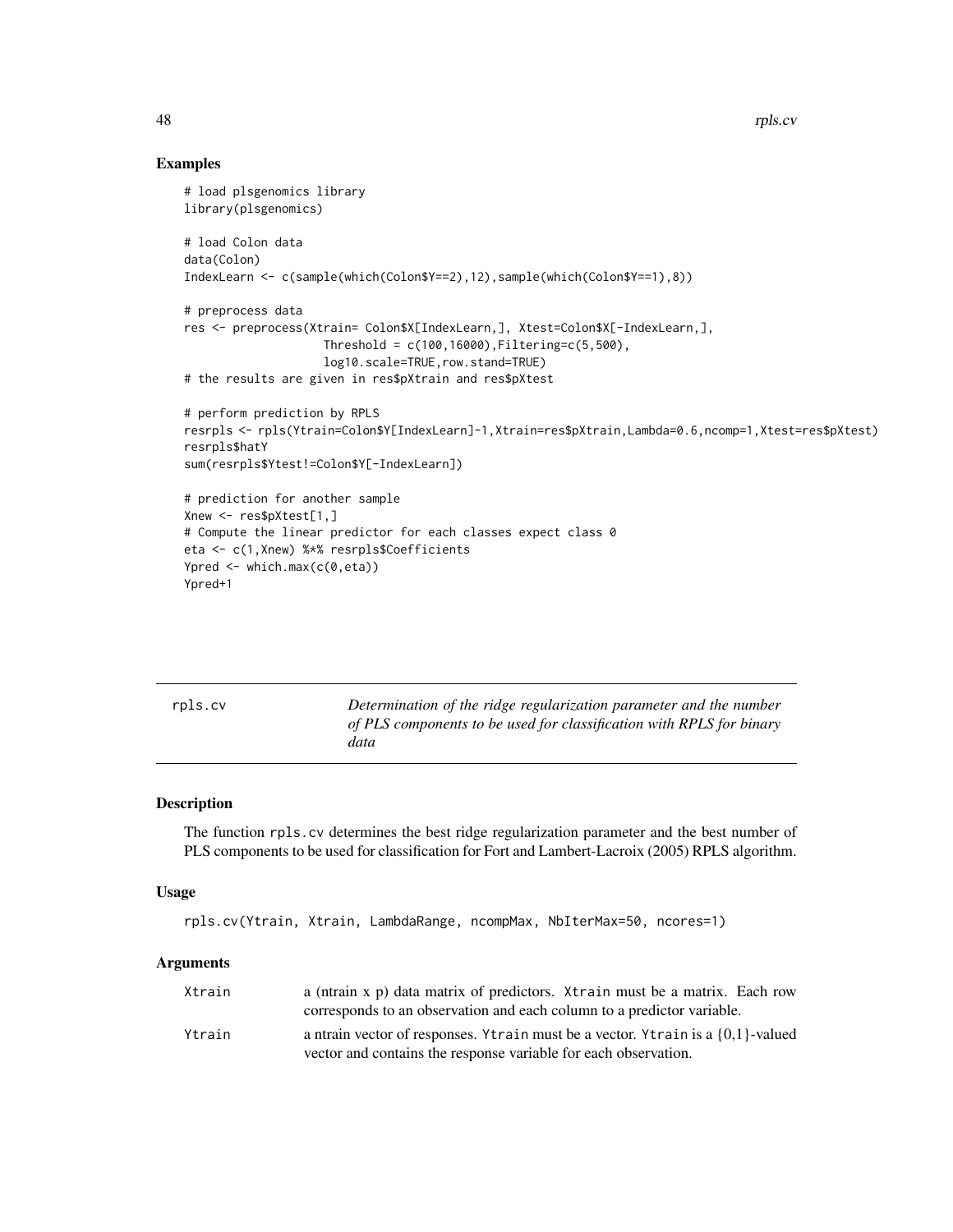#### rpls.cv 49

| LambdaRange | the vector of positive real value from which the best ridge regularization param-<br>eter has to be chosen by cross-validation.                                          |
|-------------|--------------------------------------------------------------------------------------------------------------------------------------------------------------------------|
| ncompMax    | a positive integer, the best number of components is chosen from 1,,ncompMax.<br>If ncompMax=0, then the Ridge regression is performed without reduction dimen-<br>sion. |
| NbIterMax   | a positive integer. Not term axis the maximal number of iterations in the Newton-<br>Rapson parts.                                                                       |
| ncores      | a positive integer. The number of cores to be used for parallel computing (if<br>different from 1)                                                                       |

# Details

A cross-validation procedure is used to determine the best ridge regularization parameter and number of PLS components to be used for classification with RPLS for binary data (for categorical data see [mrpls](#page-22-0) and [mrpls.cv](#page-24-0)). At each cross-validation run, Xtrain is split into a pseudo training set (ntrain-1 samples) and a pseudo test set (1 sample) and the classification error rate is determined for each value of ridge regularization parameter and number of components. Finally, the function mrpls.cv returns the values of the ridge regularization parameter and bandwidth for which the mean classification error rate is minimal.

# Value

A list with the following components:

| Lambda | the optimal regularization parameter. |
|--------|---------------------------------------|
| ncomp  | the optimal number of PLS components. |

## Author(s)

Sophie Lambert-Lacroix (<http://membres-timc.imag.fr/Sophie.Lambert/>).

### References

G. Fort and S. Lambert-Lacroix (2005). Classification using Partial Least Squares with Penalized Logistic Regression, Bioinformatics, vol 21, n 8, 1104-1111.

### See Also

[rpls](#page-45-0), [mrpls](#page-22-0), [mrpls.cv](#page-24-0).

### Examples

```
## Not run:
## between 5~15 seconds
# load plsgenomics library
library(plsgenomics)
# load Colon data
data(Colon)
IndexLearn <- c(sample(which(Colon$Y==2),12),sample(which(Colon$Y==1),8))
```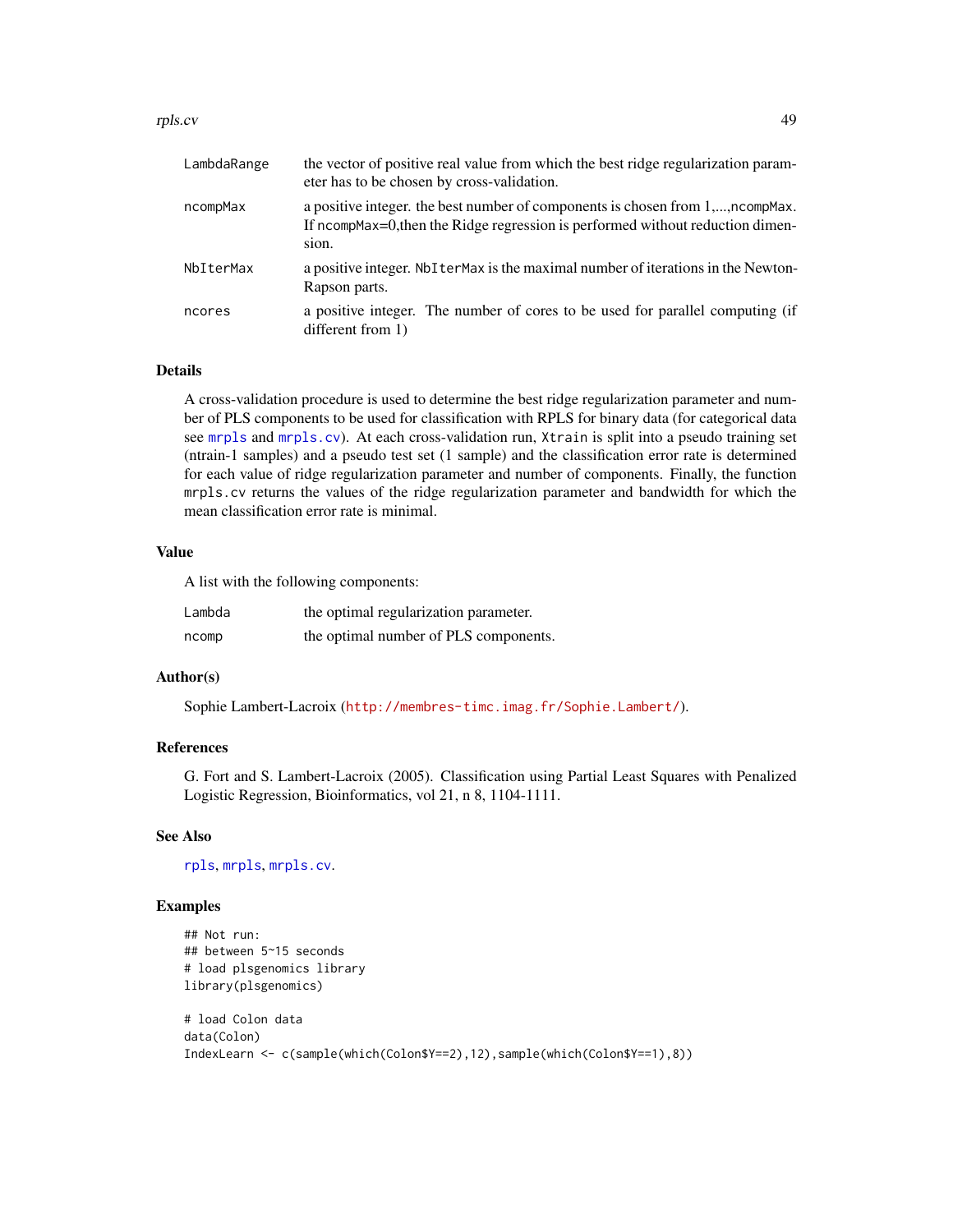```
# preprocess data
res <- preprocess(Xtrain= Colon$X[IndexLearn,], Xtest=Colon$X[-IndexLearn,],
                    Threshold = c(100, 16000), Filtering = c(5, 500),log10.scale=TRUE,row.stand=TRUE)
# the results are given in res$pXtrain and res$pXtest
# Determine optimum ncomp and lambda
nl <- rpls.cv(Ytrain=Colon$Y[IndexLearn]-1,Xtrain=res$pXtrain,LambdaRange=c(0.1,1),ncompMax=3)
# perform prediction by RPLS
resrpls <- rpls(Ytrain=Colon$Y[IndexLearn]-1,Xtrain=res$pXtrain,Lambda=nl$Lambda,
ncomp=nl$ncomp,Xtest=res$pXtest)
sum(resrpls$Ytest!=Colon$Y[-IndexLearn]-1)
## End(Not run)
```
<span id="page-49-0"></span>sample.bin *Generates covariate matrix X with correlated block of covariates and a binary random reponse depening on X through a logistic model*

# **Description**

The function sample.bin generates a random sample of n observations, composed of p predictors, collected in the n x p matrix X, and a binary response, in a vector Y of length n, thanks to a logistic model, where the response Y is generated as a Bernoulli random variable of parameter  $logit^{\wedge}$  {-1}(XB), the coefficients B are sparse. In addition, the covariate matrix X is composed of correlated blocks of predictors.

#### Usage

```
sample.bin(n, p, kstar, lstar, beta.min, beta.max, mean.H = 0, sigma.H,
  sigma.F, seed = NULL)
```
#### Arguments

| n        | the number of observations in the sample.                                                                                                                                           |
|----------|-------------------------------------------------------------------------------------------------------------------------------------------------------------------------------------|
| p        | the number of covariates in the sample.                                                                                                                                             |
| kstar    | the number of underlying latent variables used to generates the covariate matrix<br>X, kstar $\leq$ p. kstar is also the number of blocks in the covariate matrix (see<br>details). |
| lstar    | the number of blocks in the covariate matrix X that are used to generates the<br>response $Y$ , i.e. with non null coefficients in vector B, 1star $\leq$ kstar.                    |
| beta.min | the inf bound for non null coefficients (see details).                                                                                                                              |
| beta.max | the sup bound for non null coefficients (see details).                                                                                                                              |
| mean.H   | the mean of latent variables used to generates X.                                                                                                                                   |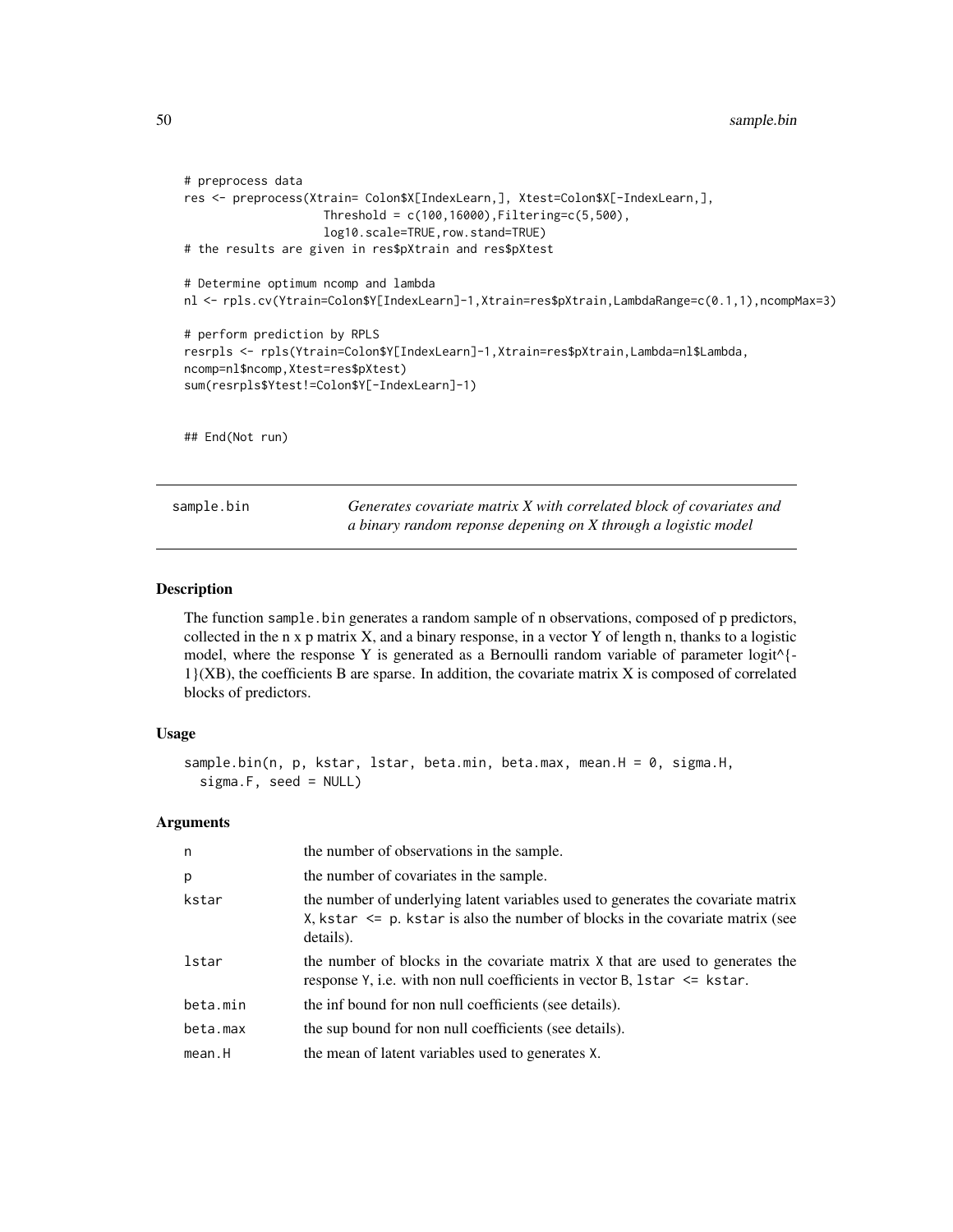| sigma.H | the standard deviation of latent variables used to generates X.                                                     |
|---------|---------------------------------------------------------------------------------------------------------------------|
| sigma.F | the standard deviation of the noise added to latent variables used to generates X.                                  |
| seed    | an positive integer, if non NULL it fix the seed (with the command set, seed)<br>used for random number generation. |

# Details

The set  $(1:p)$  of predictors is partitioned into kstar block. Each block k  $(k=1,...,kstar)$  depends on a latent variable H.k which are independent and identically distributed following a Gaussian distribution N(mean.H, sigma.H^2). Each columns X.j of the matrix X is generated as H.k + F.j for j in the block k, where F.j is independent and identically distributed gaussian noise  $N(0, \text{sigma}.F^2)$ .

The coefficients B are generated as random between beta.min and beta.max on lstar blocks, randomly chosen, and null otherwise. The variables with non null coefficients are then relevant to explain the response, whereas the ones with null coefficients are not.

The response is generated as by drawing one observation of n different Bernoulli random variables of parameters  $logit^{\wedge}$  {-1}(XB).

The details of the procedure are developped by Durif et al. (2017).

## Value

An object with the following attributes:

| X               | the $(n \times p)$ covariate matrix, containing the n observations for each of the p<br>predictors.                                                                                 |
|-----------------|-------------------------------------------------------------------------------------------------------------------------------------------------------------------------------------|
| Y               | the (n) vector of Y observations.                                                                                                                                                   |
| proba           | the n vector of Bernoulli parameters used to generate the response, in particular<br>$logit$ $(-1)$ (X % $*$ B).                                                                    |
| sel             | the index in $(1:p)$ of covariates with non null coefficients in B.                                                                                                                 |
| nosel           | the index in $(1:p)$ of covariates with null coefficients in B.                                                                                                                     |
| B               | the (n) vector of coefficients.                                                                                                                                                     |
| block.partition |                                                                                                                                                                                     |
|                 | $a$ (p) vector indicating the block of each predictors in $(1:kstar)$ .                                                                                                             |
| p               | the number of covariates in the sample.                                                                                                                                             |
| kstar           | the number of underlying latent variables used to generates the covariate matrix<br>X, kstar $\leq$ p. kstar is also the number of blocks in the covariate matrix (see<br>details). |
| lstar           | the number of blocks in the covariate matrix X that are used to generates the<br>response $Y$ , i.e. with non null coefficients in vector B, 1star $\leq$ kstar.                    |
| p0              | the number of predictors with non null coefficients in B.                                                                                                                           |
| block.sel       | a (Istar) vector indicating the index in (1:kstar) of blocks with predictors having<br>non null coefficient in B.                                                                   |
| beta.min        | the inf bound for non null coefficients (see details).                                                                                                                              |
| beta.max        | the sup bound for non null coefficients (see details).                                                                                                                              |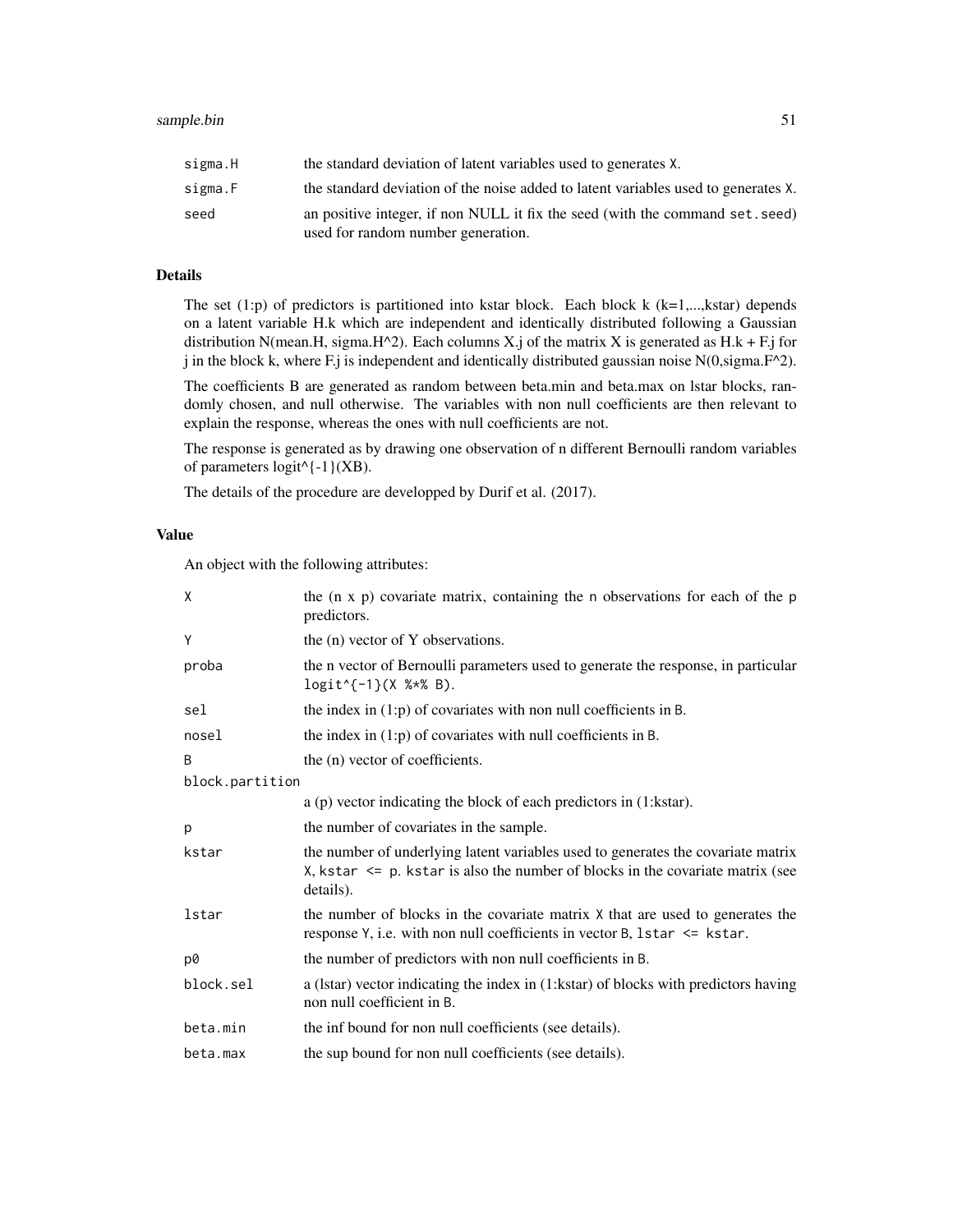| mean.H  | the mean of latent variables used to generates X.                                                                   |
|---------|---------------------------------------------------------------------------------------------------------------------|
| sigma.H | the standard deviation of latent variables used to generates X.                                                     |
| sigma.F | the standard deviation of the noise added to latent variables used to generates X.                                  |
| seed    | an positive integer, if non NULL it fix the seed (with the command set. seed)<br>used for random number generation. |

# Author(s)

Ghislain Durif (<http://thoth.inrialpes.fr/people/gdurif/>).

## References

Durif G., Modolo L., Michaelsson J., Mold J. E., Lambert-Lacroix S., Picard F. (2017). High Dimensional Classification with combined Adaptive Sparse PLS and Logistic Regression, (in prep), available on (<http://arxiv.org/abs/1502.05933>).

### See Also

[sample.cont](#page-51-0)

# Examples

```
### load plsgenomics library
library(plsgenomics)
### generating data
n < -100p <- 1000
sample1 <- sample.bin(n=n, p=p, kstar=20, lstar=2, beta.min=0.25,
                      beta.max=0.75, mean.H=0.2,
                      sigma.H=10, sigma.F=5)
```
str(sample1)

<span id="page-51-0"></span>

| sample.cont | Generates design matrix X with correlated block of covariates and a |
|-------------|---------------------------------------------------------------------|
|             | continuous random reponse Y depening on X through gaussian linear   |
|             | model $Y = XB + E$                                                  |

## Description

The function sample.cont generates a random sample with p predictors  $X$ , a response  $Y$ , and n observations, through a linear model Y=XB+E, where the noise E is gaussian, the coefficients B are sparse, and the design matrix X is composed of correlated blocks of predictors.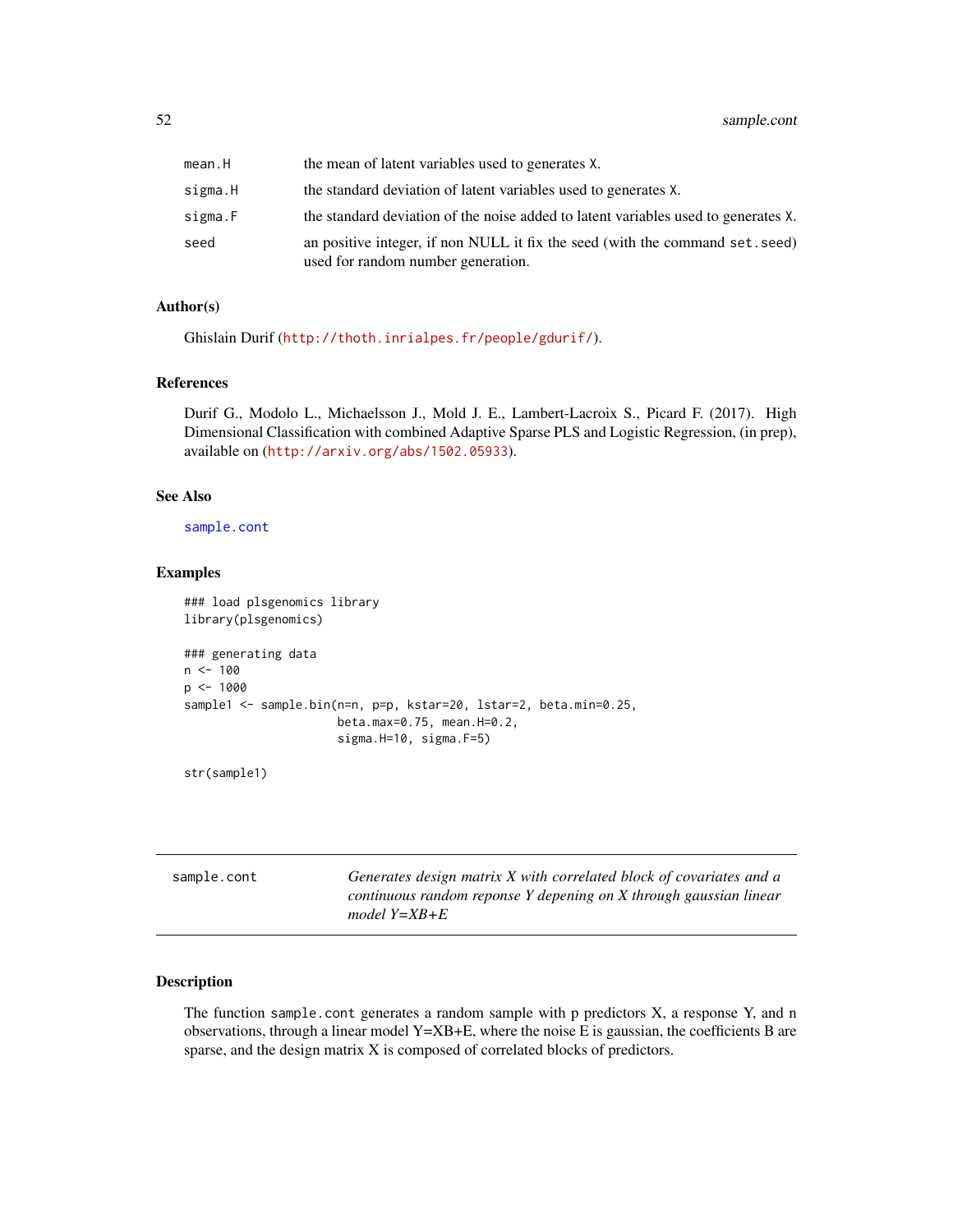# sample.cont 53

### Usage

sample.cont(n, p, kstar, lstar, beta.min, beta.max, mean.H=0, sigma.H, sigma.F, sigma.E, seed=NULL)

## Arguments

| n        | the number of observations in the sample.                                                                                                                                     |
|----------|-------------------------------------------------------------------------------------------------------------------------------------------------------------------------------|
| p        | the number of covariates in the sample.                                                                                                                                       |
| kstar    | the number of underlying latent variables used to generates the design matrix<br>X, kstar $\leq$ p. kstar is also the number of blocks in the design matrix (see<br>details). |
| lstar    | the number of blocks in the design matrix X that are used to generates the re-<br>sponse Y, i.e. with non null coefficients in vector B, 1star $\le$ kstar.                   |
| beta.min | the inf bound for non null coefficients (see details).                                                                                                                        |
| beta.max | the sup bound for non null coefficients (see details).                                                                                                                        |
| mean.H   | the mean of latent variables used to generates X.                                                                                                                             |
| sigma.H  | the standard deviation of latent variables used to generates X.                                                                                                               |
| sigma.F  | the standard deviation of the noise added to latent variables used to generates X.                                                                                            |
| sigma.E  | the standard deviation of the noise in the linear model $Y = X$ $* \times * \times * B + E$ used<br>to generates Y.                                                           |
| seed     | an positive integer, if non NULL it fix the seed (with the command set. seed)<br>used for random number generation.                                                           |

## Details

The set  $(1:p)$  of predictors is partitioned into kstar block. Each block k  $(k=1,...,kstar)$  depends on a latent variable H.k which are independent and identically distributed following a distribution N(mean.H, sigma.H^2). Each columns X.j of the matrix X is generated as H.k + F.j for j in the block k, where F.j is independent and identically distributed gaussian noise  $N(0, sigma.F^2)$ .

The coefficients B are generated as random between beta.min and beta.max on lstar blocks, randomly chosen, and null otherwise. The variables with non null coefficients are then relevant to explain the response, whereas the ones with null coefficients are not.

The response is generated as  $Y = X \%^* \% B + E$ , where E is some gaussian noise N(0,sigma.E^2).

The details of the procedure are developped by Durif et al. (2015).

# Value

A list with the following components:

| X         | the $(n \times p)$ design matrix, containing the n observations for each of the p predic-<br>tors. |
|-----------|----------------------------------------------------------------------------------------------------|
| <b>Y</b>  | the (n) vector of Y observations.                                                                  |
| residuals | the (n) vector corresponding to the noise E in the model $Y = X$ %*% B + E.                        |
| sel       | the index in $(1:p)$ of covariates with non null coefficients in B.                                |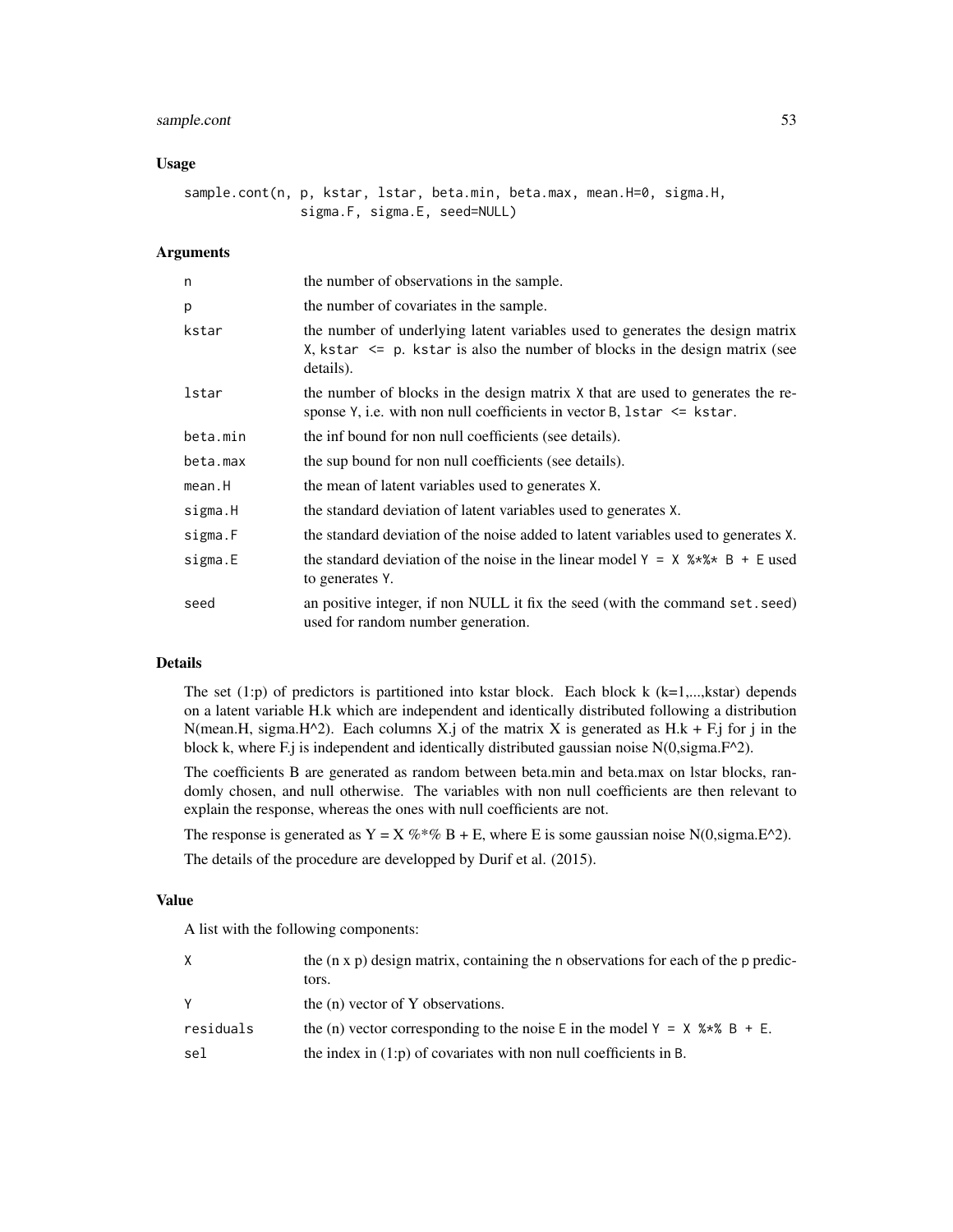| nosel           | the index in $(1:p)$ of covariates with null coefficients in B.                                                                                                               |
|-----------------|-------------------------------------------------------------------------------------------------------------------------------------------------------------------------------|
| B               | the (n) vector of coefficients.                                                                                                                                               |
| block.partition |                                                                                                                                                                               |
|                 | $a$ (p) vector indicating the block of each predictors in $(1:kstar)$ .                                                                                                       |
| p               | the number of covariates in the sample.                                                                                                                                       |
| kstar           | the number of underlying latent variables used to generates the design matrix<br>X, kstar $\leq$ p. kstar is also the number of blocks in the design matrix (see<br>details). |
| lstar           | the number of blocks in the design matrix X that are used to generates the re-<br>sponse Y, i.e. with non null coefficients in vector B, 1star $\le$ kstar.                   |
| p0              | the number of predictors with non null coefficients in B.                                                                                                                     |
| block.sel       | a (Istar) vector indicating the index in (1:kstar) of blocks with predictors having<br>non null coefficient in B.                                                             |
| beta.min        | the inf bound for non null coefficients (see details).                                                                                                                        |
| beta.max        | the sup bound for non null coefficients (see details).                                                                                                                        |
| mean.H          | the mean of latent variables used to generates X.                                                                                                                             |
| sigma.H         | the standard deviation of latent variables used to generates X.                                                                                                               |
| sigma.F         | the standard deviation of the noise added to latent variables used to generates X.                                                                                            |
| sigma.E         | the standard deviation of the noise in the linear model.                                                                                                                      |
| seed            | an positive integer, if non NULL it fix the seed (with the command set. seed)<br>used for random number generation.                                                           |

# Author(s)

Ghislain Durif (<http://lbbe.univ-lyon1.fr/-Durif-Ghislain-.html>).

# References

G. Durif, F. Picard, S. Lambert-Lacroix (2015). Adaptive sparse PLS for logistic regression, (in prep), available on (<http://arxiv.org/>).

## See Also

[sample.bin](#page-49-0).

## Examples

### load plsgenomics library library(plsgenomics)

```
### generating data
n < - 100p <- 1000
sample1 <- sample.cont(n=n, p=p, kstar=20, lstar=2, beta.min=0.25, beta.max=0.75, mean.H=0.2,
sigma.H=10, sigma.F=5, sigma.E=5)
str(sample1)
```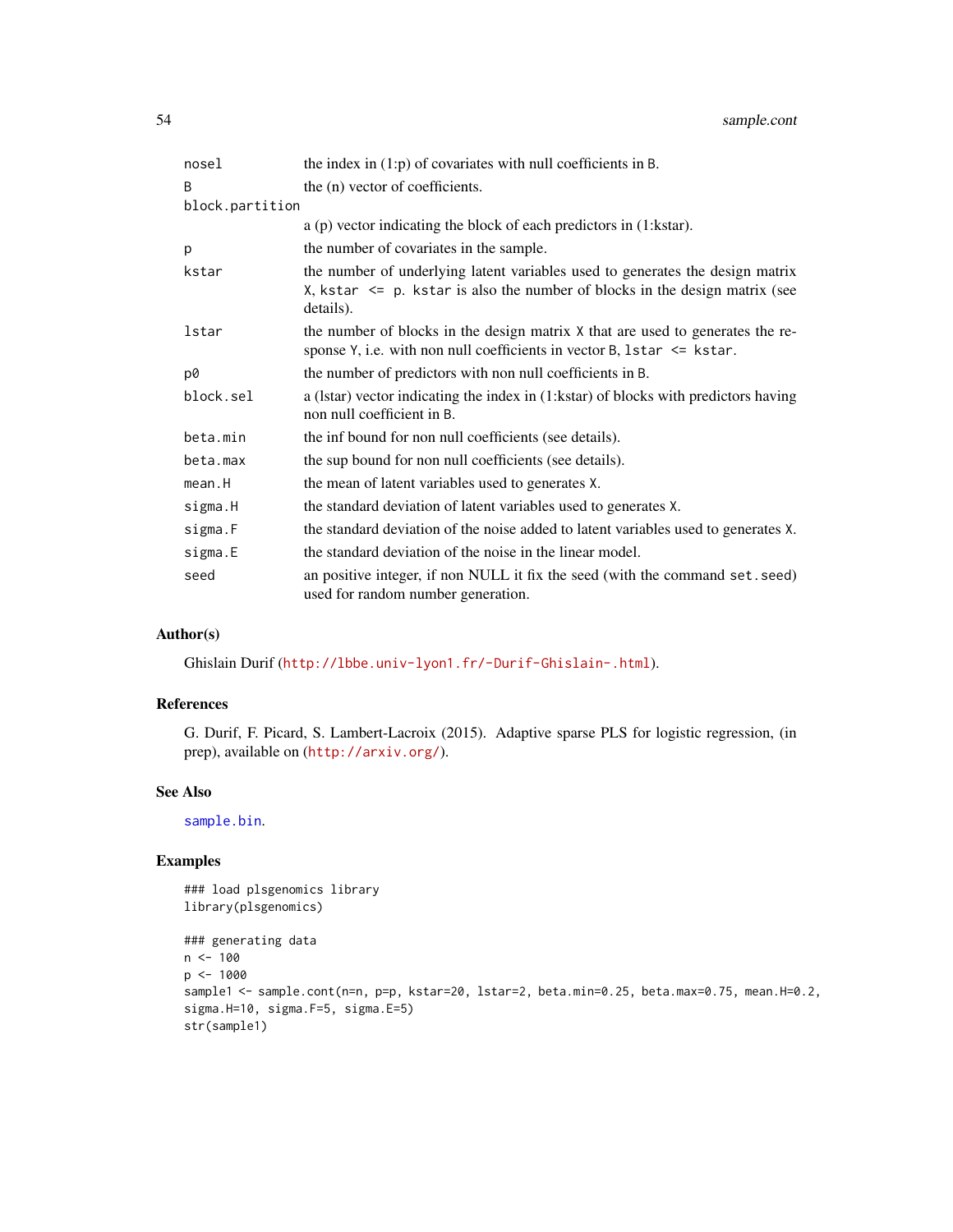sample.multinom *Generates covariate matrix X with correlated block of covariates and a multi-label random reponse depening on X through a multinomial model*

# Description

The function sample.multinom generates a random sample of n observations, composed of p predictors, collected in the n x p matrix  $X$ , and a binary response, in a vector Y of length n, thanks to a logistic model, where the response Y is generated as a Bernoulli random variable of parameter logit $\{-1\}$ (XB), the coefficients B are sparse. In addition, the covariate matrix X is composed of correlated blocks of predictors.

## Usage

sample.multinom(n, p, nb.class = 2, kstar, lstar, beta.min, beta.max,  $mean.H = 0$ , sigma.H, sigma.F, seed = NULL)

## Arguments

| n        | the number of observations in the sample.                                                                                                                                           |
|----------|-------------------------------------------------------------------------------------------------------------------------------------------------------------------------------------|
| р        | the number of covariates in the sample.                                                                                                                                             |
| nb.class | the number of groups in the data.                                                                                                                                                   |
| kstar    | the number of underlying latent variables used to generates the covariate matrix<br>X, kstar $\leq$ p. kstar is also the number of blocks in the covariate matrix (see<br>details). |
| lstar    | the number of blocks in the covariate matrix X that are used to generates the<br>response $Y$ , i.e. with non null coefficients in vector B, 1star $\leq$ kstar.                    |
| beta.min | the inf bound for non null coefficients (see details).                                                                                                                              |
| beta.max | the sup bound for non null coefficients (see details).                                                                                                                              |
| mean.H   | the mean of latent variables used to generates X.                                                                                                                                   |
| sigma.H  | the standard deviation of latent variables used to generates X.                                                                                                                     |
| sigma.F  | the standard deviation of the noise added to latent variables used to generates X.                                                                                                  |
| seed     | an positive integer, if non NULL it fix the seed (with the command set. seed)<br>used for random number generation.                                                                 |

## Details

The set  $(1:p)$  of predictors is partitioned into kstar block. Each block k  $(k=1,...,kstar)$  depends on a latent variable H.k which are independent and identically distributed following a Gaussian distribution N(mean.H, sigma.H^2). Each columns X.j of the matrix X is generated as H.k + F.j for j in the block k, where F.j is independent and identically distributed gaussian noise  $N(0, sigma.F^2)$ .

The coefficients B are generated as random between beta.min and beta.max on lstar blocks, randomly chosen, and null otherwise. The variables with non null coefficients are then relevant to explain the response, whereas the ones with null coefficients are not.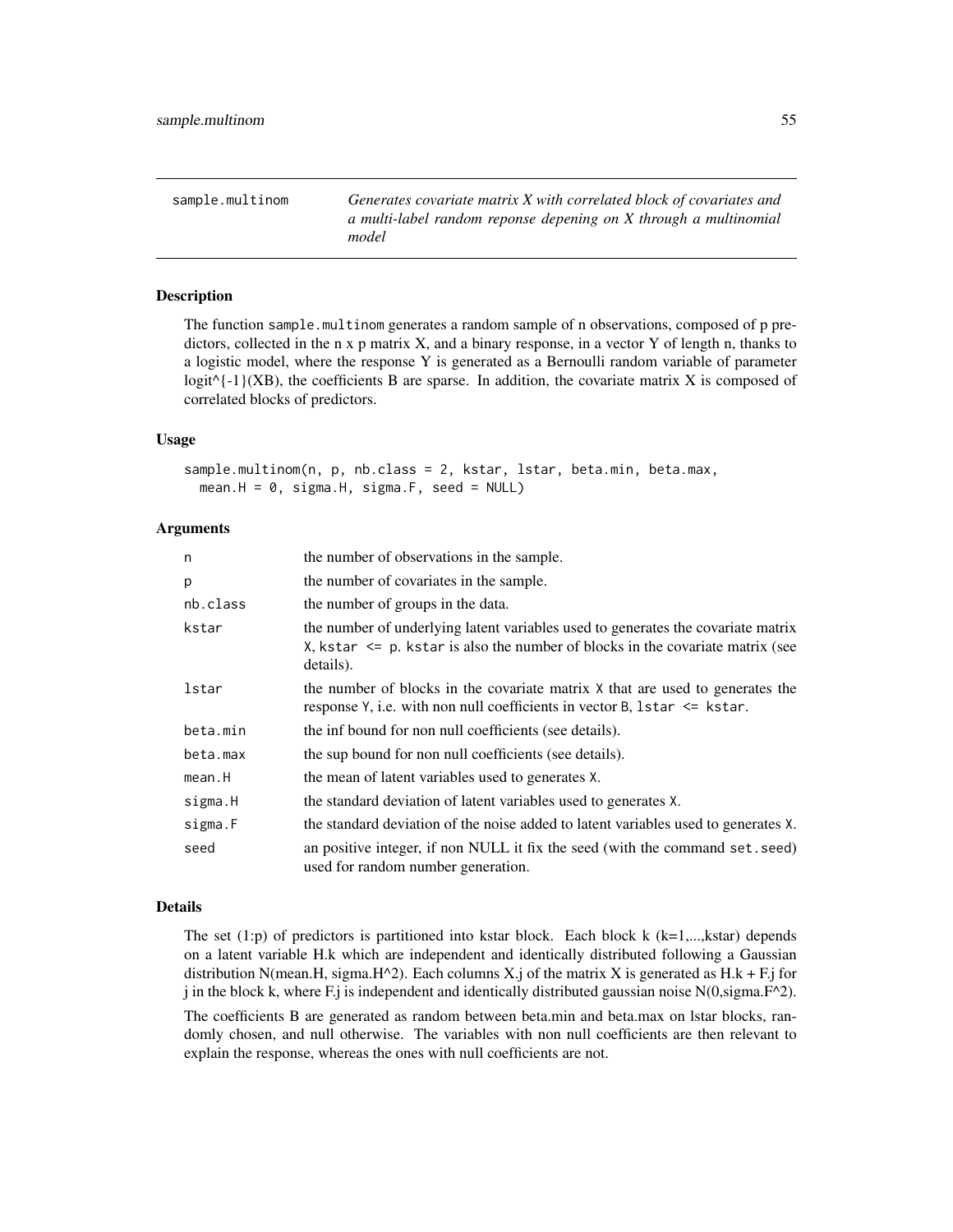The response is generated as by drawing one observation of n different Bernoulli random variables of parameters  $logit$ <sup>{-1}</sup>(XB).

The details of the procedure are developped by Durif et al. (2017).

# Value

An object with the following attributes:

| X               | the $(n \times p)$ covariate matrix, containing the n observations for each of the p<br>predictors.                                                                                 |
|-----------------|-------------------------------------------------------------------------------------------------------------------------------------------------------------------------------------|
| Υ               | the (n) vector of Y observations.                                                                                                                                                   |
| proba           | the n vector of Bernoulli parameters used to generate the response, in particular<br>$logit$ {-1}(X %*% B).                                                                         |
| sel             | the index in $(1:p)$ of covariates with non null coefficients in B.                                                                                                                 |
| nosel           | the index in $(1:p)$ of covariates with null coefficients in B.                                                                                                                     |
| B               | the (n) vector of coefficients.                                                                                                                                                     |
| block.partition |                                                                                                                                                                                     |
|                 | $a$ (p) vector indicating the block of each predictors in $(1:kstar)$ .                                                                                                             |
| р               | the number of covariates in the sample.                                                                                                                                             |
| kstar           | the number of underlying latent variables used to generates the covariate matrix<br>X, kstar $\leq$ p. kstar is also the number of blocks in the covariate matrix (see<br>details). |
| lstar           | the number of blocks in the covariate matrix X that are used to generates the<br>response Y, i.e. with non null coefficients in vector B, 1star <= kstar.                           |
| p0              | the number of predictors with non null coefficients in B.                                                                                                                           |
| block.sel       | a (Istar) vector indicating the index in (1:kstar) of blocks with predictors having<br>non null coefficient in B.                                                                   |
| beta.min        | the inf bound for non null coefficients (see details).                                                                                                                              |
| beta.max        | the sup bound for non null coefficients (see details).                                                                                                                              |
| mean.H          | the mean of latent variables used to generates X.                                                                                                                                   |
| sigma.H         | the standard deviation of latent variables used to generates X.                                                                                                                     |
| sigma.F         | the standard deviation of the noise added to latent variables used to generates X.                                                                                                  |
| seed            | an positive integer, if non NULL it fix the seed (with the command set. seed)<br>used for random number generation.                                                                 |

# Author(s)

Ghislain Durif (<http://thoth.inrialpes.fr/people/gdurif/>).

# References

Durif G., Modolo L., Michaelsson J., Mold J. E., Lambert-Lacroix S., Picard F. (2017). High Dimensional Classification with combined Adaptive Sparse PLS and Logistic Regression, (in prep), available on (<http://arxiv.org/abs/1502.05933>).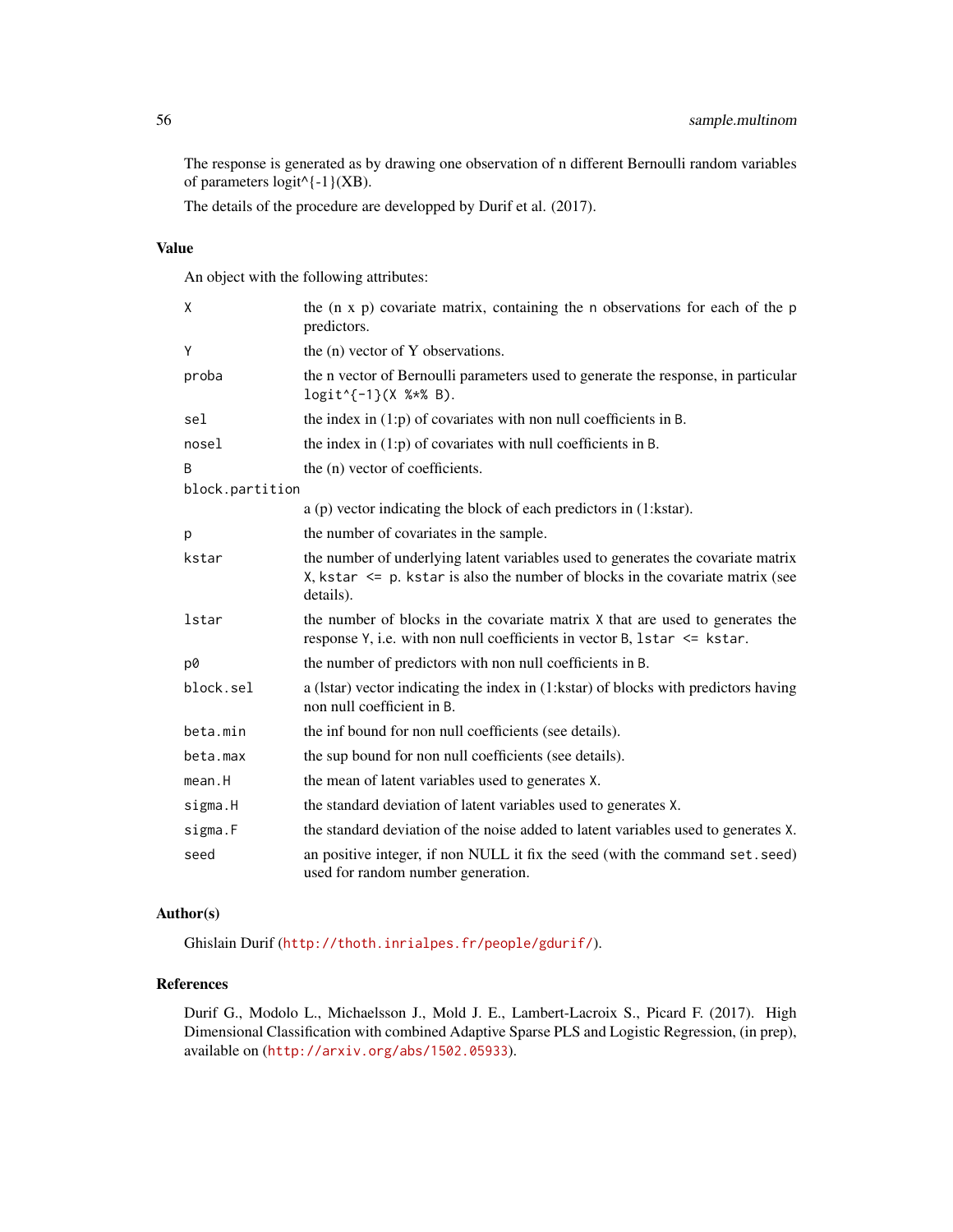$s$ pls  $57$ 

# See Also

[sample.cont](#page-51-0)

## Examples

```
### load plsgenomics library
library(plsgenomics)
### generating data
n < -100p <- 1000
nclass <- 3
sample1 <- sample.multinom(n=n, p=p, nb.class=nclass,
                           kstar=20, lstar=2, beta.min=0.25,
                           beta.max=0.75, mean.H=0.2,
                           sigma.H=10, sigma.F=5)
```
str(sample1)

<span id="page-56-0"></span>spls *Adaptive Sparse Partial Least Squares (SPLS) regression*

# Description

The function spls.adapt performs compression and variable selection in the context of linear regression (with possible prediction) using Durif et al. (2017) adaptive SPLS algorithm.

## Usage

```
spls(Xtrain, Ytrain, lambda.l1, ncomp, weight.mat = NULL, Xtest = NULL,
 adapt = TRUE, center.X = TRUE, center.Y = TRUE, scale.X = TRUE,
 scale.Y = TRUE, weighted.center = FALSE)
```
## Arguments

| Xtrain     | a (ntrain x p) data matrix of predictor values. Xtrain must be a matrix. Each<br>row corresponds to an observation and each column to a predictor variable.                                                                                                                                                  |
|------------|--------------------------------------------------------------------------------------------------------------------------------------------------------------------------------------------------------------------------------------------------------------------------------------------------------------|
| Ytrain     | a (ntrain) vector of (continuous) responses. Ytrain must be a vector or a one<br>column matrix, and contains the response variable for each observation.                                                                                                                                                     |
| lambda.l1  | a positive real value, in [0,1]. Lambda. 11 is the sparse penalty parameter for the<br>dimension reduction step by sparse PLS (see details).                                                                                                                                                                 |
| ncomp      | a positive integer, normally is the number of PLS components.                                                                                                                                                                                                                                                |
| weight.mat | a (ntrain x ntrain) matrix used to weight the 12 metric in the observation space, it<br>can be the covariance inverse of the Ytrain observations in a heteroskedastic con-<br>text. If NULL, the 12 metric is the standard one, corresponding to homoskedastic<br>model (weight.mat is the identity matrix). |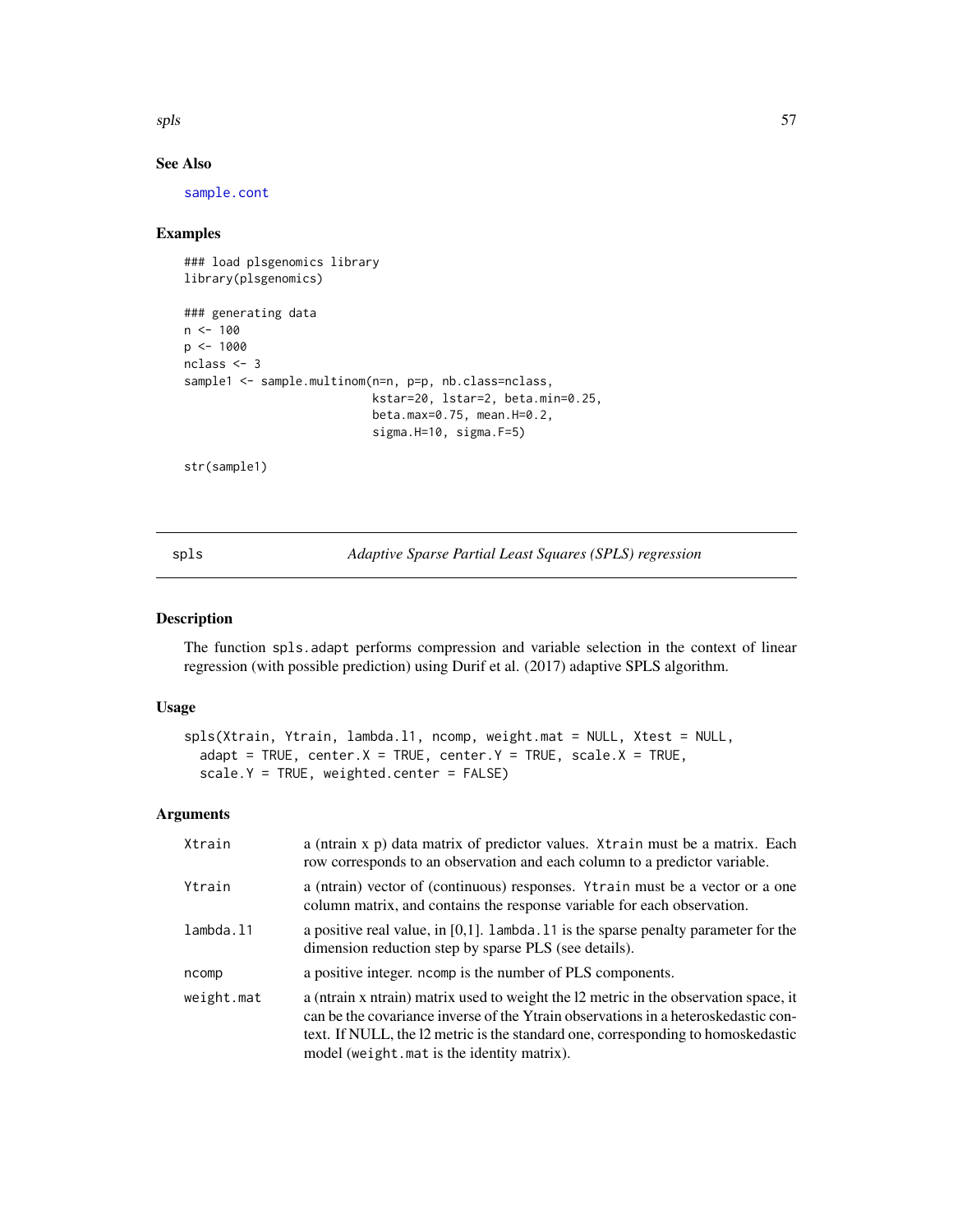| Xtest           | a (nest x p) matrix containing the predictor values for the test data set. Xtest<br>may also be a vector of length p (corresponding to only one test observation).<br>Default value is NULL, meaning that no prediction is performed. |
|-----------------|---------------------------------------------------------------------------------------------------------------------------------------------------------------------------------------------------------------------------------------|
| adapt           | a boolean value, indicating whether the sparse PLS selection step sould be adap-<br>tive or not (see details).                                                                                                                        |
| center.X        | a boolean value indicating whether the data matrices $X$ train and $X$ test (if pro-<br>vided) should be centered or not.                                                                                                             |
| center.Y        | a boolean value indicating whether the response values Ytrain set should be<br>centered or not.                                                                                                                                       |
| scale.X         | a boolean value indicating whether the data matrices $X$ train and $X$ test (if pro-<br>vided) should be scaled or not (scale. X=TRUE implies center. X=TRUE).                                                                        |
| scale.Y         | a boolean value indicating whether the response values $Y$ train should be scaled<br>or not (scale. Y=TRUE implies center. Y=TRUE).                                                                                                   |
| weighted.center |                                                                                                                                                                                                                                       |
|                 | a boolean value indicating whether the centering should take into account the<br>weighted 12 metric or not (if TRUE, it requires that weighted mat is non NULL).                                                                      |

# Details

The columns of the data matrices Xtrain and Xtest may not be standardized, since standardizing can be performed by the function spls as a preliminary step.

The procedure described in Durif et al. (2017) is used to compute latent sparse components that are used in a regression model. In addition, when a matrix Xtest is supplied, the procedure predicts the response associated to these new values of the predictors.

## Value

An object of class spls with the following attributes

| Xtrain      | the ntrain x p predictor matrix.                                                                                                                                                                   |
|-------------|----------------------------------------------------------------------------------------------------------------------------------------------------------------------------------------------------|
| Ytrain      | the response observations.                                                                                                                                                                         |
| sXtrain     | the centered if so and scaled if so predictor matrix.                                                                                                                                              |
| sYtrain     | the centered if so and scaled if so response.                                                                                                                                                      |
| betahat     | the linear coefficients in model s $Y$ train = s $X$ train $\frac{1}{2}$ betahat + residuals.                                                                                                      |
| betahat.nc  | the $(p+1)$ vector containing the coefficients and intercept for the non centered<br>and non scaled model Ytrain = cbind(rep(1, ntrain), Xtrain) %*% betahat.nc + residuals.nc.                    |
| meanXtrain  | the (p) vector of Xtrain column mean, used for centering if so.                                                                                                                                    |
| sigmaXtrain | the (p) vector of Xtrain column standard deviation, used for scaling if so.                                                                                                                        |
| meanYtrain  | the mean of Ytrain, used for centering if so.                                                                                                                                                      |
| sigmaYtrain | the standard deviation of Ytrain, used for centering if so.                                                                                                                                        |
| X.score     | a (n x ncomp) matrix being the observations coordinates or scores in the new<br>component basis produced by the compression step (sparse PLS). Each column<br>t.k of X. score is a SPLS component. |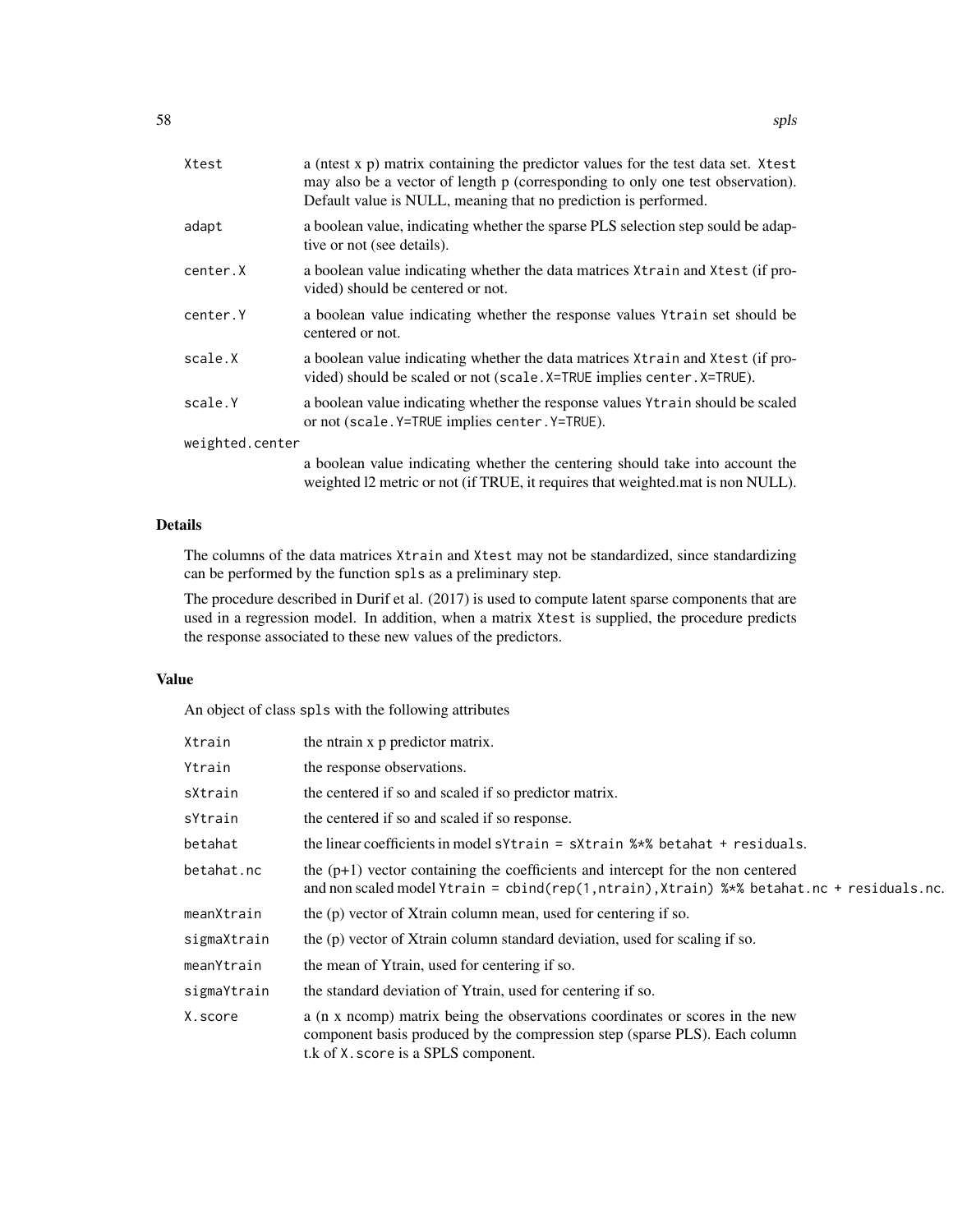| X.score.low  | a (n x ncomp) matrix being the PLS components only computed with the se-<br>lected predictors.                                                                                                   |
|--------------|--------------------------------------------------------------------------------------------------------------------------------------------------------------------------------------------------|
| X.loading    | the (ncomp x p) matrix of coefficients in regression of Xtrain over the new com-<br>ponents X. score.                                                                                            |
| Y.loading    | the (ncomp) vector of coefficients in regression of Ytrain over the SPLS compo-<br>nents X. score.                                                                                               |
| X.weight     | a (p x ncomp) matrix being the coefficients of predictors in each components<br>produced by sparse PLS. Each column w.k of $X$ . weight verifies $t.k = X$ train x<br>w.k (as a matrix product). |
| residuals    | the (ntrain) vector of residuals in the model s $Y$ train = s $X$ train $\frac{1}{2}$ betahat + residuals.                                                                                       |
| residuals.nc | the (ntrain) vector of residuals in the non centered and non scaled model $Ytrain = \text{cbind}(rep(1, ntrain))$                                                                                |
| hatY         | the (ntrain) vector containing the estimated reponse values on the train set of<br>centered and scaled (if so) predictors sXtrain, hatY = sXtrain %*% betahat.                                   |
| hatY.nc      | the (ntrain) vector containing the estimated reponse value on the train set of non<br>centered and non scaled predictors Xtrain, hatY.nc = cbind(rep(1, ntrain), Xtrain) %*% betahat.            |
| hatYtest     | the (ntest) vector containing the predicted values for the response on the centered<br>and scaled test set sXtest (if provided), hatYtest = sXtest %*% betahat.                                  |
| hatYtest.nc  | the (ntest) vector containing the predicted values for the response on the non cen-<br>tered and non scaled test set Xtest (if provided), hatYtest.nc = cbind(rep(1,ntest), Xtest) %*% be        |
| A            | the active set of predictors selected by the procedures. A is a subset of 1:p.                                                                                                                   |
| betamat      | a (normp) list of coefficient vector betahat in the model with k components, for<br>$k=1, \ldots, n$ comp.                                                                                       |
| new2As       | a (ncomp) list of subset of $(1:p)$ indicating the variables that are selected when<br>constructing the components $k$ , for $k=1, \ldots, n$ comp.                                              |
| lambda.11    | the sparse hyper-parameter used to fit the model.                                                                                                                                                |
| ncomp        | the number of components used to fit the model.                                                                                                                                                  |
| V            | the (ntrain x ntrain) matrix used to weight the metric in the sparse PLS step.                                                                                                                   |
| adapt        | a boolean value, indicating whether the sparse PLS selection step was adaptive<br>or not.                                                                                                        |

#### Author(s)

Ghislain Durif (<http://thoth.inrialpes.fr/people/gdurif/>).

Adapted in part from spls code by H. Chun, D. Chung and S.Keles ([https://CRAN.R-project.](https://CRAN.R-project.org/package=spls) [org/package=spls](https://CRAN.R-project.org/package=spls)).

# References

Durif G., Modolo L., Michaelsson J., Mold J. E., Lambert-Lacroix S., Picard F. (2017). High Dimensional Classification with combined Adaptive Sparse PLS and Logistic Regression, (in prep), available on (<http://arxiv.org/abs/1502.05933>).

Chun, H., & Keles, S. (2010). Sparse partial least squares regression for simultaneous dimension reduction and variable selection. Journal of the Royal Statistical Society. Series B (Methodological), 72(1), 3-25. doi:10.1111/j.1467-9868.2009.00723.x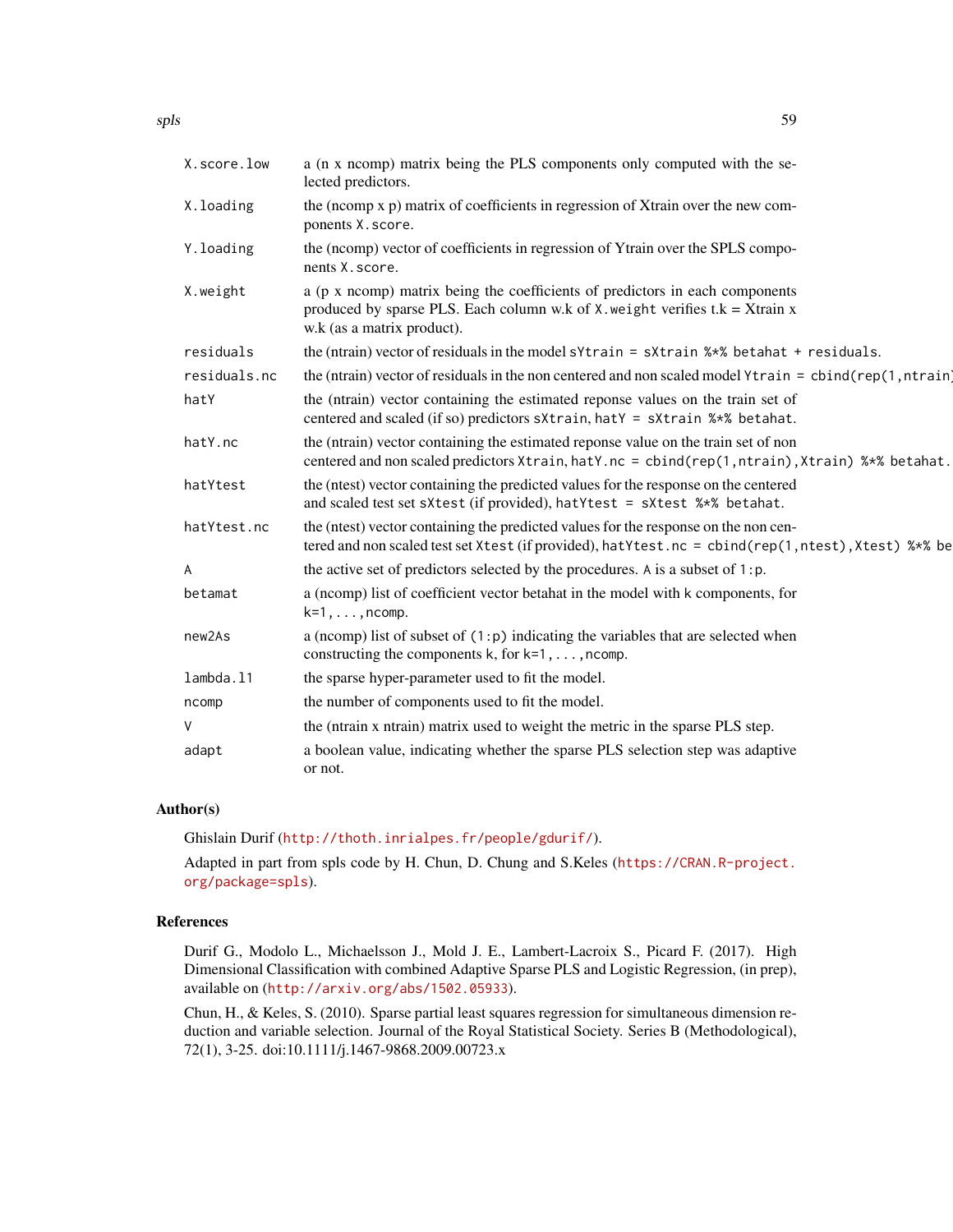#### See Also

[spls.cv](#page-60-0)

#### Examples

```
### load plsgenomics library
library(plsgenomics)
### generating data
n < -100p < -100sample1 <- sample.cont(n=n, p=p, kstar=10, lstar=2, beta.min=0.25,
                       beta.max=0.75, mean.H=0.2, sigma.H=10,
                       sigma.F=5, sigma.E=5)
X <- sample1$X
Y <- sample1$Y
### splitting between learning and testing set
index.train <- sort(sample(1:n, size=round(0.7*n)))
index.test <- (1:n)[-index.train]
Xtrain <- X[index.train,]
Ytrain <- Y[index.train,]
Xtest <- X[index.test,]
Ytest <- Y[index.test,]
### fitting the model, and predicting new observations
model1 <- spls(Xtrain=Xtrain, Ytrain=Ytrain, lambda.l1=0.5, ncomp=2,
               weight.mat=NULL, Xtest=Xtest, adapt=TRUE, center.X=TRUE,
               center.Y=TRUE, scale.X=TRUE, scale.Y=TRUE,
               weighted.center=FALSE)
str(model1)
### plotting the estimation versus real values for the non centered response
plot(model1$Ytrain, model1$hatY.nc,
     xlab="real Ytrain", ylab="Ytrain estimates")
points(-1000:1000,-1000:1000, type="l")
### plotting residuals versus centered response values
plot(model1$sYtrain, model1$residuals, xlab="sYtrain", ylab="residuals")
### plotting the predictor coefficients
plot(model1$betahat.nc, xlab="variable index", ylab="coeff")
### mean squares error of prediction on test sample
sYtest <- as.matrix(scale(Ytest, center=model1$meanYtrain, scale=model1$sigmaYtrain))
sum((model1$hatYtest - sYtest)^2) / length(index.test)
### plotting predicted values versus non centered real response values
## on the test set
plot(model1$hatYtest, sYtest, xlab="real Ytest", ylab="predicted values")
points(-1000:1000,-1000:1000, type="l")
```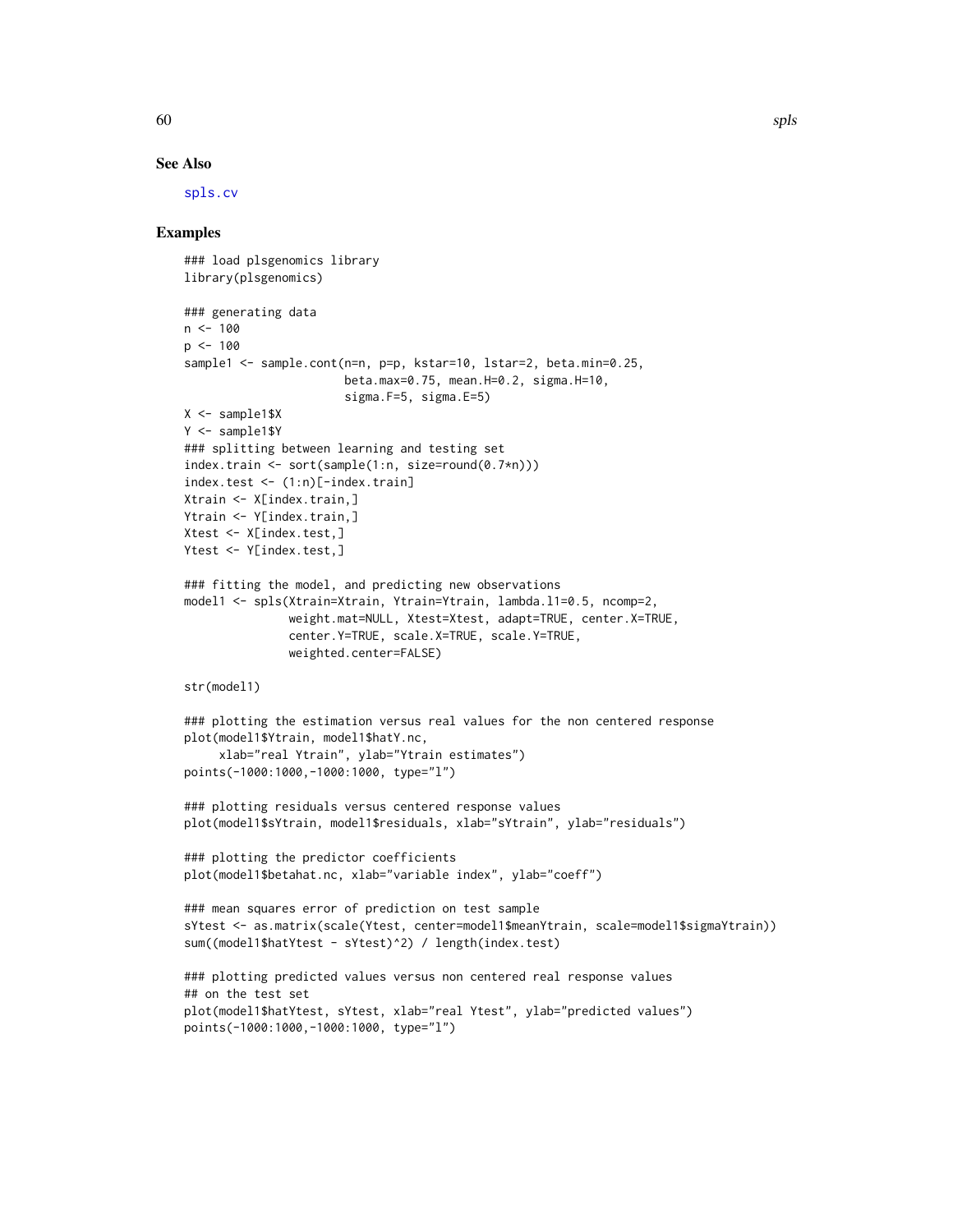<span id="page-60-0"></span>spls.cv *Cross-validation procedure to calibrate the parameters (ncomp, lambda.l1) of the Adaptive Sparse PLS regression*

# Description

The function spls.cv chooses the optimal values for the hyper-parameter of the spls procedure, by minimizing the mean squared error of prediction over the hyper-parameter grid, using Durif et al. (2017) adaptive SPLS algorithm.

# Usage

```
spls.cv(X, Y, lambda.l1.range, ncomp.range, weight.mat = NULL, adapt = TRUE,
 center.X = TRUE, center.Y = TRUE, scale.X = TRUE, scale.Y = TRUE,
 weighted.center = FALSE, return.grid = FALSE, ncores = 1, nfolds = 10,
 nrun = 1, verbose = FALSE)
```
# Arguments

| X               | a (n x p) data matrix of predictors. X must be a matrix. Each row corresponds to<br>an observation and each column to a predictor variable.                                                                                                                                                                  |
|-----------------|--------------------------------------------------------------------------------------------------------------------------------------------------------------------------------------------------------------------------------------------------------------------------------------------------------------|
| Υ               | a (n) vector of (continuous) responses. Y must be a vector or a one column<br>matrix. It contains the response variable for each observation.                                                                                                                                                                |
| lambda.11.range |                                                                                                                                                                                                                                                                                                              |
|                 | a vecor of positive real values, in $[0,1]$ . Lambda. 11 is the sparse penalty param-<br>eter for the dimension reduction step by sparse PLS (see details), the optimal<br>value will be chosen among lambda. 11. range.                                                                                     |
| ncomp.range     | a vector of positive integers. ncomp is the number of PLS components. The<br>optimal value will be chosen among ncomp.range.                                                                                                                                                                                 |
| weight.mat      | a (ntrain x ntrain) matrix used to weight the 12 metric in the observation space, it<br>can be the covariance inverse of the Ytrain observations in a heteroskedastic con-<br>text. If NULL, the 12 metric is the standard one, corresponding to homoskedastic<br>model (weight.mat is the identity matrix). |
| adapt           | a boolean value, indicating whether the sparse PLS selection step sould be adap-<br>tive or not (see details).                                                                                                                                                                                               |
| center.X        | a boolean value indicating whether the data matrices Xtrain and Xtest (if pro-<br>vided) should be centered or not.                                                                                                                                                                                          |
| center.Y        | a boolean value indicating whether the response values Ytrain set should be<br>centered or not.                                                                                                                                                                                                              |
| scale.Y         | a boolean value indicating whether the response values Ytrain should be scaled<br>or not (scale. Y=TRUE implies center. Y=TRUE).                                                                                                                                                                             |
| weighted.center |                                                                                                                                                                                                                                                                                                              |
|                 | a boolean value indicating whether the centering should take into account the<br>weighted 12 metric or not (if TRUE, it requires that weighted mat is non NULL).                                                                                                                                             |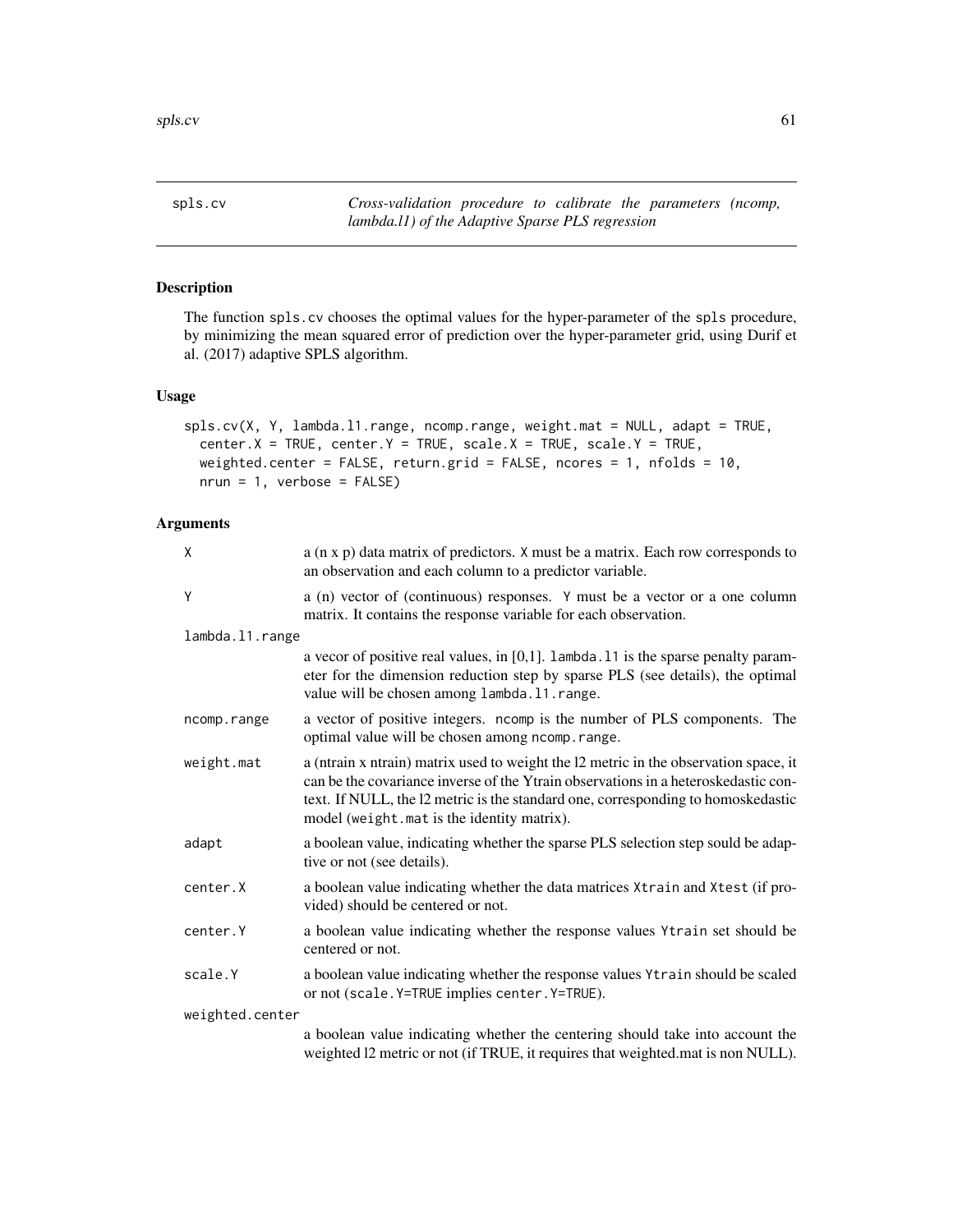| return.grid | a boolean values indicating whether the grid of hyper-parameters values with<br>corresponding mean prediction error rate over the folds should be returned or<br>not.            |
|-------------|----------------------------------------------------------------------------------------------------------------------------------------------------------------------------------|
| ncores      | a positive integer, indicating the number of cores that the cross-validation is al-<br>lowed to use for parallel computation (see details).                                      |
| nfolds      | a positive integer indicating the number of folds in the K-folds cross-validation<br>procedure, nfolds=n corresponds to the leave-one-out cross-validation, default<br>is $10$ . |
| nrun        | a positive integer indicating how many times the K-folds cross-validation pro-<br>cedure should be repeated, default is 1.                                                       |
| verbose     | a boolean value indicating verbosity.                                                                                                                                            |
| scale.X     | aaboolean value indicating whether the data matrices $X$ train and $X$ test (if pro-<br>vided) should be scaled or not (scale. X=TRUE implies center. X=TRUE).                   |

# Details

The columns of the data matrices Xtrain and Xtest may not be standardized, since standardizing can be performed by the function spls.cv as a preliminary step.

The procedure is described in Durif et al. (2017). The K-fold cross-validation can be summarize as follow: the train set is partitioned into K folds, for each value of hyper-parameters the model is fit K times, using each fold to compute the prediction error rate, and fitting the model on the remaining observations. The cross-validation procedure returns the optimal hyper-parameters values, meaning the one that minimize the mean squared error of prediction averaged over all the folds.

This procedures uses the mclapply from the parallel package, available on GNU/Linux and MacOS. Users of Microsoft Windows can refer to the README file in the source to be able to use a mclapply type function.

# Value

An object with the following attributes

|           | lambda.11.opt the optimal value in lambda.11.range.                                                                                       |
|-----------|-------------------------------------------------------------------------------------------------------------------------------------------|
| ncomp.opt | the optimal value in normp. range.                                                                                                        |
| cv.grid   | the grid of hyper-parameters and corresponding prediction error rate over the<br>folds, cv. grid is NULL if return, grid is set to FALSE. |

### Author(s)

Ghislain Durif (<http://thoth.inrialpes.fr/people/gdurif/>).

# References

Durif G., Modolo L., Michaelsson J., Mold J. E., Lambert-Lacroix S., Picard F. (2017). High Dimensional Classification with combined Adaptive Sparse PLS and Logistic Regression, (in prep), available on (<http://arxiv.org/abs/1502.05933>).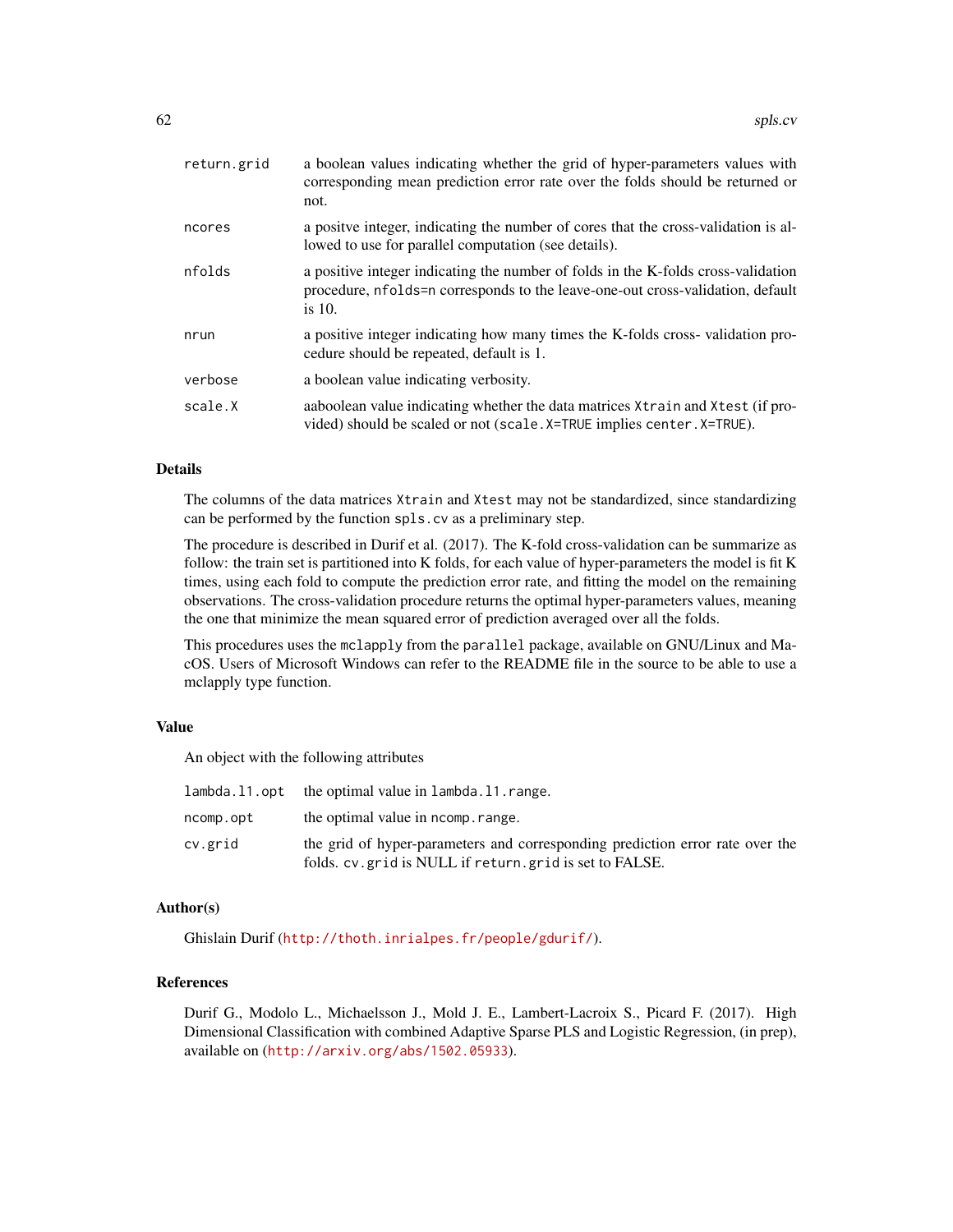#### spls.stab 63

#### See Also

[spls](#page-56-0)

# Examples

```
## Not run:
 ### load plsgenomics library
 library(plsgenomics)
 ### generating data
 n < - 100p \le -100sample1 <- sample.cont(n=n, p=p, kstar=10, lstar=2,
                        beta.min=0.25, beta.max=0.75, mean.H=0.2,
                        sigma.H=10, sigma.F=5, sigma.E=5)
 X <- sample1$X
 Y <- sample1$Y
 ### hyper-parameters values to test
 lambda.l1.range <- seq(0.05,0.95,by=0.1) # between 0 and 1
 ncomp.range <- 1:10
 ### tuning the hyper-parameters
 cv1 <- spls.cv(X=X, Y=Y, lambda.l1.range=lambda.l1.range,
                ncomp.range=ncomp.range, weight.mat=NULL, adapt=TRUE,
                center.X=TRUE, center.Y=TRUE,
                scale.X=TRUE, scale.Y=TRUE, weighted.center=FALSE,
                return.grid=TRUE, ncores=1, nfolds=10, nrun=1)
 str(cv1)
 ### otpimal values
 cv1$lambda.l1.opt
 cv1$ncomp.opt
 ## End(Not run)
spls.stab Stability selection procedure to estimate probabilities of selection of
```
### <span id="page-62-0"></span>Description

The function spls.stab train a sparse PLS model for each candidate values (ncomp, lambda.l1) of hyper-parameters on multiple sub-samplings in the data. The stability selection procedure selects the covariates that are selected by most of the models among the grid of hyper-parameters, following the procedure described in Durif et al. (2017). Candidates values for ncomp and lambda.l1 are respectively given by the input arguments ncomp. range and lambda.11. range.

*covariates for the sparse PLS method*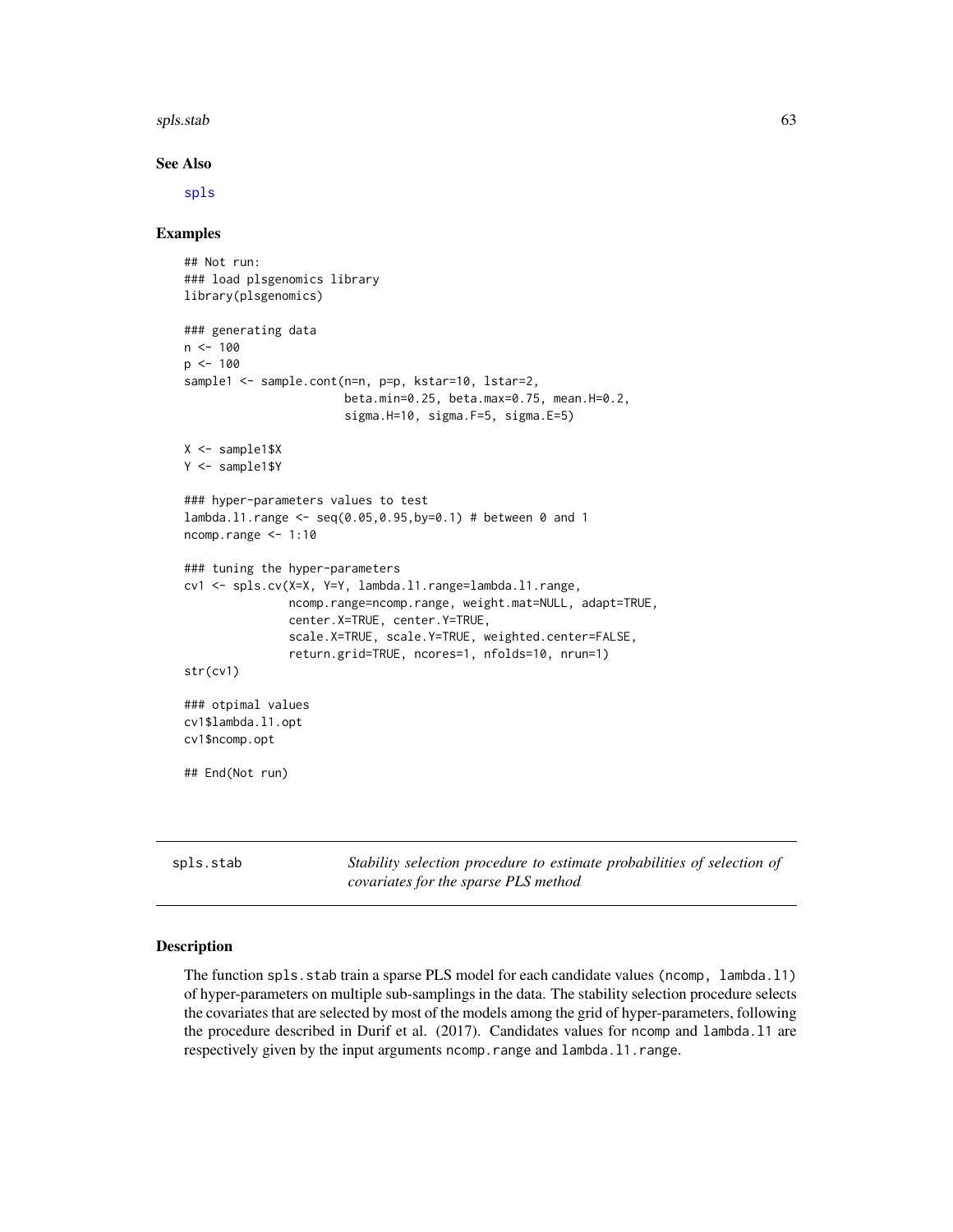# Usage

```
spls.stab(X, Y, lambda.l1.range, ncomp.range, weight.mat = NULL,
 adapt = TRUE, center.X = TRUE, center.Y = TRUE, scale.X = TRUE,scale.Y = TRUE, weighted.center = FALSE, ncores = 1, nresamp = 100,
 seed = NULL, verbose = TRUE)
```
# Arguments

| χ               | a (n x p) data matrix of predictors. X must be a matrix. Each row corresponds to<br>an observation and each column to a predictor variable.                                                                                                                                                                  |  |
|-----------------|--------------------------------------------------------------------------------------------------------------------------------------------------------------------------------------------------------------------------------------------------------------------------------------------------------------|--|
| Y               | a (n) vector of (continuous) responses. Y must be a vector or a one column<br>matrix. It contains the response variable for each observation. Y should take<br>values in $\{0,1\}$ .                                                                                                                         |  |
| lambda.11.range |                                                                                                                                                                                                                                                                                                              |  |
|                 | a vecor of positive real values, in $[0,1]$ . lambda. 11 is the sparse penalty param-<br>eter for the dimension reduction step by sparse PLS (see details), the optimal<br>value will be chosen among lambda.11.range.                                                                                       |  |
| ncomp.range     | a vector of positive integers. ncomp is the number of PLS components. The<br>optimal value will be chosen among ncomp.range.                                                                                                                                                                                 |  |
| weight.mat      | a (ntrain x ntrain) matrix used to weight the l2 metric in the observation space, it<br>can be the covariance inverse of the Ytrain observations in a heteroskedastic con-<br>text. If NULL, the l2 metric is the standard one, corresponding to homoskedastic<br>model (weight.mat is the identity matrix). |  |
| adapt           | a boolean value, indicating whether the sparse PLS selection step sould be adap-<br>tive or not (see details).                                                                                                                                                                                               |  |
| center.X        | a boolean value indicating whether the data matrices Xtrain and Xtest (if pro-<br>vided) should be centered or not.                                                                                                                                                                                          |  |
| center.Y        | a boolean value indicating whether the response values Ytrain set should be<br>centered or not.                                                                                                                                                                                                              |  |
| scale.Y         | a boolean value indicating whether the response values Ytrain should be scaled<br>or not (scale. Y=TRUE implies center. Y=TRUE).                                                                                                                                                                             |  |
| weighted.center |                                                                                                                                                                                                                                                                                                              |  |
|                 | a boolean value indicating whether the centering should take into account the<br>weighted 12 metric or not (if TRUE, it requires that weighted mat is non NULL).                                                                                                                                             |  |
| ncores          | a positve integer, indicating the number of cores that the cross-validation is al-<br>lowed to use for parallel computation (see details).                                                                                                                                                                   |  |
| nresamp         | number of resamplings of the data to estimate the probility of selection for each<br>covariate, default is 100.                                                                                                                                                                                              |  |
| seed            | a positive integer value (default is NULL). If non NULL, the seed for pseudo-<br>random number generation is set accordingly.                                                                                                                                                                                |  |
| verbose         | a boolean parameter indicating the verbosity.                                                                                                                                                                                                                                                                |  |
| scale.X         | aaboolean value indicating whether the data matrices Xtrain and Xtest (if pro-<br>vided) should be scaled or not (scale. X=TRUE implies center. X=TRUE).                                                                                                                                                     |  |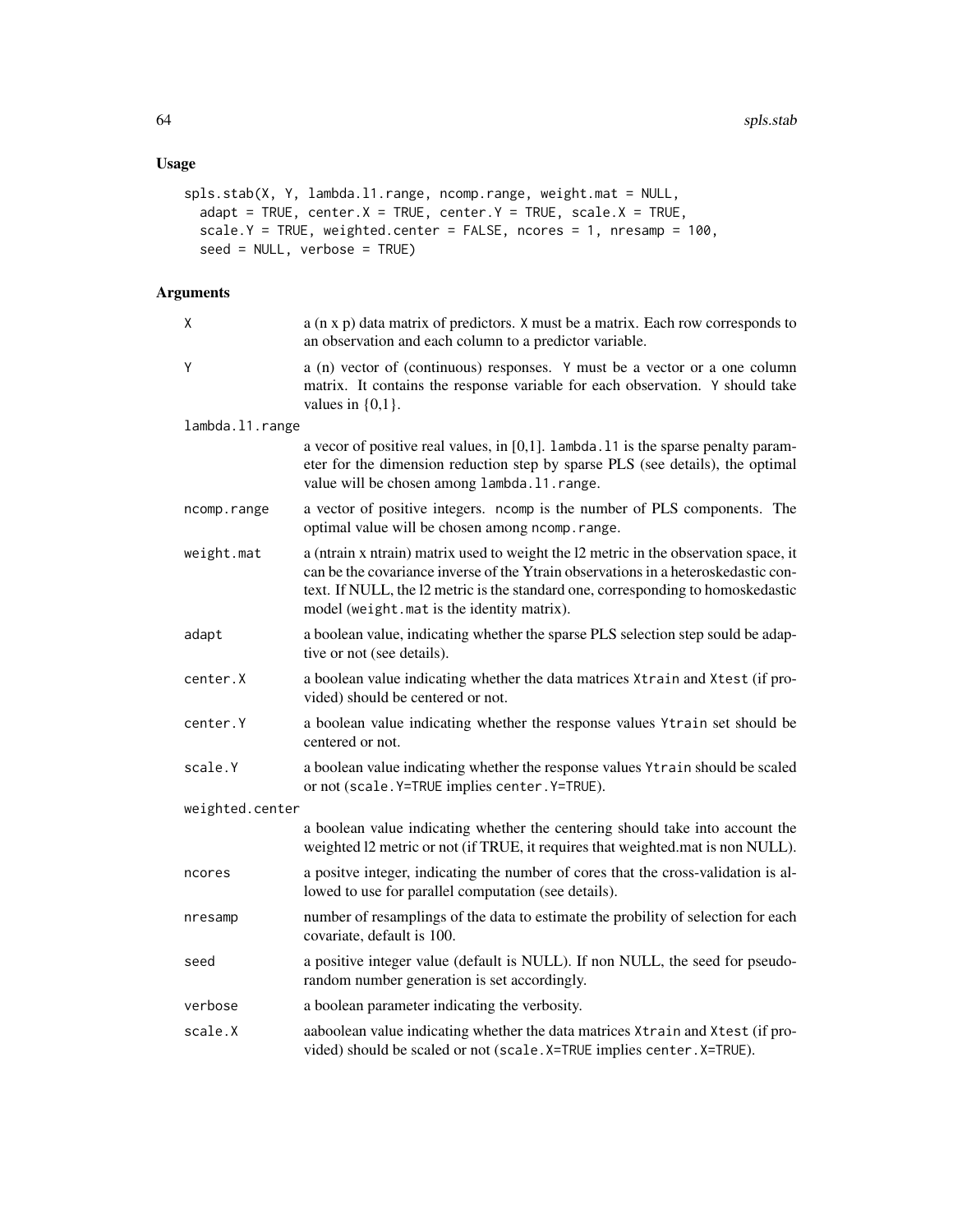#### spls.stab 65

## Details

The columns of the data matrices X may not be standardized, since standardizing is performed by the function spls.stab as a preliminary step.

The procedure is described in Durif et al. (2017). The stability selection procedure can be summarize as follow (c.f. Meinshausen and Buhlmann, 2010).

(i) For each candidate values (ncomp, lambda.l1) of hyper-parameters, a logit-SPLS is trained on nresamp resamplings of the data. Then, for each pair (ncomp, lambda.l1), the probability that a covariate (i.e. a column in X) is selected is computed among the resamplings.

(ii) Eventually, the set of "stable selected" variables corresponds to the set of covariates that were selected by most of the training among the grid of hyper-parameters candidate values.

This function achieves the first step (i) of the stability selection procedure. The second step (ii) is achieved by the function [stability.selection](#page-67-0).

This procedures uses mclapply from the parallel package, available on GNU/Linux and MacOS. Users of Microsoft Windows can refer to the README file in the source to be able to use a mclapply type function.

#### Value

An object with the following attributes

| g.Lambda     | A table with values of q.Lambda (c.f. Durif et al. (2017) for the notation),<br>being the averaged number of covariates selected among the entire grid of hyper-<br>parameters candidates values, for increasing size of hyper-parameter grid. |
|--------------|------------------------------------------------------------------------------------------------------------------------------------------------------------------------------------------------------------------------------------------------|
| probs.lambda | A table with estimated probability of selection for each covariates depending on<br>the candidates values for hyper-parameters.                                                                                                                |
| p            | An integer values indicating the number of covariates in the model.                                                                                                                                                                            |

# Author(s)

Ghislain Durif (<http://thoth.inrialpes.fr/people/gdurif/>).

#### References

Durif G., Modolo L., Michaelsson J., Mold J. E., Lambert-Lacroix S., Picard F. (2017). High Dimensional Classification with combined Adaptive Sparse PLS and Logistic Regression, (in prep), available on (<http://arxiv.org/abs/1502.05933>).

Meinshausen, N., Buhlmann P. (2010). Stability Selection. Journal of the Royal Statistical Society: Series B (Statistical Methodology) 72, no. 4, 417-473.

## See Also

[spls](#page-56-0), [stability.selection](#page-67-0), [stability.selection.heatmap](#page-68-0)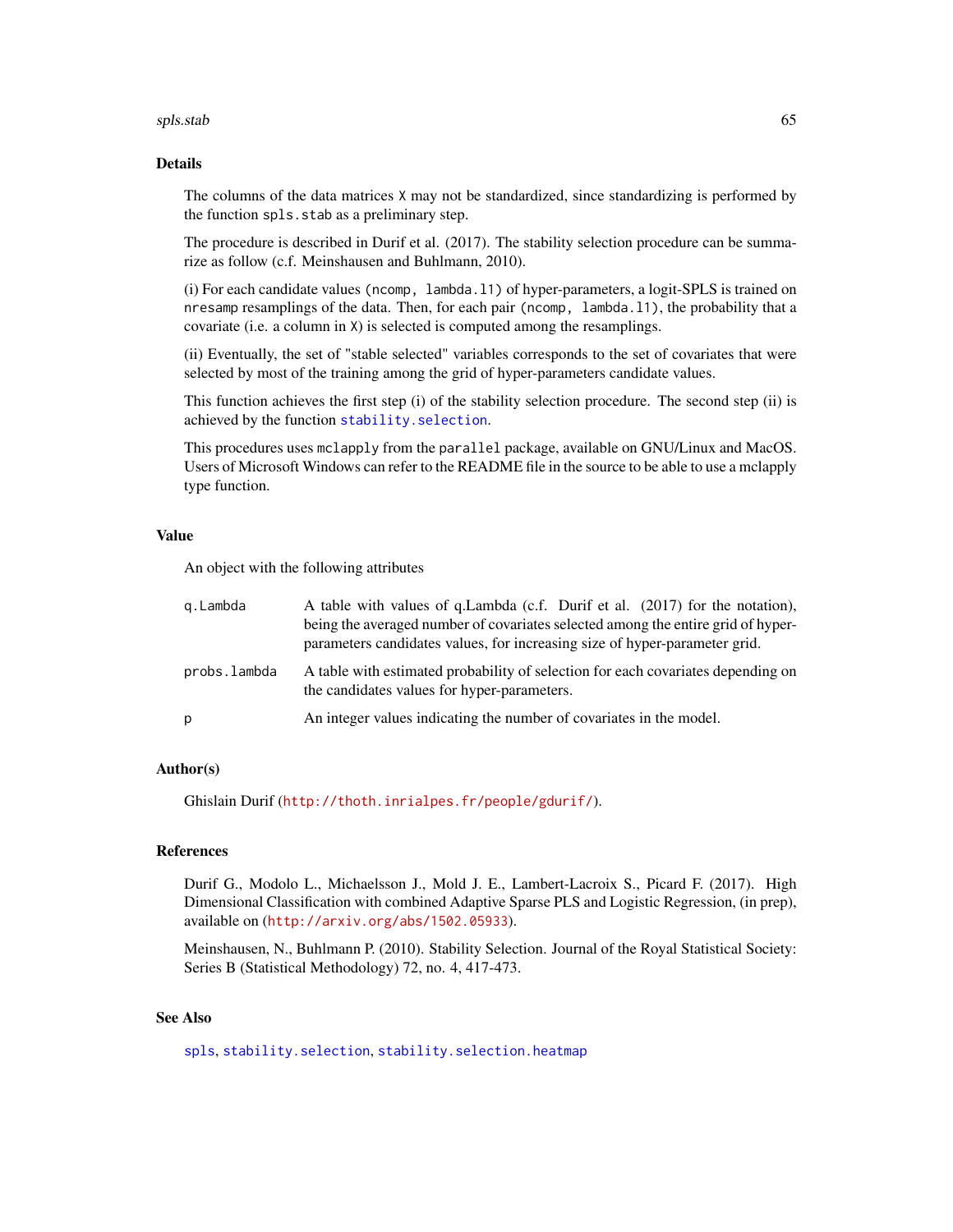### Examples

```
## Not run:
### load plsgenomics library
library(plsgenomics)
### generating data
n < - 100p \le -100sample1 <- sample.cont(n=n, p=p, kstar=10, lstar=2,
                       beta.min=0.25, beta.max=0.75, mean.H=0.2,
                       sigma.H=10, sigma.F=5, sigma.E=5)
X <- sample1$X
Y <- sample1$Y
### hyper-parameters values to test
lambda.l1.range <- seq(0.05,0.95,by=0.1) # between 0 and 1
ncomp.range <- 1:10
### tuning the hyper-parameters
stab1 <- spls.stab(X=X, Y=Y, lambda.l1.range=lambda.l1.range,
                   ncomp.range=ncomp.range,
                   adapt=TRUE,
                   ncores=1, nresamp=100)
str(stab1)
### heatmap of estimated probabilities
stability.selection.heatmap(stab1)
### selected covariates
stability.selection(stab1, piThreshold=0.6, rhoError=10)
## End(Not run)
```
SRBCT *Gene expression data from Khan et al. (2001)*

# Description

Gene expression data (2308 genes for 83 samples) from the microarray experiments of Small Round Blue Cell Tumors (SRBCT) of childhood cancer study of Khan et al. (2001).

# Usage

data(SRBCT)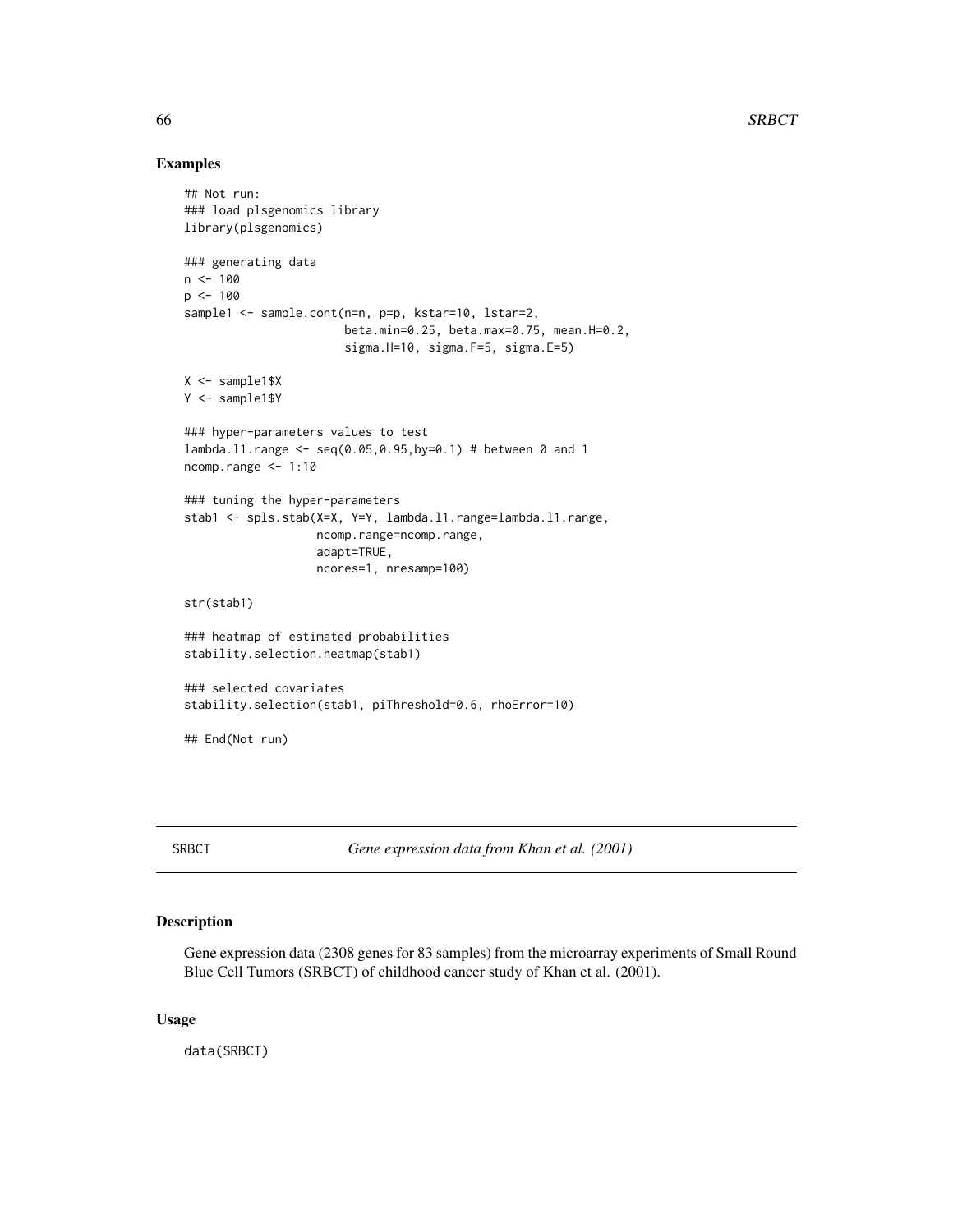## $SRBCT$  67

# Details

This data set contains 83 samples with 2308 genes: 29 cases of Ewing sarcoma (EWS), coded 1, 11 cases of Burkitt lymphoma (BL), coded 2, 18 cases of neuroblastoma (NB), coded 3, 25 cases of rhabdomyosarcoma (RMS), coded 4. A total of 63 training samples and 25 test samples are provided in Khan et al. (2001). Five of the test set are non-SRBCT and are not considered here. The training sample indexes correspond to 1:65 and the test sample indexes (without non-SRBCT sample) correspond to 66:83.

### Value

A list with the following elements:

| X          | a (88 x 2308) matrix giving the expression levels of 2308 genes for 88 SRBCT<br>patients. Each row corresponds to a patient, each column to a gene.                              |
|------------|----------------------------------------------------------------------------------------------------------------------------------------------------------------------------------|
| Y          | a numeric vector of length 88 giving the cancer class of each patient.                                                                                                           |
| gene.names | a matrix containing the names of the 2308 genes for the gene expression matrix<br>X. The two columns correspond to the gene 'Image.Id.' and 'Gene.Description',<br>respectively. |

### Source

The data are described in Khan et al. (2001) and can be freely downloaded from [http://research.](http://research.nhgri.nih.gov/microarray/Supplement/) [nhgri.nih.gov/microarray/Supplement/](http://research.nhgri.nih.gov/microarray/Supplement/).

### References

Khan, J. and Wei, J. S. and Ringner, M. and Saal, L. H. and Ladanyi, M. and Westermann, F. and Berthold, F. and Schwab, M. and Antonescu, C. R. and Peterson, C. and Meltzer, P. S. (2001). Classification and diagnostic prediction of cancers using gene expression profiling and artificial neural networks, Nature Medecine, 7, 673–679.

### Examples

```
# load plsgenomics library
library(plsgenomics)
# load data set
data(SRBCT)
# how many samples and how many genes ?
dim(SRBCT$X)
# how many samples of class 1, 2, 3 and 4, respectively ?
sum(SRBCT$Y==1)
sum(SRBCT$Y==2)
sum(SRBCT$Y==3)
sum(SRBCT$Y==4)
```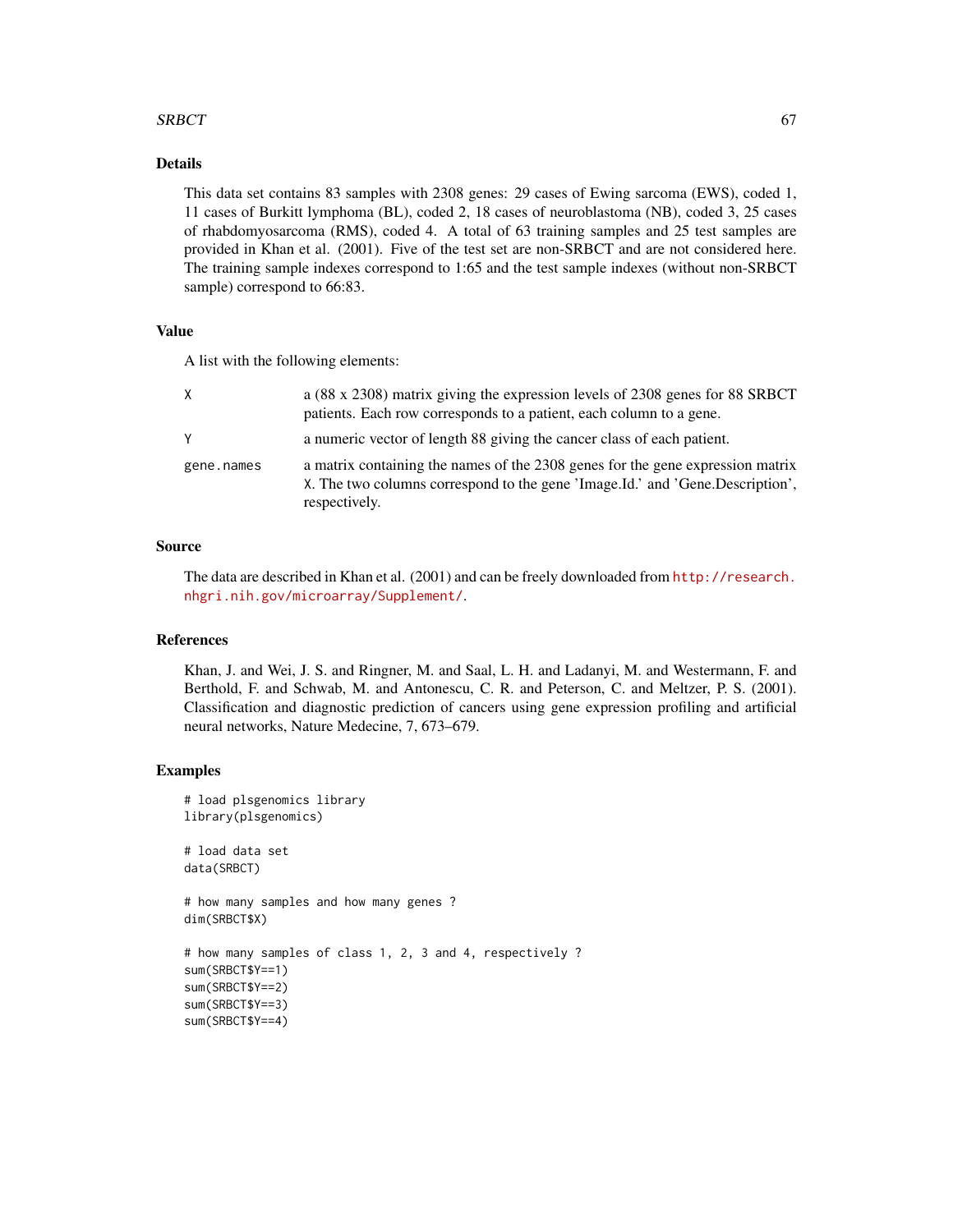<span id="page-67-0"></span>stability.selection *Stability selection procedure to select covariates for the sparse PLS, LOGIT-SPLS and multinomial-SPLS methods*

# Description

The function stability.selection returns the list of selected covariates, when following the stability selection procedure described in Durif et al. (2017). In particular, it selects covariates that are selected by most of the sparse PLS, the logit-SPLS or the multinomial-SPLS models when exploring the grid of hyper-parameter candidate values.

### Usage

```
stability.selection(stab.out, piThreshold = 0.9, rhoError = 10)
```
## Arguments

| stab.out    | the output of the functions spls.stab.logit.spls.stab.or multinom.spls.stab.                                                |
|-------------|-----------------------------------------------------------------------------------------------------------------------------|
| piThreshold | a value in $(0,1)$ , corresponding to the threshold probability used to select covari-<br>ate (c.f. Durif et al., $2017$ ). |
| rhoError    | a positive value used to restrict the grid of hyper-parameter candidate values (c.f.<br>Durif et al., 2017).                |

### Details

The procedure is described in Durif et al. (2017). The stability selection procedure can be summarize as follow (c.f. Meinshausen and Buhlmann, 2010).

(i) For each candidate values of hyper-parameters, a model is trained on nresamp resamplings of the data. Then, for each candidate value of the hyper-parameters, the probability that a covariate (i.e. a column in X) is selected is computed among the resamplings.

The estimated probabilities can be visualized as a heatmap with the function stability. selection. heatmap.

(ii) Eventually, the set of "stable selected" variables corresponds to the set of covariates that were selected by most of the training among the grid of hyper-parameters candidate values, based on a threshold probability piThreshold and a restriction of the grid of hyper-parameters based on rhoError (c.f. Durif et al., 2017, for details).

This function achieves the second step (ii) of the stability selection procedure. The first step (i) is achieved by the functions [spls.stab](#page-62-0), [logit.spls.stab](#page-15-0) or [multinom.spls.stab](#page-32-0).

#### Value

An object with the following attributes:

selected.predictors

The list of the name of covariates that are selected.

max.probs The corresponding estimated probabilities of selection for each covariate, i.e. the maximal values on the reduced grid of hyper-parameters.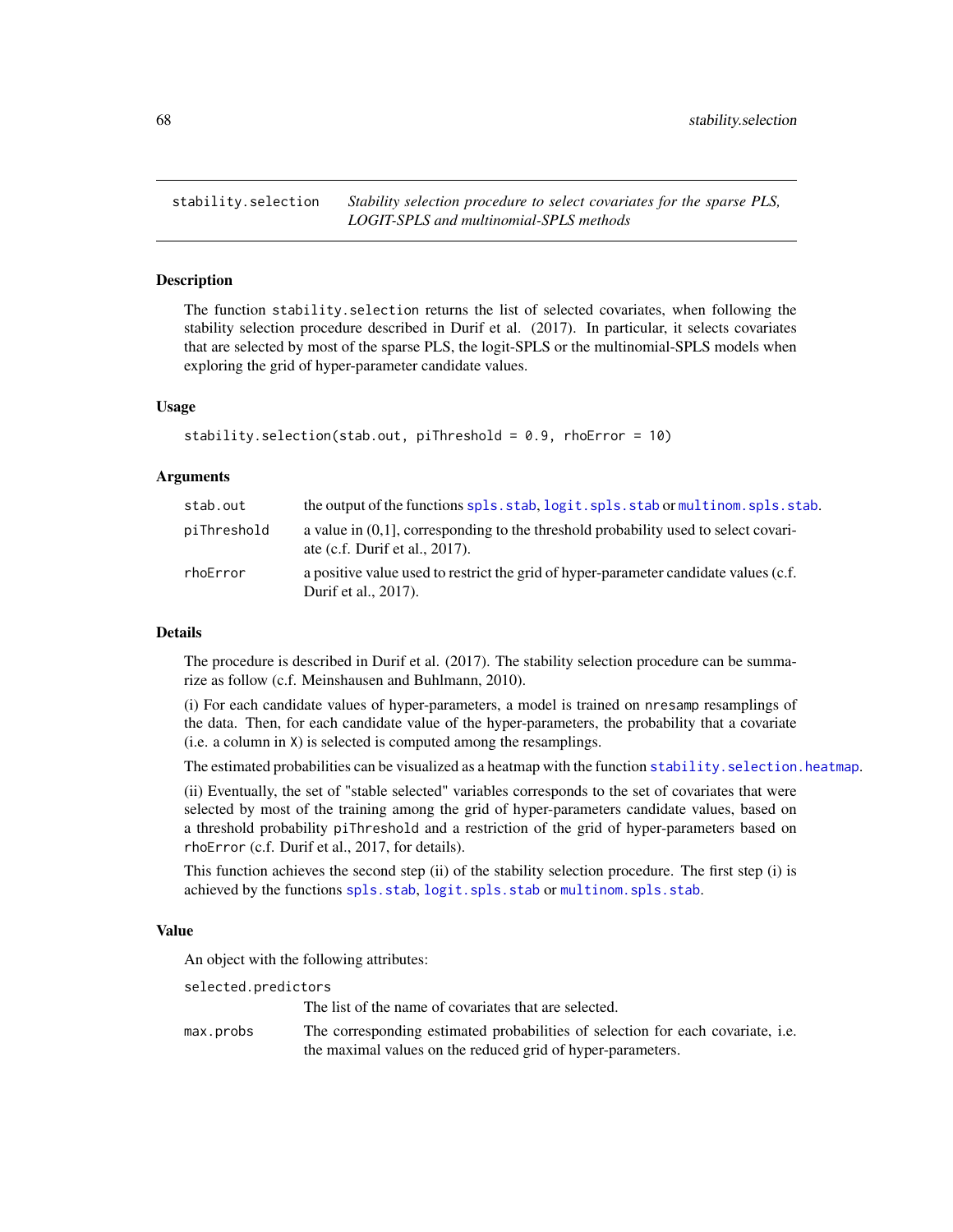### Author(s)

Ghislain Durif (<http://thoth.inrialpes.fr/people/gdurif/>).

# See Also

[spls.stab](#page-62-0), [logit.spls.stab](#page-15-0), [multinom.spls.stab](#page-32-0), [stability.selection.heatmap](#page-68-0)

# Examples

```
## Not run:
### load plsgenomics library
library(plsgenomics)
### generating data
n < - 100p <- 100
sample1 <- sample.cont(n=n, p=p, kstar=10, lstar=2,
                       beta.min=0.25, beta.max=0.75, mean.H=0.2,
                       sigma.H=10, sigma.F=5, sigma.E=5)
X <- sample1$X
Y <- sample1$Y
### hyper-parameters values to test
lambda.l1.range <- seq(0.05,0.95,by=0.1) # between 0 and 1
ncomp.range <- 1:10
### tuning the hyper-parameters
stab1 <- spls.stab(X=X, Y=Y, lambda.l1.range=lambda.l1.range,
                   ncomp.range=ncomp.range, weight.mat=NULL,
                   adapt=FALSE, center.X=TRUE, center.Y=TRUE,
                   scale.X=TRUE, scale.Y=TRUE, weighted.center=FALSE,
                   ncores=1, nresamp=100)
str(stab1)
### selected covariates
stability.selection(stab1, piThreshold=0.6, rhoError=10)
## End(Not run)
```
<span id="page-68-0"></span>stability.selection.heatmap

*Heatmap visualization of estimated probabilities of selection for each covariate*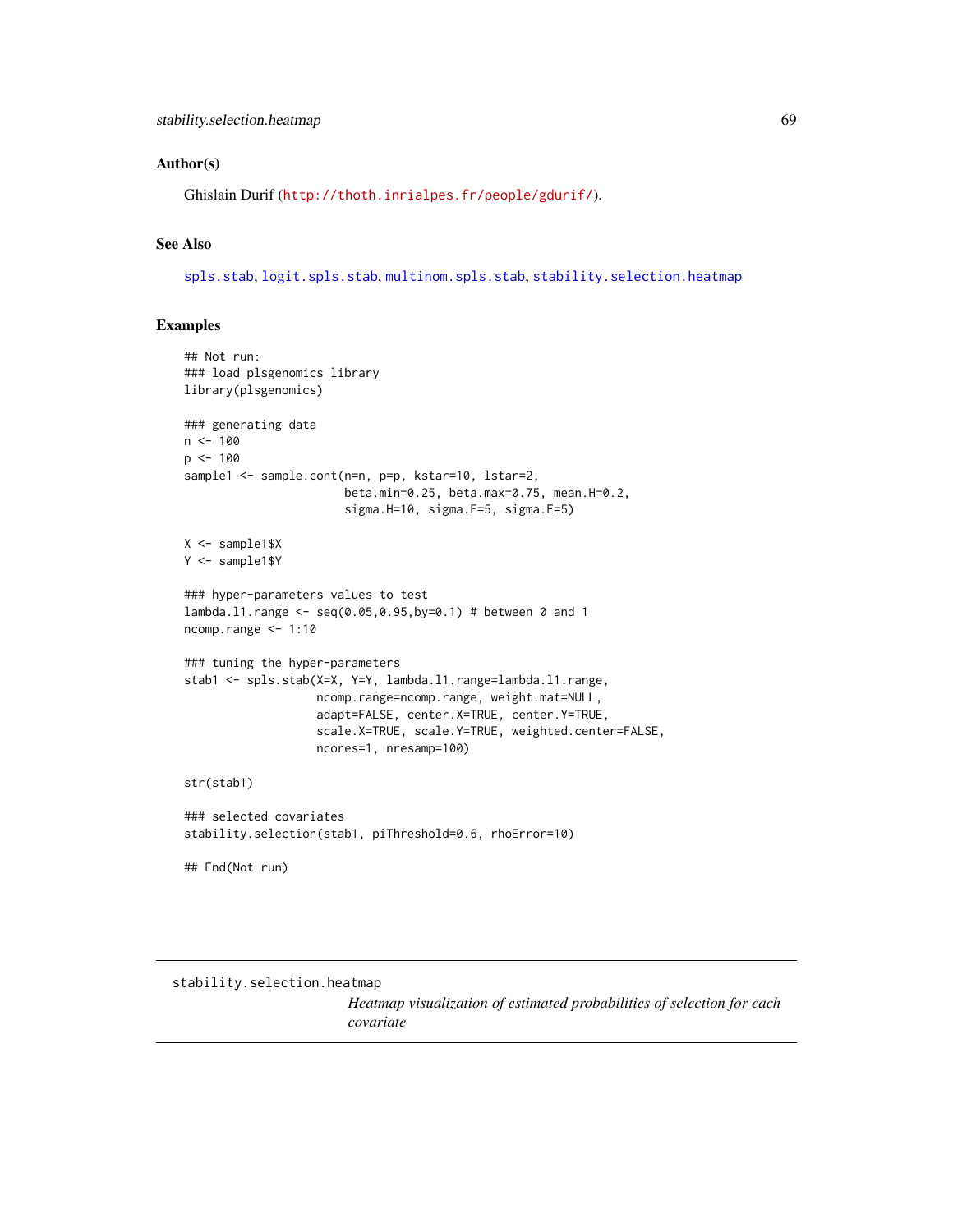#### **Description**

The function stability.selection.heatmap allows to visualize estimated probabilities to be selected for each covariate depending on the value of hyper-parameters in the spls, logit-spls or multinomial-spls models. These estimated probabilities are used in the stability selection procedure described in Durif et al. (2017).

## Usage

```
stability.selection.heatmap(stab.out, ...)
```
## Arguments

| stab.out          | the output of the functions spls.stab.logit.spls.stab.or multinom.spls.stab. |
|-------------------|------------------------------------------------------------------------------|
| $\cdot\cdot\cdot$ | any argument that could be pass to the functions image, plot or image.       |

## Details

The procedure is described in Durif et al. (2017). The stability selection procedure can be summarize as follow (c.f. Meinshausen and Buhlmann, 2010).

(i) For each candidate values of hyper-parameters, a model is trained on nresamp resamplings of the data. Then, for each candidate value of the hyper-parameters, the probability that a covariate (i.e. a column in X) is selected is computed among the resamplings.

The estimated probabilities can be visualized as a heatmap with the function stability. selection. heatmap.

(ii) Eventually, the set of "stable selected" variables corresponds to the set of covariates that were selected by most of the training among the grid of hyper-parameters candidate values, based on a threshold probability piThreshold and a restriction of the grid of hyper-parameters based on rhoError (c.f. Durif et al., 2017, for details).

This function allows to visualize probabalities estimated at the first step (i) of the stability selection by the functions [spls.stab](#page-62-0), [logit.spls.stab](#page-15-0) or [multinom.spls.stab](#page-32-0).

This function use the function [matrix.heatmap](#page-18-0).

## Value

No return, just plot the heatmap in the current graphic window.

#### Author(s)

Ghislain Durif (<http://thoth.inrialpes.fr/people/gdurif/>).

## See Also

[logit.spls](#page-9-0), [stability.selection](#page-67-0), [stability.selection.heatmap](#page-68-0)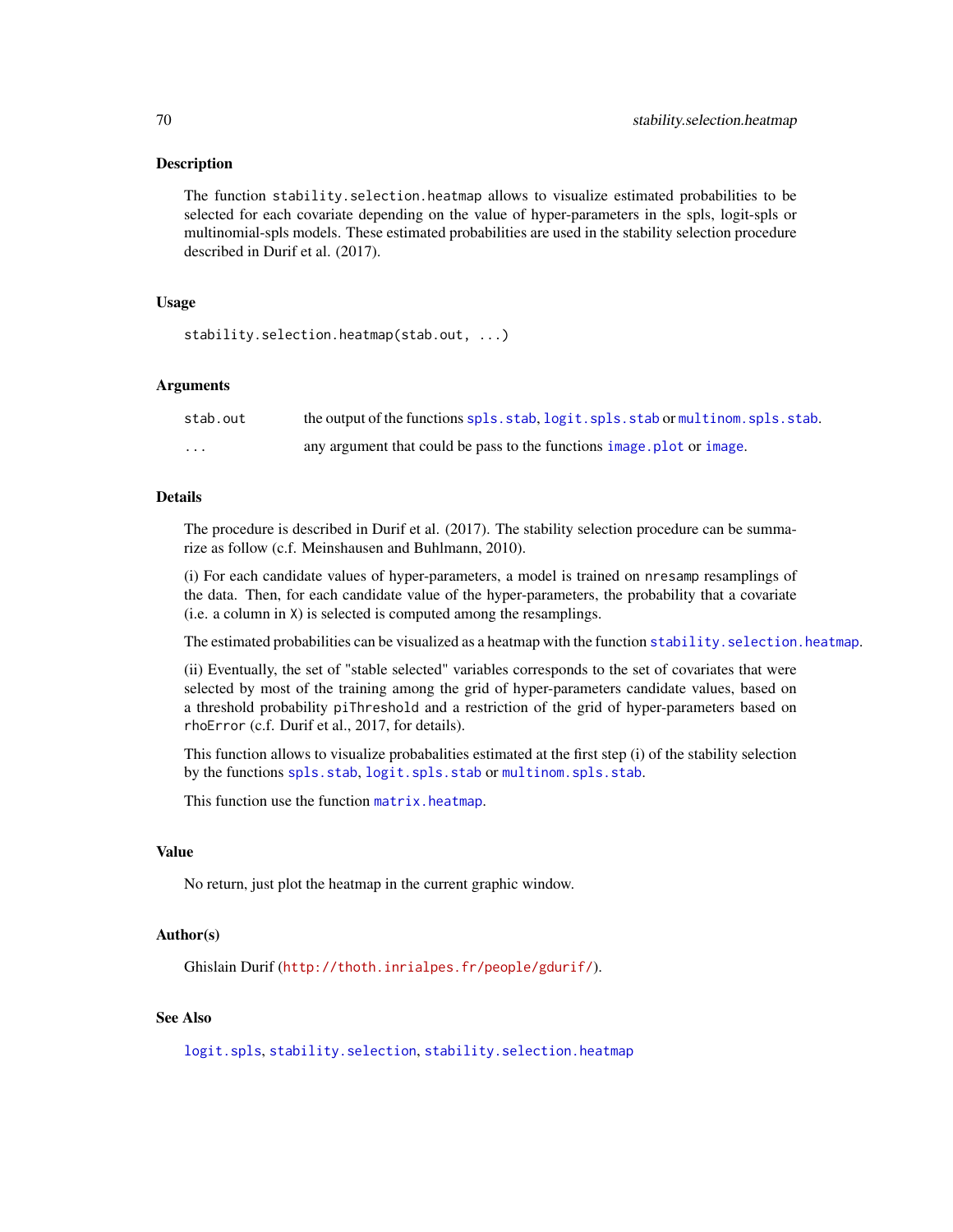#### TFA.estimate 71

#### Examples

```
## Not run:
### load plsgenomics library
library(plsgenomics)
### generating data
n < - 100p \le -100sample1 <- sample.cont(n=n, p=p, kstar=10, lstar=2,
                       beta.min=0.25, beta.max=0.75, mean.H=0.2,
                       sigma.H=10, sigma.F=5, sigma.E=5)
X <- sample1$X
Y <- sample1$Y
### hyper-parameters values to test
lambda.l1.range <- seq(0.05,0.95,by=0.1) # between 0 and 1
ncomp.range <- 1:10
### tuning the hyper-parameters
stab1 <- spls.stab(X=X, Y=Y, lambda.l1.range=lambda.l1.range,
                   ncomp.range=ncomp.range, weight.mat=NULL,
                   adapt=FALSE, center.X=TRUE, center.Y=TRUE,
                   scale.X=TRUE, scale.Y=TRUE, weighted.center=FALSE,
                   ncores=1, nresamp=100)
str(stab1)
### heatmap of estimated probabilities
stability.selection.heatmap(stab1)
## End(Not run)
```
<span id="page-70-0"></span>TFA.estimate *Prediction of Transcription Factor Activities using PLS*

# Description

The function TFA.estimate estimates the transcription factor activities from gene expression data and ChIP data using the PLS multivariate regression approach described in Boulesteix and Strimmer (2005).

### Usage

TFA.estimate(CONNECdata, GEdata, ncomp=NULL, nruncv=0, alpha=2/3, unit.weights=TRUE)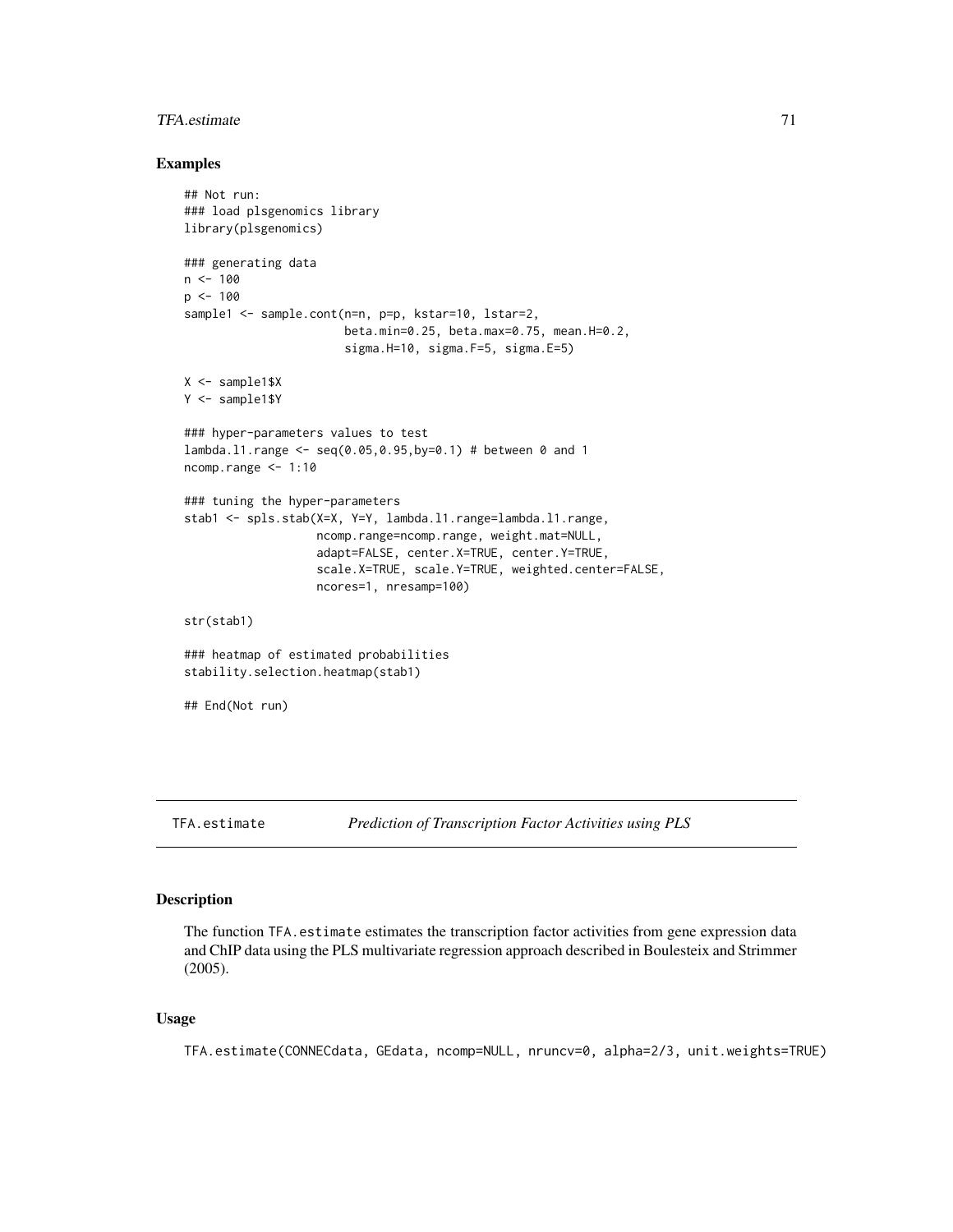# Arguments

| CONNECdata   | $a$ (n x p) matrix containing the ChIP data for the n genes and the p predictors.<br>The n genes must be the same as the n genes of GE data and the ordering of the<br>genes must also be the same. Each row of ChIPdata corresponds to a gene, each<br>column to a transcription factor. CONNECdata might have either binary (e.g. 0-1)<br>or numeric entries. |
|--------------|-----------------------------------------------------------------------------------------------------------------------------------------------------------------------------------------------------------------------------------------------------------------------------------------------------------------------------------------------------------------|
| GEdata       | a (n x m) matrix containing the gene expression levels of the n considered genes<br>for m samples. Each row of GEdata corresponds to a gene, each column to a<br>sample.                                                                                                                                                                                        |
| ncomp        | if nruncv=0, ncomp is the number of latent components to be constructed. If<br>nruncv>0, the number of latent components to be used for PLS regression<br>is chosen from 1,, ncomp using the cross-validation procedure described in<br>Boulesteix and Strimmer (2005). If ncomp=NULL, ncomp is set to $min(n,p)$ .                                             |
| nruncy       | the number of cross-validation iterations to be performed for the choice of the<br>number of latent components. If nruncy=0, cross-validation is not performed<br>and noomp latent components are used.                                                                                                                                                         |
| alpha        | the proportion of genes to be included in the training set for the cross-validation<br>procedure.                                                                                                                                                                                                                                                               |
| unit.weights | If TRUE then the latent components will be constructed from weight vectors that<br>are standardized to length 1, otherwise the weight vectors do not have length 1<br>but the latent components have norm 1.                                                                                                                                                    |

#### Details

The gene expression data as well as the ChIP data are assumed to have been properly normalized. However, they do not have to be centered or scaled, since centering and scaling are performed by the function TFA.estimate as a preliminary step.

The matrix ChIPdata containing the ChIP data for the n genes and p transcription factors might be replaced by any 'connectivity' matrix whose entries give the strength of the interactions between the genes and transcription factors. For instance, a connectivity matrix obtained by aggregating qualitative information from various genomic databases might be used as argument in place of ChIP data.

### Value

A list with the following components:

| <b>TFA</b> | $a$ (p x m) matrix containing the estimated transcription factor activities for the p<br>transcription factors and the m samples.    |
|------------|--------------------------------------------------------------------------------------------------------------------------------------|
| metafactor | a (m x ncomp) matrix containing the metafactors for the m samples. Each row<br>corresponds to a sample, each column to a metafactor. |
| ncomp      | the number of latent components used in the PLS regression.                                                                          |

# Author(s)

Anne-Laure Boulesteix ([http://www.ibe.med.uni-muenchen.de/organisation/mitarbeiter/](http://www.ibe.med.uni-muenchen.de/organisation/mitarbeiter/020_professuren/boulesteix/eng.html) [020\\_professuren/boulesteix/eng.html](http://www.ibe.med.uni-muenchen.de/organisation/mitarbeiter/020_professuren/boulesteix/eng.html)) and Korbinian Strimmer (<http://strimmerlab.org>).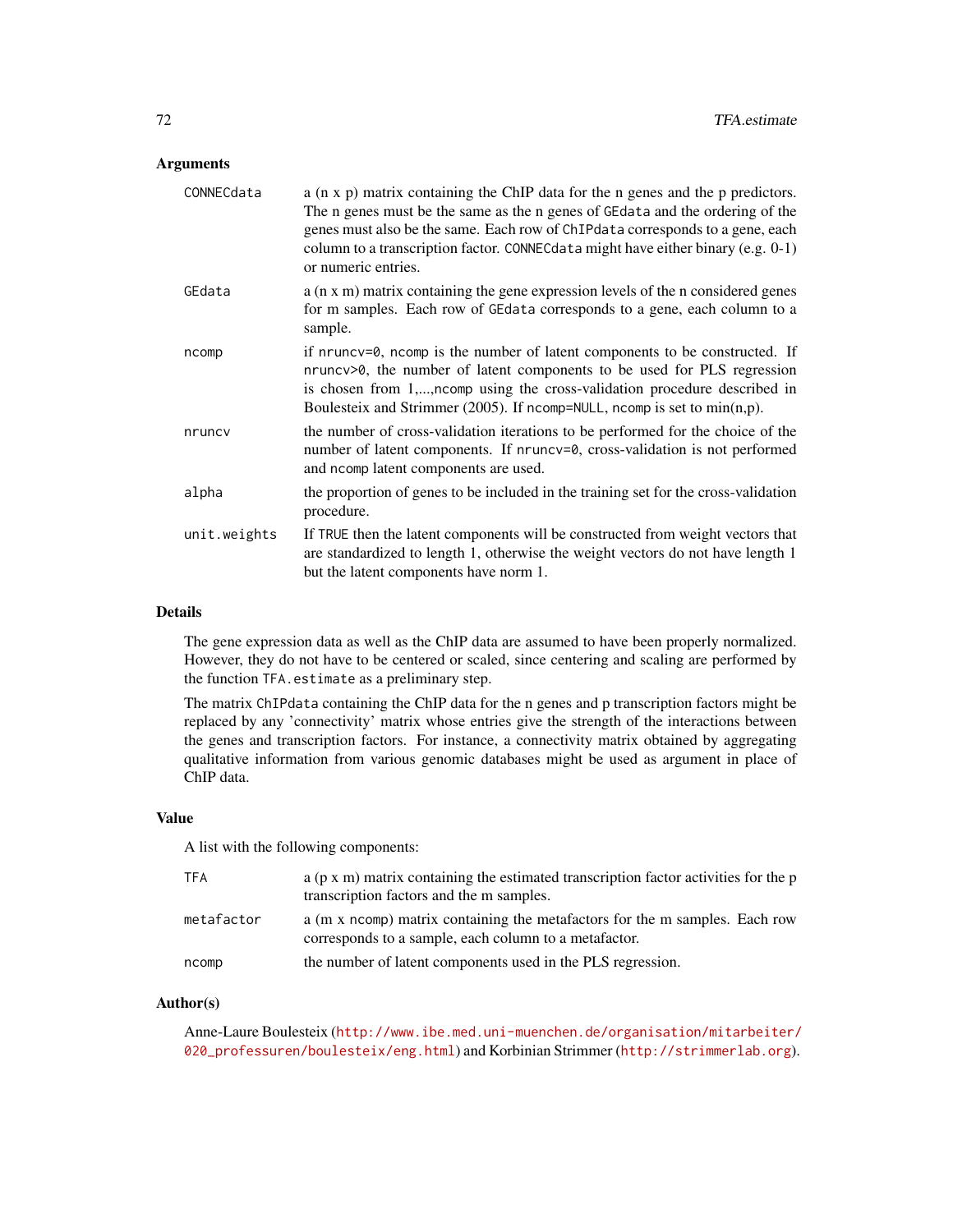### <span id="page-72-0"></span>variable.selection 73

## References

A. L. Boulesteix and K. Strimmer (2005). Predicting Transcription Factor Activities from Combined Analysis of Microarray and ChIP Data: A Partial Least Squares Approach.

A. L. Boulesteix, K. Strimmer (2007). Partial least squares: a versatile tool for the analysis of high-dimensional genomic data. Briefings in Bioinformatics 7:32-44.

S. de Jong (1993). SIMPLS: an alternative approach to partial least squares regression, Chemometrics Intell. Lab. Syst. 18, 251–263.

# See Also

[pls.regression](#page-39-0), [pls.regression.cv](#page-41-0).

# Examples

```
# load plsgenomics library
library(plsgenomics)
```
# load Ecoli data data(Ecoli)

# estimate TFAs based on 3 latent components TFA.estimate(Ecoli\$CONNECdata,Ecoli\$GEdata,ncomp=3,nruncv=0)

# estimate TFAs and determine the best number of latent components simultaneously TFA.estimate(Ecoli\$CONNECdata,Ecoli\$GEdata,ncomp=1:5,nruncv=20)

variable.selection *Variable selection using the PLS weights*

# Description

The function variable.selection performs variable selection for binary classification.

# Usage

```
variable.selection(X, Y, nvar=NULL)
```
#### Arguments

| X    | a (n x p) data matrix of predictors. X may be a matrix or a data frame. Each<br>row corresponds to an observation and each column corresponds to a predictor<br>variable. |
|------|---------------------------------------------------------------------------------------------------------------------------------------------------------------------------|
| Y    | a vector of length n giving the classes of the n observations. The two classes<br>must be coded as 1,2.                                                                   |
| nvar | the number of variables to be returned. If nvar=NULL, all the variables are re-<br>turned.                                                                                |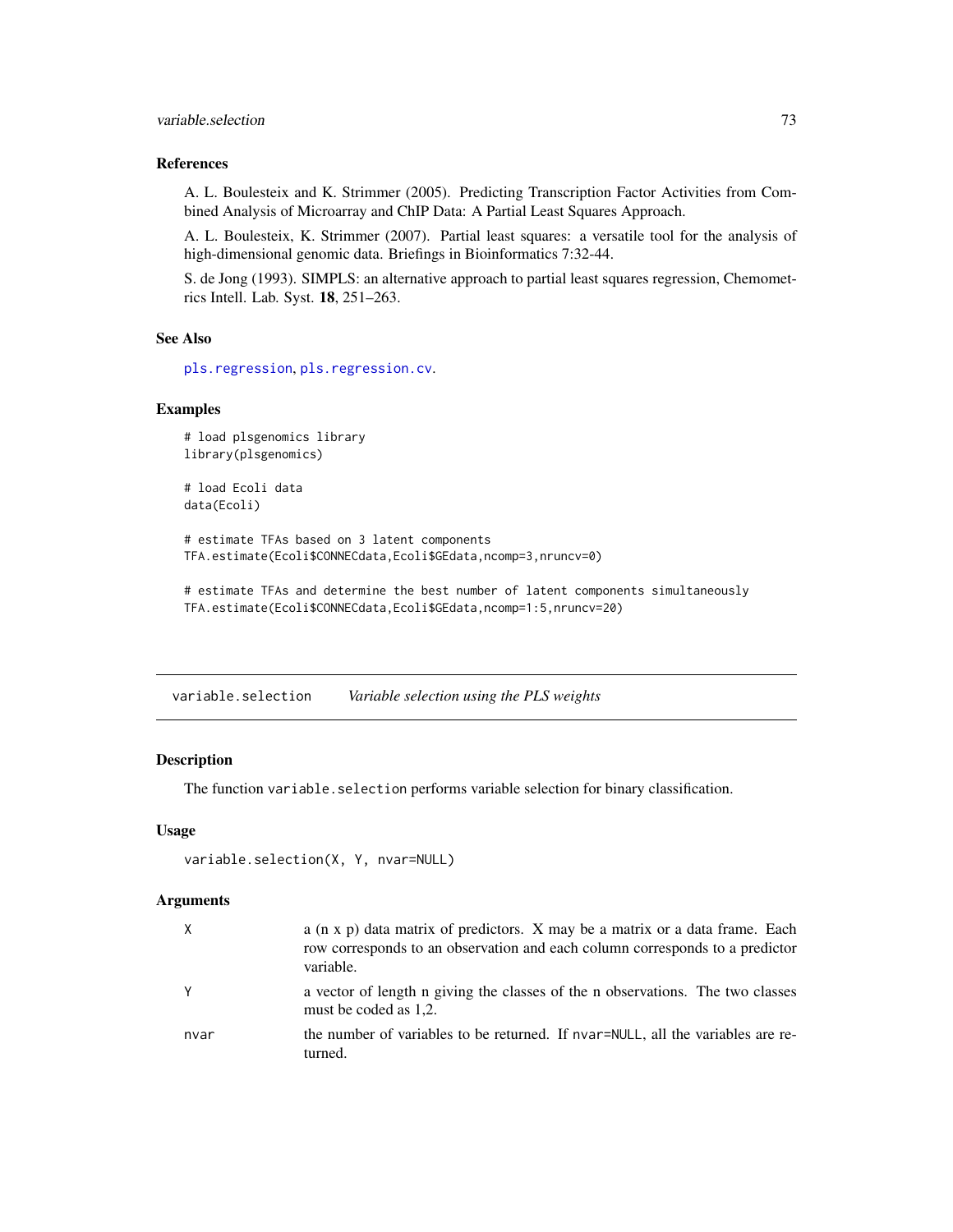## <span id="page-73-0"></span>Details

The function variable.selection orders the variables according to the absolute value of the weight defining the first PLS component. This ordering is equivalent to the ordering obtained with the F-statistic and t-test with equal variances (Boulesteix, 2004).

For computational reasons, the function variable. selection does not use the pls algorithm, but the obtained ordering of the variables is exactly equivalent to the ordering obtained using the PLS weights output by pls. regression.

#### Value

A vector of length nvar (or of length p if nvar=NULL) containing the indices of the variables to be selected. The variables are ordered from the best to the worst variable.

#### Author(s)

Anne-Laure Boulesteix ([http://www.ibe.med.uni-muenchen.de/organisation/mitarbeiter/](http://www.ibe.med.uni-muenchen.de/organisation/mitarbeiter/020_professuren/boulesteix/eng.html) [020\\_professuren/boulesteix/eng.html](http://www.ibe.med.uni-muenchen.de/organisation/mitarbeiter/020_professuren/boulesteix/eng.html))

#### References

A. L. Boulesteix (2004). PLS dimension reduction for classification with microarray data, Statistical Applications in Genetics and Molecular Biology 3, Issue 1, Article 33.

A. L. Boulesteix, K. Strimmer (2007). Partial least squares: a versatile tool for the analysis of high-dimensional genomic data. Briefings in Bioinformatics 7:32-44.

S. de Jong (1993). SIMPLS: an alternative approach to partial least squares regression, Chemometrics Intell. Lab. Syst. 18, 251–263.

#### See Also

[pls.regression](#page-39-0).

#### Examples

```
# load plsgenomics library
library(plsgenomics)
# generate X and Y (4 observations and 3 variables)
X<-matrix(c(4,3,3,4,1,0,6,7,3,5,5,9),4,3,byrow=FALSE)
Y < -c(1,1,2,2)# select the 2 best variables
```

```
variable.selection(X,Y,nvar=2)
# order the 3 variables
variable.selection(X,Y)
```

```
# load the leukemia data
data(leukemia)
```
# select the 50 best variables from the leukemia data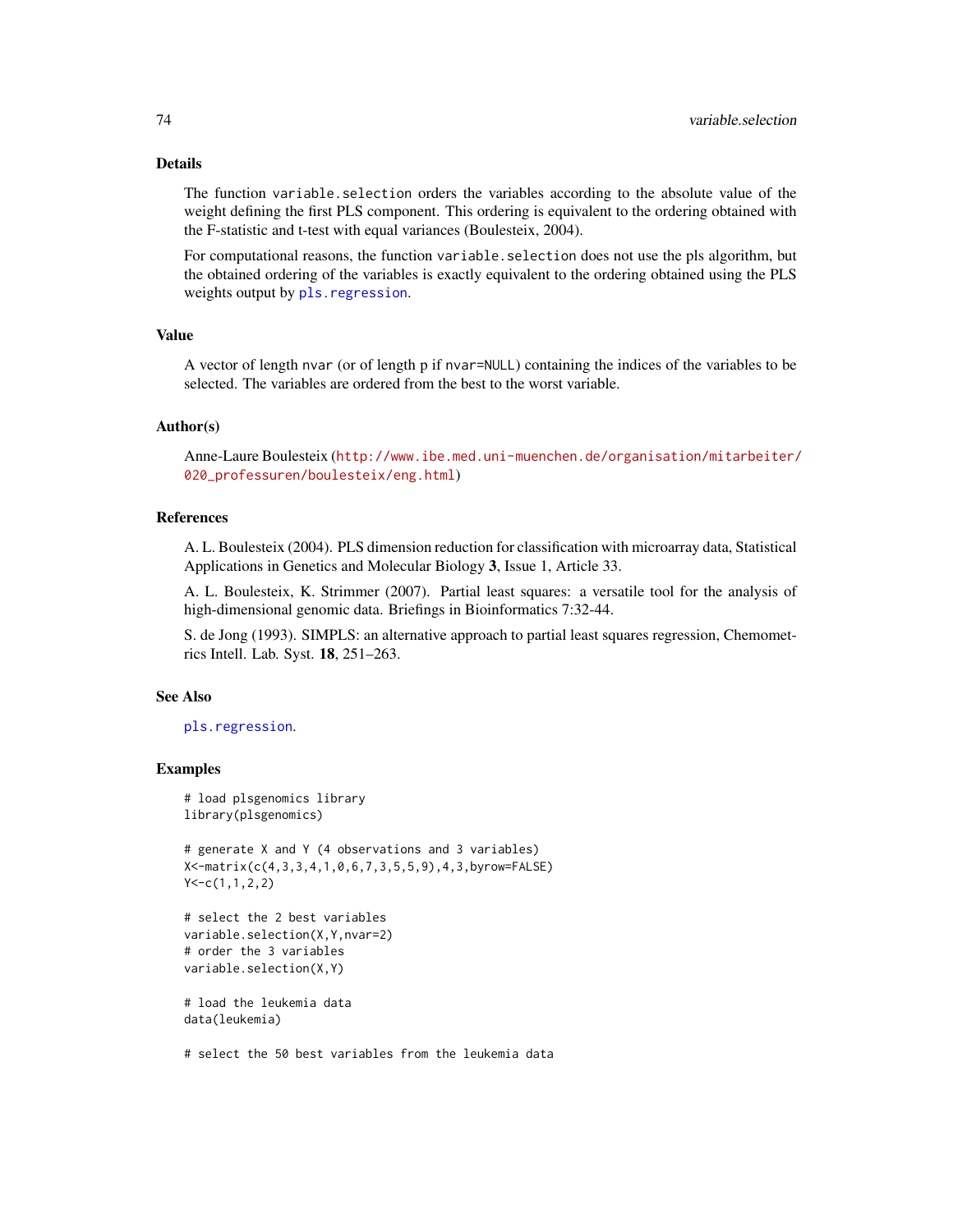# variable.selection 75

variable.selection(leukemia\$X,leukemia\$Y,nvar=50)